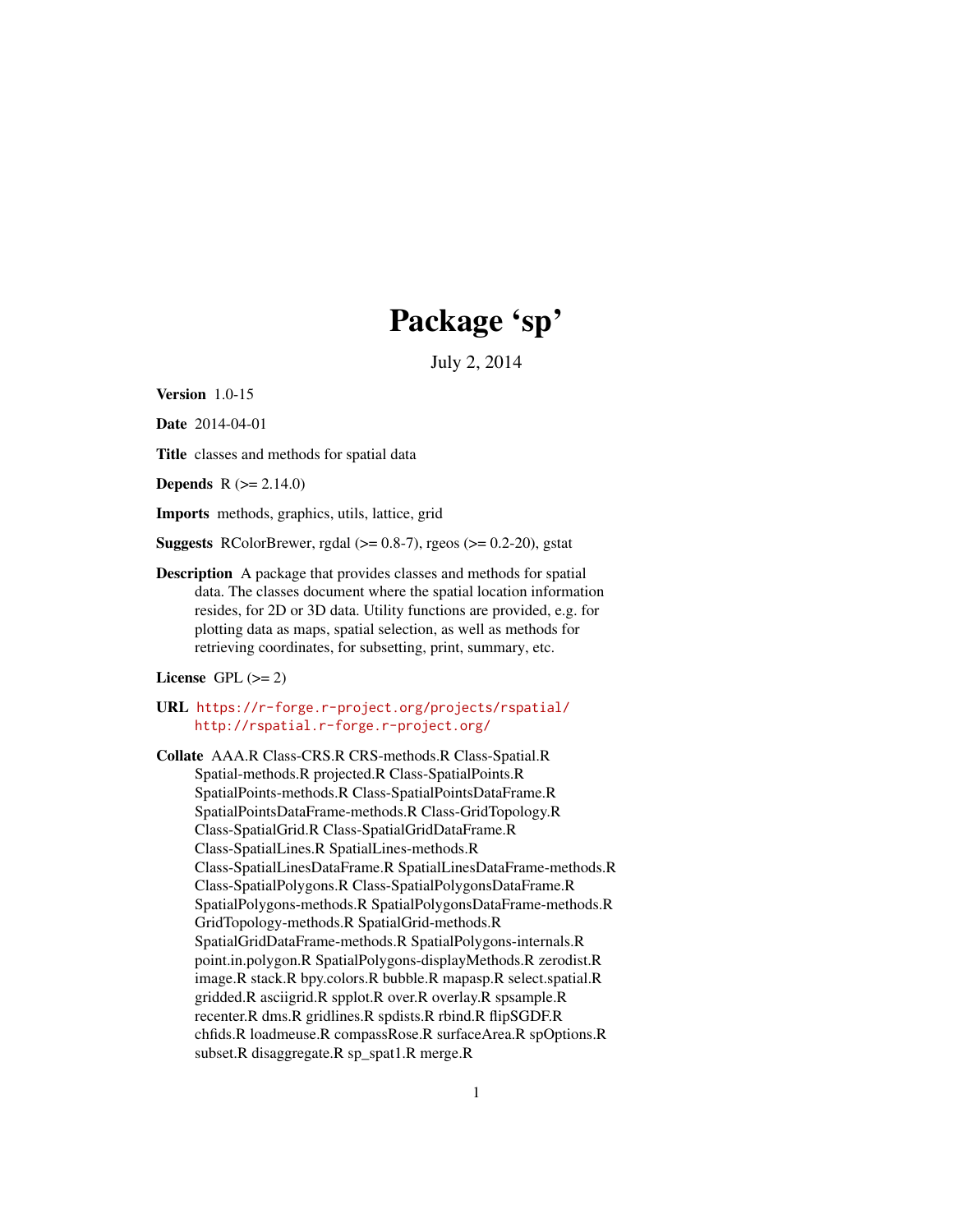# Author

Edzer Pebesma [aut, cre],Roger Bivand [aut],Barry Rowlingson [ctb],Virgilio Gomez-Rubio [ctb]

Maintainer Edzer Pebesma <edzer.pebesma@uni-muenster.de>

NeedsCompilation yes

Repository CRAN

Date/Publication 2014-04-09 21:46:41

# R topics documented:

| 3              |
|----------------|
| $\overline{4}$ |
| 6              |
| $\overline{7}$ |
| 8              |
| $\overline{Q}$ |
| 11             |
| 12             |
| 13             |
| 14             |
| 15             |
| 15             |
| 17             |
| 18             |
| 19             |
| 20             |
| 21             |
| 21             |
| 22             |
| 23             |
| 24             |
| 26             |
| 27             |
| 30             |
| 31             |
| 32             |
| 32             |
| 33             |
| 34             |
| 35             |
| 36             |
| 37             |
| 38             |
| 39             |
| 40             |
| 41             |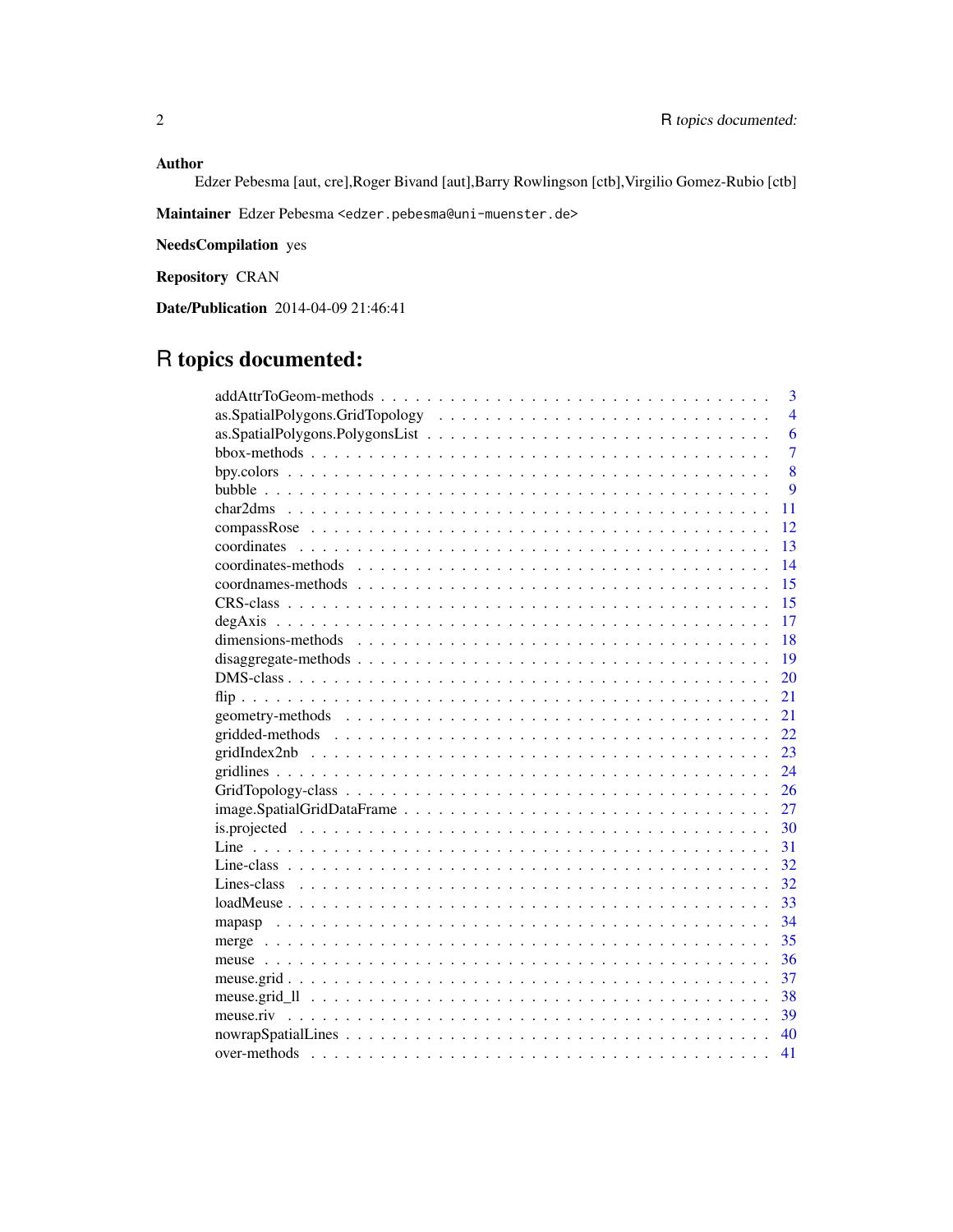<span id="page-2-0"></span>

| 44             |  |
|----------------|--|
| 45             |  |
| 46             |  |
| 47             |  |
| 48             |  |
| 49             |  |
| 49             |  |
| 50             |  |
| 51             |  |
| 52             |  |
| 53             |  |
| 55             |  |
| 55             |  |
| 57             |  |
| 58             |  |
| 60             |  |
| 61             |  |
| 62             |  |
| 63             |  |
| 65             |  |
| 67             |  |
| 68             |  |
| 69             |  |
| 70             |  |
| 72             |  |
| 74             |  |
| 75             |  |
| 78             |  |
| 79             |  |
| 80             |  |
| 82             |  |
| 86             |  |
| 89             |  |
| 89             |  |
| 91             |  |
| 92<br>zerodist |  |
|                |  |

#### **Index** [94](#page-93-0)

addAttrToGeom-methods *constructs SpatialXxxDataFrame from geometry and attributes*

# Description

constructs SpatialXxxDataFrame from geometry and attributes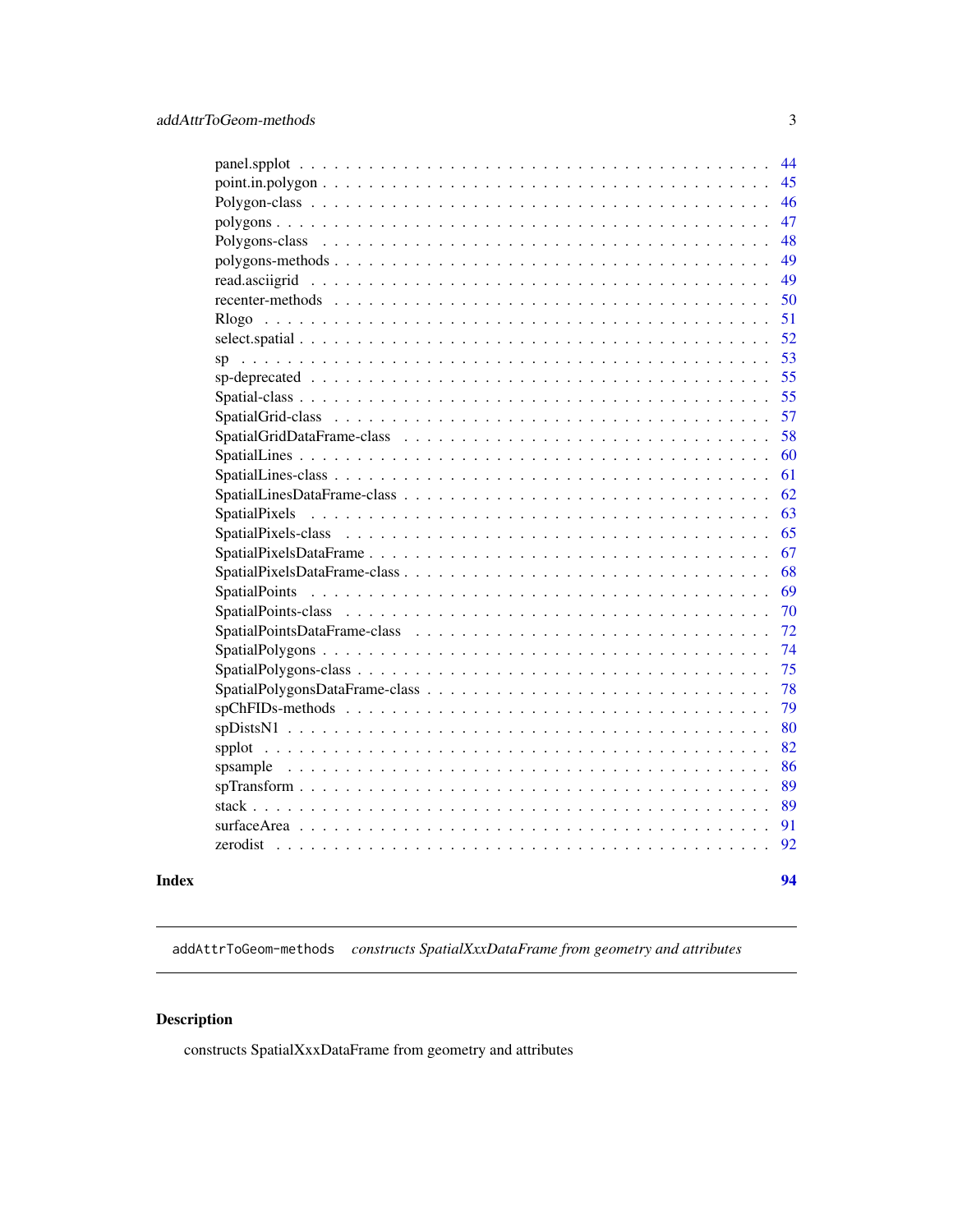#### <span id="page-3-0"></span>Usage

addAttrToGeom(x, y, match.ID, ...)

### Arguments

| X        | geometry (locations) of the queries                                                                                                                        |
|----------|------------------------------------------------------------------------------------------------------------------------------------------------------------|
| <b>V</b> | data.frame object with attributes                                                                                                                          |
| match.ID | logical; if TRUE, the IDs of the geometry and of the data.frame are matched<br>(possibly swapping records), and an error occurs when some IDs do not match |
|          | (optional) arguments passed to the constructor functions                                                                                                   |

#### Value

an object of class XxxDataFrame, where Xxx is the class of x

#### **Methods**

 $x = "SpatialPoints", y = "data-frame"$ 

 $x =$  "SpatialPixels",  $v =$  "data.frame"

- $x =$  "SpatialGrid",  $y =$  "data.frame"
- $x =$  "SpatialLines",  $y =$  "data.frame"

 $x =$  "SpatialPolygons",  $y =$  "data.frame"

# Author(s)

Edzer Pebesma, <edzer.pebesma@uni-muenster.de>

# See Also

[overlay,](#page-54-1) [point.in.polygon](#page-44-1)

as.SpatialPolygons.GridTopology *Make SpatialPolygons object from GridTopology object*

# Description

Converts grids of regular rectangles into a SpatialPolygons object, which can be transformed to a different projection or datum with spTransform in package rgdal. The function is not suitable for high-resolution grids. The ordering of the grid cells is as in coordinates() of the same object, and is reported by IDvaluesGridTopology.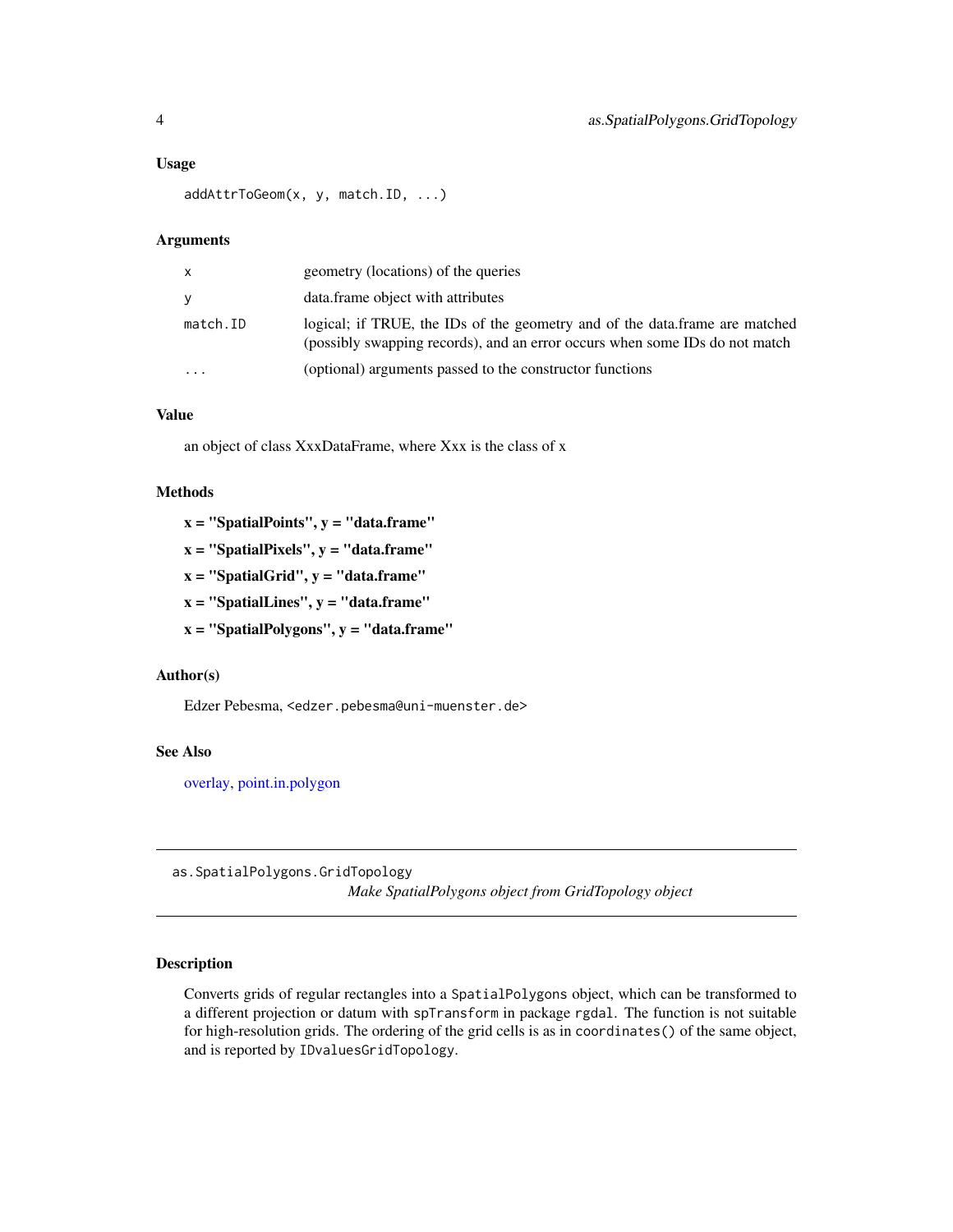#### Usage

```
as.SpatialPolygons.GridTopology(grd, proj4string = CRS(as.character(NA)))
IDvaluesGridTopology(obj)
as.SpatialPolygons.SpatialPixels(obj)
IDvaluesSpatialPixels(obj)
HexPoints2SpatialPolygons(hex, dx)
```
#### Arguments

| grd         | GridTopology object                                                                               |
|-------------|---------------------------------------------------------------------------------------------------|
| proj4string | object of class CRS-class                                                                         |
| obj         | SpatialPixels object                                                                              |
| hex         | SpatialPoints object with points that are generated by hexagonal sampling;<br>see spsample        |
| dx          | spacing of two horizontally adjacent points; if missing, this will be computed<br>from the points |

# Value

as.SpatialPolygons.GridTopology and as.SpatialPolygons.SpatialPixels return a SpatialPolygons object; IDvaluesGridTopology and IDvaluesSpatialPixels return a character vector with the object grid indices.

#### See Also

[GridTopology](#page-62-1), [SpatialPixels](#page-62-2), [SpatialPolygons](#page-73-1) spTransform in package rgdal

```
library(lattice)
grd <- GridTopology(cellcentre.offset=c(-175,55), cellsize=c(10,10), cells.dim=c(4,4))
SpP_grd <- as.SpatialPolygons.GridTopology(grd)
plot(SpP_grd)
text(coordinates(SpP_grd), sapply(slot(SpP_grd, "polygons"), function(i) slot(i, "ID")), cex=0.5)
trdata <- data.frame(A=rep(c(1,2,3,4), 4), B=rep(c(1,2,3,4), each=4),
row.names=sapply(slot(SpP_grd, "polygons"), function(i) slot(i, "ID")))
SpPDF <- SpatialPolygonsDataFrame(SpP_grd, trdata)
spplot(SpPDF)
data(meuse.grid)
gridded(meuse.grid)=~x+y
xx = spsample(meuse.grid, type="hexagonal", cellsize=200)
xxpl = HexPoints2SpatialPolygons(xx)
image(meuse.grid["dist"])
plot(xxpl, add = TRUE)
points(xx, cex = .5)
## Not run:
df = as.data.frame(meuse.grid[xx,])
x = SpatialPolygonsDataFrame(xxpl, df, match.ID = FALSE)
```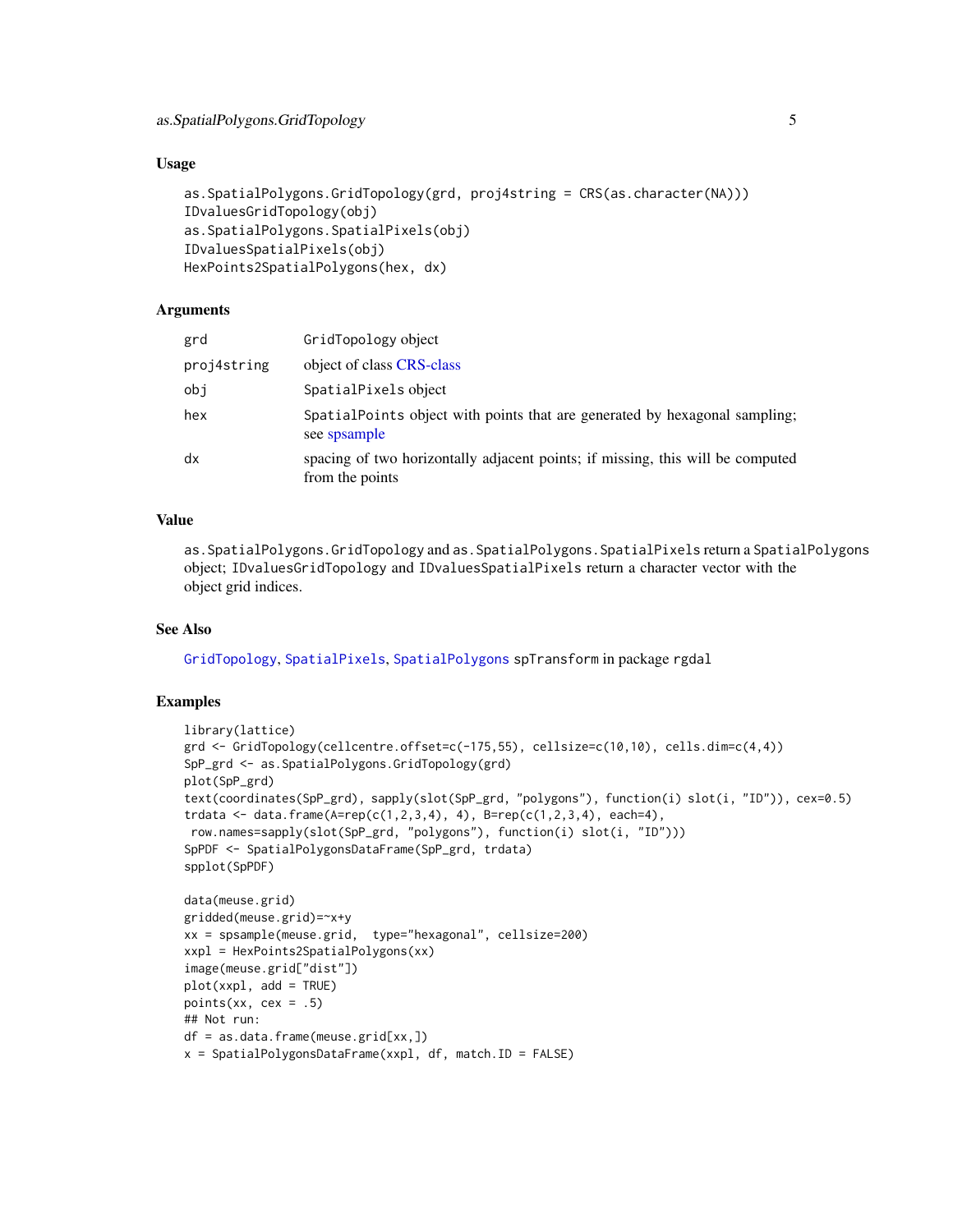```
spplot(x, "dist")
spplot(aggregate(meuse.grid[,1:3], xxpl), main = "aggregated meuse.grid")
## End(Not run)
```

```
as.SpatialPolygons.PolygonsList
```
*Making SpatialPolygons objects*

# Description

This function is used in making SpatialPolygons objects from other formats.

# Usage

```
as.SpatialPolygons.PolygonsList(Srl, proj4string=CRS(as.character(NA)))
```
# Arguments

| Srl         | A list of Polygons objects                          |
|-------------|-----------------------------------------------------|
| proj4string | Object of class "CRS"; holding a valid proj4 string |

# Value

The functions return a SpatialPolygons object

# Author(s)

Roger Bivand

<span id="page-5-0"></span>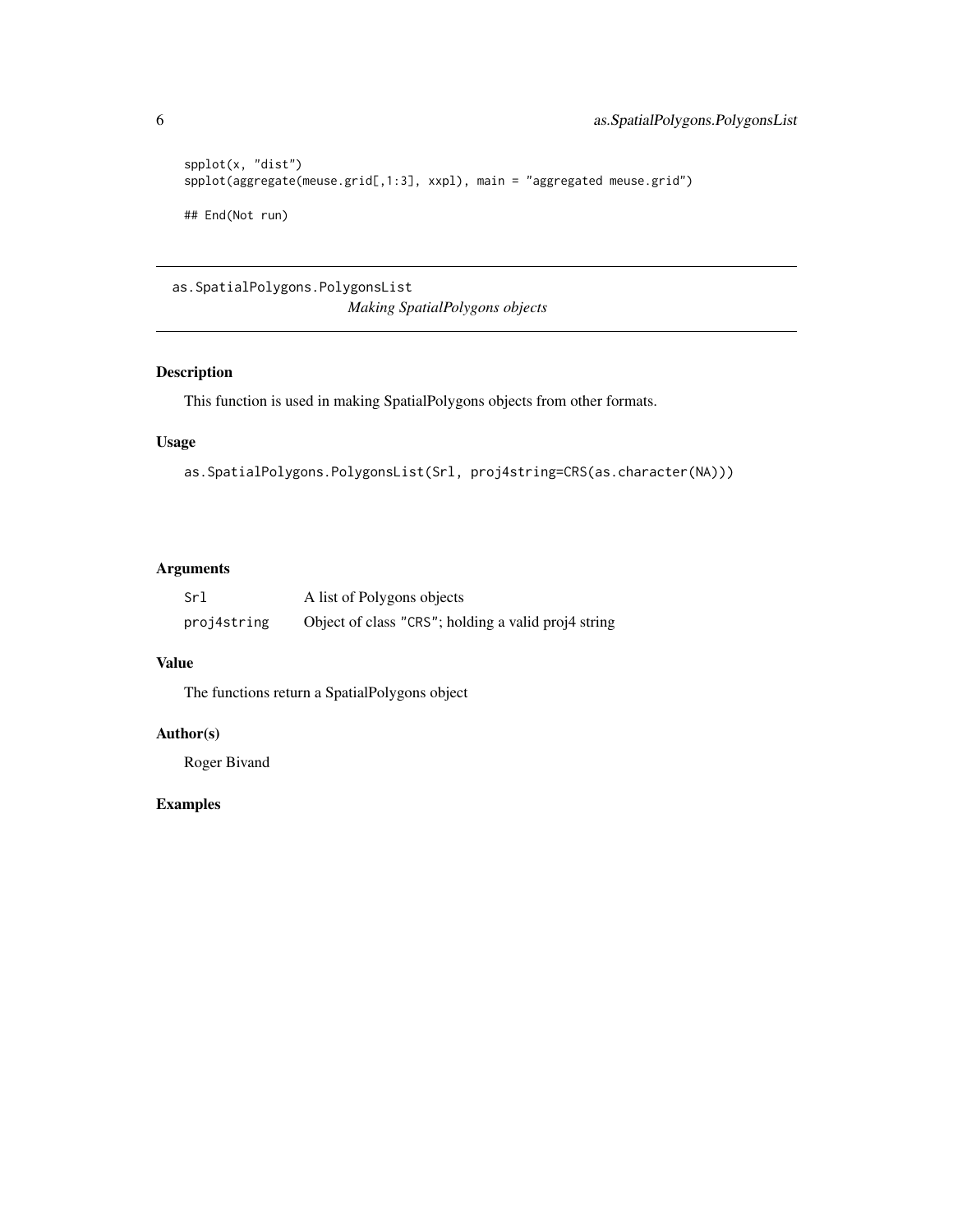```
grd <- GridTopology(c(1,1), c(1,1), c(10,10))
polys <- as.SpatialPolygons.GridTopology(grd)
plot(polys)
text(coordinates(polys), labels=sapply(slot(polys, "polygons"), function(i) slot(i, "ID")), cex=0.6)
```
bbox-methods *retrieve bbox from spatial data*

# Description

retrieves spatial bounding box from spatial data

#### Usage

bbox(obj)

#### Arguments

obj object deriving from class "Spatial", or one of classes: "Line", "Lines", "Polygon" or "Polygons", or ANY, which requires obj to be an array with at least two columns

# Value

two-column matrix; the first column has the minimum, the second the maximum values; rows represent the spatial dimensions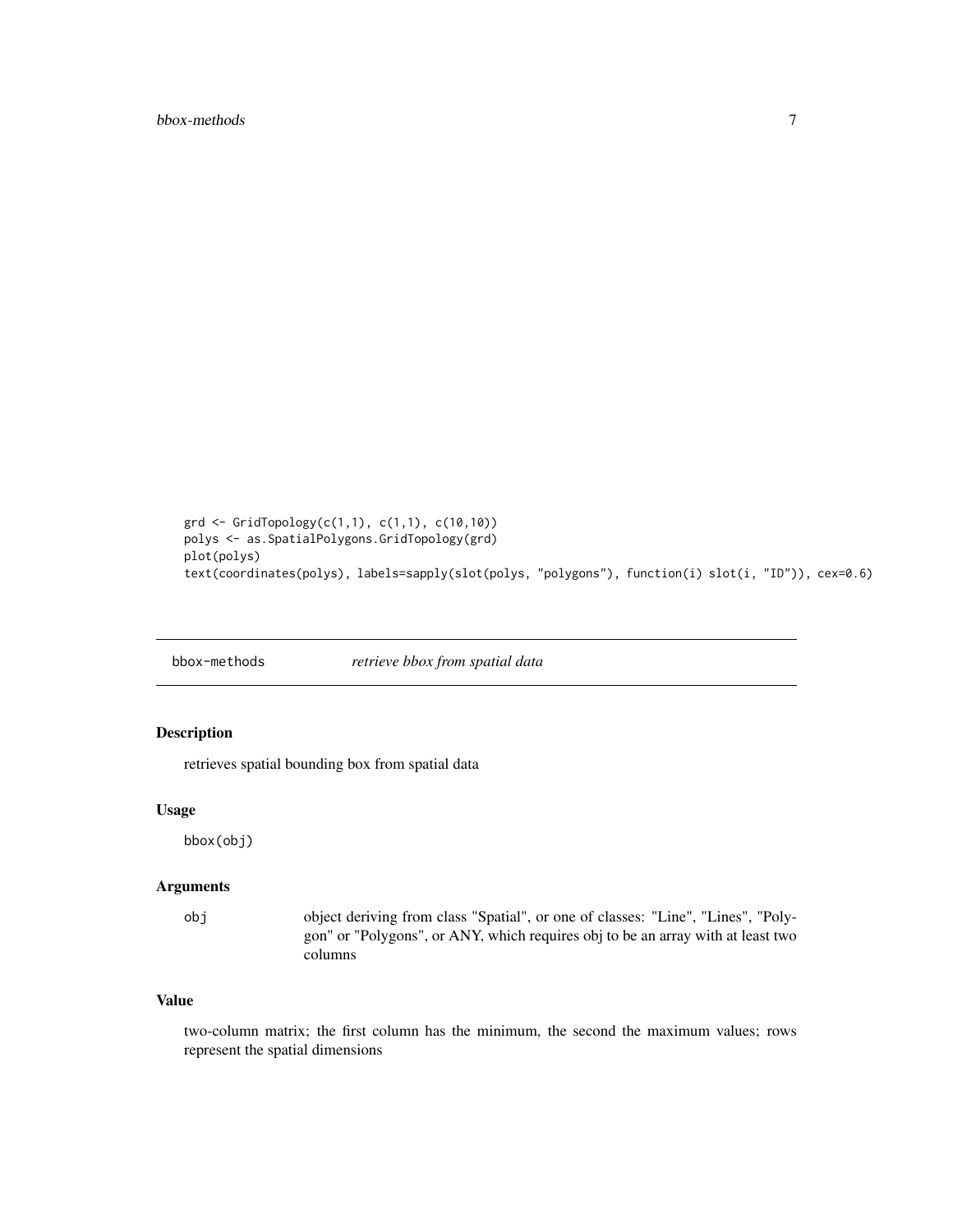# <span id="page-7-0"></span>Methods

obj = "Spatial" object deriving from class "Spatial" obj = "ANY" an array with at least two columns obj = "Line" object deriving from class "Line" obj = "Lines" object deriving from class "Lines" obj = "Polygon" object deriving from class "Polygon" obj = "Polygons" object deriving from class "Polygons"

# Examples

```
# just 9 points on a grid:
x \leftarrow c(1,1,1,2,2,2,3,3,3)y \leftarrow c(1, 2, 3, 1, 2, 3, 1, 2, 3)xy \leftarrow \text{cbind}(x, y)S <- SpatialPoints(xy)
bbox(S)
# data.frame
data(meuse.grid)
coordinates(meuse.grid) <- ~x+y
gridded(meuse.grid) <- TRUE
bbox(meuse.grid)
```
bpy.colors *blue-pink-yellow color scheme, which also prints well on black/white printers*

#### Description

Create a vector of 'n' "contiguous" colors.

# Usage

```
bpy.colors(n = 100, cutoff.tails = 0.1, alpha = 1.0)
```
# Arguments

| n            | number of colors $(>= 1)$ to be in the palette                                                                                                                      |
|--------------|---------------------------------------------------------------------------------------------------------------------------------------------------------------------|
| cutoff.tails | tail fraction to be cut off on each side. If 0, this palette runs from black to white;<br>by cutting off the tails, it runs from blue to yellow, which looks nicer. |
| alpha        | numeric; alpha transparency, 0 is fully transparent, 1 is opaque.                                                                                                   |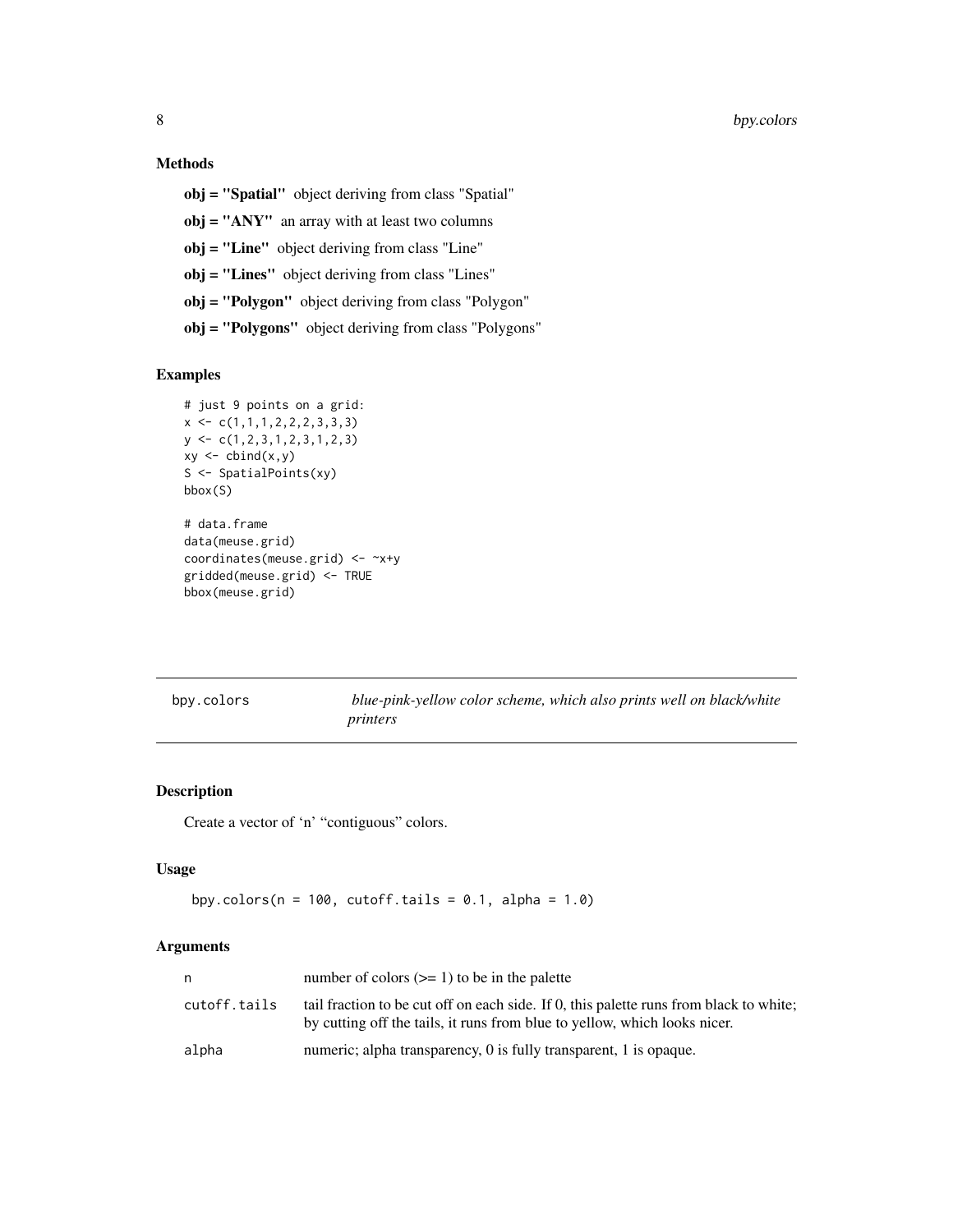#### <span id="page-8-0"></span>bubble **9**9

# Value

A character vector, 'cv', of color names. This can be used either to create a user-defined color palette for subsequent graphics by 'palette(cv)', a 'col=' specification in graphics functions or in 'par'.

# Note

This color map prints well on black-and-white printers.

#### Author(s)

unknown; the pallette was posted to gnuplot-info a few decades ago; R implementation Edzer Pebesma, <edzer.pebesma@uni-muenster.de>

# See Also

[rainbow,](#page-0-0) [cm.colors](#page-0-0)

#### Examples

```
bpy.colors(10)
p <- expand.grid(x=1:30,y=1:30)
p$z <- p$x + p$y
coordinates(p) \leq c("x", "y")
gridded(p) <- TRUE
image(p, col = bpy.close(100), asp = 1)# require(lattice)
# trellis.par.set("regions", list(col=bpy.colors())) # make this default pallette
```
bubble *Create a bubble plot of spatial data*

# Description

Create a bubble plot of spatial data, with options for bicolour residual plots (xyplot wrapper)

#### Usage

```
bubble(obj, zcol = 1, ..., fill = TRUE, maxsize = 3, do.sqrt = TRUE, pch,
col = c(2,3), key.entries = quantile(data[,zcol]), main,
identify = FALSE, labels = row.names(data.frame(obj)), key.space = "right",
scales = list(draw = FALSE), xlab = NULL, ylab = NULL, panel = panel.bubble,
sp.layout = NULL)
```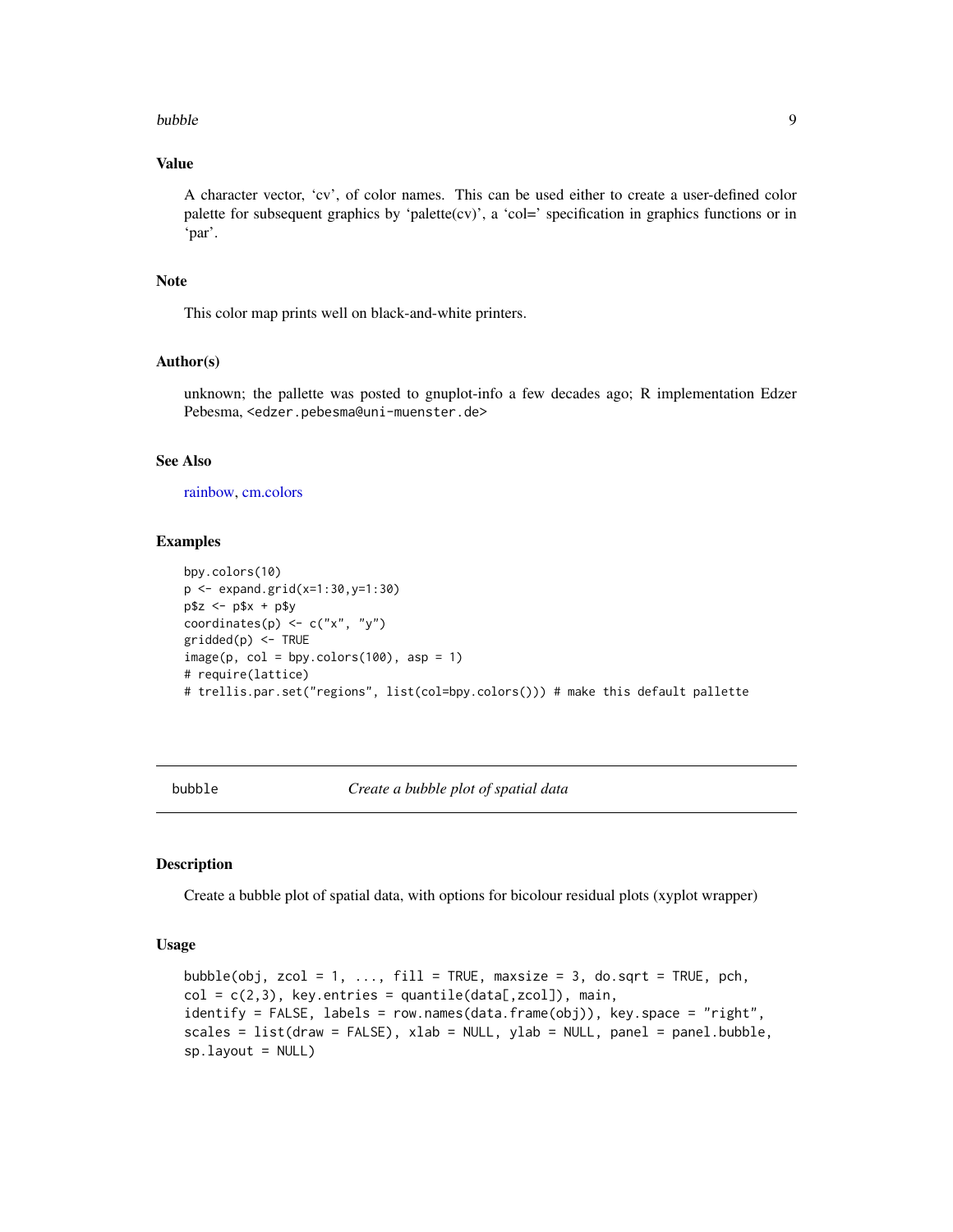# Arguments

| obj         | object of, or extending, class SpatialPointsDataFrame or SpatialGridDataFrame,<br>see coordinates or SpatialPointsDataFrame; the object knows about its spatial<br>coordinates          |
|-------------|-----------------------------------------------------------------------------------------------------------------------------------------------------------------------------------------|
| zcol        | z-variable column name, or column number after removing spatial coordinates<br>from x@data: 1 refers to the first non-coordinate column                                                 |
| fill        | logical; if TRUE, filled circles are plotted (pch = $16$ ), else open circles (pch =<br>1); the pch argument overrides this                                                             |
| maxsize     | cex value for largest circle                                                                                                                                                            |
| do.sqrt     | logical; if TRUE the plotting symbol area (sqrt(diameter)) is proportional to the<br>value of the z-variable; if FALSE, the symbol size (diameter) is proportional to<br>the z-variable |
| pch         | plotting character                                                                                                                                                                      |
| col         | colours to be used; numeric vector of size two: first value is for negative values,<br>second for positive values.                                                                      |
| key.entries | the values that will be plotted in the key; by default the five quantiles min, q.25,<br>median q.75, max                                                                                |
| main        | main plotting title                                                                                                                                                                     |
| identify    | logical; if true, regular plot is called instead of xyplot, and followed by a call<br>to identify $()$ .                                                                                |
| labels      | labels argument passed to plot if identify is TRUE                                                                                                                                      |
| $\ddots$    | arguments, passed to xyplot, or plot if identification is required.                                                                                                                     |
| key.space   | location of the key                                                                                                                                                                     |
| scales      | scales argument as passed to xyplot                                                                                                                                                     |
| xlab        | x-axis label                                                                                                                                                                            |
| ylab        | y-axis label                                                                                                                                                                            |
| panel       | panel function used                                                                                                                                                                     |
| sp.layout   | possible layout items; see spplot                                                                                                                                                       |

# Value

returns (or plots) the bubble plot; if identify is TRUE, returns the indexes (row numbers) of identified points.

# Author(s)

Edzer Pebesma

# See Also

[xyplot,](#page-0-0) [mapasp,](#page-33-1) [identify](#page-0-0)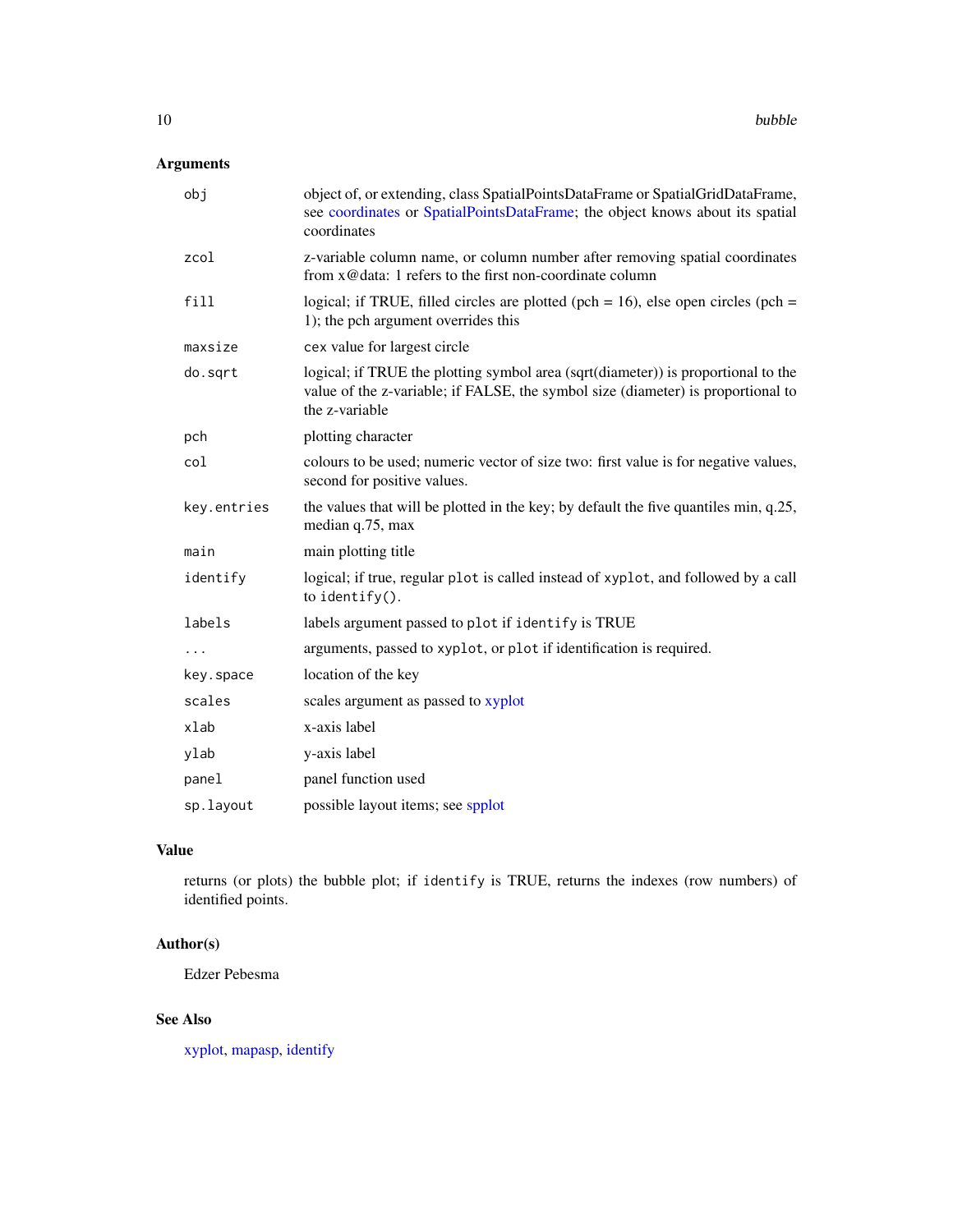#### <span id="page-10-0"></span>char2dms 11

#### Examples

```
data(meuse)
coordinates(meuse) <- c("x", "y") # promote to SpatialPointsDataFrame
bubble(meuse, "cadmium", maxsize = 2.5, main = "cadmium concentrations (ppm)",
   key.entries = 2^(-1:4))
bubble(meuse, "zinc", main = "zinc concentrations (ppm)",
   key. entries = 100 * 2^(0:4))
```
char2dms *Convert character vector to DMS-class object*

# <span id="page-10-2"></span>Description

These two helper functions convert character vectors and decimal degree vectors to the DMS-class representation of degrees, minutes, and decimal seconds. "DMS" objects cannot contain NAs.

#### Usage

char2dms(from, chd = "d", chm = "'", chs = "\"") dd2dms(dd, NS = FALSE)

#### Arguments

| from      | character vector of degree, minute, decimal second data                               |
|-----------|---------------------------------------------------------------------------------------|
| chd       | degree character terminator                                                           |
| chm       | minute character terminator                                                           |
| chs       | second character terminator                                                           |
| dd        | numeric vector of decimal degrees                                                     |
| <b>NS</b> | logical, TRUE for north/south decimal degrees, FALSE for east/west decimal<br>degrees |

#### Details

In char2dms, the input data vector should use a regular format, such as that used in the PROJ.4 library, with a trailing capital (NSWE) indicating compass direction.

#### Value

Both functions return a "DMS" object.

#### Methods

from = "DMS", to = "numeric" coerce a "DMS" object to a "numeric" vector

from = "DMS", to = "character" coerce a "DMS" object to a "character" vector (the as. character. DMS S3 method is also available)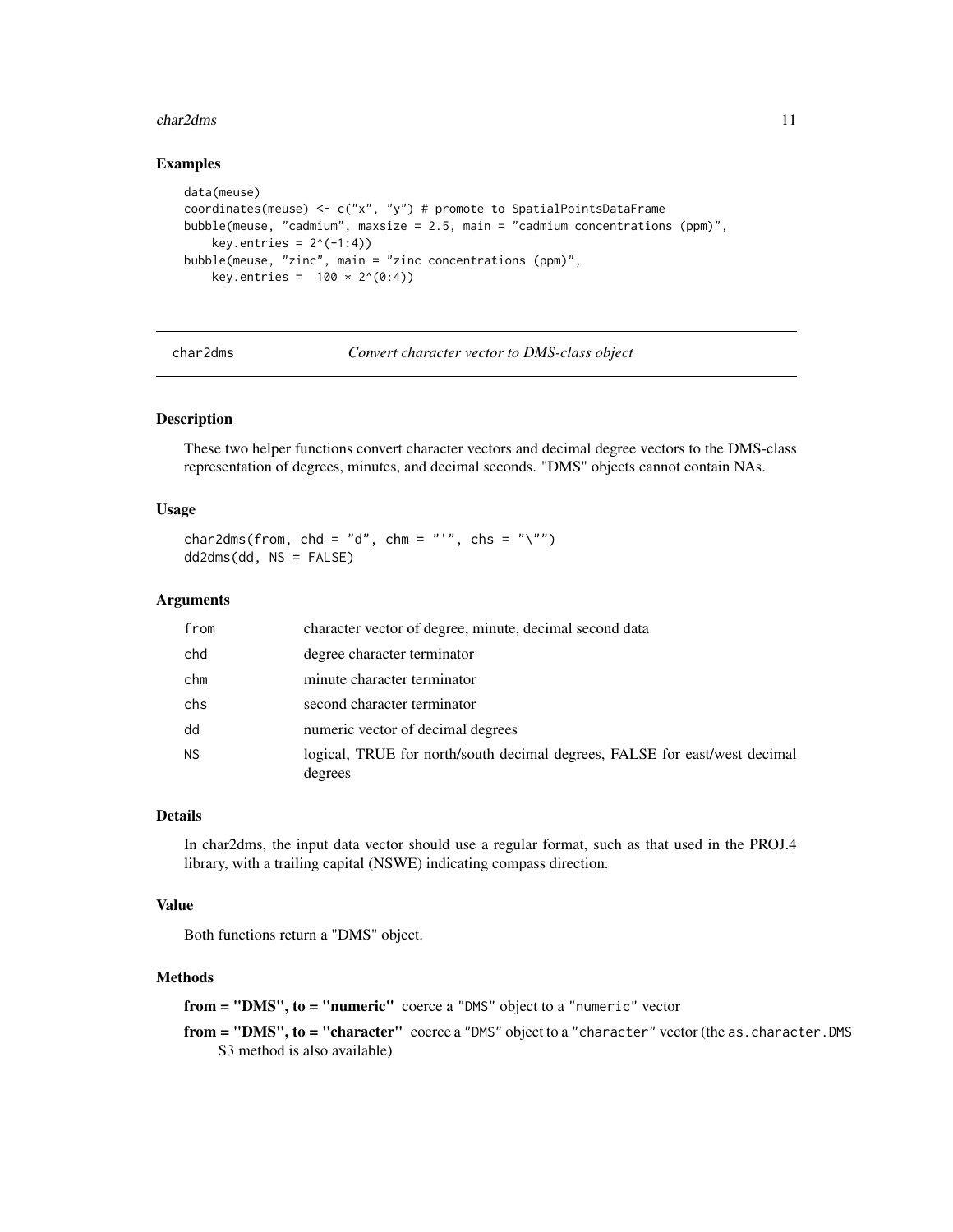# <span id="page-11-0"></span>Author(s)

Roger Bivand <Roger.Bivand@nhh.no>

#### See Also

[DMS-class](#page-19-1)

# Examples

```
data(state)
str(state.center$y)
stateN <- dd2dms(state.center$y, NS=TRUE)
str(attributes(stateN))
ch.stateN <- as.character(stateN)
str(ch.stateN)
stateNa <- char2dms(ch.stateN)
str(attributes(stateNa))
ch.stateN <- as(stateN, "character")
str(ch.stateN)
stateNa <- char2dms(ch.stateN)
str(attributes(stateNa))
```
compassRose *Display a compass rose.*

#### Description

Displays a basic compass rose, usually to orient a map.

# Usage

compassRose(x,y,rot=0,cex=1)

# Arguments

| X, V | The position of the center of the compass rose in user units. |
|------|---------------------------------------------------------------|
| rot  | Rotation for the compass rose in degrees. See Details.        |
| cex  | The character expansion to use in the display.                |

#### Details

'compassRose' displays a conventional compass rose at the position requested. The size of the compass rose is determined by the character expansion, as the central "rose" is calculated relative to the character size. Rotation is in degrees counterclockwise.

#### Value

nil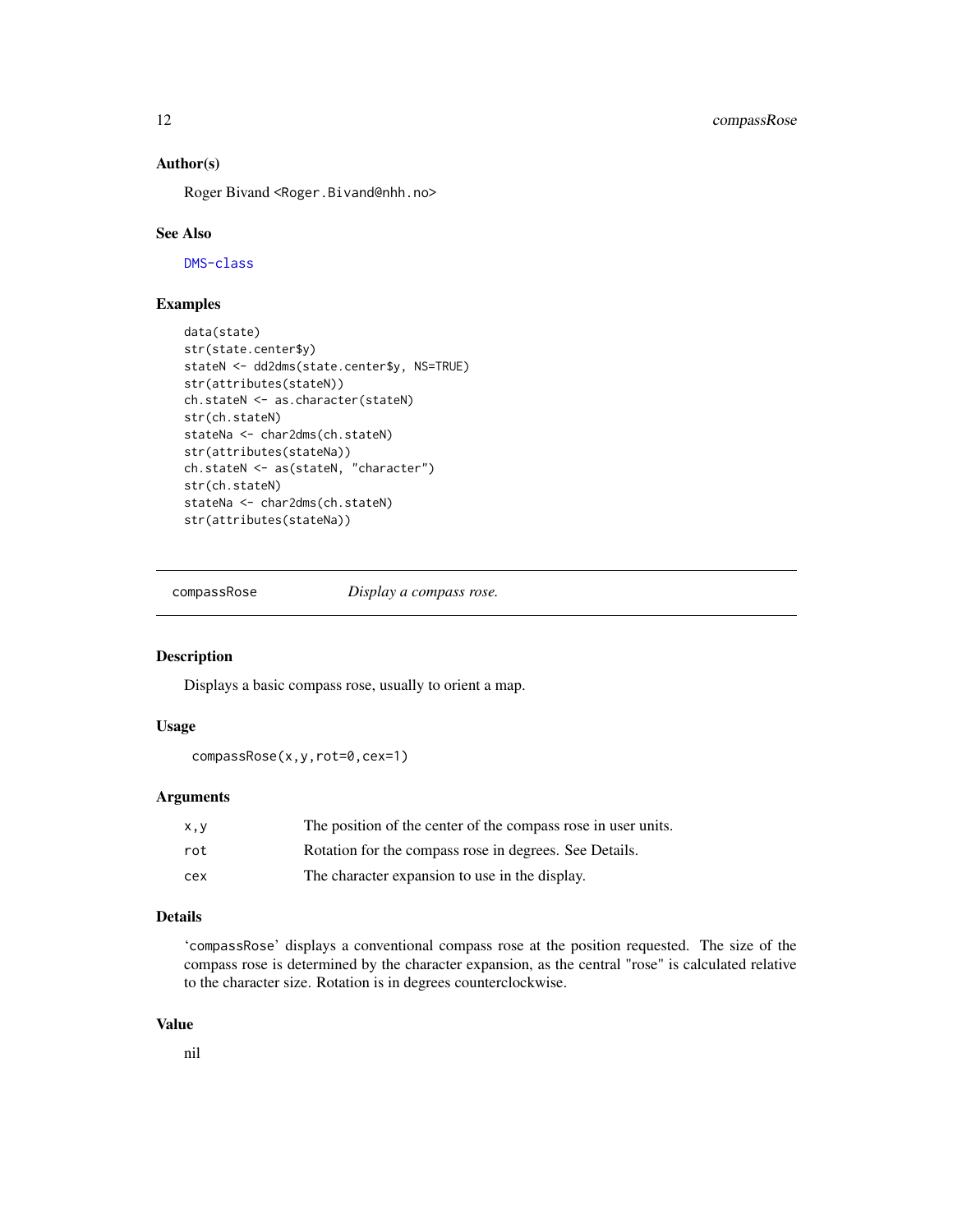#### <span id="page-12-0"></span>coordinates and the coordinates of the coordinates and the coordinates of the coordinates of the coordinates of the coordinates of the coordinates of the coordinates of the coordinates of the coordinates of the coordinates

# Author(s)

Jim Lemon

<span id="page-12-1"></span>

| coordinates | set spatial coordinates to create a Spatial object, or retrieve spatial |
|-------------|-------------------------------------------------------------------------|
|             | coordinates from a Spatial object                                       |

# Description

set spatial coordinates to create a Spatial object, or retrieve spatial coordinates from a Spatial object

# Usage

coordinates(obj, ...) coordinates(object) <- value

#### Arguments

| obj    | object deriving from class "Spatial"                                                                                                                                                                                                                                                                                                                                                                                                                                                     |
|--------|------------------------------------------------------------------------------------------------------------------------------------------------------------------------------------------------------------------------------------------------------------------------------------------------------------------------------------------------------------------------------------------------------------------------------------------------------------------------------------------|
| object | object of class "data.frame"                                                                                                                                                                                                                                                                                                                                                                                                                                                             |
| value  | spatial coordinates; either a matrix, list, or data frame with numeric data, or col-<br>umn names, column number or a reference: a formula (in the form of e.g. $\sim x+y$ ),<br>column numbers (e.g. $c(1, 2)$ ) or column names (e.g. $c("x", "y")$ ) specifying<br>which columns in object are the spatial coordinates. If the coordinates are part<br>of object, giving the reference does not duplicate them, giving their value does<br>duplicate them in the resulting structure. |
| .      | additional arguments that may be used by particular methods                                                                                                                                                                                                                                                                                                                                                                                                                              |

# Value

usually an object of class SpatialPointsDataFrame; if the coordinates set cover the full set of variables in object, an object of class SpatialPoints is returned

```
# data.frame
data(meuse.grid)
coordinates(meuse.grid) <- ~x+y
gridded(meuse.grid) <- TRUE
class(meuse.grid)
bbox(meuse.grid)
data(meuse)
meuse.xy = meuse[c("x", "y")]coordinates(meuse.xy) <- ~x+y
class(meuse.xy)
```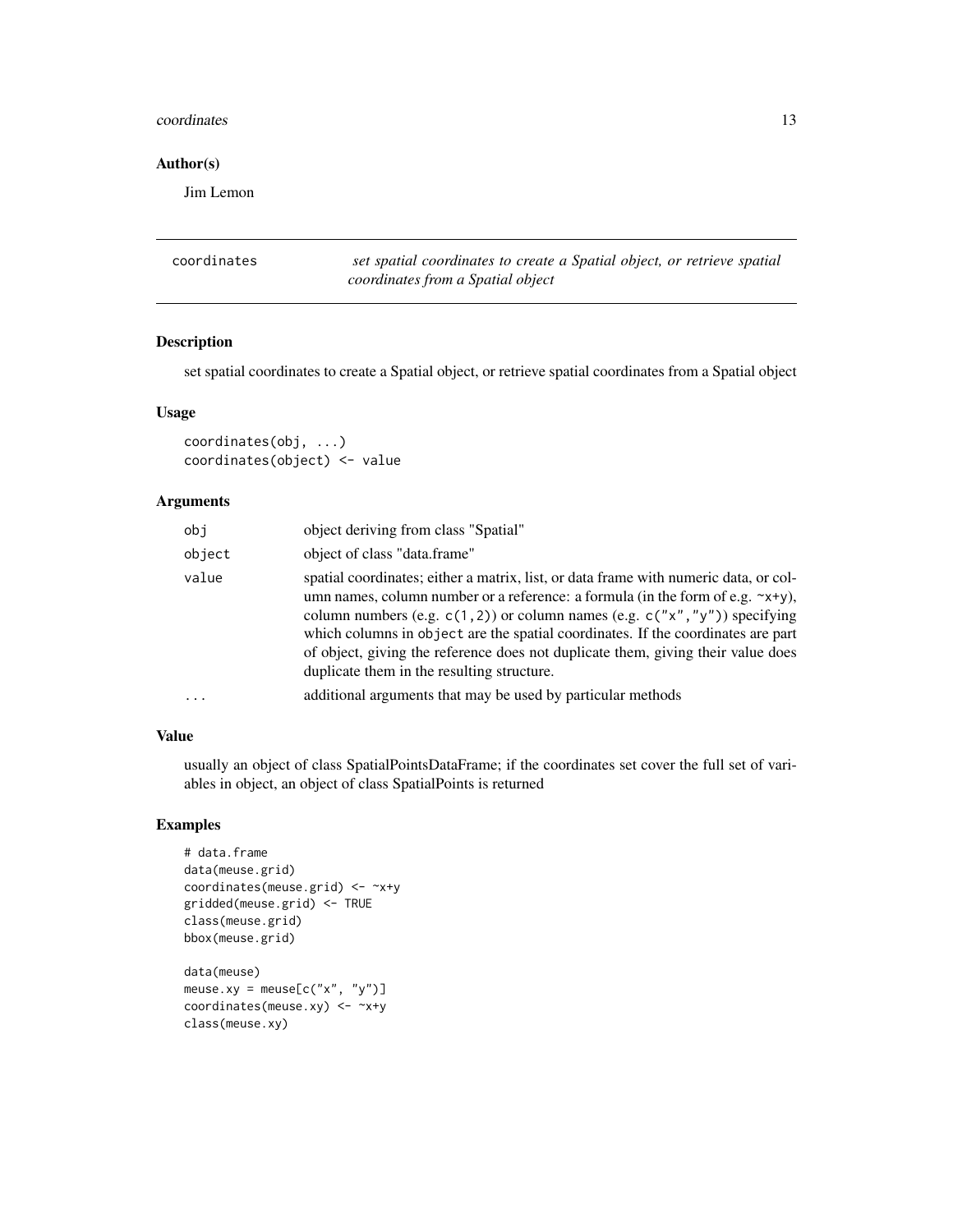<span id="page-13-0"></span>coordinates-methods *retrieve (or set) spatial coordinates*

#### Description

retrieve (or set) spatial coordinates from (for) spatial data

# Methods

- obj = "list" list with (at least) two numeric components of equal length
- obj = "data.frame" data.frame with at least two numeric components
- obj = "matrix" numeric matrix with at least two columns
- obj = "SpatialPoints" object of, or deriving from, SpatialPoints
- obj = "SpatialPointsDataFrame" object of, or deriving from, SpatialPointsDataFrame
- obj = "SpatialPolygons" object of, or deriving from, SpatialPolygons
- obj = "SpatialPolygonsDataFrame" object of, or deriving from, SpatialPolygonsDataFrame
- obj = "Line" object of class Line; returned value is matrix
- obj = "Lines" object of class Lines; returned value is list of matrices
- obj = "SpatialLines" object of, or deriving from, SpatialLines; returned value is list of lists of matrices
- obj = "GridTopology" object of, or deriving from, GridTopology
- obj = "GridTopology" object of, or deriving from, GridTopology
- obj = "SpatialPixels" object of, or deriving from, SpatialPixels
- obj = "SpatialPixelsDataFrame" object of, or deriving from, SpatialPixelsDataFrame
- obj = "SpatialGrid" object of, or deriving from, SpatialGrid
- obj = "SpatialGridDataFrame" object of, or deriving from, SpatialGridDataFrame

Methods for "coordinates<-"

object = "data.frame", value="ANY" promote data.frame to object of class [SpatialPointsDataFra](#page-71-1)me[class,](#page-71-1) by specifying coordinates; see [coordinates](#page-12-1)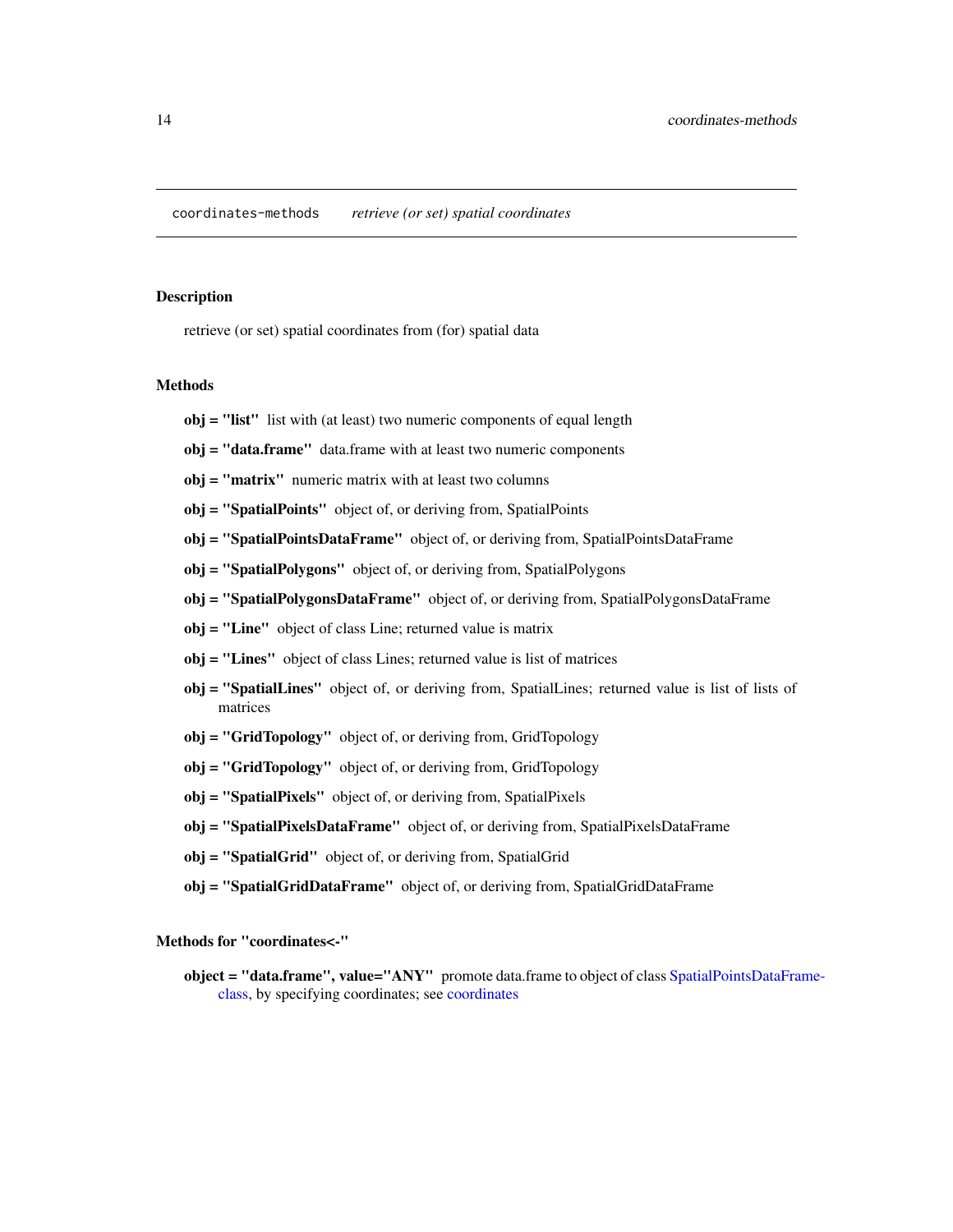<span id="page-14-0"></span>coordnames-methods *retrieve or assign coordinate names for classes in sp*

# Description

retrieve or assign coordinate names for classes in sp

#### Methods for coordnames

 $x =$  "SpatialPoints" retrieves coordinate names

- $x =$  "SpatialLines" retrieves coordinate names
- $x =$  "Lines" retrieves coordinate names
- $x = "Line"$  retrieves coordinate names
- $x =$  "SpatialPolygons" retrieves coordinate names
- $x = "Polygons"$  retrieves coordinate names
- $x = "Polygon"$  retrieves coordinate names

#### Methods for "coordnames<-"

- $x =$  "SpatialPoints", value = "character" assigns coordinate names
- $x =$  "SpatialLines", value = "character" assigns coordinate names
- $x =$  "Lines", value = "character" assigns coordinate names
- $x =$  "Line", value = "character" assigns coordinate names
- $x =$  "SpatialPolygons", value = "character" assigns coordinate names
- $x = "Polygons", value = "character" assigns coordinate names$
- $x = "Polygon", value = "character" assigns coordinate names$
- $x = "GridTopology", value = "character" assigns coordinate names$
- $x =$  "SpatialGrid", value = "character" assigns coordinate names
- $x =$  "SpatialPixels", value = "character" assigns coordinate names
- 

<span id="page-14-1"></span>CRS-class *Class "CRS" of coordinate reference system arguments*

#### <span id="page-14-2"></span>Description

Interface class to the PROJ.4 projection system. The class is defined as an empty stub accepting value NA in the sp package. If the rgdal package is available, then the class will permit spatial data to be associated with coordinate reference systems. The arguments must be entered exactly as in the PROJ.4 documentation, in particular there cannot be any white space in  $+\langle \text{arg}\rangle = \langle \text{value}\rangle$ strings, and successive such strings can only be separated by blanks. Note that only "+proj=longlat" is accepted for geographical coordinates, which must be ordered (eastings, northings).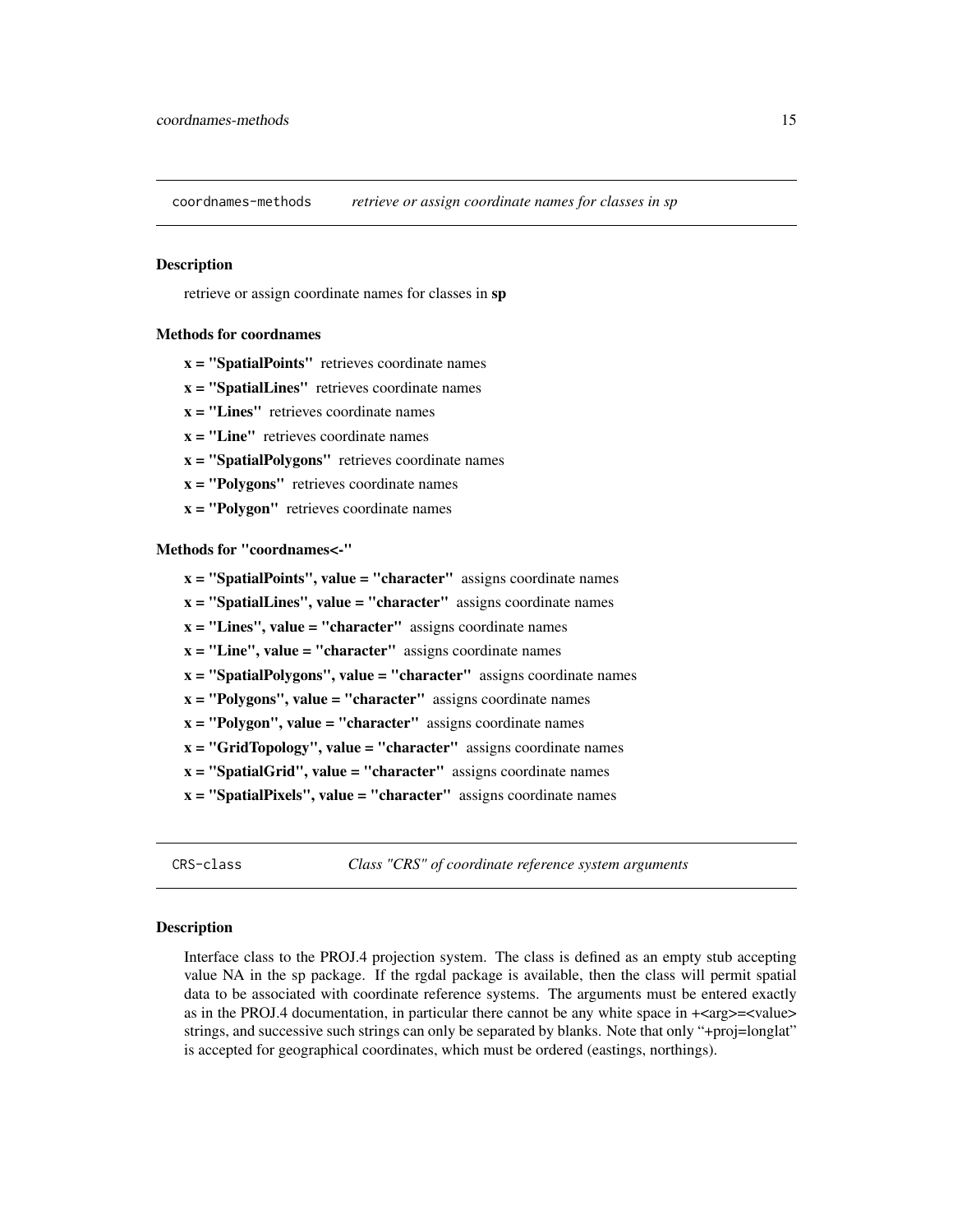#### Usage

```
CRS(projargs)
identicalCRS(x,y)
```
#### Arguments

| projargs     | A character string of projection arguments; the arguments must be entered ex-<br>actly as in the PROJ.4 documentation; if the projection is unknown, use as . character (NA),<br>it may be missing or an empty string of zero length and will then set to the miss-<br>ing value. |
|--------------|-----------------------------------------------------------------------------------------------------------------------------------------------------------------------------------------------------------------------------------------------------------------------------------|
| $\mathsf{X}$ | object having a projet string method, or if $\gamma$ is missing, list with objects that have<br>a projastring method                                                                                                                                                              |
| y            | object of class Spatial, or having a proj4string method                                                                                                                                                                                                                           |

#### Value

CRS returns on success an object of class [CRS.](#page-14-2) identicalCRS returns a logical, indicating whether x and y have identical CRS, or if y is missing whether all objects in list x have identical CRS.

#### Objects from the Class

Objects can be created by calls of the form CRS("projargs"), where "projargs" is a valid string of PROJ.4 arguments. The initiation function calls the PROJ.4 library to verify the argument set against those known in the library, returning error messages where necessary. The function CRSargs() can be used to show the expanded argument list used by the PROJ.4 library.

# **Slots**

projargs: Object of class "character": projection arguments; the arguments must be entered exactly as in the PROJ.4 documentation, in particular there cannot be any white space in +<arg>=<value> strings, and successive such strings can only be separated by blanks.

#### Methods

```
show signature(object = "CRS"): print projection arguments in object
```
#### Note

Lists of projections may be seen by using the programs installed with the PROJ.4 library, in particular proj and cs2cs; with the latter, -lp lists projections, -le ellipsoids, -lu units, and -ld datum(s) known to the installed software (available in **rgdal** using projInfo). These are added to in successive releases, so tracking the website or compiling and installing the most recent revisions will give the greatest choice. Finding the very important datum transformation parameters to be given with the +towgs84 tag is a further challenge, and is essential when the datums used in data to be used together differ. Tracing projection arguments is easier now than before the mass ownership of GPS receivers raised the issue of matching coordinates from different argument sets (GPS output and paper map, for example).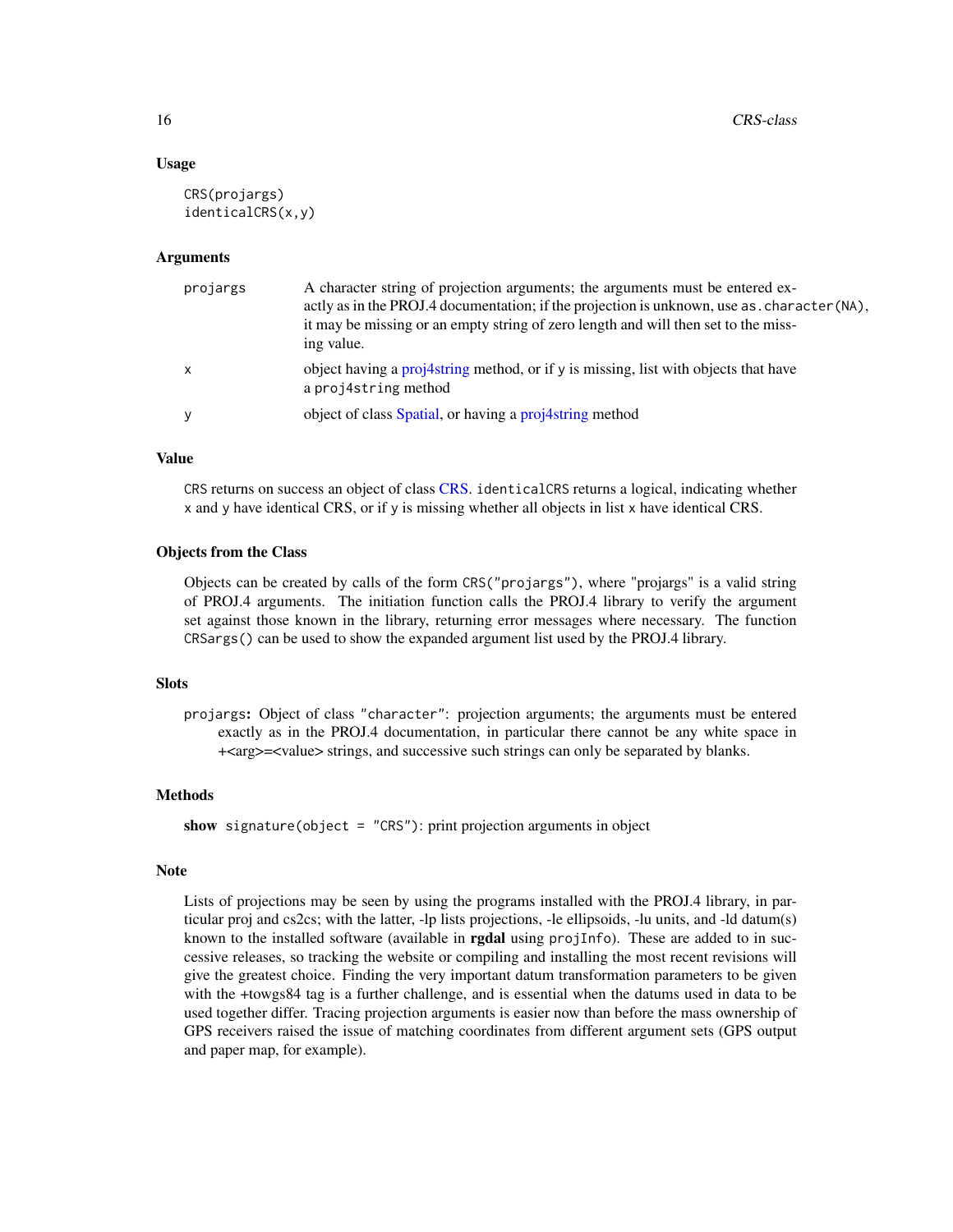#### <span id="page-16-0"></span> $degAxis$  17

# Author(s)

Roger Bivand <Roger.Bivand@nhh.no>

#### References

<http://trac.osgeo.org/proj/>

#### Examples

```
CRS()
CRS("")
CRS(as.character(NA))
CRS("+proj=longlat +datum=WGS84")
if (require(rgdal)) {
  print(CRSargs(CRS("+proj=longlat +datum=NAD27")))
  print(CRSargs(CRS("+init=epsg:4267")))
  print(CRSargs(CRS("+init=epsg:26978")))
 print(CRSargs(CRS(paste("+proj=sterea +lat_0=52.15616055555555",
 "+lon_0=5.38763888888889 +k=0.999908 +x_0=155000 +y_0=463000 +ellps=bessel",
 " +towgs84=565.237,50.0087,465.658,-0.406857,0.350733,-1.87035,4.0812 +units=m"))))
  print(CRSargs(CRS("+init=epsg:28992")))
}
# see http://trac.osgeo.org/gdal/ticket/1987
```
degAxis *axis with degrees*

# Description

draw axes on a plot using degree symbols in numbers

# Usage

degAxis(side, at, labels, ...)

# Arguments

| side      | integer; see axis                                                                                                                                                      |
|-----------|------------------------------------------------------------------------------------------------------------------------------------------------------------------------|
| at        | numeric; if missing, axTicks is called for nice values; see axis                                                                                                       |
| labels    | character; if omitted labels are constructed with degree symbols, ending in<br>N/S/E/W; in case of negative degrees, sign is reversed and S or W is added;<br>see axis |
| $\ddotsc$ | passed to the actual axis call                                                                                                                                         |

# Value

axis is plotted on current graph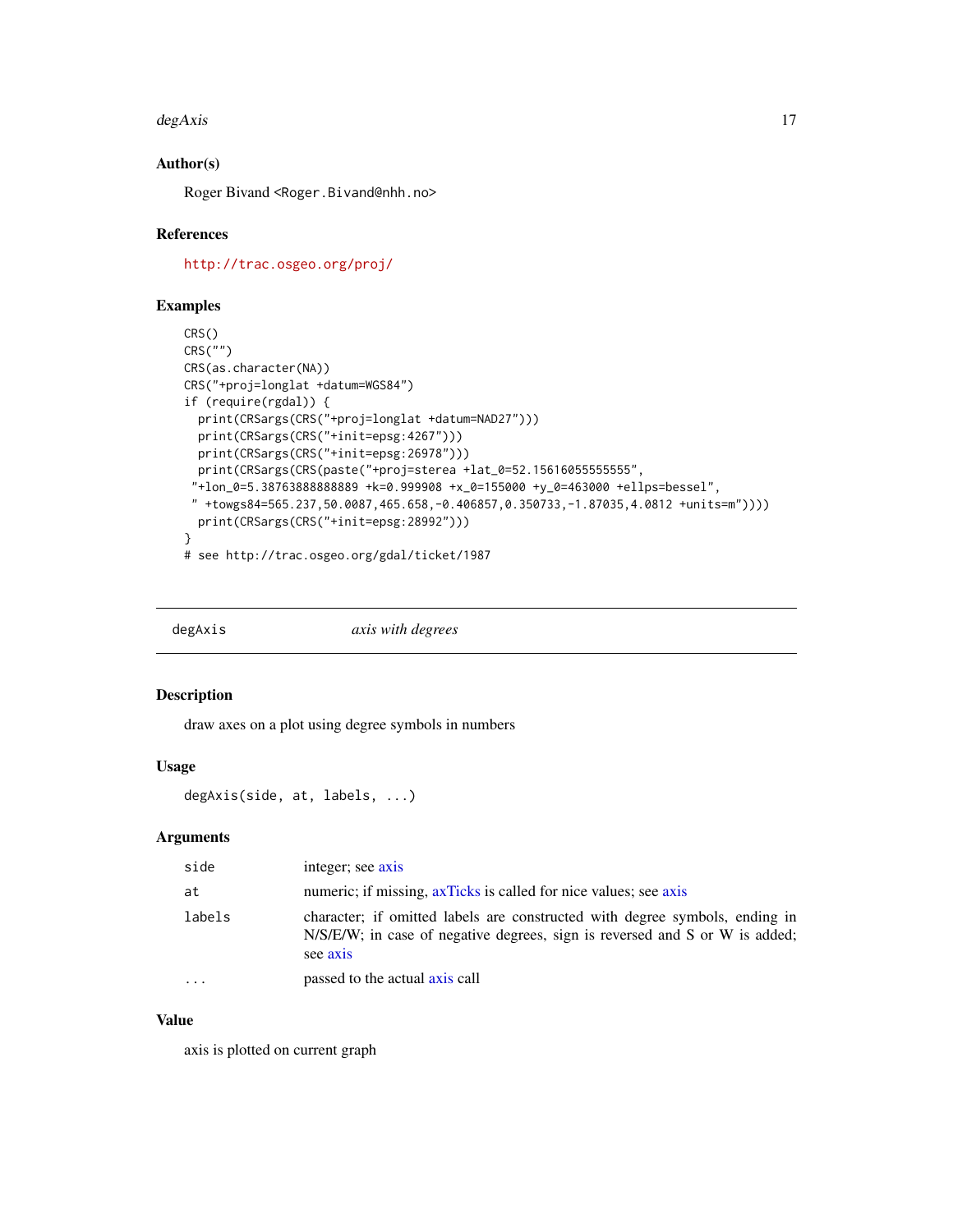decimal degrees are used if variation is small, instead of minutes and seconds

#### Examples

```
xy = \text{cbind}(x = 2 * \text{runif}(100) - 1, y = 2 * \text{runif}(100) - 1)plot(SpatialPoints(xy, proj4string = CRS("+proj=longlat")),xlim=c(-1,1),ylim=c(-1,1))
degAxis(1)
degAxis(2, at = c(-1, -0.5, 0, 0.5, 1))
#
```
dimensions-methods *retrieve spatial dimensions from spatial data*

#### Description

retrieves spatial dimensions box from spatial data

#### Usage

dimensions(obj)

#### Arguments

obj object deriving from class "Spatial"

# Value

two-column matrix; the first column has the minimum, the second the maximum values; rows represent the spatial dimensions

#### Methods

obj = "Spatial" object deriviving from class "Spatial"

#### Examples

```
# just 9 points on a grid:
x \leftarrow c(1,1,1,2,2,2,3,3,3)y \leftarrow c(1, 2, 3, 1, 2, 3, 1, 2, 3)xy \leftarrow \text{cbind}(x, y)S <- SpatialPoints(xy)
dimensions(S)
```
# data.frame data(meuse.grid) coordinates(meuse.grid) <- ~x+y gridded(meuse.grid) <- TRUE dimensions(meuse.grid)

<span id="page-17-0"></span>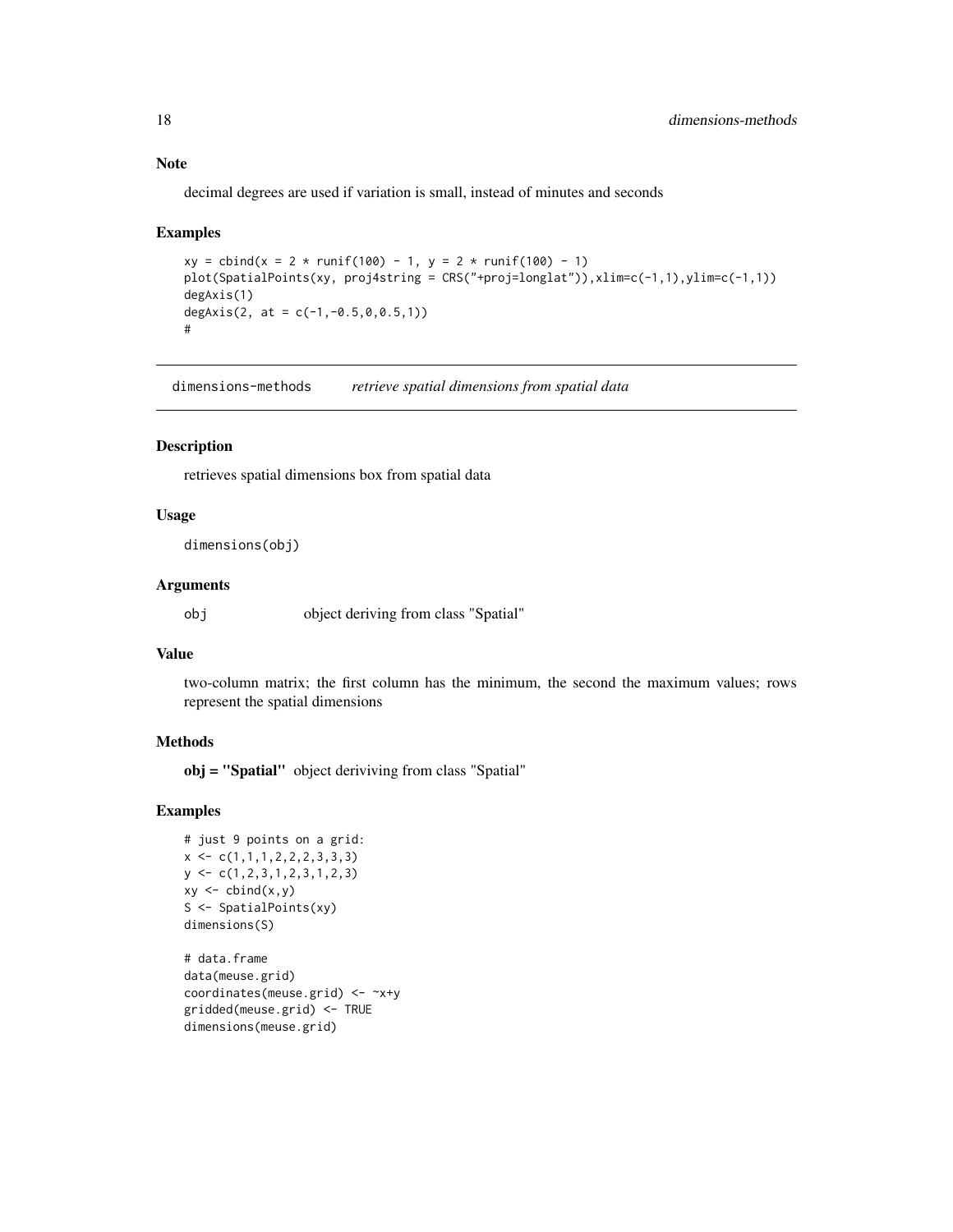<span id="page-18-0"></span>disaggregate-methods *disaggregate SpatialLines, SpatialLinesDataFrame, SpatialPolygons, or SpatialPolygonsDataFrame objects*

#### **Description**

disaggregate SpatialLines, SpatialLinesDataFrame, SpatialPolygons, or SpatialPolygonsDataFrame objects

# Usage

disaggregate(x, ...)

#### Arguments

|          | object of class SpatialLines or SpatialPolygons |
|----------|-------------------------------------------------|
| $\cdots$ | ignored                                         |

#### Value

object of class [SpatialLines](#page-59-1) or [SpatialPolygons,](#page-73-1) where groups of [Line](#page-30-1) or [Polygon](#page-73-2) are disaggregated to one [Line](#page-30-1) per [Lines,](#page-30-2) or one [Polygon](#page-73-2) per [Polygons,](#page-73-2) respectively.

#### Author(s)

Robert Hijmans, Edzer Pebesma

```
Sr1 = Polygon(cbind(c(2, 4, 4, 1, 2), c(2, 3, 5, 4, 2)))Sr2 = Polygon(cbind(c(5, 4, 2, 5), c(2, 3, 2, 2)))Sr3 = Polygon(cbind(c(4, 4, 5, 10, 4), c(5, 3, 2, 5, 5)))Sr4 = Polygon(cbind(c(5, 6, 6, 5, 5), c(4, 4, 3, 3, 4)), hole = TRUE)Srs1 = Polygons(list(Sr1), "s1")
Srs2 = Polygons(list(Sr2), "s2")
Srs3 = Polygons(list(Sr3, Sr4), "s3/4")
sp = SpatialPolygons(list(Srs1,Srs2,Srs3), 1:3)
length(sp)
length(disaggregate(sp))
11 = \text{cbind}(c(1,2,3),c(3,2,2))11a = \text{cbind}(11[, 1]+.05, 11[, 2]+.05)l2 = \text{cbind}(c(1, 2, 3), c(1, 1.5, 1))S11 = Line(11)S11a = Line(11a)S12 = Line(12)S1 = Lines(list(S11, S11a), ID="a")S2 = Lines(list(S12), ID="b")
```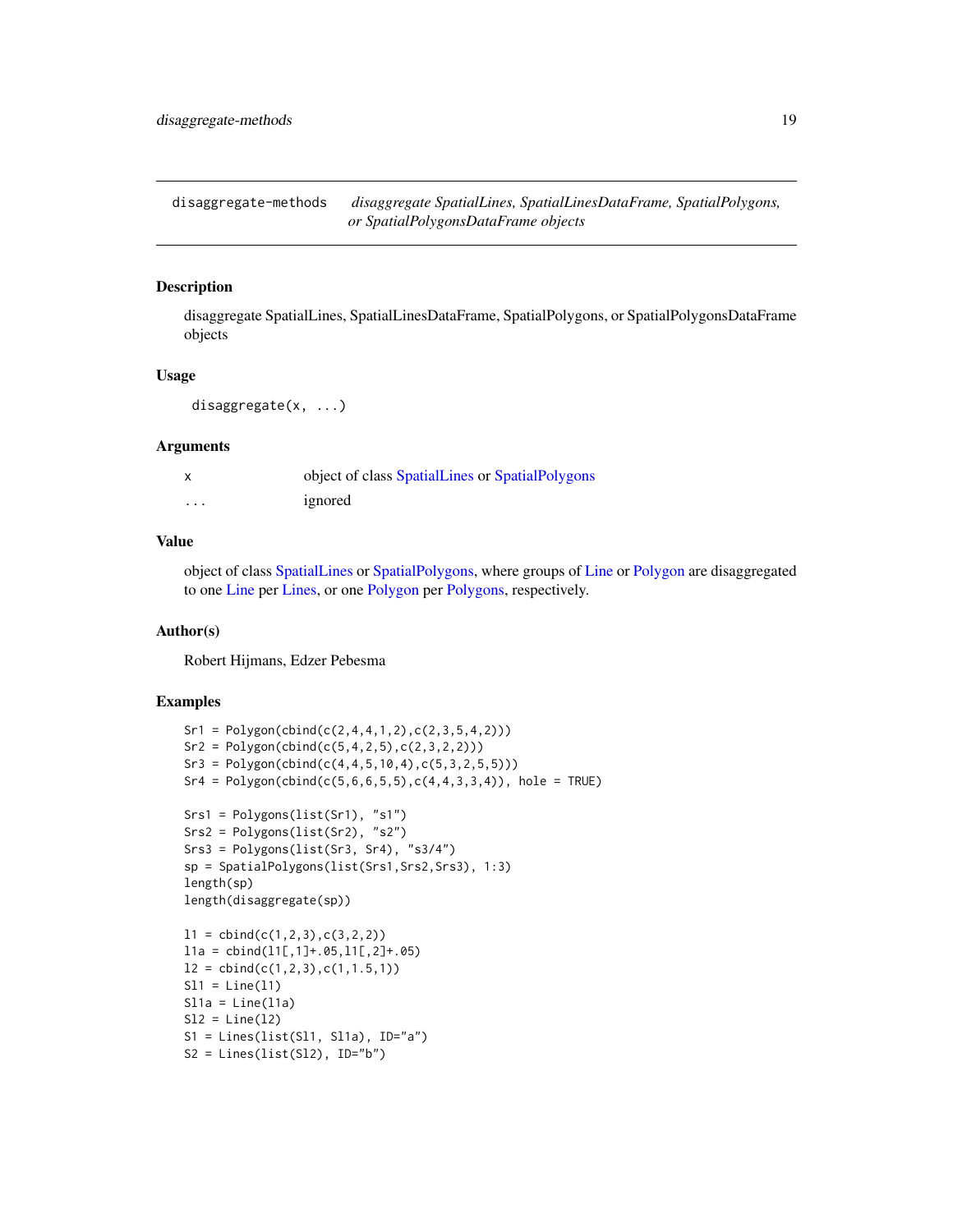```
sl = SpatialLines(list(S1,S2))
length(sl)
length(disaggregate(sl))
```
<span id="page-19-1"></span>DMS-class *Class "DMS" for degree, minute, decimal second values*

# Description

The class provides a container for coordinates stored as degree, minute, decimal second values.

#### Objects from the Class

Objects can be created by calls of the form new("DMS", ...), converted from decimal degrees using dd2dms(), or converted from character strings using char2dms().

#### **Slots**

WS: Object of class "logical" TRUE if input value negative

deg: Object of class "numeric" degrees

min: Object of class "numeric" minutes

sec: Object of class "numeric" decimal seconds

NS: Object of class "logical" TRUE if input value is a Northing

# Methods

coerce signature(from = "DMS", to = "numeric"): convert to decimal degrees show signature(object =  $"DMS"$ ): print data values

#### Author(s)

Roger Bivand <Roger.Bivand@nhh.no>

# See Also

[char2dms](#page-10-1), [dd2dms](#page-10-2)

```
data(state)
dd2dms(state.center$x)
dd2dms(state.center$y, NS=TRUE)
as.numeric(dd2dms(state.center$y))
as(dd2dms(state.center$y, NS=TRUE), "numeric")
as.numeric.DMS(dd2dms(state.center$y))
state.center$y
```
<span id="page-19-0"></span>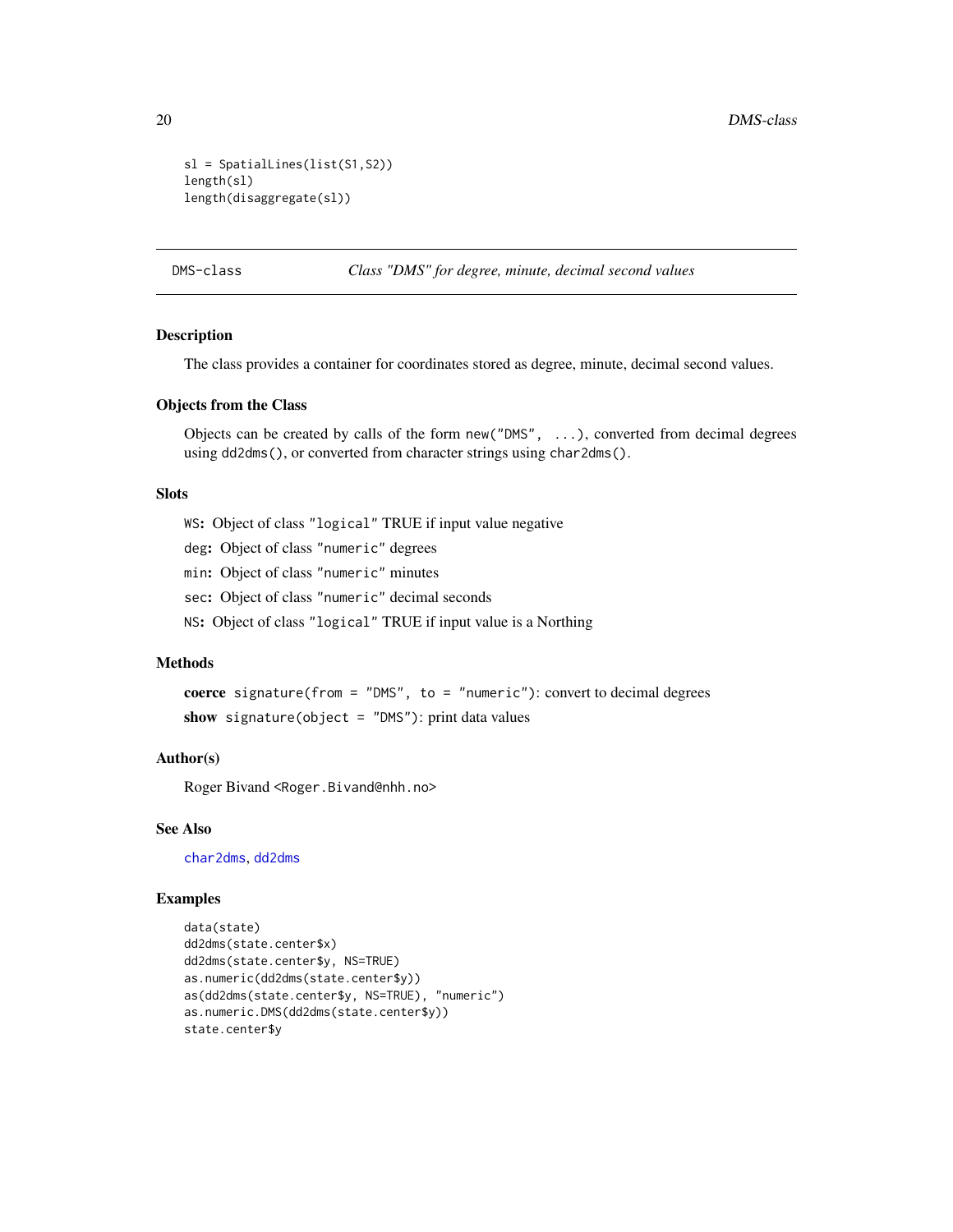<span id="page-20-0"></span>

# Description

rearrange SpatialPointsDataFrame for plotting with spplot or levelplot

#### Usage

```
flipHorizontal(x)
flipVertical(x)
```
#### Arguments

x object of class SpatialGridDataFrame

#### Value

object of class SpatialGridDataFrame, with pixels flipped horizontally or vertically. Note that the spatial structure is destroyed (or at least: drastically changed).

# Author(s)

Michael Sumner

# Examples

```
data(meuse.grid) # data frame
gridded(meuse.grid) = c("x", "y") # promotes to
fullgrid(meuse.grid) = TRUE
d = meuse.grid["dist"]
image(d, axes=TRUE)
image(flipHorizontal(d), axes=TRUE)
image(flipVertical(d), axes=TRUE)
```

| geometry-methods | Methods for retrieving the geometry from a composite (geometry $+$ |  |
|------------------|--------------------------------------------------------------------|--|
|                  | attributes) object                                                 |  |

# Description

geometry retrieves the SpatialXxx object from a SpatialXxxDataFrame object, with Xxx Lines, Points, Polygons, Grid, or Pixels.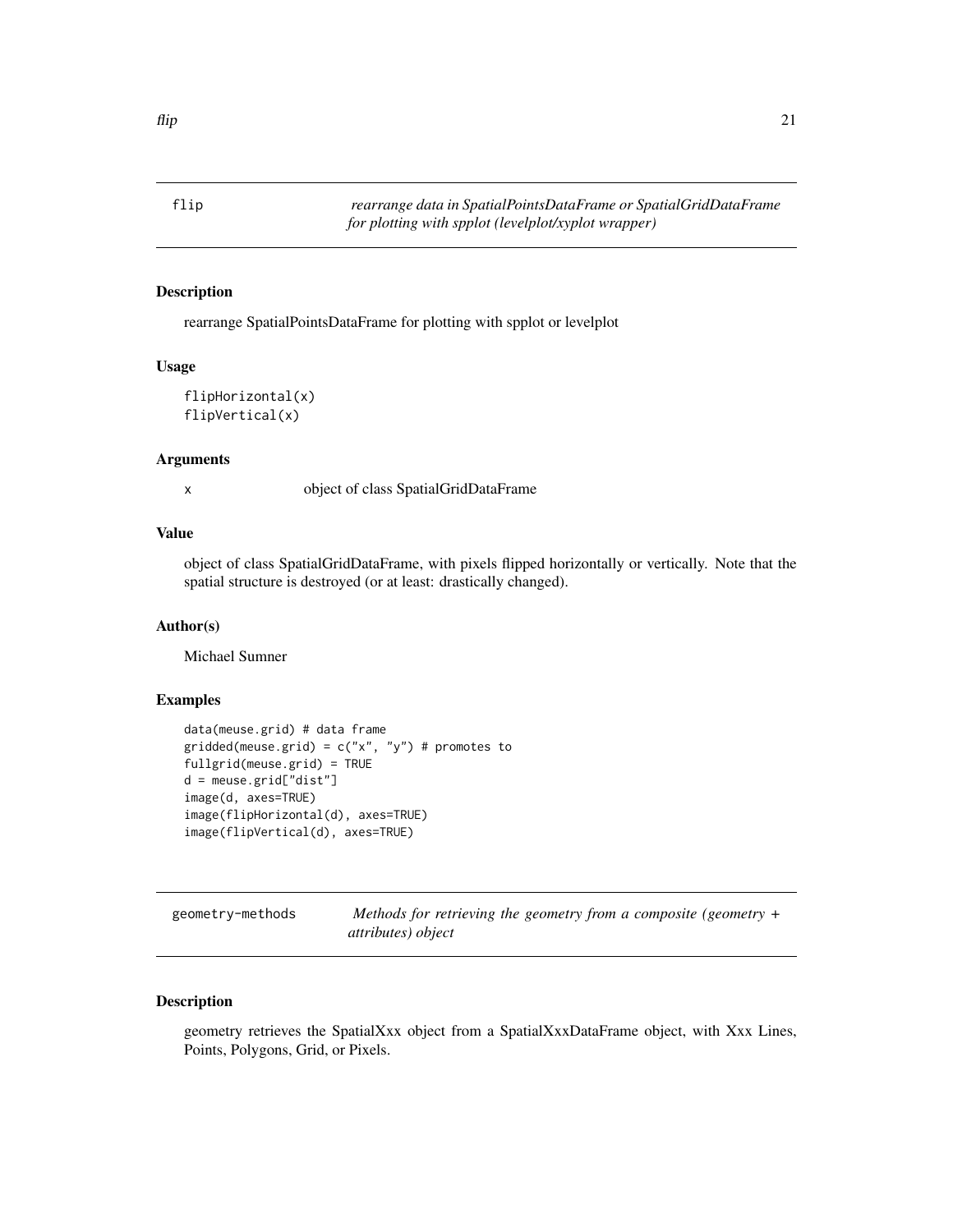# <span id="page-21-0"></span>Usage

geometry(obj)

# Arguments

obj object of class Spatial

# Methods

obj = "Spatial"

obj = "SpatialPointsDataFrame"

obj = "SpatialPolygonsDataFrame"

obj = "SpatialPixelsDataFrame"

obj = "SpatialGridDataFrame"

obj = "SpatialLinesDataFrame"

# Author(s)

Edzer Pebesma, <edzer.pebesma@uni-muenster.de>

gridded-methods *specify spatial data as being gridded, or find out whether they are*

# Description

returns logical (TRUE or FALSE) telling whether the object is gridded or not; in assignment promotes a non-gridded structure to a gridded one, or demotes a gridded structure back to a nonstructured one.

# Usage

```
gridded(obj)
gridded(obj) <- value
fullgrid(obj)
fullgrid(obj) <- value
gridparameters(obj)
```
# Arguments

| obi   | object deriviving from class "Spatial" (for gridded), or object of class SpatialGridDataFrame- |
|-------|------------------------------------------------------------------------------------------------|
|       | class (for fullgrid and grid parameters)                                                       |
| value | logical replacement values, TRUE or FALSE                                                      |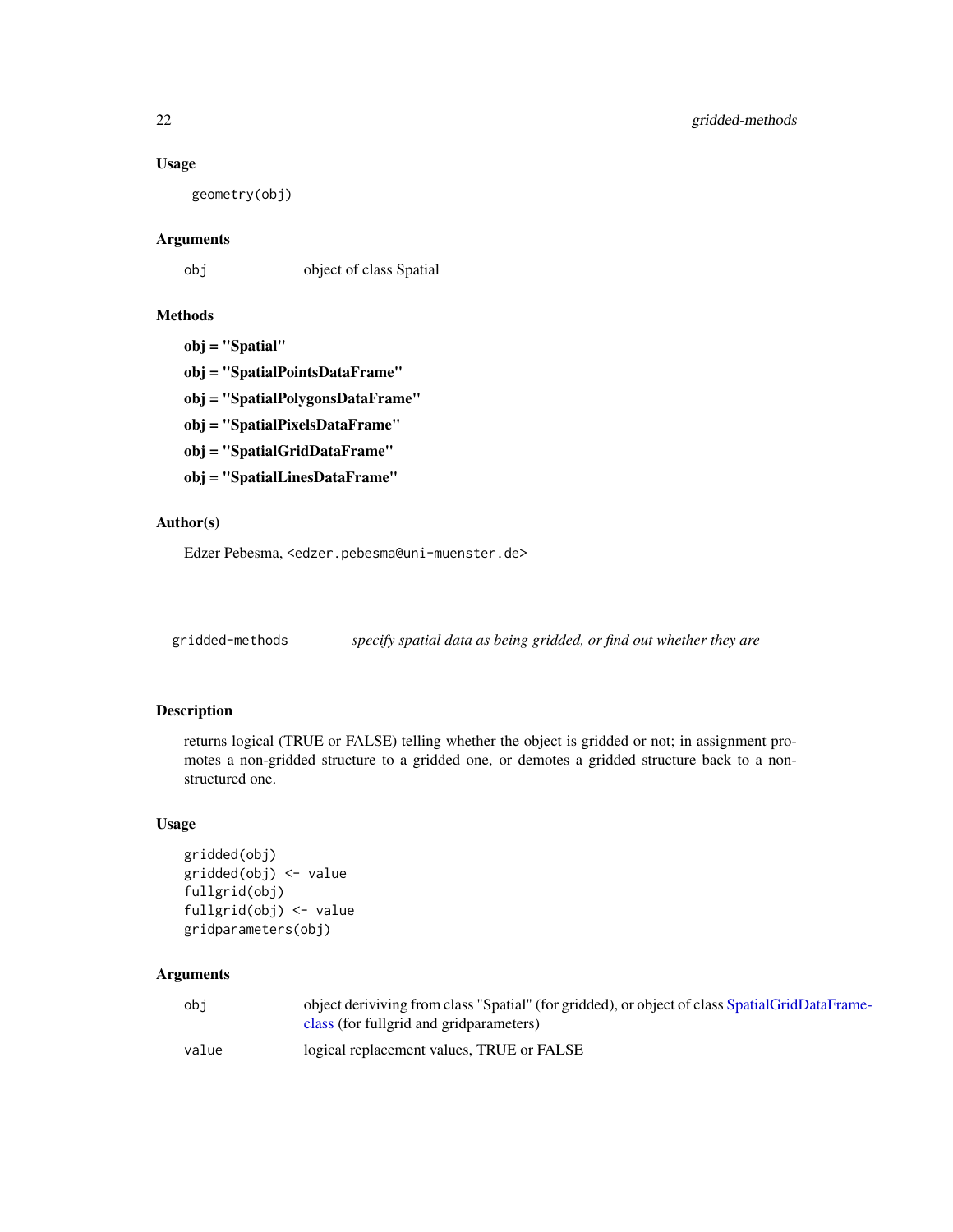#### <span id="page-22-0"></span>gridIndex2nb 23

#### Value

if obj derives from class Spatial, gridded(object) will tell whether it is has topology on a regular grid; if assigned TRUE, if the object derives from SpatialPoints and has gridded topology, grid topology will be added to object, and the class of the object will be promoted to [SpatialGrid-class](#page-56-1) or [SpatialGridDataFrame-class](#page-57-1)

fullgrid returns a logical, telling whether the grid is full and ordered (i.e., in full matrix form), or whether it is not full or unordered (i.e. a list of points that happen to lie on a grid. If assigned, the way the points are stored may be changed. Changing a set of points to full matrix form and back may change the original order of the points, and will remove duplicate points if they were present.

gridparameters returns, if obj inherits from SpatialGridDataFrame its grid parameters, else it returns numeric(0). The returned value is a data.frame with three columns, named cellcentre.offset ("lower left cell centre coordinates"), cellsize, and cells.dim (cell dimension); the rows correspond to the spatial dimensions.

#### Methods

obj = "Spatial" object deriviving from class "Spatial"

#### Examples

```
# just 9 points on a grid:
x \leftarrow c(1,1,1,2,2,2,3,3,3)y <- c(1,2,3,1,2,3,1,2,3)
xy \leftarrow \text{cbind}(x, y)S <- SpatialPoints(xy)
class(S)
plot(S)
gridded(S) <- TRUE
gridded(S)
class(S)
summary(S)
plot(S)
gridded(S) <- FALSE
gridded(S)
class(S)
# data.frame
data(meuse.grid)
coordinates(meuse.grid) <- ~x+y
gridded(meuse.grid) <- TRUE
plot(meuse.grid) # not much good
summary(meuse.grid)
```
gridIndex2nb *create neighbourhood (nb) object from grid geometry*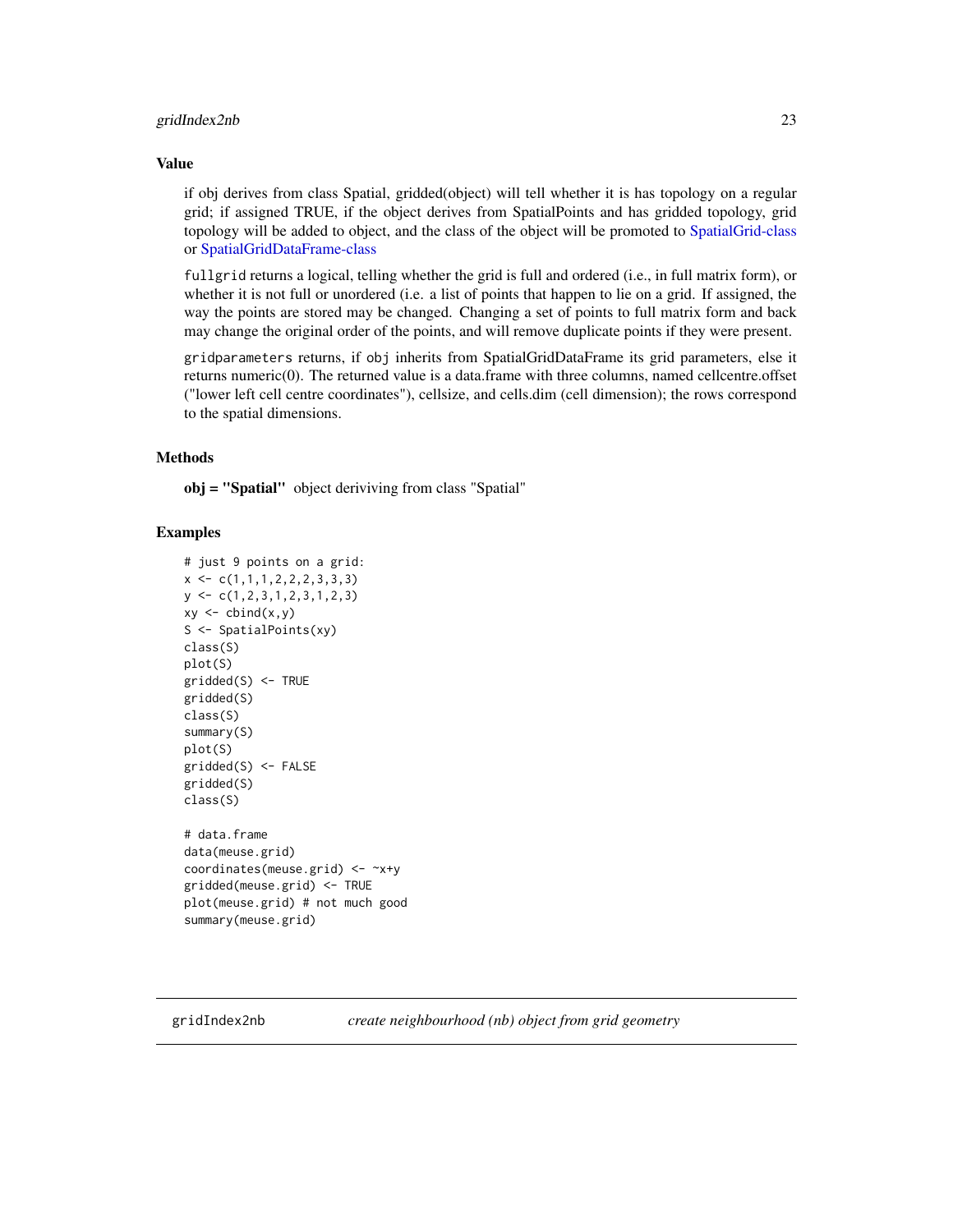<span id="page-23-0"></span>24 gridlines

#### Description

create neighbourhood (nb) object from grid geometry

# Usage

```
gridIndex2nb(obj, maxdist = sqrt(2), fullMat = TRUE, ...)
```
#### Arguments

| obj       | object of class Spatial Grid or Spatial Pixels                                                                                             |
|-----------|--------------------------------------------------------------------------------------------------------------------------------------------|
| maxdist   | maximum distance to be considered (inclusive), expressed in number of grid cell<br>$(sqrt(2)$ results in queen neighbours)                 |
| fullMat   | use dist to compute distances from grid (row/col) indices; FALSE avoids form-<br>ing the full distance matrix, at a large performance cost |
| $\ddotsc$ | arguments passed on to dist                                                                                                                |

# Value

Object of class nb, which is a list.

The nb object follows the convention of nb objects in package spdep; it is a list with each list element corresponding to a grid cell or pixel; the list element contains the indices of neighbours defined as cells less than maxdist away, measured in cell unit (N/S/E/W neighbour has distance 1).

#### Note

Unequal grid cell size is ignored; grid cell row/col indices are taken to be the coordinates from which distances are computed.

#### Author(s)

Edzer Pebesma, <edzer.pebesma@uni-muenster.de>

# See Also

plot.nb in package spdep

gridlines *Create N-S and E-W grid lines over a geographic region*

# Description

Create N-S and E-W grid lines over a geographic region; gridat permits the construction of points and labels for non-projected grid annotation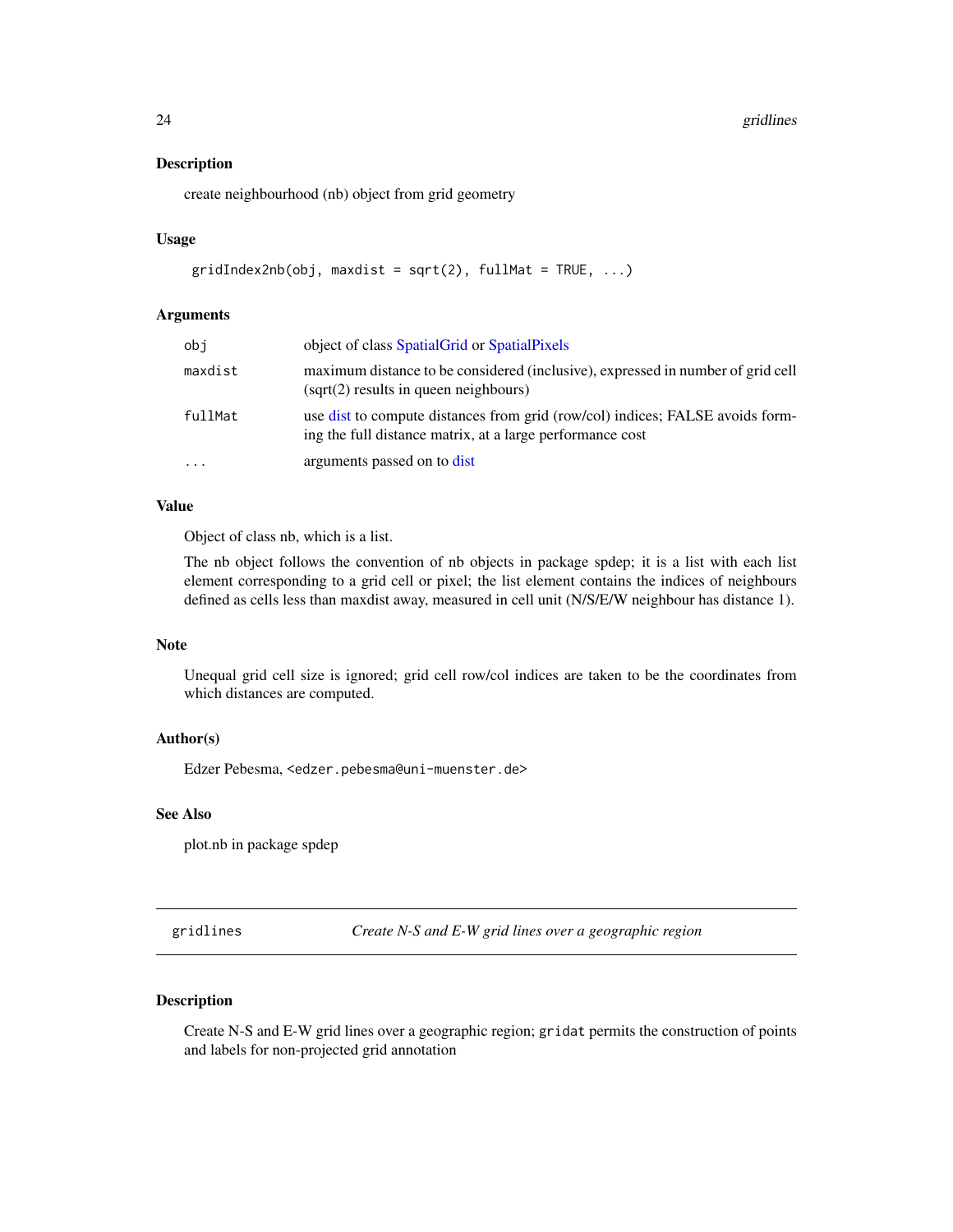#### gridlines 25

#### Usage

```
gridlines(x, easts = pretty(bbox(x)[1,]), norths = pretty(bbox(x)[2,]),
ndiscr = 20)
gridat(x, easts = pretty(bbox(x)[1,]), norths = pretty(bbox(x)[2,]),offset=0.5, side="WS")
```
# Arguments

| x      | object deriving from class Spatial-class                                                                       |
|--------|----------------------------------------------------------------------------------------------------------------|
| easts  | numeric; east-west values for vertical lines                                                                   |
| norths | numeric; north-south values for horizontal lines                                                               |
| ndiscr | integer; number of points used to discretize the line, could be set to 2, unless the<br>grid is (re) projected |
| offset | offset value to be returned, see text                                                                          |
| side   | default "WS", if "EN" labels placed on the top and right borders                                               |
|        |                                                                                                                |

# Value

gridlines returns an object of class [SpatialLines-class,](#page-60-1) with lines as specified; the return object inherits the projection information of x; gridat returns a SpatialPointsDataFrame with points at the west and south ends of the grid lines created by gridlines, with degree labels

#### Author(s)

Edzer Pebesma, <edzer.pebesma@uni-muenster.de>, using example code of Roger Bivand.

#### See Also

[spTransform;](#page-88-1) llgridlines in rgdal (recent versions) for plotting long-lat grid over projected data

```
data(meuse)
coordinates(meuse) = -x+yplot(meuse)
plot(gridlines(meuse), add=TRUE)
title("default gridlines within Meuse bounding box")
if (require(rgdal)) {
proj4string(meuse) <- CRS("+init=epsg:28992")
meuse_ll <- spTransform(meuse, CRS("+proj=longlat +datum=WGS84"))
grd <- gridlines(meuse_ll)
grd_x <- spTransform(grd, CRS("+init=epsg:28992"))
plot(meuse)
plot(grd_x, add=TRUE, lty=2)
grdat_ll <- gridat(meuse_ll)
grdat_x <- spTransform(grdat_ll, CRS("+init=epsg:28992"))
text(coordinates(grdat_x), labels=parse(text=grdat_x$labels),
  pos=grdat_x$pos, offset=grdat_x$offset)
```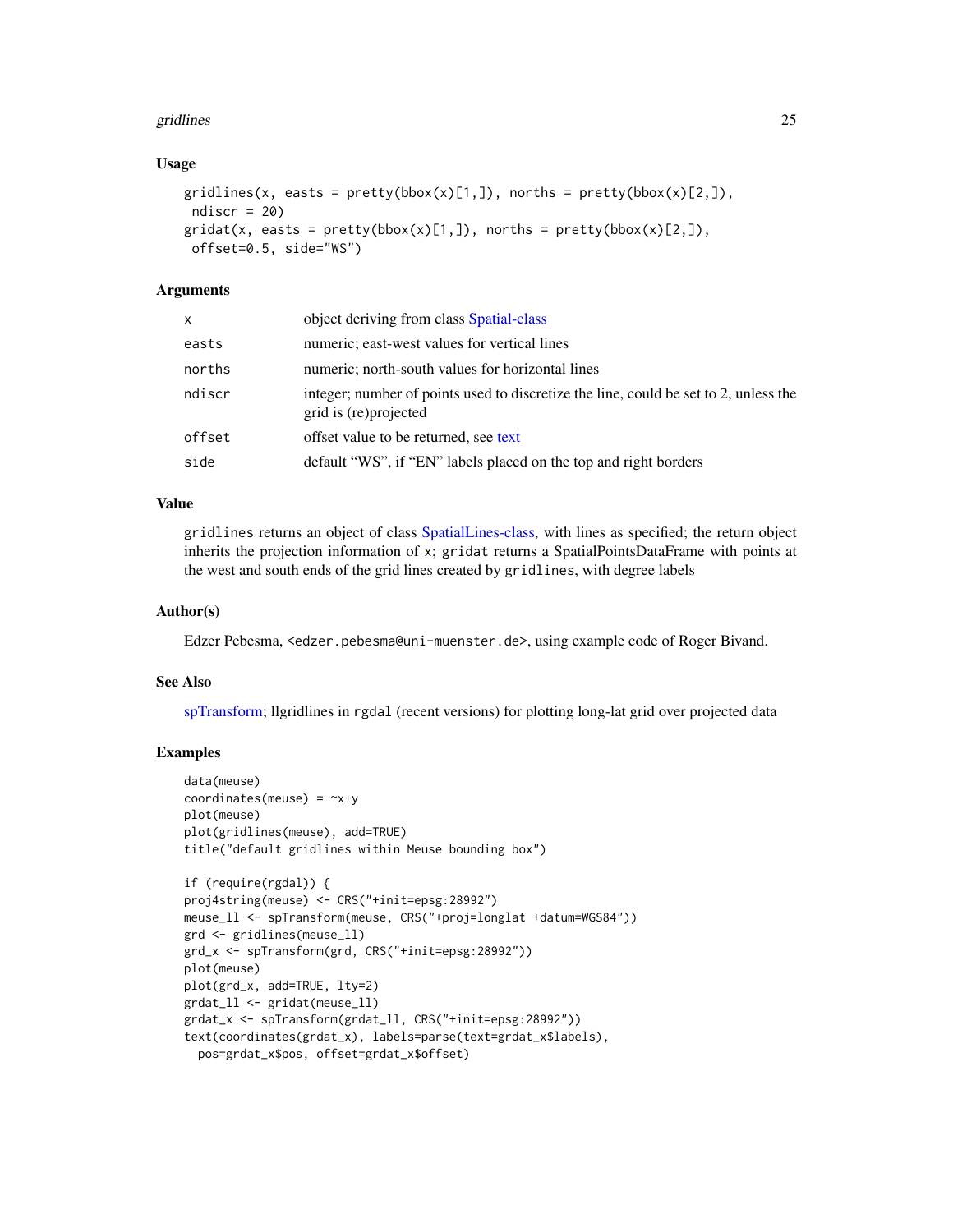```
plot(meuse)
plot(grd_x, add=TRUE, lty=2)
grdat_ll <- gridat(meuse_ll, side="EN")
grdat_x <- spTransform(grdat_ll, CRS("+init=epsg:28992"))
text(coordinates(grdat_x), labels=parse(text=grdat_x$labels),
  pos=grdat_x$pos, offset=grdat_x$offset)
}
```
GridTopology-class *Class "GridTopology"*

#### Description

class for defining a rectangular grid of arbitrary dimension

#### Objects from the Class

Objects are created by using e.g.

GridTopology( $c(0,0)$ ,  $c(1,1)$ ,  $c(5,5)$ )

see [SpatialGrid](#page-62-1)

#### Slots

cellcentre.offset: numeric; vector with the smallest coordinates for each dimension; coordinates refer to the cell centre

cellsize: numeric; vector with the cell size in each dimension

cells.dim: integer; vector with number of cells in each dimension

#### Methods

coordinates signature( $x =$  "SpatialGrid"): calculates coordinates for each point on the grid

summary signature(object = "SpatialGrid"): summarize object

coerce signature(from = "GridTopology", to = "data.frame"): convert to data.frame with columns cellcentre.offset, cellsize and cells.dim

#### Author(s)

Edzer Pebesma, <edzer.pebesma@uni-muenster.de>

# See Also

[SpatialGridDataFrame-class](#page-57-1), [SpatialGrid-class](#page-56-1)

<span id="page-25-0"></span>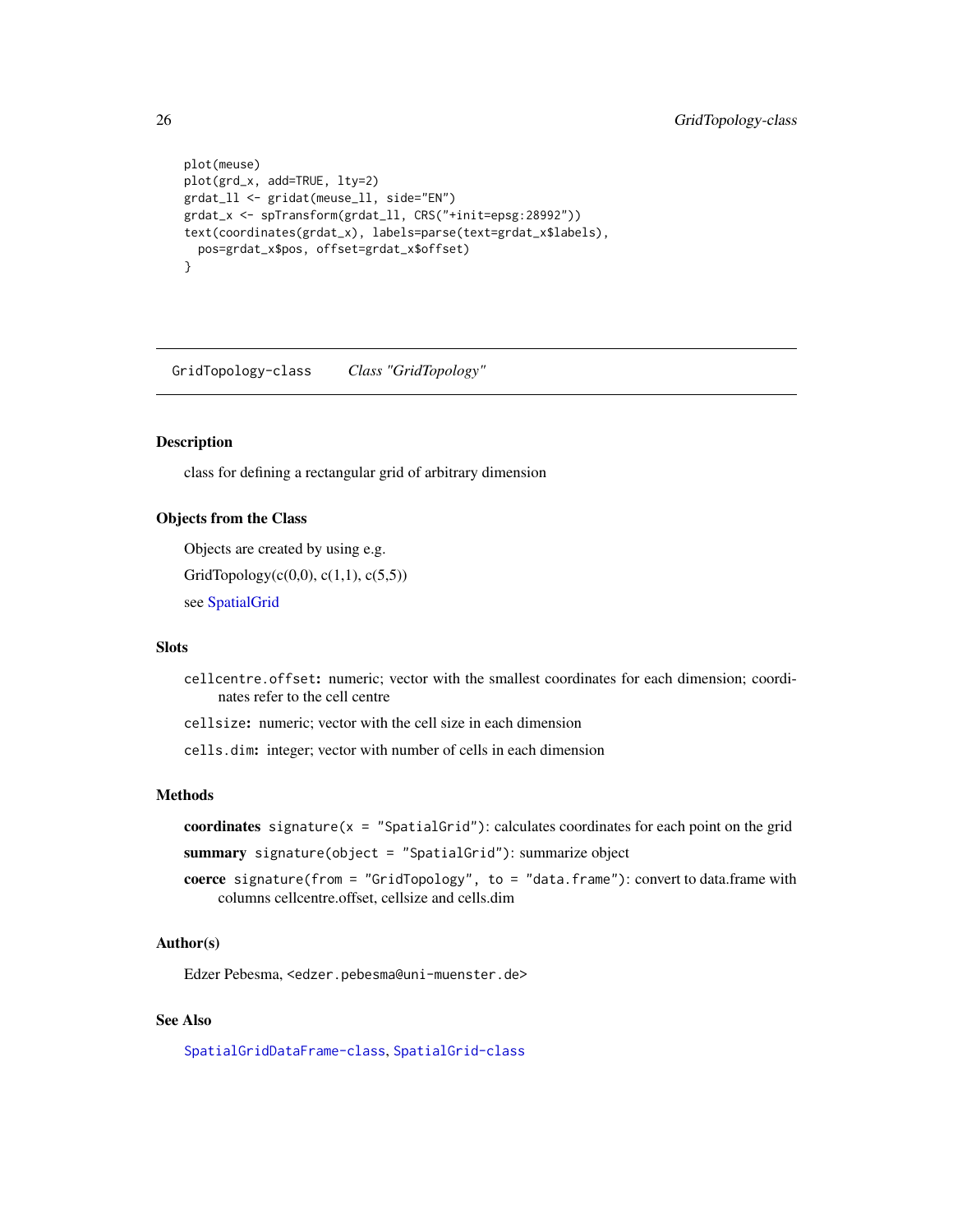# <span id="page-26-0"></span>image.SpatialGridDataFrame 27

#### Examples

```
x = \text{GridTopology}(c(0, 0), c(1, 1), c(5, 5))class(x)
x
summary(x)
coordinates(x)
y = SpatialGrid(grid = x)
class(y)
y
```
image.SpatialGridDataFrame

*image gridded spatial data, or convert to format for image*

#### **Description**

Convert gridded data in SpatialGridDataFrame to image format; call image on data in SpatialGrid-DataFrame format. The aspect ratio is set as either 1 for projected data, or stretched by distance from Equator for geographical coordinates.

# Usage

```
## S3 method for class 'SpatialGridDataFrame'
image(x, attr = 1, xcol = 1, ycol = 2,col = heat.colors(12), red=NULL, green=NULL, blue=NULL,
        axes = FALSE, xlim = NULL,
ylim = NULL, add = FALSE, ..., asp = NA, setParUsrBB=FALSE,
        interpolate = FALSE, angle = 0,
useRasterImage = (!.isSDI() && missing(breaks)), breaks,
zlim = range(as.numeric(x[[attr]])[is.finite(x[[attr]])]))
## S3 method for class 'SpatialPixelsDataFrame'
image(x, \ldots)## S3 method for class 'SpatialPixels'
image(x, \ldots)## S3 method for class 'SpatialGridDataFrame'
contour(x, attr = 1, xcol = 1, ycol = 2,col = 1, add = FALSE, xlim = NULL, ylim = NULL, axes = FALSE,
         ..., setParUsrBB = FALSE)
## S3 method for class 'SpatialPixelsDataFrame'
contour(x, \ldots)as.image.SpatialGridDataFrame(x, xcol = 1, ycol = 2, attr = 1)
image2Grid(im, p4 = as.character(NA), digits=10)
```
#### Arguments

x object of class [SpatialGridDataFrame](#page-66-1)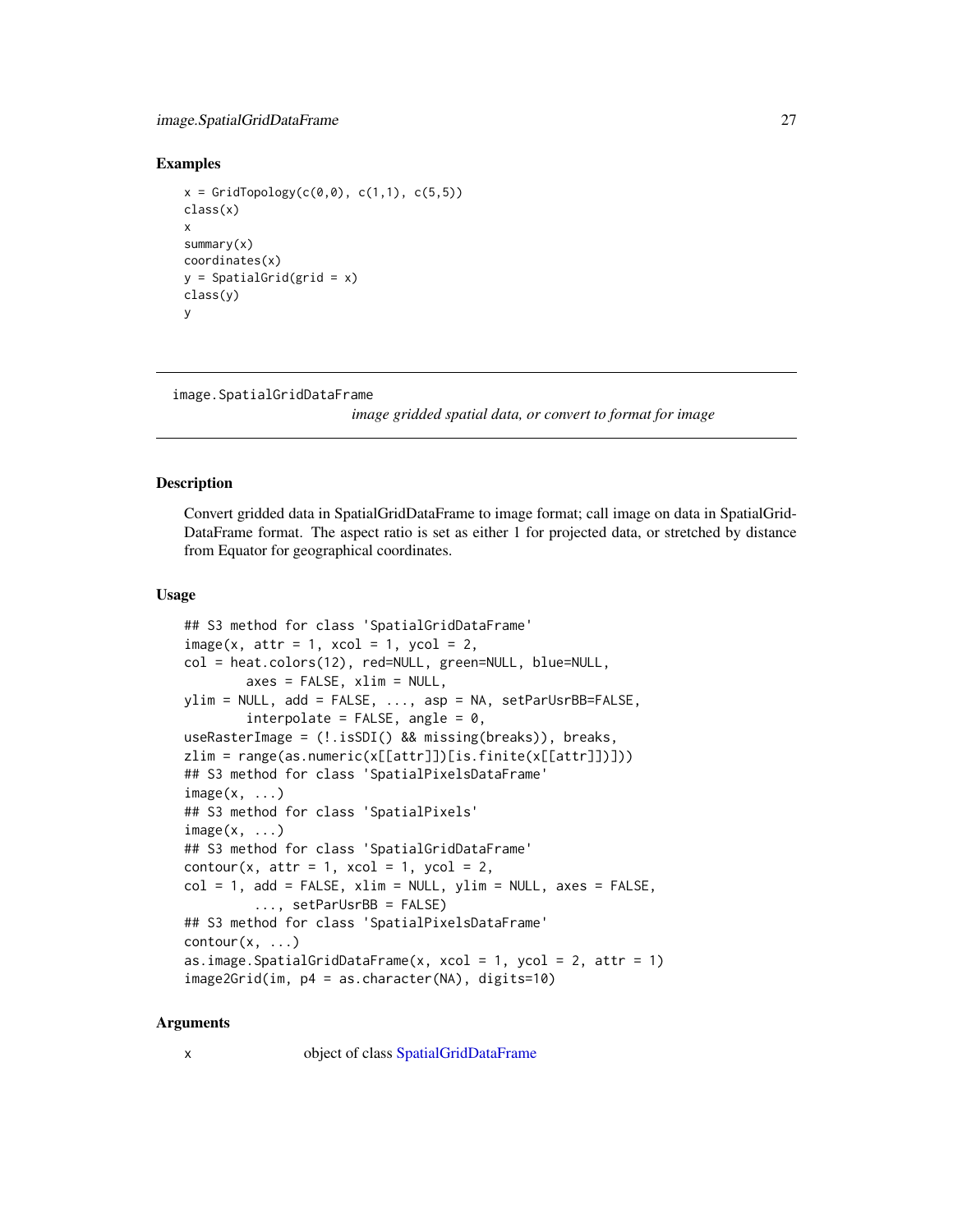| attr           | column of attribute variable; this may be the column name in the data.frame of<br>data (as.data.frame(data)), or a column number                                                                                                                                                               |
|----------------|------------------------------------------------------------------------------------------------------------------------------------------------------------------------------------------------------------------------------------------------------------------------------------------------|
| xcol           | column number of x-coordinate, in the coordinate matrix                                                                                                                                                                                                                                        |
| ycol           | column number of y-coordinate, in the coordinate matrix                                                                                                                                                                                                                                        |
| col            | a vector of colors                                                                                                                                                                                                                                                                             |
|                | red, green, blue columns names or numbers given instead of the attr argument when the data<br>represent an image encoded in three colour bands on the 0-255 integer scale;<br>all three columns must be given in this case, and the attribute values will be<br>constructed using function rgb |
| axes           | logical; should coordinate axes be drawn?                                                                                                                                                                                                                                                      |
| xlim           | x-axis limits                                                                                                                                                                                                                                                                                  |
| ylim           | y-axis limits                                                                                                                                                                                                                                                                                  |
| zlim           | data limits for plotting the (raster, attribute) values                                                                                                                                                                                                                                        |
| add            | logical; if FALSE, the image is added to the plot layout setup by $plot(as(x, "Spatial")$ , axes=axes, x.<br>which sets up axes and plotting region; if TRUE, the image is added to the ex-<br>isting plot.                                                                                    |
| .              | arguments passed to image, see examples                                                                                                                                                                                                                                                        |
| asp            | aspect ratio to be used for plot                                                                                                                                                                                                                                                               |
| setParUsrBB    | default FALSE, see Spatial-class for further details                                                                                                                                                                                                                                           |
| useRasterImage | default ! . is SDI() as a workaround for a problem with repeated use in Windows<br>SDI installations; if TRUE, use rasterImage to render the image if available;<br>for legacy rendering set FALSE                                                                                             |
| breaks         | class breaks for coloured values                                                                                                                                                                                                                                                               |
| interpolate    | default FALSE, a logical vector (or scalar) indicating whether to apply linear<br>interpolation to the image when drawing, see rasterImage                                                                                                                                                     |
| angle          | default 0, angle of rotation (in degrees, anti-clockwise from positive x-axis,<br>about the bottom-left corner), see rasterImage                                                                                                                                                               |
| im             | list with components named x, y, and z, as used for image                                                                                                                                                                                                                                      |
| p4             | CRS object, proj4 string                                                                                                                                                                                                                                                                       |
| digits         | default 10, number of significant digits to use for checking equal row/column<br>spacing                                                                                                                                                                                                       |

# Value

as.image.SpatialGridDataFrame returns the list with elements x and y, containing the coordinates of the cell centres of a matrix z, containing the attribute values in matrix form as needed by [image.](#page-0-0)

# Note

Providing xcol and ycol attributes seems obsolete, and it is for 2D data, but it may provide opportunities for plotting certain slices in 3D data. I haven't given this much thought yet.

[filled.contour](#page-0-0) seems to misinterpret the coordinate values, if we take the image.default manual page as the reference.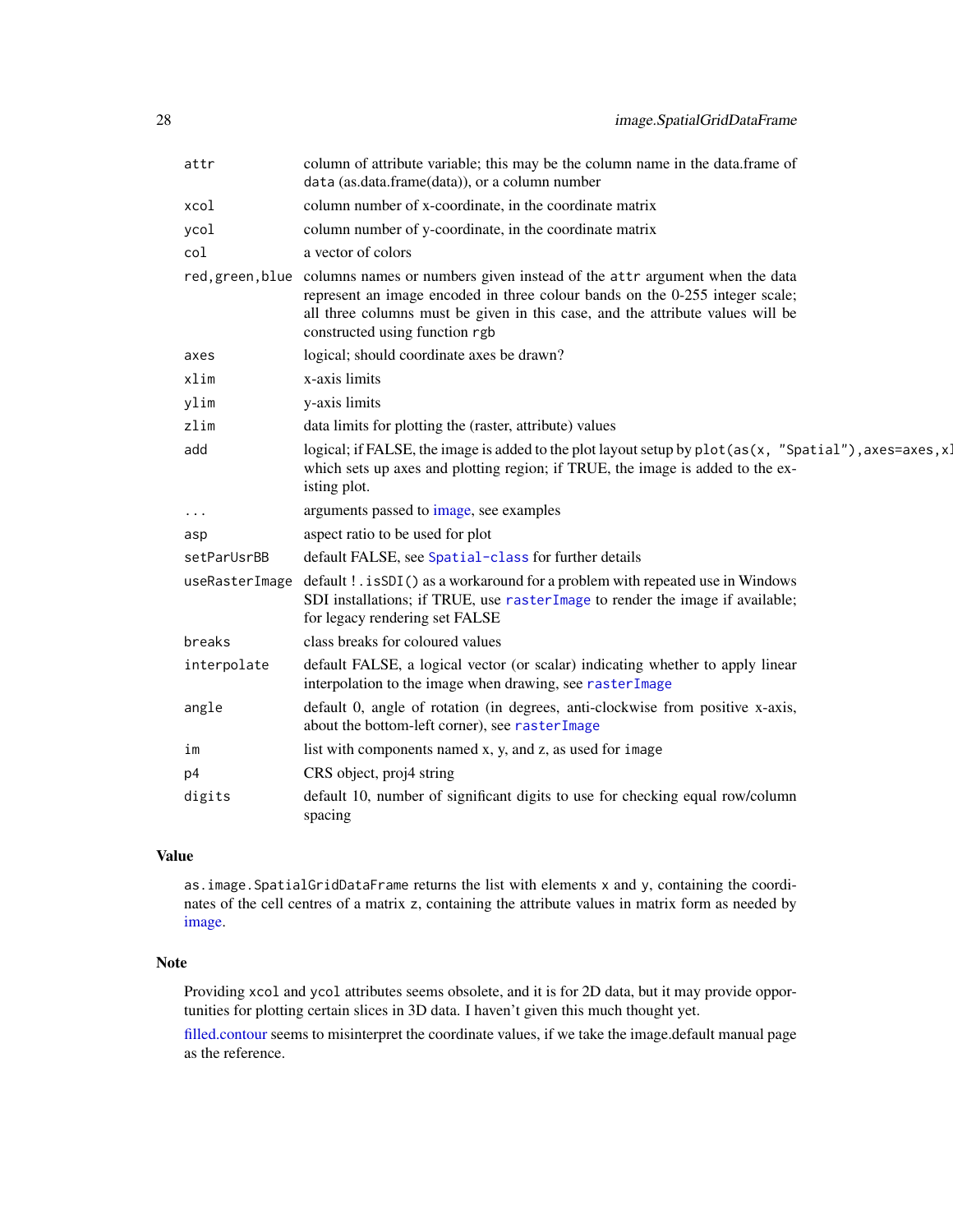#### Author(s)

Edzer Pebesma

# See Also

[image.default,](#page-0-0) [SpatialGridDataFrame-class,](#page-57-1) [levelplot](#page-0-0) in package lattice. Function [image.plot](#page-0-0) can be used to make a legend for an image, see an example in [https://stat.ethz.ch/pipermail/](https://stat.ethz.ch/pipermail/r-sig-geo/2007-June/002143.html) [r-sig-geo/2007-June/002143.html](https://stat.ethz.ch/pipermail/r-sig-geo/2007-June/002143.html)

```
data(meuse.grid)
coordinates(meuse.grid) = c("x", "y") # promote to SpatialPointsDataFrame
gridded(meuse.grid) = TRUE # promote to SpatialGridDataFrame
data(meuse)
coordinates(meuse) = c("x", "y")image(meuse.grid["dist"], main = "Distance to river Meuse")
points(coordinates(meuse), pch = "+")
image(meuse.grid["dist"], main = "Distance to river Meuse",
useRasterImage=TRUE)
points(coordinates(meuse), pch = "+")
# color scale:
layout(cbind(1,2), c(4,1),1)
image(meuse.grid["dist"])
imageScale(meuse.grid$dist, axis.pos=4, add.axis=FALSE)
axis(4,at=c(0,.2,.4,.8), las=2)
data(Rlogo)
d = dim(Rlogo)cellsize = abs(c(gt[2], gt[6]))cells.dim = c(d[1], d[2]) # c(d[2], d[1])cellcentre.offset = c(x = gt[1] + 0.5 \times cellsize[1], y = gt[4] - (d[2] - 0.5) \times abs(cellsize[2]))
grid = GridTopology(cellcentre.offset, cellsize, cells.dim)
df = as.vector(Rlogo[,,1])
for (band in 2:d[3]) df = cbind(df, as.vector(Rlogo[,,band]))
df = as.data.frame(df)
names(df) = paste("band", 1:d[3], sep="")
Rlogo <- SpatialGridDataFrame(grid = grid, data = df)
summary(Rlogo)
image(Rlogo, red="band1", green="band2", blue="band3")
image(Rlogo, red="band1", green="band2", blue="band3",
useRasterImage=FALSE)
is.na(Rlogo$band1) <- Rlogo$band1 == 255
is.na(Rlogo$band2) <- Rlogo$band2 == 255
is.na(Rlogo$band3) < -Rlogo$band3 == 255Rlogo$i7 <- 7
image(Rlogo, "i7")
image(Rlogo, red="band1", green="band2", blue="band3", add=TRUE)
```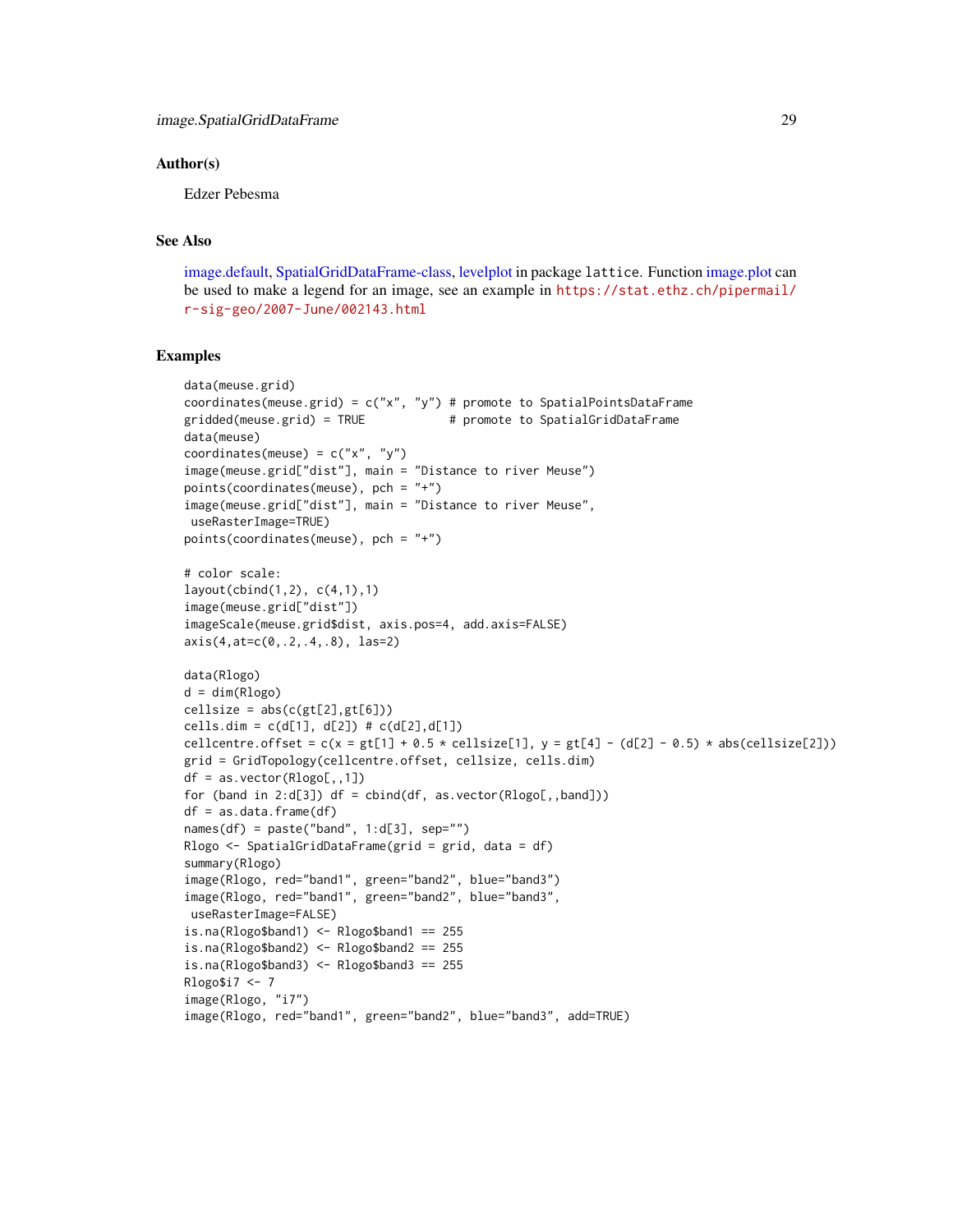<span id="page-29-0"></span>is.projected *Sets or retrieves projection attributes on classes extending Spatial-Data*

#### <span id="page-29-1"></span>Description

Sets or retrieves projection attributes on classes extending SpatialData; set or retrieve option value for error or warning on exceedance of geographical coordinate range, set or retrieve option value for exceedance tolerance of geographical coordinate range. Note that only "+proj=longlat" is accepted for geographical coordinates, which must be ordered (eastings, northings).

#### Usage

```
is.projected(obj)
proj4string(obj)
proj4string(obj) <- value
get_ll_warn()
get_ll_TOL()
get_ReplCRS_warn()
set_ll_warn(value)
set_ll_TOL(value)
set_ReplCRS_warn(value)
```
#### Arguments

obj An object of class or extending [Spatial-class](#page-54-3)

value For proj4string CRS object, containing a valid proj4 string; attempts to assign an object containing "longlat" to data extending beyond longitude [-180, 360] or lattitude [-90, 90] will be stopped. For set\_ll\_warn a single logical value, if FALSE (default) error on range exceedance, if TRUE, warning. For set\_ll\_TOL the value of the power of .Machine\$double.eps (default 0.25) to use as tolerance in testing range exceedance. set\_ReplCRS\_warn may be used to turn off warnings issued when changing object CRS with the proj4string replacement method (by setting value=FALSE).

## Details

proj4 strings are operative through CRAN package rgdal. For strings defined as "longlat", the minimum longitude should be -180, the maximum longitude 360, the minimum latitude -90, and the maximum latitude 90. Note that the proj4string replacement method does not project spatial data - for this use spTransform methods in the rgdal package.

#### Value

is.projected returns a logical; proj4string returns a character vector of length 1; spatial.dimension returns the number of spatial dimensions (2 or 3).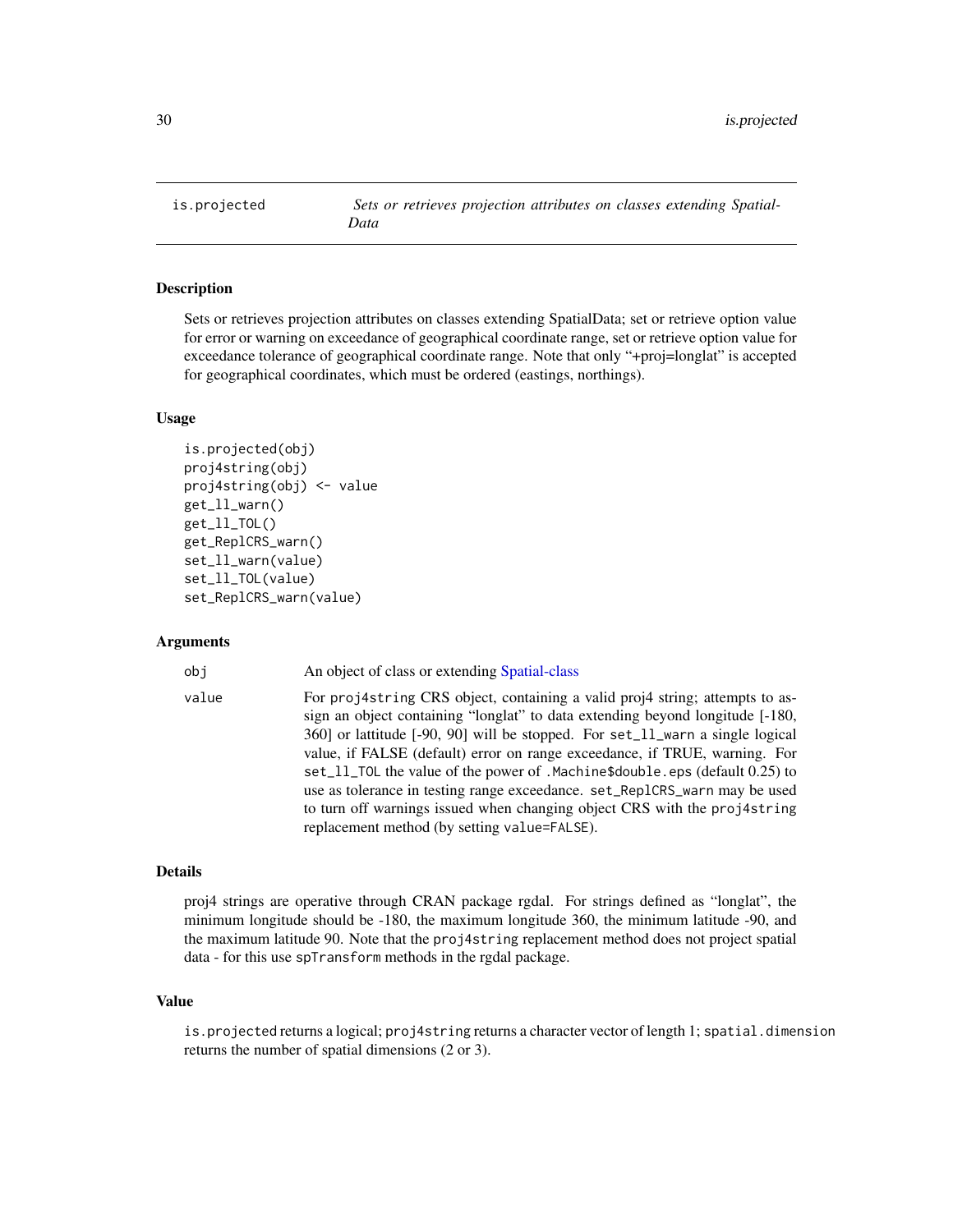#### <span id="page-30-0"></span> $Line$  31

# Author(s)

Edzer Pebesma, <edzer.pebesma@uni-muenster.de>

#### See Also

**[CRS](#page-14-2)** 

<span id="page-30-1"></span>Line *create objects of class Line or Lines*

# <span id="page-30-2"></span>Description

create objects of class Line or Lines from coordinates

#### Usage

Line(coords) Lines(slinelist, ID)

# Arguments

| coords    | 2-column numeric matrix with coordinates for a single line                |
|-----------|---------------------------------------------------------------------------|
| slinelist | list with elements of class Line-class                                    |
| ΙD        | a single word unique character identifier, character vector of length one |

# Value

Line returns an object of class [Line-class;](#page-31-1) Lines returns an object of class [Lines-class](#page-31-2)

#### See Also

[SpatialLines-class](#page-60-1)

```
# from the sp vignette:
11 = \text{cbind}(c(1, 2, 3), c(3, 2, 2))l1a = cbind(l1[,1]+.05,l1[,2]+.05)
12 = \text{cbind}(c(1, 2, 3), c(1, 1.5, 1))S11 = Line(11)S11a = Line(11a)S12 = Line(12)S1 = Lines(list(Sl1, Sl1a), ID="a")
S2 = Lines(list(S12), ID="b")
```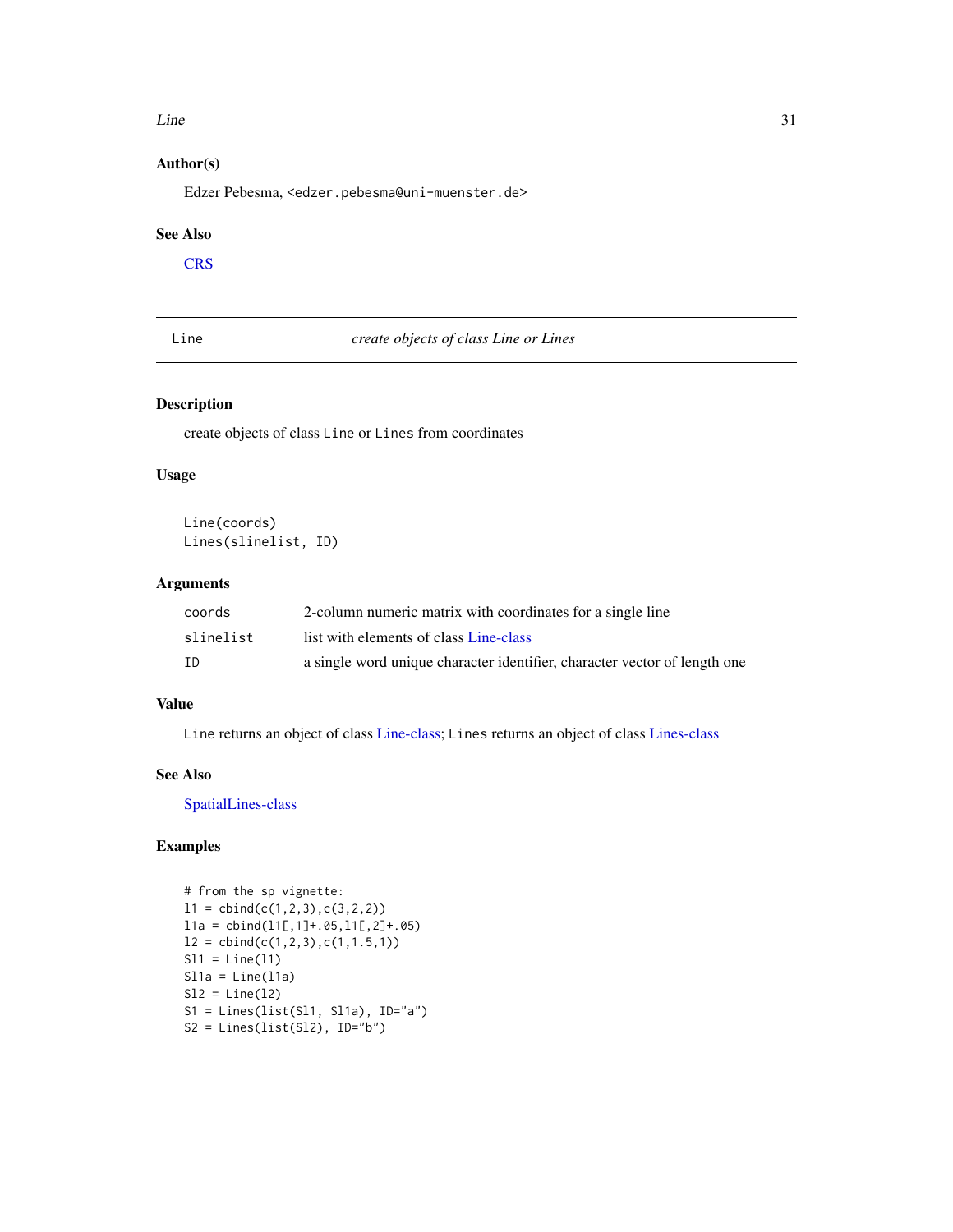<span id="page-31-1"></span><span id="page-31-0"></span>

#### Description

class for line objects

# Objects from the Class

Objects can be created by calls of the form new("Line", ...), or (preferred) by calls to the function [Line](#page-30-1)

# **Slots**

coords: Object of class "matrix", containing the line coordinates

# Methods

coordinates signature(obj = "Line"): retrieve coordinates from line lines signature( $x =$  "Line"): add lines to a plot

# Author(s)

Roger Bivand, Edzer Pebesma

#### See Also

[Lines-class,](#page-31-2) [SpatialLines-class](#page-60-1)

<span id="page-31-2"></span>Lines-class *Class "Lines"*

#### Description

class for sets of line objects

#### Arguments

SL, Lines an Lines object

#### Objects from the Class

Objects can be created by calls to the function [Line](#page-30-1)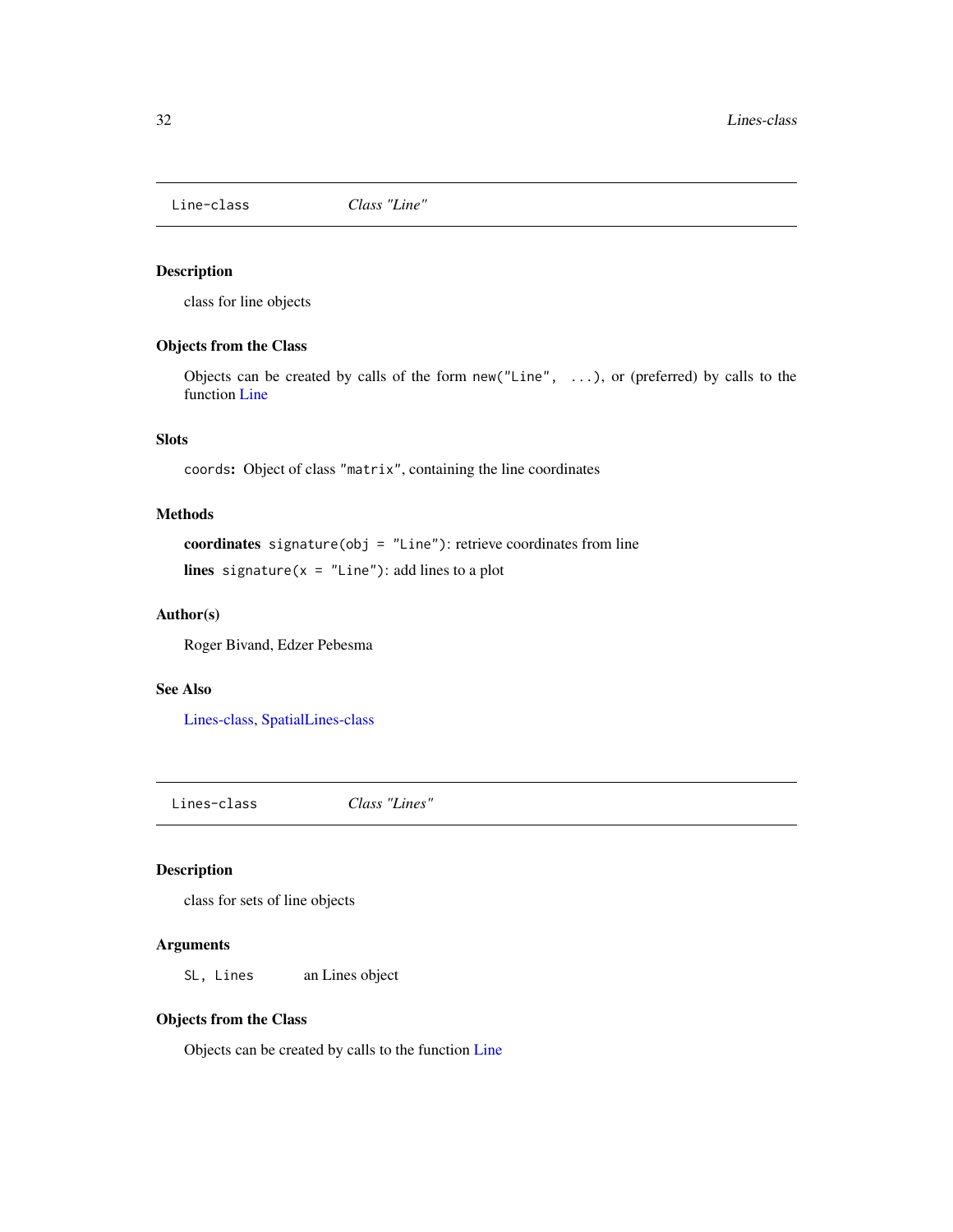#### <span id="page-32-0"></span>loadMeuse 33

# Slots

Lines: Object of class "list", containing elements of class [Line-class](#page-31-1)

ID: "character" vector of lenght one, with unique identifier string

# Methods

coordinates signature(obj = "Line"): retrieve coordinates from lines; returns list with matrices

lines signature( $x =$  "Line"): add lines to a plot

# Author(s)

Roger Bivand, Edzer Pebesma

# See Also

[Lines-class,](#page-31-2) [SpatialLines-class](#page-60-1)

loadMeuse *deprecated function to load the Meuse data set*

#### Description

deprecated function to load the Meuse data set

# Usage

loadMeuse()

# Value

none; it prints a warning to run demo(meuse)

# See Also

[meuse,](#page-35-1) [meuse.grid](#page-36-1)

#### Examples

demo(meuse)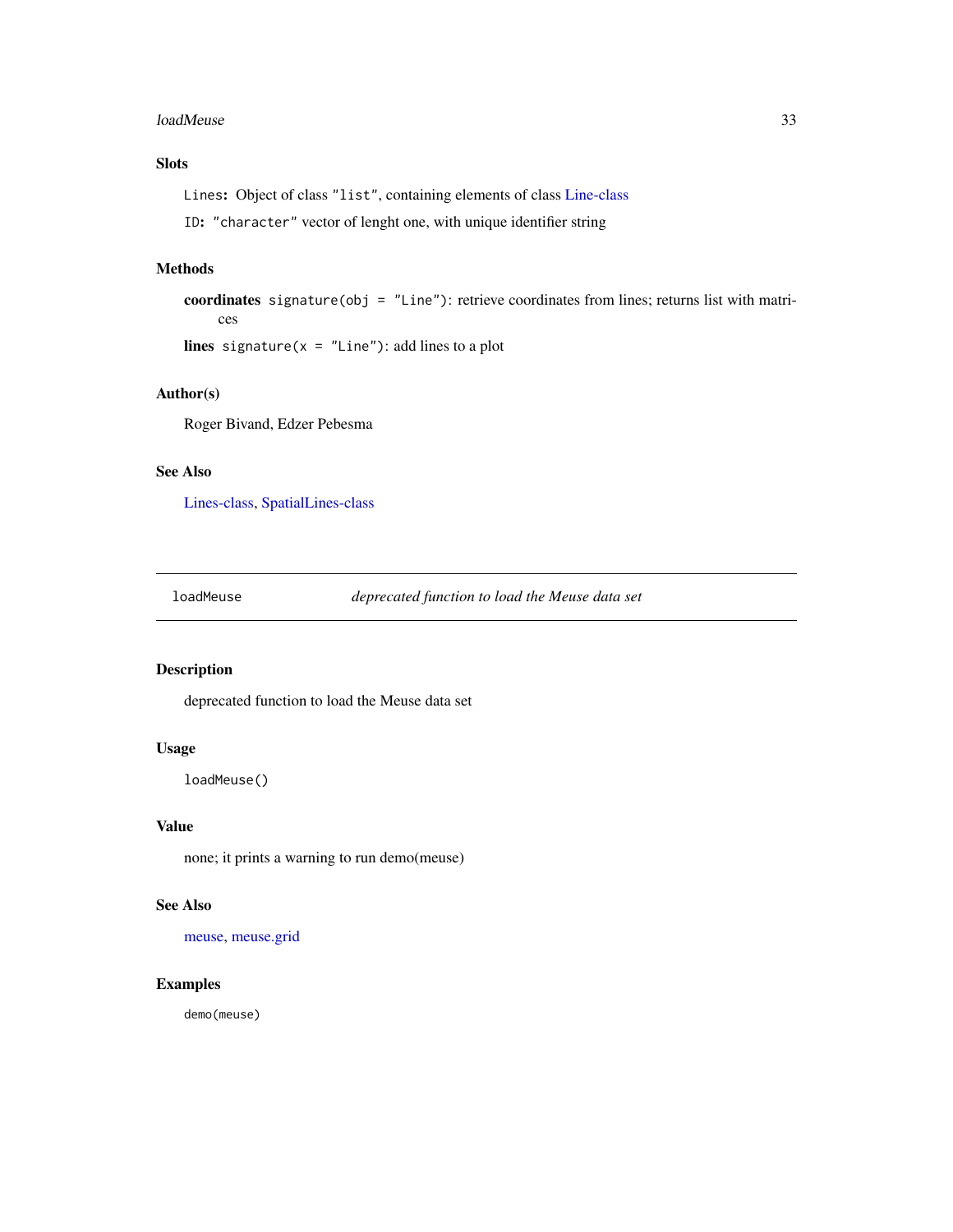<span id="page-33-1"></span><span id="page-33-0"></span>mapasp *Calculate aspect ratio for plotting geographic maps; create nice degree axis labels*

# Description

Calculate aspect ratio for plotting geographic maps; create nice degree axis labels

# Usage

```
mapasp(data, xlim, ylim)
degreeLabelsEW(x)
degreeLabelsNS(x)
```
# Arguments

| data         | object of class or extending Spatial                      |
|--------------|-----------------------------------------------------------|
| xlim         | the xlim argument passed (or derived from bounding box)   |
| vlim         | the ylim argument passed (or derived from bounding box)   |
| $\mathsf{x}$ | numeric; values at which tics and marks will be generated |

# Value

mapasp is used for the aspect argument in lattice plots and spplot;

let  $x = dy/dx$ , with dy and dx the y- and x-size of the map.

let  $s = 1/\cos((My * pi)/180)$  with My the y coordinate of the middle of the map (the mean of ylim)

for latlong (longlat) data, mapasp returns s \* x. for other data, mapasp returns "iso".

# Note

the values for x are typically obtained from [axTicks](#page-0-0)

# See Also

[levelplot](#page-0-0) in package lattice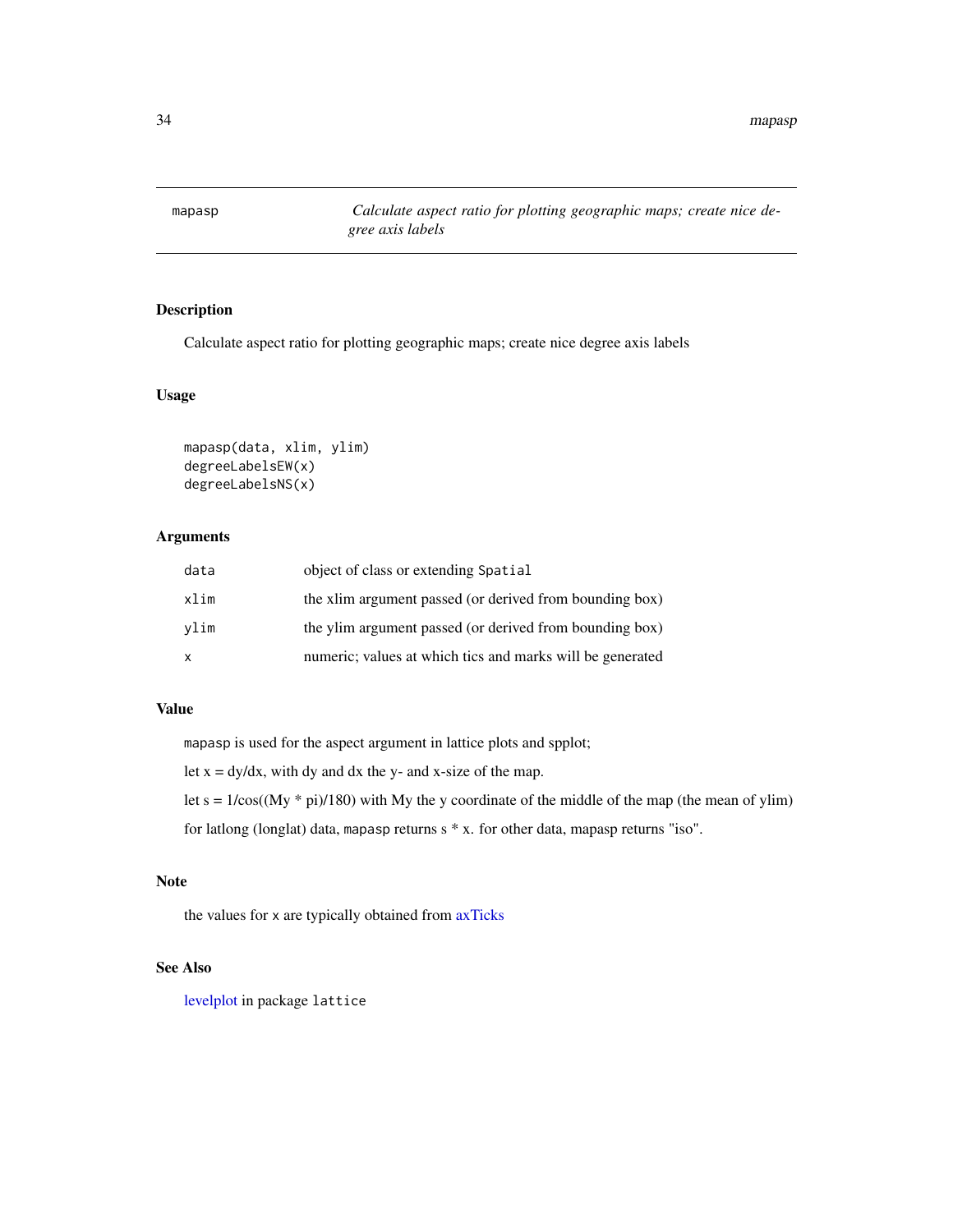<span id="page-34-1"></span><span id="page-34-0"></span>

# Description

Merge a Spatial object having a data.frame (i.e. merging of non-spatial attributes).

# Usage

```
## S4 method for signature 'Spatial, data.frame'
merge(x, y, by=intersect(names(x), names(y)),
by.x=by, by.y=by, all.x=TRUE, suffixes = c("x", "y"),
incomparables=NULL, ...)
```
# Arguments

| $\mathsf{x}$  | object deriving from Spatial                                                                                                                                                                             |
|---------------|----------------------------------------------------------------------------------------------------------------------------------------------------------------------------------------------------------|
| y             | ojbect of class data. frame                                                                                                                                                                              |
|               | by, by.x, by.y specifications of the common columns. See 'Details' in (base) merge.                                                                                                                      |
| all.x         | logical; if TRUE, then the returned object will have all rows of x, even those that<br>has no matching row in y. These rows will have NAs in those columns that are<br>usually filled with values from y |
| suffixes      | $character(2)$ specifying the suffixes to be used for making non-by names $()$ unique.                                                                                                                   |
| incomparables | values which cannot be matched. See match.                                                                                                                                                               |
| $\cdot$       | arguments to be passed to or from methods.                                                                                                                                                               |

# Value

a Spatial\* object

# Author(s)

Robert J. Hijmans

# See Also

[merge](#page-34-1)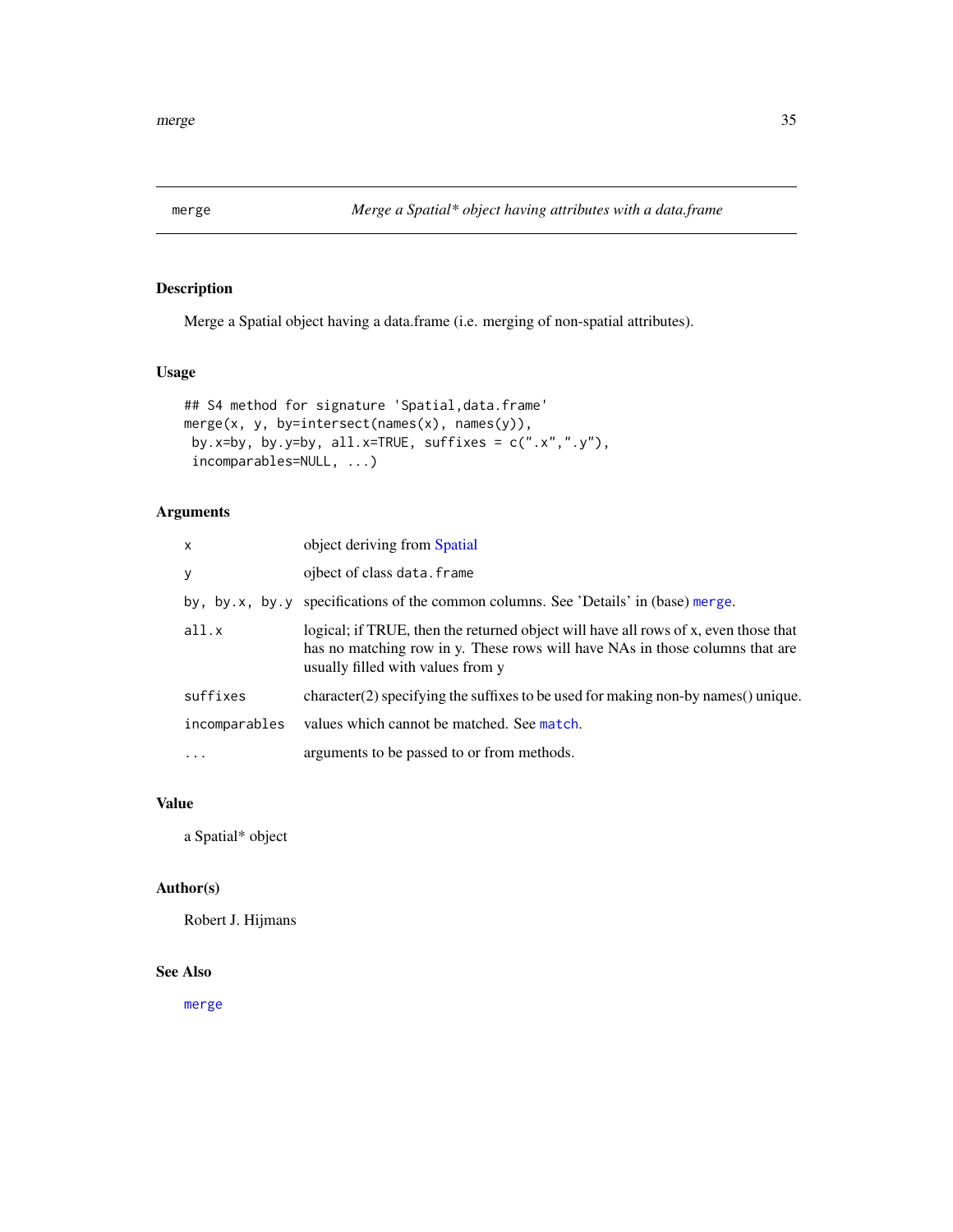#### <span id="page-35-1"></span><span id="page-35-0"></span>**Description**

This data set gives locations and topsoil heavy metal concentrations, along with a number of soil and landscape variablesat the observation locations, collected in a flood plain of the river Meuse, near the village of Stein (NL). Heavy metal concentrations are from composite samples of an area of approximately 15 m x 15 m.

#### Usage

data(meuse)

# Format

This data frame contains the following columns:

- x a numeric vector; Easting (m) in Rijksdriehoek (RDH) (Netherlands topographical) map coordinates
- y a numeric vector; Northing (m) in RDH coordinates
- cadmium topsoil cadmium concentration, mg kg-1 soil ("ppm"); zero cadmium values in the original data set have been shifted to 0.2 (half the lowest non-zero value)
- copper topsoil copper concentration, mg kg-1 soil ("ppm")
- lead topsoil lead concentration, mg kg-1 soil ("ppm")
- zinc topsoil zinc concentration, mg kg-1 soil ("ppm")
- elev relative elevation above local river bed, m
- dist distance to the Meuse; obtained from the nearest cell in [meuse.grid,](#page-36-1) which in turn was derived by a spread (spatial distance) GIS operation, horizontal precision 20 metres; then normalized to \$[0,1]\$
- om organic matter, kg (100 kg)-1 soil (percent)
- **ffreq** flooding frequency class:  $1 =$  once in two years;  $2 =$  once in ten years;  $3 =$  one in 50 years
- soil soil type according to the 1:50 000 soil map of the Netherlands.  $1 = \text{Rd10A}$  (Calcareous weakly-developed meadow soils, light sandy clay); 2 = Rd90C/VII (Non-calcareous weaklydeveloped meadow soils, heavy sandy clay to light clay); 3 = Bkd26/VII (Red Brick soil, fine-sandy, silty light clay)
- **lime** lime class:  $0 =$  absent,  $1 =$  present by field test with 5% HCl
- **landuse** landuse class: Aa Agriculture/unspecified  $=$  , Ab  $=$  Agr/sugar beetsm, Ag  $=$  Agr/small grains,  $Ah = Agr/??$ ,  $Am = Agr/maize$ ,  $B =$  woods,  $Bw =$  trees in pasture,  $DEN = ?$ ?,  $Fh =$  tall fruit trees,  $Fl = low$  fruit trees;  $Fw = fruit$  trees in pasture,  $Ga = home$  gardens,  $SPO = sport$ field,  $STA = stable$  yard,  $Tv = ?$ ?,  $W =$  pasture
- dist.m distance to river Meuse in metres, as obtained during the field survey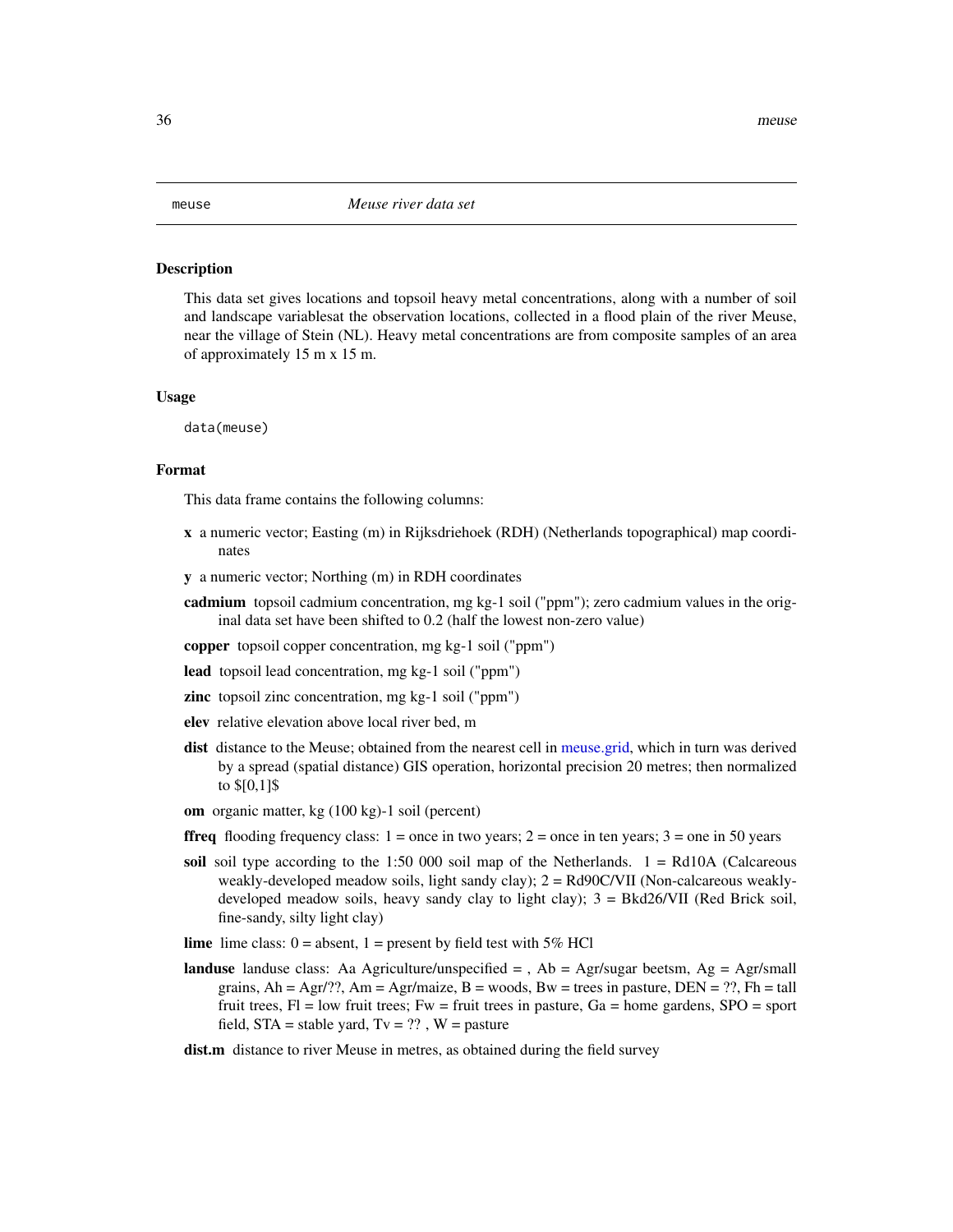#### meuse.grid 37

#### **Note**

row.names refer to the original sample number.

Soil units were mapped with a minimum delination width of 150 m, and so somewhat generalize the landscape.

Approximate equivalent World Reference Base 2002 for Soil Resources names are: Rd10A Gleyic Fluvisols; Rd90C Haplic Fluvisols; Bkd26 Haplic Luvisols. Units Rd90C and Bkd26 have winter groundwater > 80cm, summer > 120cm depth.

### Author(s)

Field data were collected by Ruud van Rijn and Mathieu Rikken; compiled for R by Edzer Pebesma; description extended by David Rossiter

#### References

M G J Rikken and R P G Van Rijn, 1993. Soil pollution with heavy metals - an inquiry into spatial variation, cost of mapping and the risk evaluation of copper, cadmium, lead and zinc in the floodplains of the Meuse west of Stein, the Netherlands. Doctoraalveldwerkverslag, Dept. of Physical Geography, Utrecht University

P.A. Burrough, R.A. McDonnell, 1998. Principles of Geographical Information Systems. Oxford University Press.

Stichting voor Bodemkartering (STIBOKA), 1970. Bodemkaart van Nederland : Blad 59 Peer, Blad 60 West en 60 Oost Sittard: schaal 1 : 50 000. Wageningen, STIBOKA.

<http:/www.gstat.org/>

#### Examples

```
data(meuse)
summary(meuse)
coordinates(meuse) <- ~x+y
proj4string(meuse) <- CRS("+init=epsg:28992")
```
meuse.grid *Prediction Grid for Meuse Data Set*

# **Description**

The meuse grid data frame has 3103 rows and 7 columns; a grid with 40 m x 40 m spacing that covers the Meuse study area (see [meuse\)](#page-35-0)

### Usage

data(meuse.grid)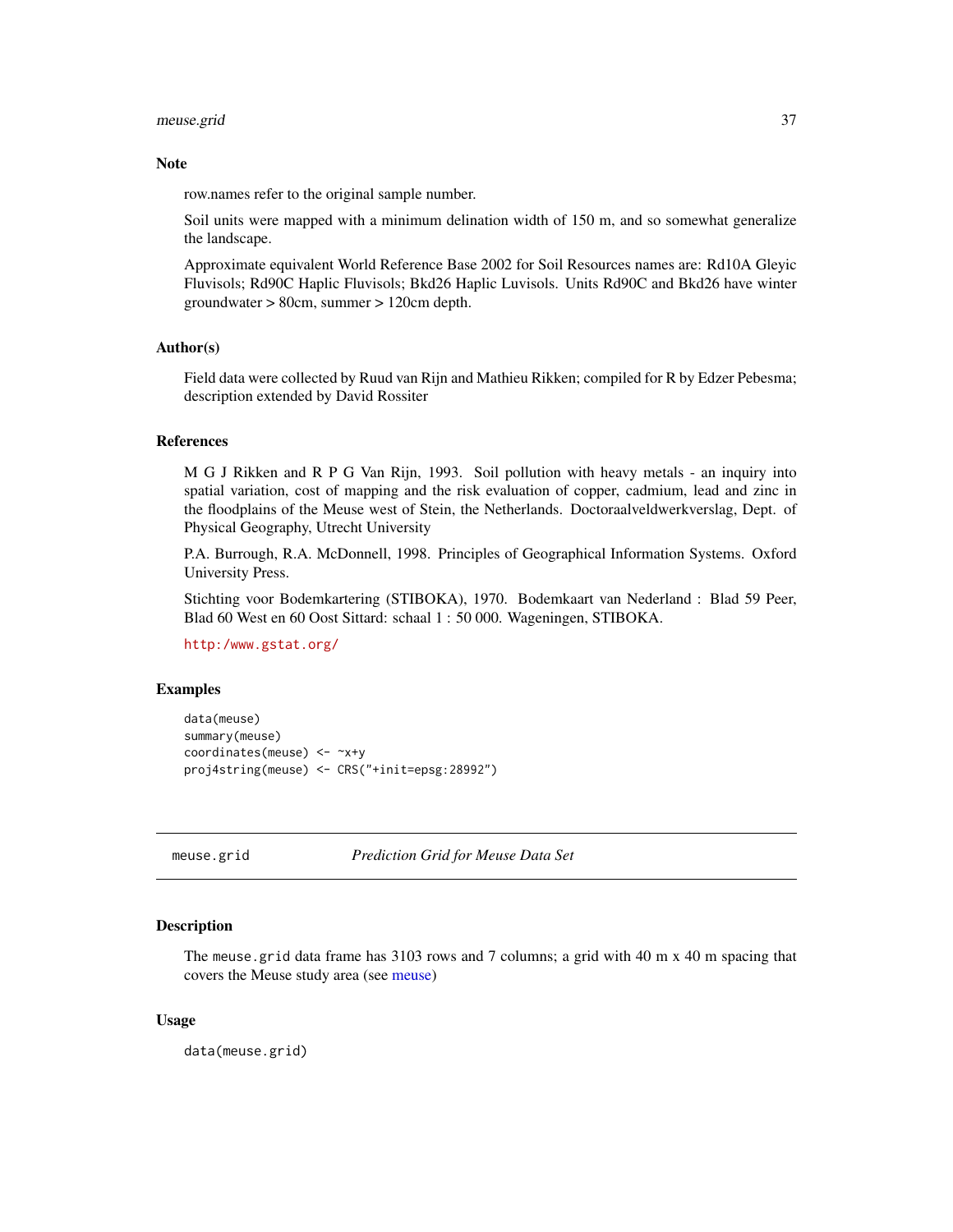## Format

This data frame contains the following columns:

- x a numeric vector; x-coordinate (see [meuse\)](#page-35-0)
- y a numeric vector; y-coordinate (see [meuse\)](#page-35-0)
- dist distance to the Meuse river; obtained by a spread (spatial distance) GIS operation, from border of river; normalized to \$[0,1]\$
- ffreq flooding frequency class, for definitions see this item in [meuse;](#page-35-0) it is not known how this map was generated
- part.a arbitrary division of the area in two areas, a and b
- part.b see part.a
- soil soil type, for definitions see this item in [meuse;](#page-35-0) it is questionable whether these data come from a real soil map, they do not match the published 1:50 000 map

# Details

x and y are in RD New, the Dutch topographical map coordinate system. Roger Bivand projected this to UTM in the R-Grass interface package.

#### Source

<http://www.gstat.org/>

### References

See the [meuse](#page-35-0) documentation

## Examples

```
data(meuse.grid)
coordinates(meuse.grid) = -x+yproj4string(meuse.grid) <- CRS("+init=epsg:28992")
gridded(meuse.grid) = TRUE
spplot(meuse.grid)
```
meuse.grid\_ll *Prediction Grid for Meuse Data Set, geographical coordinates*

# Description

The object contains the meuse.grid data as a SpatialPointsDataFrame after transformation to WGS84 and geographical coordinates.

#### Usage

data(meuse.grid\_ll)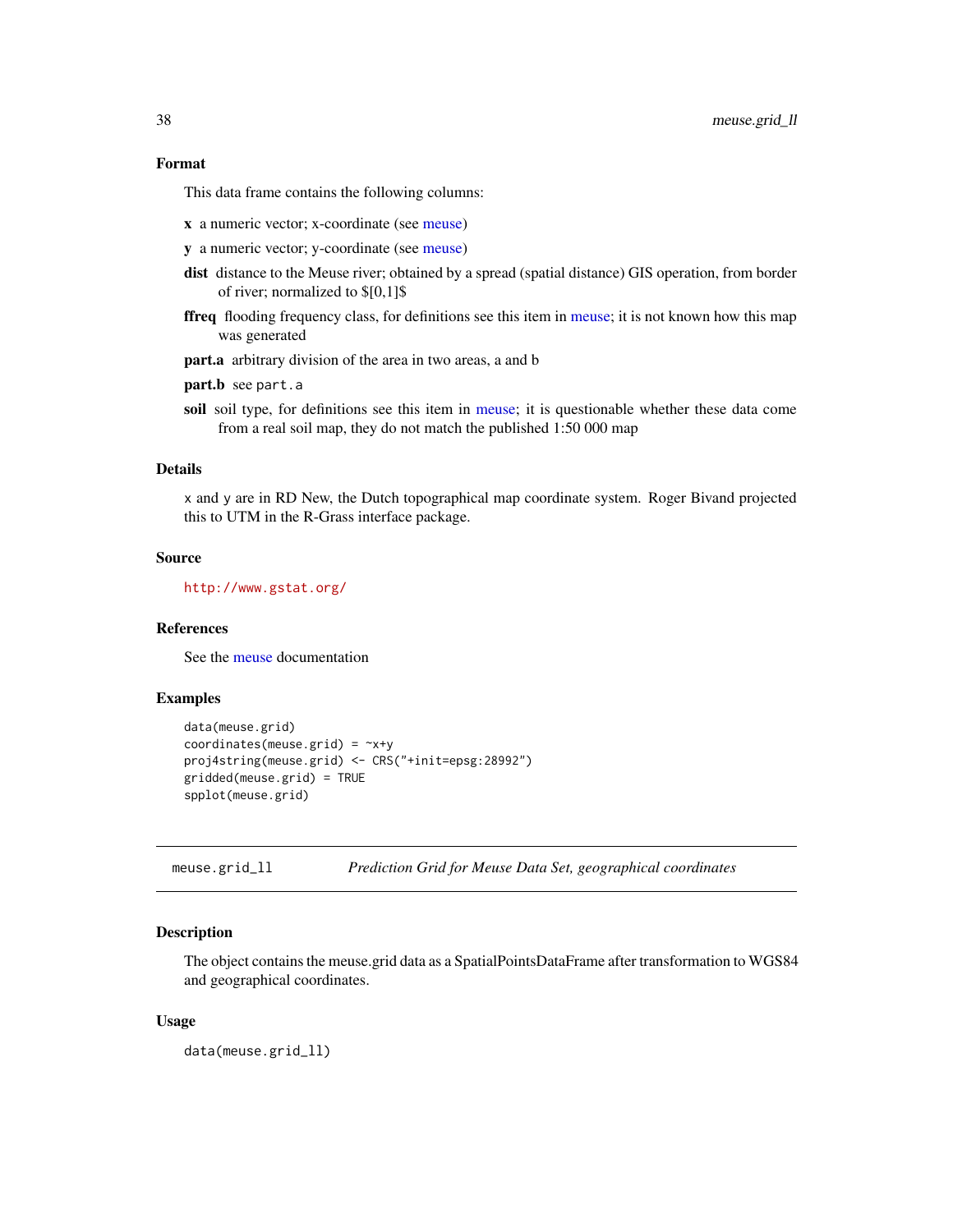#### meuse.riv 39

## Format

The format is: Formal class 'SpatialPointsDataFrame' [package "sp"].

#### Source

See the [meuse](#page-35-0) documentation

## Examples

data(meuse.grid\_ll)

meuse.riv *River Meuse outline*

## Description

The meuse.riv data consists of an outline of the Meuse river in the area a few kilometers around the [meuse](#page-35-0) data set.

# Usage

data(meuse.riv)

# Format

This data frame contains a 176 x 2 matrix with coordinates.

## Details

x and y are in RDM, the Dutch topographical map coordinate system. See examples of spTransform in the rgdal package for projection parameters.

### References

See the [meuse](#page-35-0) documentation

# Examples

```
data(meuse.riv)
plot(meuse.riv, type = "l", asp = 1)
data(meuse.grid)
coordinates(meuse.grid) = c("x", "y")gridded(meuse.grid) = TRUE
image(meuse.grid, "dist", add = TRUE)
data(meuse)
coordinates(meuse) = c("x", "y")meuse.sr = SpatialPolygons(list(Polygons(list(Polygon(meuse.riv)),"meuse.riv")))
spplot(meuse.grid, col.regions=bpy.colors(), main = "meuse.grid",
  sp.layout=list(
```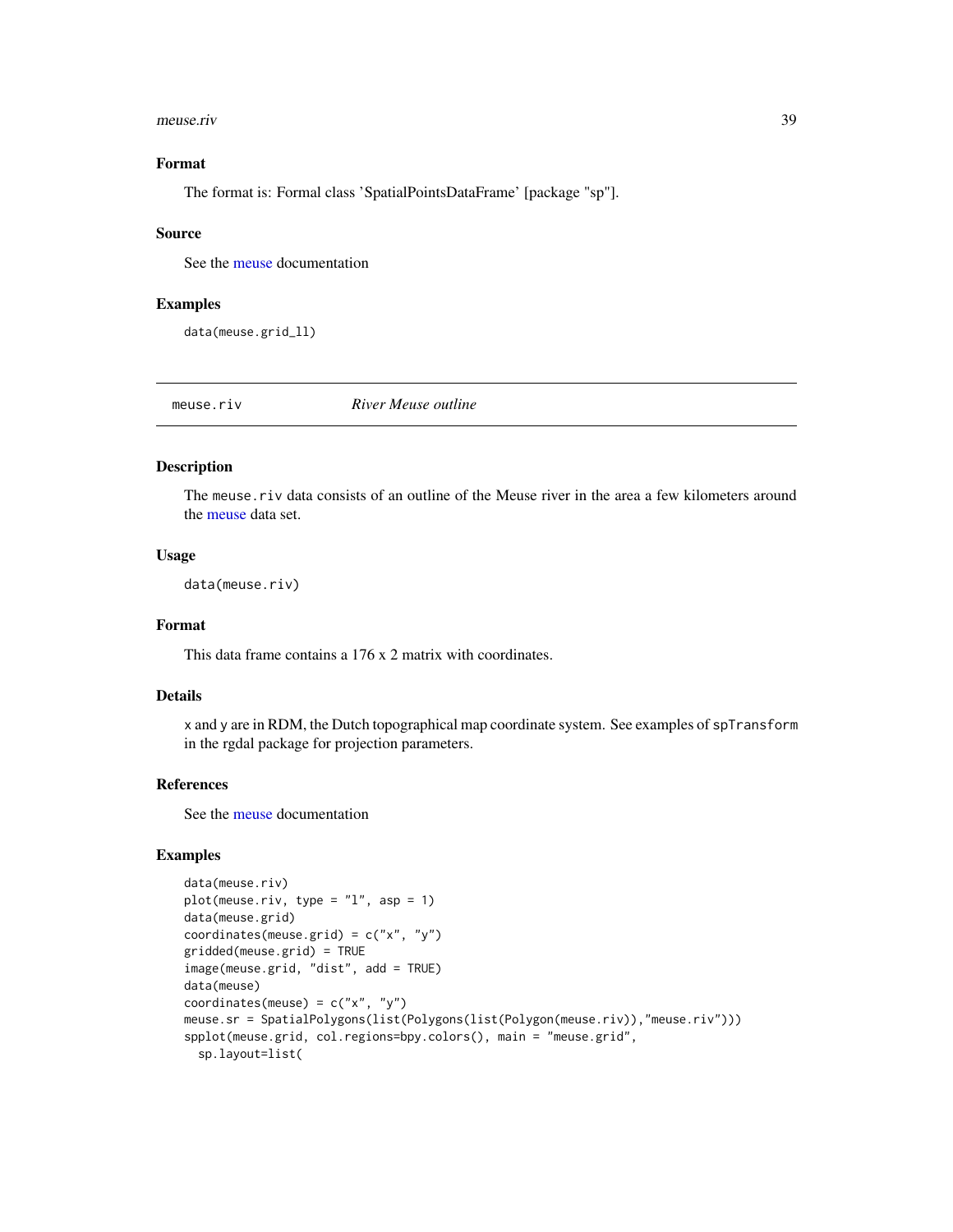```
list("sp.polygons", meuse.sr),
list("sp.points", meuse, pch="+", col="black")
  )
\mathcal{L}spplot(meuse, "zinc", col.regions=bpy.colors(), main = "zinc, ppm",
  cuts = c(100,200,400,700,1200,2000), key.space = "right",
  sp.layout= list("sp.polygons", meuse.sr, fill = "lightblue")
\mathcal{L}
```
nowrapSpatialLines *Split SpatialLines components at offset*

## Description

When recentering a world map, most often from the "Atlantic" view with longitudes with range - 180 to 180, to the "pacific" view with longitudes with range 0 to 360, lines crossing the offset (0 for this conversion) get stretched horizonally. This function breaks Line objects at the offset (usually Greenwich), inserting a very small gap, and reassembling the Line objects created as Lines. A similar function for polygons is found in the **spgpc** package.

# Usage

```
nowrapSpatialLines(obj, offset = 0, eps = rep(.Machine$double.eps, 2))
```
# Arguments

| obi    | A Spatial Lines object                             |
|--------|----------------------------------------------------|
| offset | default 0, untried for other values                |
| eps    | vector of two fuzz values, both default double.eps |

## Value

A Spatial Lines object

## Author(s)

Roger Bivand

## Examples

```
Sl <- SpatialLines(list(Lines(list(Line(cbind(sin(seq(-4,4,0.4)),
seq(1,21,1)))), "1")), proj4string=CRS("+proj=longlat"))
summary(Sl)
nwSL <- nowrapSpatialLines(Sl)
summary(nwSL)
```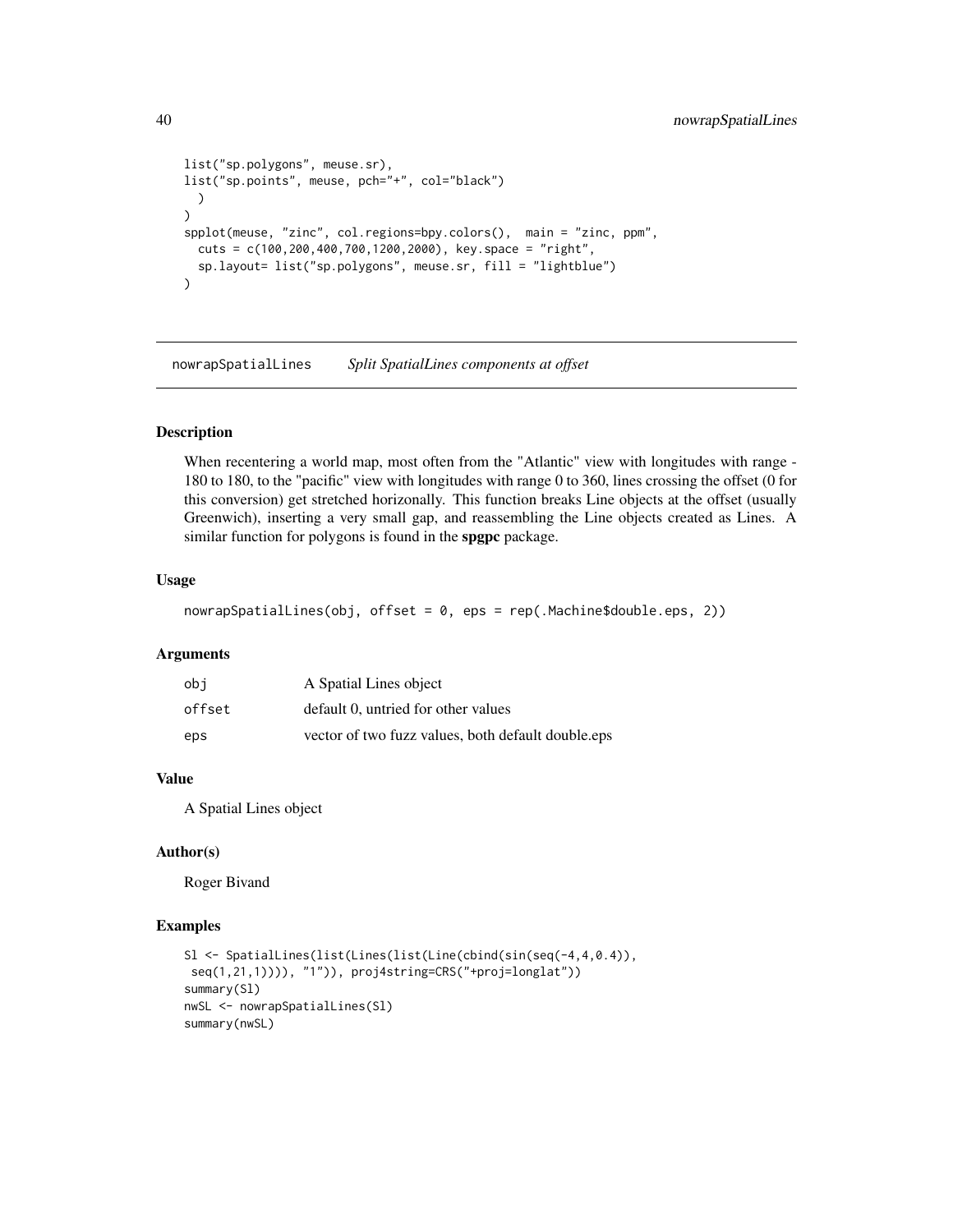# <span id="page-40-0"></span>Description

consistent spatial overlay for points, grids and polygons: at the spatial locations of object x retrieves the indexes or attributes from spatial object y

## Usage

```
over(x, y, returnList = FALSE, fn = NULL, ...)x %over% y
## S3 method for class 'Spatial'
aggregate(x, by, FUN = mean, ...)
```
## **Arguments**

| $\mathsf{x}$ | geometry (locations) of the queries                       |  |
|--------------|-----------------------------------------------------------|--|
| y            | layer from which the geometries or attributes are queried |  |
| returnList   | logical; see value                                        |  |
| fn           | (optional) a function; see value                          |  |
| by           | geometry over which attributes in x are aggregated        |  |
| <b>FUN</b>   | aggregation function                                      |  |
|              | arguments passed on to function fn or FUN                 |  |

## Value

If y is only geometry an object of length  $\text{length}(x)$ . If return List is FALSE, a vector with the (first) index of y for each geometry (point, grid cell centre, polygon or lines) in x. if returnList is TRUE, a list of length  $l$ ength $(x)$ , with list element i the vector of all indices of the geometries in y that correspond to the \$i\$-th geometry in x.

If y has attribute data, attribute data are returned. returnList is FALSE, a data.frame with number of rows equal to length(x) is returned, if it is TRUE a list with length(x) elements is returned, with a list element the data. frame elements of all geometries in y that correspond to that element of x.

Function aggregate.Spatial aggregates the attribute values of x over the geometry of by, using aggregation function FUN.

## Methods

 $x =$  "SpatialPoints",  $y =$  "SpatialPolygons" returns a numeric vector of length equal to the number of points; the number is the index (number) of the polygon of y in which a point falls; NA denotes the point does not fall in a polygon; if a point falls in multiple polygons, the last polygon is recorded.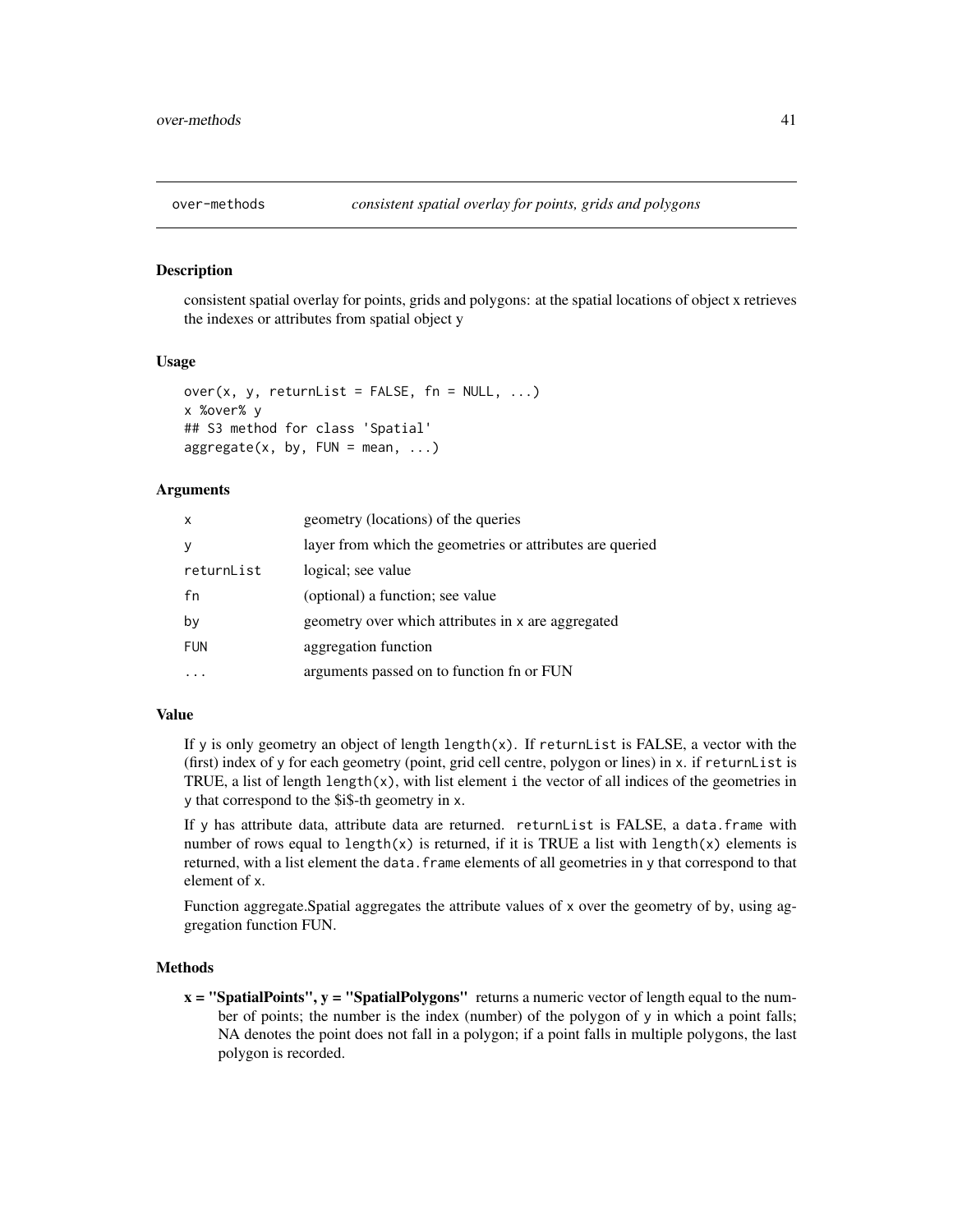- $x =$  "SpatialPointsDataFrame",  $y =$  "SpatialPolygons" equal to the previous method, except that an argument fn=xxx is allowed, e.g.  $fn =$  mean which will then report a data.frame with the mean attribute values of the x points falling in each polygon (set) of y
- $x =$  "SpatialPoints",  $y =$  "SpatialPolygonsDataFrame" returns a data.frame of the second argument with row entries corresponding to the first argument
- $x =$  "SpatialPolygons",  $y =$  "SpatialPoints" returns the polygon index of points in y; if x is a SpatialPolygonsDataFrame, a data.frame with rows from x corresponding to points in y is returned.
- $x =$  "SpatialGridDataFrame",  $y =$  "SpatialPoints" returns object of class SpatialPointsDataFrame with grid attribute values x at spatial point locations y; NA for NA grid cells or points outside grid, and NA values on NA grid cells.
- $x =$  "SpatialGrid",  $y =$  "SpatialPoints" returns grid values x at spatial point locations y; NA for NA grid cells or points outside the grid
- $x =$  "SpatialPixelsDataFrame",  $y =$  "SpatialPoints" returns grid values x at spatial point locations y; NA for NA grid cells or points outside the grid
- $x =$  "SpatialPixels",  $y =$  "SpatialPoints" returns grid values x at spatial point locations y; NA for NA grid cells or points outside the grid
- $x =$  "SpatialPoints",  $y =$  "SpatialGrid" xx
- $x =$  "SpatialPoints",  $y =$  "SpatialGridDataFrame" xx
- $x =$  "SpatialPoints",  $y =$  "SpatialPixels"  $xx$
- $x =$  "SpatialPoints",  $y =$  "SpatialPixelsDataFrame" xx
- $x =$  "SpatialPolygons",  $y =$  "SpatialGridDataFrame" xx

# **Note**

over can be seen as a left outer join in SQL; the match is a spatial intersection.

points on a polygon boundary and points corresponding to a polygon vertex are considered to be inside the polygon.

These methods assume that pixels and grid cells are never overlapping; for objects of class SpatialPixels this is not guaranteed.

over methods that involve SpatialLines objects, or pairs of SpatialPolygons are implemented in, package rgeos.

## Author(s)

Edzer Pebesma, <edzer.pebesma@uni-muenster.de>

# See Also

[overlay,](#page-54-0) [point.in.polygon](#page-44-0)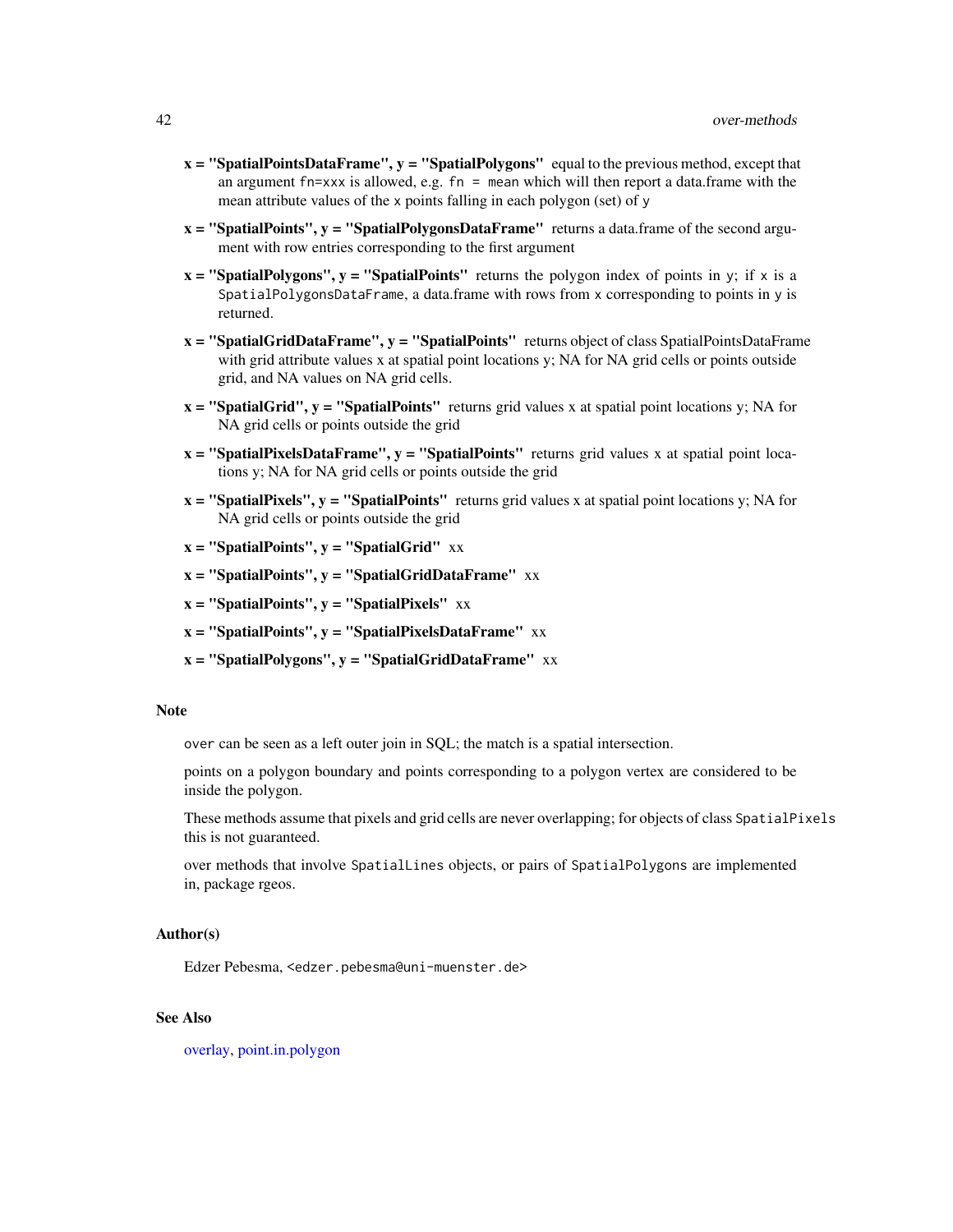#### over-methods 43

### Examples

```
r1 = cbind(c(180114, 180553, 181127, 181477, 181294, 181007, 180409,
180162, 180114), c(332349, 332057, 332342, 333250, 333558, 333676,
332618, 332413, 332349))
r2 = cbind(c(180042, 180545, 180553, 180314, 179955, 179142, 179437,
179524, 179979, 180042), c(332373, 332026, 331426, 330889, 330683,
331133, 331623, 332152, 332357, 332373))
r3 = cbind(c(179110, 179907, 180433, 180712, 180752, 180329, 179875,
179668, 179572, 179269, 178879, 178600, 178544, 179046, 179110),
c(331086, 330620, 330494, 330265, 330075, 330233, 330336, 330004,
329783, 329665, 329720, 329933, 330478, 331062, 331086))
r4 = cbind(c(180304, 180403,179632,179420,180304),
c(332791, 333204, 333635, 333058, 332791))
sr1=Polygons(list(Polygon(r1)),"r1")
sr2=Polygons(list(Polygon(r2)),"r2")
sr3=Polygons(list(Polygon(r3)),"r3")
sr4=Polygons(list(Polygon(r4)),"r4")
sr=SpatialPolygons(list(sr1,sr2,sr3,sr4))
srdf=SpatialPolygonsDataFrame(sr, data.frame(cbind(1:4,5:2), row.names=c("r1","r2","r3","r4")))
data(meuse)
coordinates(meuse) = -x+yplot(meuse)
polygon(r1)
polygon(r2)
polygon(r3)
polygon(r4)
# retrieve mean heavy metal concentrations per polygon:
over(sr, meuse[,1:4], fn = mean)
# return the number of points in each polygon:
sapply(over(sr, geometry(meuse), returnList = TRUE), length)
data(meuse.grid)
coordinates(meuse.grid) = -x+ygridded(meuse.grid) = TRUE
over(sr, geometry(meuse))
over(sr, meuse)
over(sr, geometry(meuse), returnList = TRUE)
over(sr, meuse, returnList = TRUE)
over(meuse, sr)
over(meuse, srdf)
# same thing, with grid:
over(sr, meuse.grid)
over(sr, meuse.grid, fn = mean)
over(sr, meuse.grid, returnList = TRUE)
```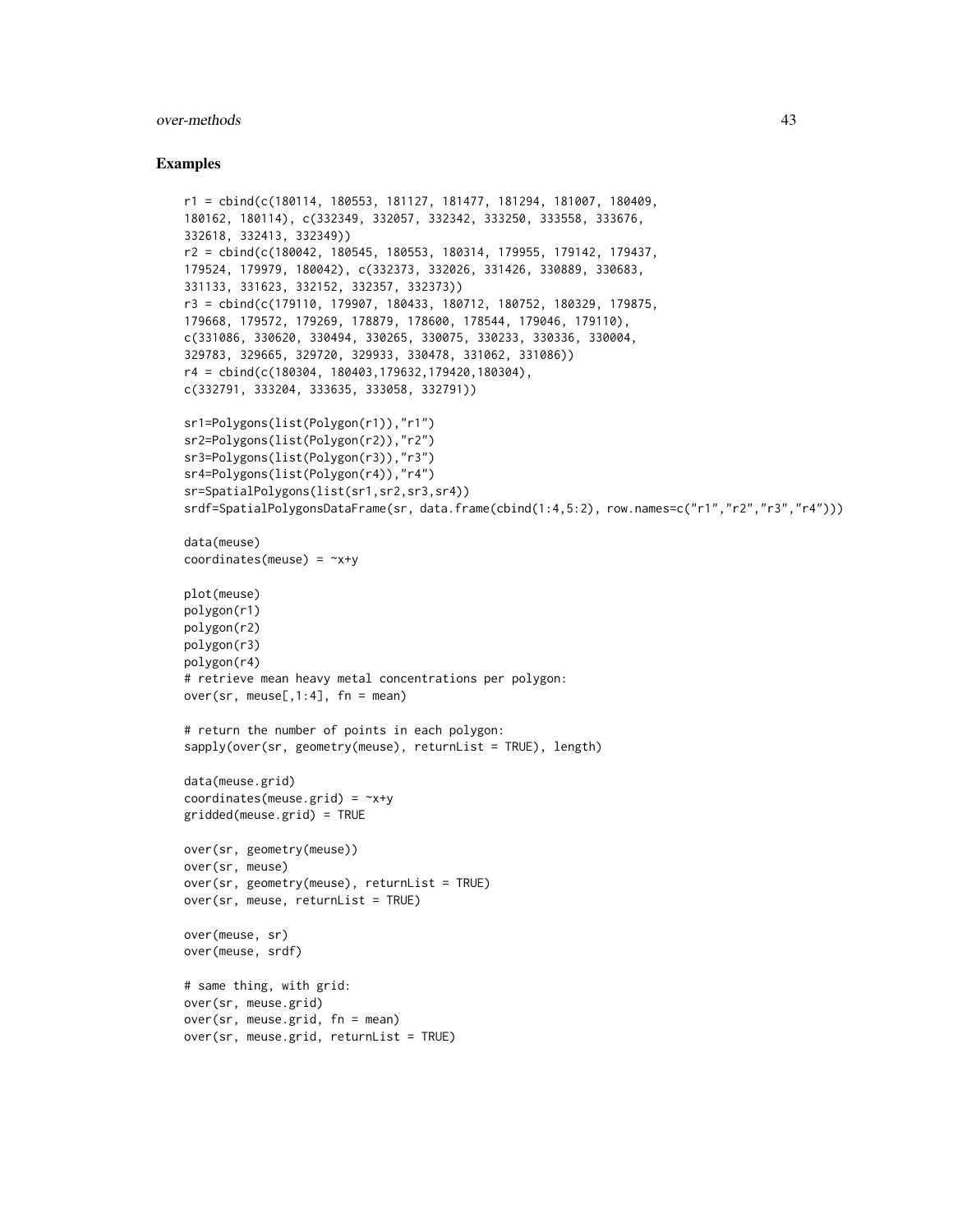```
over(meuse.grid, sr)
over(meuse.grid, srdf, fn = mean)
over(as(meuse.grid, "SpatialPoints"), sr)
over(as(meuse.grid, "SpatialPoints"), srdf)
```
panel.spplot *panel and panel utility functions for spplot*

# Description

panel functions for spplot functions, and functions that can be useful within these panel functions

#### Usage

```
spplot.key(sp.layout, rows = 1, cols = 1)
SpatialPolygonsRescale(obj, offset, scale = 1, fill = "black", col = "black",
plot.grid = TRUE, ...spuines(obj, col = 1, ...)
sp.points(obj, pch = 3, ...)sp.polygons(obj, col = 1, fill = "transparent", ...)sp.grid(obj, col = 1, alpha = 1, ..., at = pretty(obj[[1]]), col-regions = col)sp.text(loc, txt, ...)
sp.panel.layout(lst, p.number, ...)
bbexpand(x, fraction)
```
## Arguments

| sp.layout   | list; see spplot for definition                                                                                                                                                                                                                                                                                                                                 |
|-------------|-----------------------------------------------------------------------------------------------------------------------------------------------------------------------------------------------------------------------------------------------------------------------------------------------------------------------------------------------------------------|
| rows        | integer; panel row(s) for which the layout should be drawn                                                                                                                                                                                                                                                                                                      |
| cols        | integer; panel column(s) for which the layout should be drawn                                                                                                                                                                                                                                                                                                   |
| obj         | object of class SpatialPolygons-class for SpatialPolygonsRescale; of class<br>SpatialLines-class, Lines-class or Line-class for sp. lines of a class that has a<br>coordinates-methods for sp. points; of class SpatialPolygons-class for sp. polygons.<br>When obj is character, the actual object is retrieved by get (obj) before its class<br>is evaluated. |
| offset      | offset for shifting a Polygons object                                                                                                                                                                                                                                                                                                                           |
| scale       | scale for rescaling                                                                                                                                                                                                                                                                                                                                             |
| fill        | fill color                                                                                                                                                                                                                                                                                                                                                      |
| col         | line color                                                                                                                                                                                                                                                                                                                                                      |
| plot.grid   | logical; plot through grid functions (TRUE), or through traditional graphics<br>functions (FALSE)                                                                                                                                                                                                                                                               |
| pch         | plotting character                                                                                                                                                                                                                                                                                                                                              |
| at          | numeric; values at which colour breaks should occur                                                                                                                                                                                                                                                                                                             |
| col.regions | colours to fill the grid cells, defaults to col                                                                                                                                                                                                                                                                                                                 |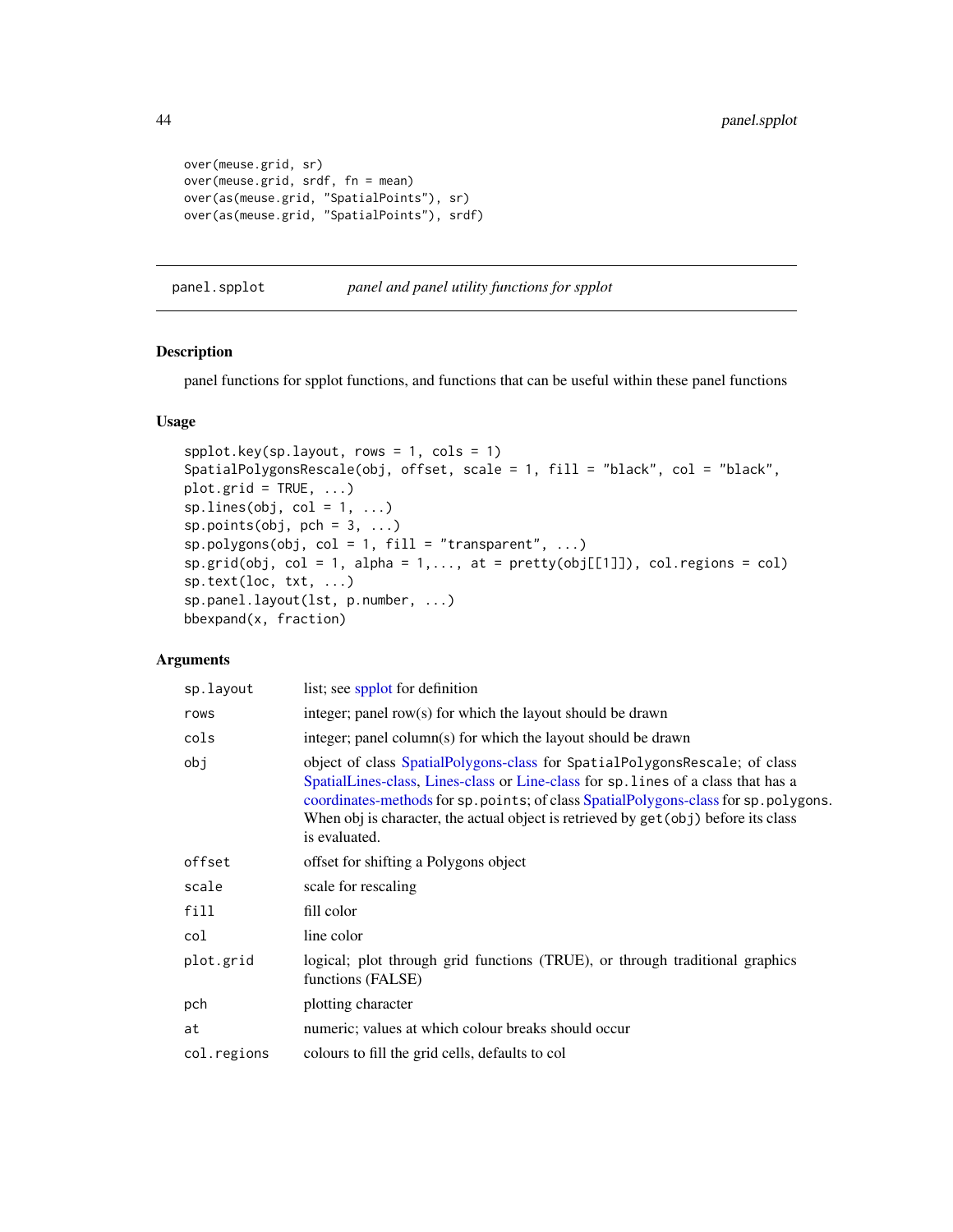# point.in.polygon 45

| $1$ oc       | numeric vector of two elements                                             |
|--------------|----------------------------------------------------------------------------|
| txt          | text to be plotted                                                         |
| alpha        | alpha (transparency) level                                                 |
| lst          | sp.layout argument, see spplot                                             |
| p.number     | panel number; in a panel, panel number() should be passed to this argument |
| $\mathsf{x}$ | length two numeric vector, containing a range                              |
| fraction     | fraction to expand the range by                                            |
|              | arguments passed to the underlying panel, lattice or grid functions        |

#### Note

The panel functions of [spplot,](#page-81-0) panel.gridplot for grids, panel.pointsplot for points, or panel.polygonsplot for lines or polygons can be called with arguments  $(x, y, \ldots)$ . Customizing spplot plots can be done by extending the panel function, or by supplying an sp.layout argument; see the documentation for [spplot.](#page-81-0) Inside these panel functions, sp.panel.layout is called to deal with plotting the items in a sp.layout object.

SpatialPolygonsRescale scales and shifts an object of class [SpatialPolygons-class;](#page-74-0) this is useful e.g. for scale bars, or other layout items.

sp.lines, sp.points, sp.polygons and sp.text plot lines, points, polygons or text in a panel.

spplot.key draws the sp.layout object at given rows/cols.

sp.pagefn can be passed as a page argument, and will call function spplot.key for the last panel drawn on a page.

# Author(s)

Edzer Pebesma, <edzer.pebesma@uni-muenster.de>

#### References

<http://r-spatial.sourceforge.net/> has a graph gallery with examples with R code.

# See Also

[spplot,](#page-81-0) [spplot-methods](#page-81-1)

<span id="page-44-0"></span>point.in.polygon *do point(s) fall in a given polygon?*

# **Description**

verifies for one or more points whether they fall in a given polygon

## Usage

```
point.in.polygon(point.x, point.y, pol.x, pol.y, mode.checked=FALSE)
```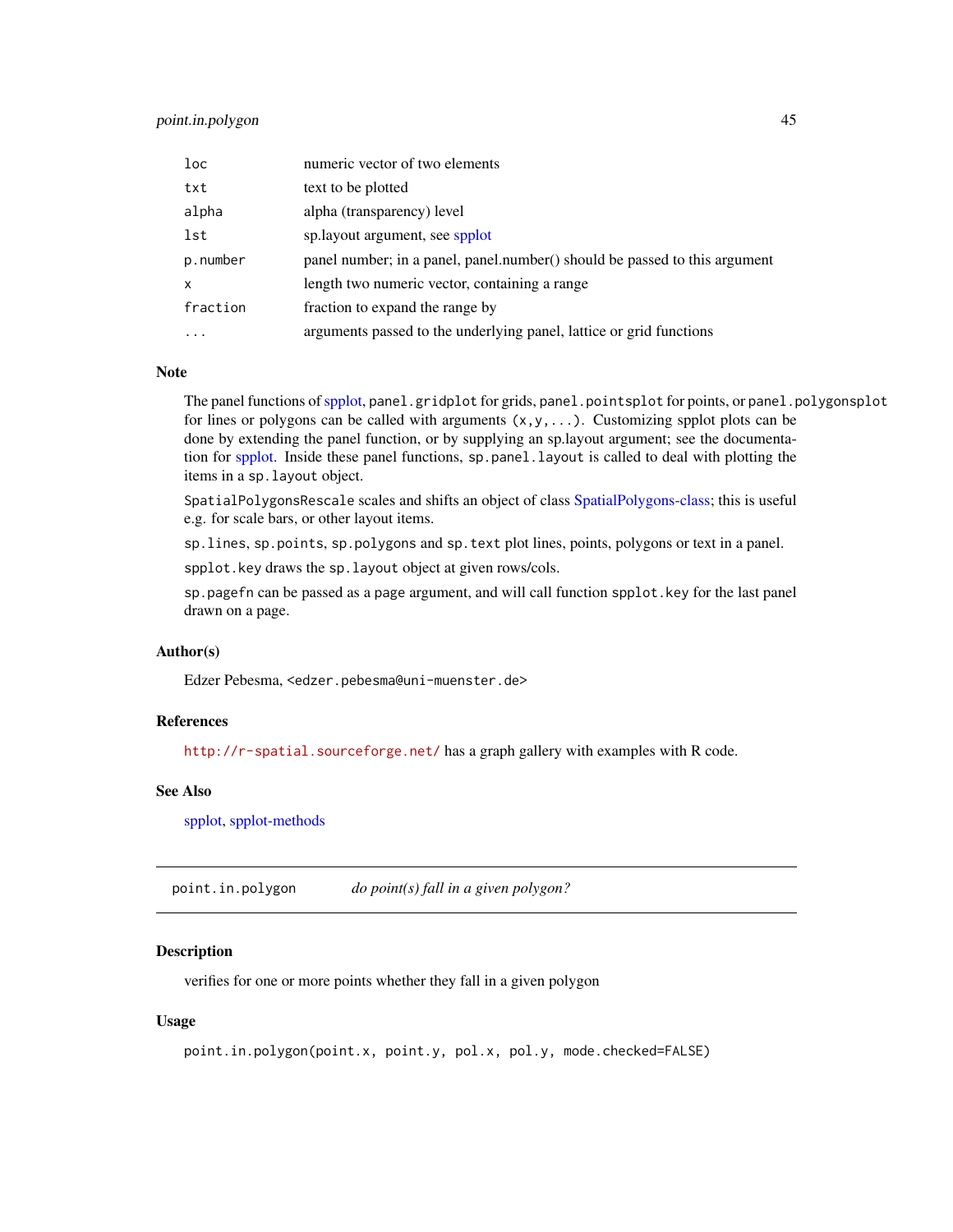## Arguments

| point.x      | numerical array of x-coordinates of points                                                                        |
|--------------|-------------------------------------------------------------------------------------------------------------------|
| point.y      | numerical array of y-coordinates of points                                                                        |
| pol.x        | numerical array of x-coordinates of polygon                                                                       |
| pol.v        | numerical array of y-coordinates of polygon                                                                       |
| mode.checked | default FALSE, used internally to save time when all the other argument are<br>known to be of storage mode double |

# Value

integer array; values are: 0: point is strictly exterior to pol; 1: point is strictly interior to pol; 2: point lies on the relative interior of an edge of pol; 3: point is a vertex of pol.

### References

Uses the C function InPoly(). InPoly is Copyright (c) 1998 by Joseph O'Rourke. It may be freely redistributed in its entirety provided that this copyright notice is not removed.

## Examples

```
# open polygon:
point.in.polygon(1:10,1:10,c(3,5,5,3),c(3,3,5,5))
# closed polygon:
point.in.polygon(1:10,rep(4,10),c(3,5,5,3,3),c(3,3,5,5,3))
```
<span id="page-45-0"></span>Polygon-class *Class "Polygon"*

### **Description**

class for spatial polygon

## Objects from the Class

Objects can be created by calls to the function Polygon

## Slots

- ringDir: Object of class "integer"; the ring direction of the ring (polygon) coordinates, holes are expected to be anti-clockwise
- labpt: Object of class "numeric"; an x, y coordinate pair forming the label point of the polygon
- area: Object of class "numeric"; the planar area of the polygon, does not respect projection as objects of this class have no projection defined
- hole: Object of class "logical"; does the polygon seem to be a hole
- coords: Object of class "matrix"; coordinates of the polygon; first point should equal the last point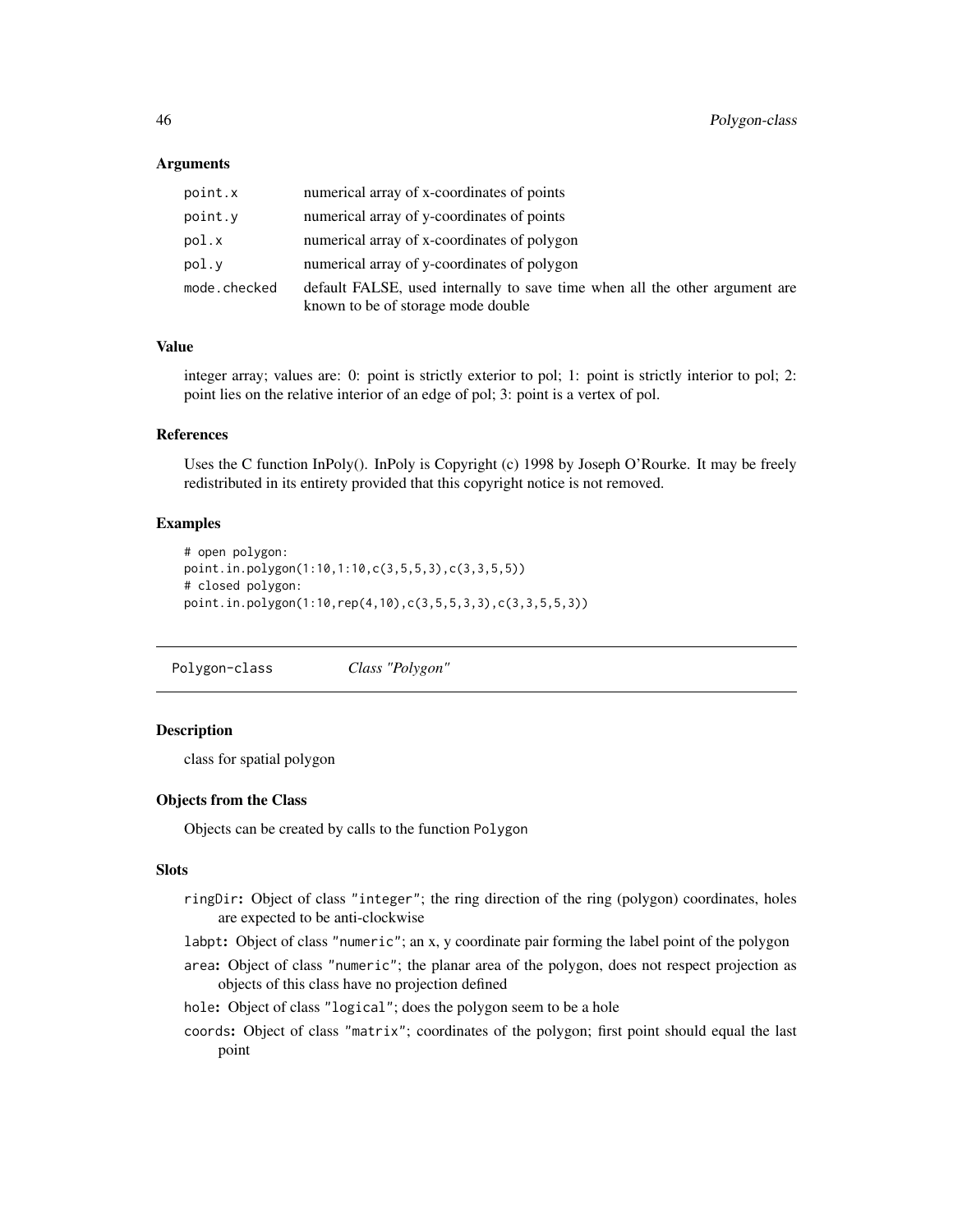#### polygons 47

# Extends

Class "Line", directly.

# Methods

No methods defined with class "Polygon" in the signature.

# Author(s)

Roger Bivand

# See Also

[Polygons-class,](#page-47-0) [SpatialPolygons-class](#page-74-0)

| polygons | sets spatial coordinates to create spatial data, or retrieves spatial |  |
|----------|-----------------------------------------------------------------------|--|
|          | coordinates                                                           |  |

# Description

sets spatial coordinates to create spatial data, or retrieves spatial coordinates

# Usage

polygons(obj) polygons(object) <- value

# Arguments

| obi    | object of class "SpatialPolygons" or "SpatialPolygonsDataFrame" |
|--------|-----------------------------------------------------------------|
| obiect | object of class "data.frame"                                    |
| value  | object of class "SpatialPolygons"                               |

# Value

polygons returns the SpatialPolygons of obj; polygons<- promotes a data.frame to a SpatialPolygonsDataFrame object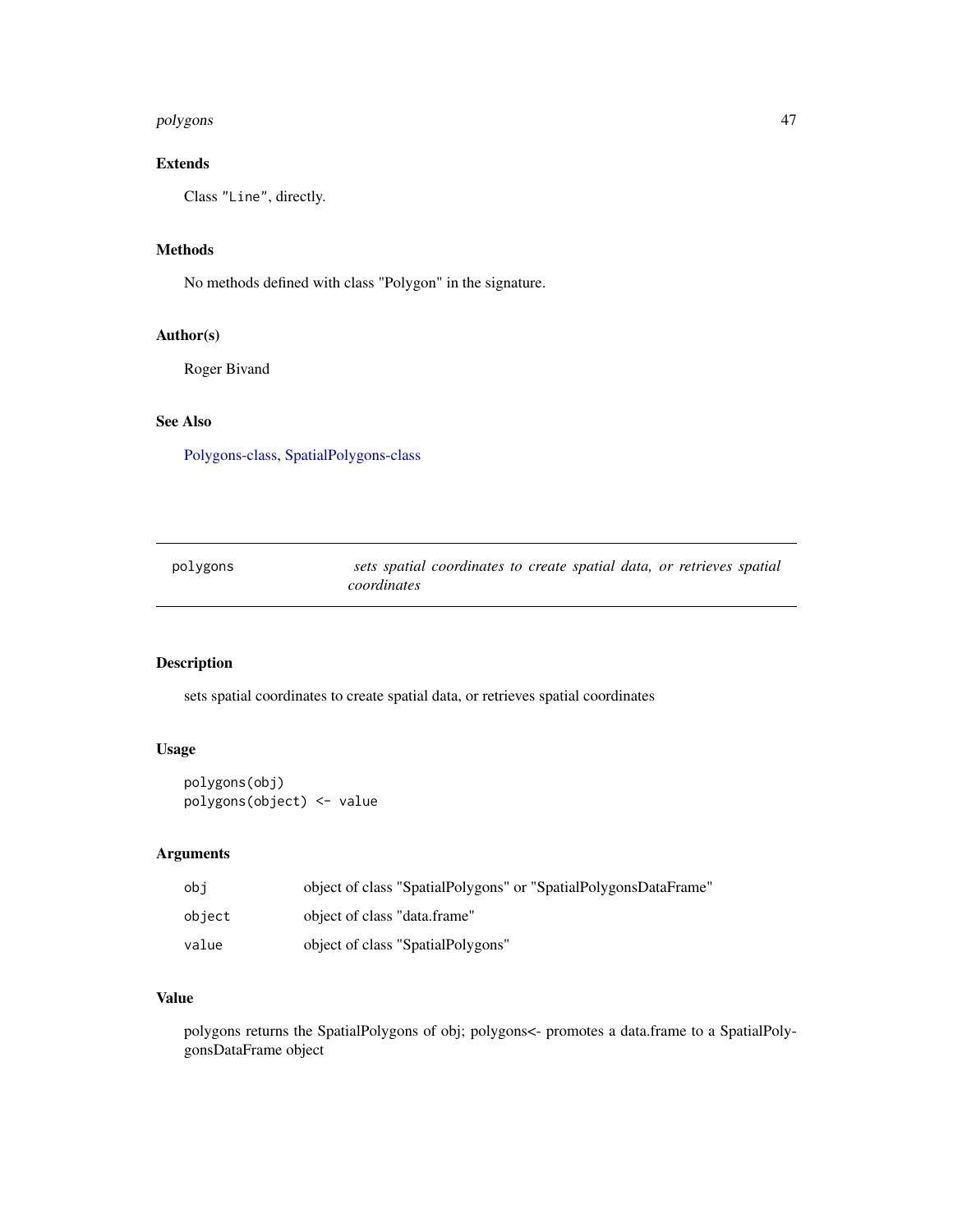## Examples

```
grd <- GridTopology(c(1,1), c(1,1), c(10,10))
polys <- as.SpatialPolygons.GridTopology(grd)
centroids <- coordinates(polys)
x \le - centroids[,1]
y <- centroids[,2]
z \le -1.4 + 0.1*x + 0.2*y + 0.002*x*xdf <- data.frame(x=x, y=y, z=z, row.names=row.names(polys))
polygons(df) <- polys
class(df)
summary(df)
```
<span id="page-47-0"></span>Polygons-class *Class "Polygons"*

# Description

Collection of objects of class "Polygon"

## Objects from the Class

Objects can be created by calls to the function Polygons

## **Slots**

Polygons: Object of class "list"; list with objects of class [Polygon-class](#page-45-0)

- plotOrder: Object of class "integer"; order in which the Polygon objects should be plotted, currently by order of decreasing size
- labpt: Object of class "numeric"; pair of x, y coordinates giving a label point, the label point of the largest polygon component
- ID: Object of class "character"; unique identifier string
- area: Object of class "numeric"; the gross total planar area of the Polygon list but not doublecounting holes (changed from 0.9-58 - islands are summed, holes are ignored rather than subtracted); these values are used to make sure that polygons of a smaller area are plotted after polygons of a larger area, does not respect projection as objects of this class have no projection defined

# Methods

No methods defined with class "Polygons" in the signature.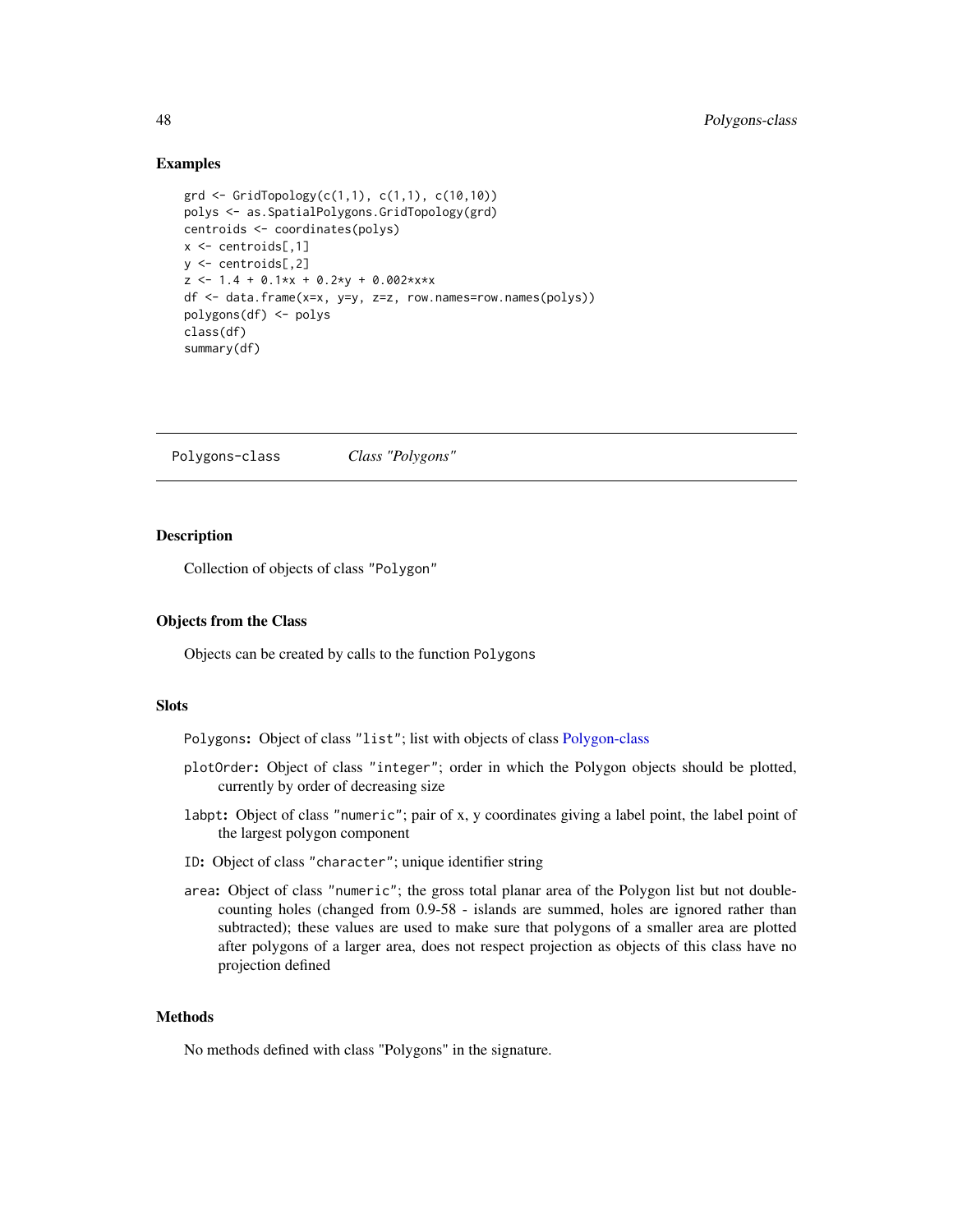# polygons-methods 49

## Note

By default, single polygons (where Polygons is a list of length one) are not expected to be holes, but in multiple polygons, hole definitions for member polygons can be set. Polygon objects belonging to an Polygons object should either not overlap one-other, or should be fully included (as lakes or islands in lakes). They should not be self-intersecting. Checking of hole FALSE/TRUE status for Polygons objects is included in the maptools package using functions in the rgeos package, function checkPolygonsHoles().

## Author(s)

Roger Bivand

polygons-methods *Retrieve polygons from SpatialPolygonsDataFrame object*

# Description

Retrieve polygons from SpatialPolygonsDataFrame object

# Methods for polygons

obj = "SpatialPolygons" object of, or deriving from, SpatialPolygons

obj = "SpatialPolygonsDataFrame" object of, or deriving from, SpatialPolygonsDataFrame

# Methods for "polygons<-"

object = "data.frame", value="SpatialPolygons" promote data.frame to object of class [SpatialPo](#page-77-0)lygonsDataFrame[class,](#page-77-0) by specifying polygons

read.asciigrid *read/write to/from (ESRI) asciigrid format*

## Description

read/write to/from ESRI asciigrid format

## Usage

```
read.asciigrid(fname, as.image = FALSE, plot.image = FALSE, colname = fname,
proj4string = CRS(as.character(NA)))
write.asciigrid(x, fname, attr = 1, na.value = -9999, ...)
```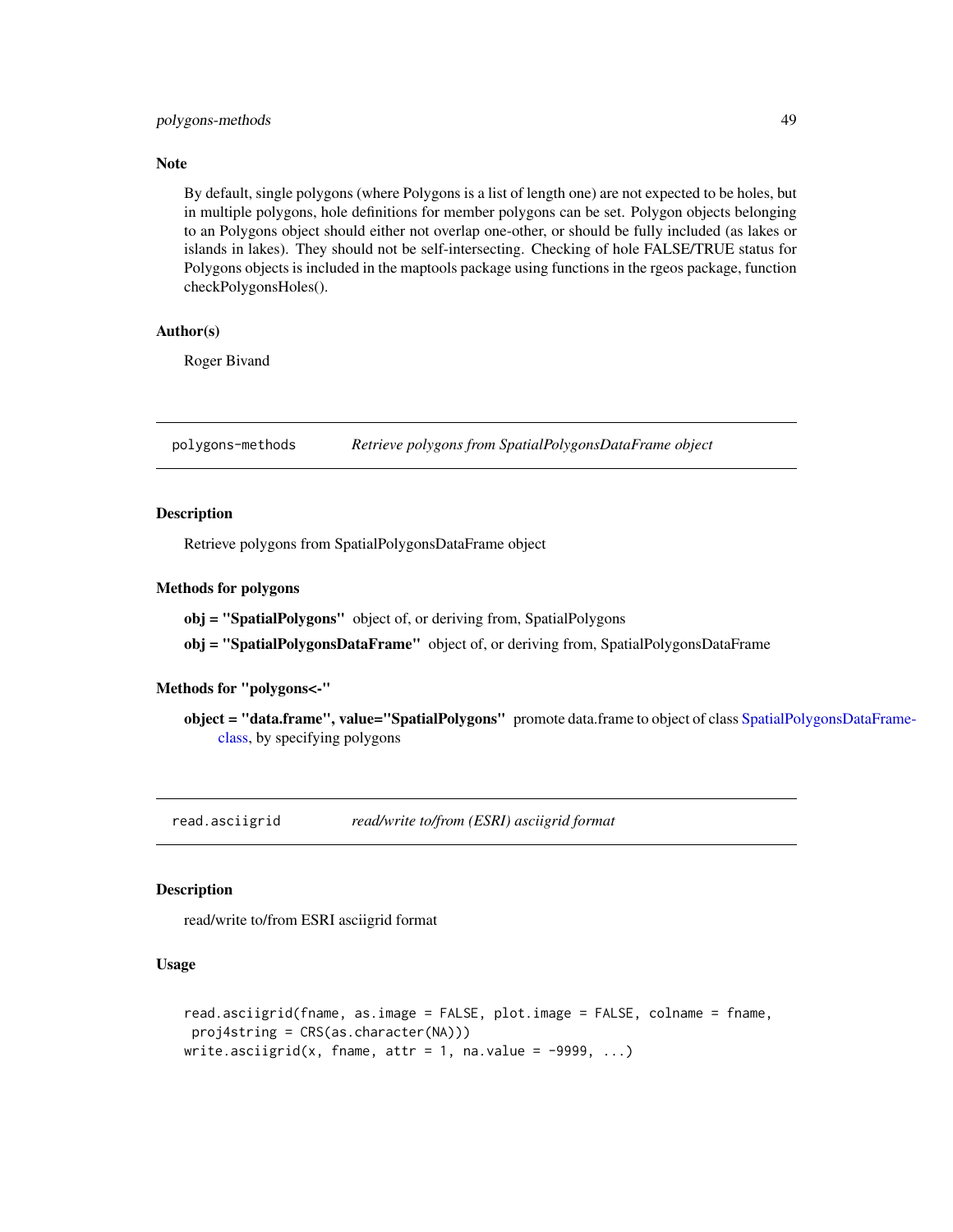#### Arguments

| fname       | file name                                                                                                                                              |
|-------------|--------------------------------------------------------------------------------------------------------------------------------------------------------|
| as.image    | logical; if FALSE, a list is returned, ready to be shown with the image command;<br>if FALSE an object of class SpatialGridDataFrame-class is returned |
| plot.image  | logical; if TRUE, an image of the map is plotted                                                                                                       |
| colname     | alternative name for data column if not file name                                                                                                      |
| proj4string | A CRS object setting the projection arguments of the Spatial Grid returned                                                                             |
| x           | object of class SpatialGridDataFrame                                                                                                                   |
| attr        | attribute column; if missing, the first column is taken; a name or a column num-<br>ber may be given                                                   |
| na.value    | numeric; value given to missing valued cells in the resulting map                                                                                      |
| $\ddotsc$   | arguments passed to write table, which is used to write the numeric data                                                                               |

# Value

read.asciigrid returns the grid map read; either as an object of class [SpatialGridDataFrame-class](#page-57-0) or, if as.image is TRUE, as list with components x, y and z.

## Author(s)

Edzer Pebesma

#### See Also

[as.image.SpatialGridDataFrame,](#page-26-0) [image](#page-0-0)

# Examples

```
x <- read.asciigrid(system.file("external/test.ag", package="sp")[1])
class(x)
image(x)
```
recenter-methods *Methods for Function recenter in Package 'sp'*

# **Description**

Methods for function recenter in package sp to shift or re-center geographical coordinates for a Pacific view. All longitudes < 0 are added to 360, to avoid for instance parts of Alaska being represented on the far left and right of a plot because they have values straddling 180 degrees. In general, using a projected coordinate reference system is to be prefered, but this method permits a geographical coordinate reference system to be used. This idea was suggested by Greg Snow, and corresponds to the two world representations in the maps package.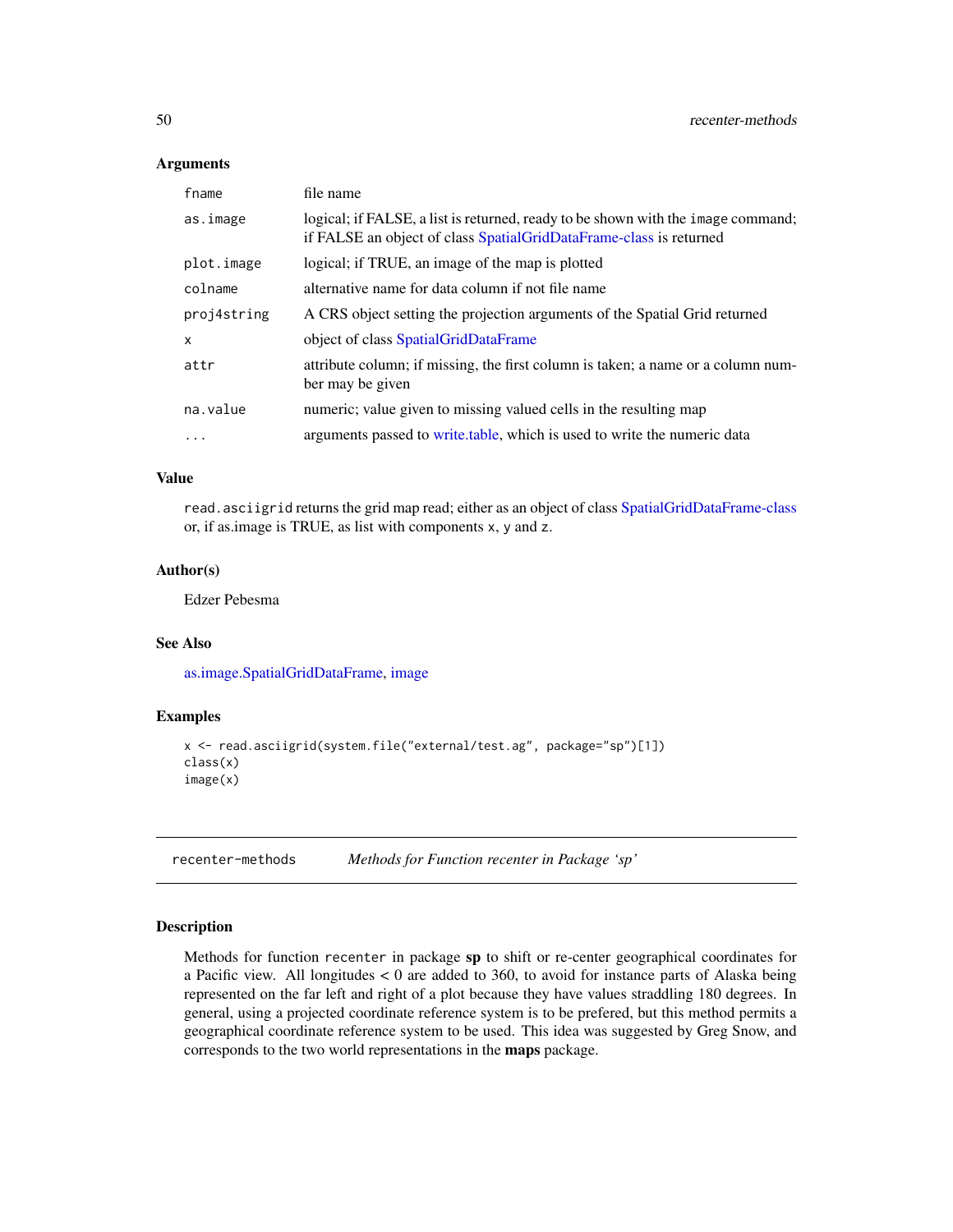Rlogo 51 and 51 and 52 and 52 and 52 and 52 and 52 and 52 and 52 and 52 and 52 and 52 and 52 and 52 and 52 and 52 and 52 and 52 and 52 and 52 and 52 and 52 and 52 and 52 and 52 and 52 and 52 and 52 and 52 and 52 and 52 and

# Methods

- obj = "SpatialPolygons" recenter a SpatialPolygons object
- obj = "Polygons" recenter a Polygons object
- obj = "Polygon" recenter an Polygon object
- obj = "SpatialLines" recenter a SpatialLines object
- obj = "Lines" recenter a Lines object
- obj = "Line" recenter an Line object

# Examples

```
crds <- matrix(c(179, -179, -179, 179, 50, 50, 52, 52), ncol=2)
SL <- SpatialLines(list(Lines(list(Line(crds)), "1")), CRS("+proj=longlat"))
bbox(SL)
SLr <- recenter(SL)
bbox(SLr)
rcrds <- rbind(crds, crds[1,])
SpP <- SpatialPolygons(list(Polygons(list(Polygon(rcrds)), ID="r1")),
proj4string=CRS("+proj=longlat"))
bbox(SpP)
SpPr <- recenter(SpP)
bbox(SpPr)
opar <- par(mfrow=c(1,2))
plot(SpP)
plot(SpPr)
par(opar)
crds <- matrix(c(-1, 1, 1, -1, 50, 50, 52, 52), ncol=2)
SL <- SpatialLines(list(Lines(list(Line(crds)), "1")), CRS("+proj=longlat"))
bbox(SL)
SLr <- recenter(SL)
bbox(SLr)
rcrds <- rbind(crds, crds[1,])
SpP <- SpatialPolygons(list(Polygons(list(Polygon(rcrds)), ID="r1")),
proj4string=CRS("+proj=longlat"))
bbox(SpP)
SpPr <- recenter(SpP)
bbox(SpPr)
opar <- par(mfrow=c(1,2))
plot(SpP)
plot(SpPr)
par(opar)
```
Rlogo *Rlogo jpeg image*

# Description

Rlogo jpeg image data as imported by getRasterData in the rgdal package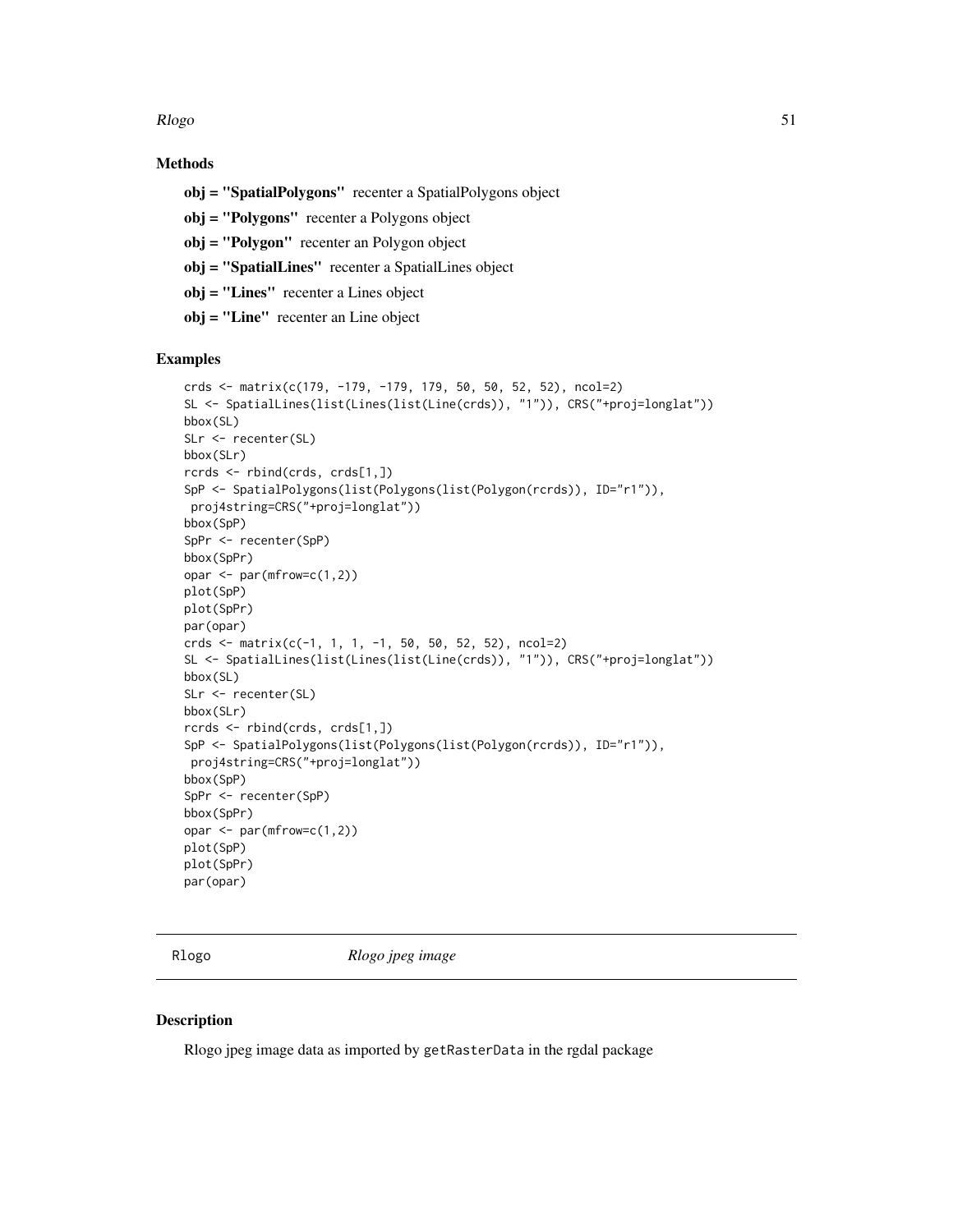### Usage

data(Rlogo)

# Format

The format is: int [1:101, 1:77, 1:3] 255 255 255 255 255 255 255 255 255 255 ...

## Examples

```
## Not run:
library(rgdal)
logo <- system.file("pictures/Rlogo.jpg", package="rgdal")[1]
x <- GDAL.open(logo)
gt = .Call('RGDAL_GetGeoTransform', x, PACKAGE="rgdal")
data <- getRasterData(x)
GDAL.close(x)
## End(Not run)
data(Rlogo)
d = dim(Rlogo)cellsize = abs(c(gt[2], gt[6]))cells.dim = c(d[1], d[2]) # c(d[2], d[1])cellcentre.offset = c(x = gt[1] + 0.5 * cellsize[1], y = gt[4] - (d[2] - 0.5) * abs(cellsize[2]))grid = GridTopology(cellcentre.offset, cellsize, cells.dim)
df = as.vector(Rlogo[,,1])
for (band in 2:d[3]) df = cbind(df, as.vector(Rlogo[,,band]))
df = as.data.frame(df)
names(df) = paste("band", 1:d[3], sep="")
Rlogo <- SpatialGridDataFrame(grid = grid, data = df)
summary(Rlogo)
spplot(Rlogo, zcol=1:3, names.attr=c("red","green","blue"),
col.regions=grey(0:100/100),
main="example of three-layer (RGB) raster image", as.table=TRUE)
```
select.spatial *select points spatially*

### Description

select a number of points by digitizing the area they fall in

### Usage

```
select.spatial(data, digitize = TRUE, pch = "+", rownames = FALSE)
```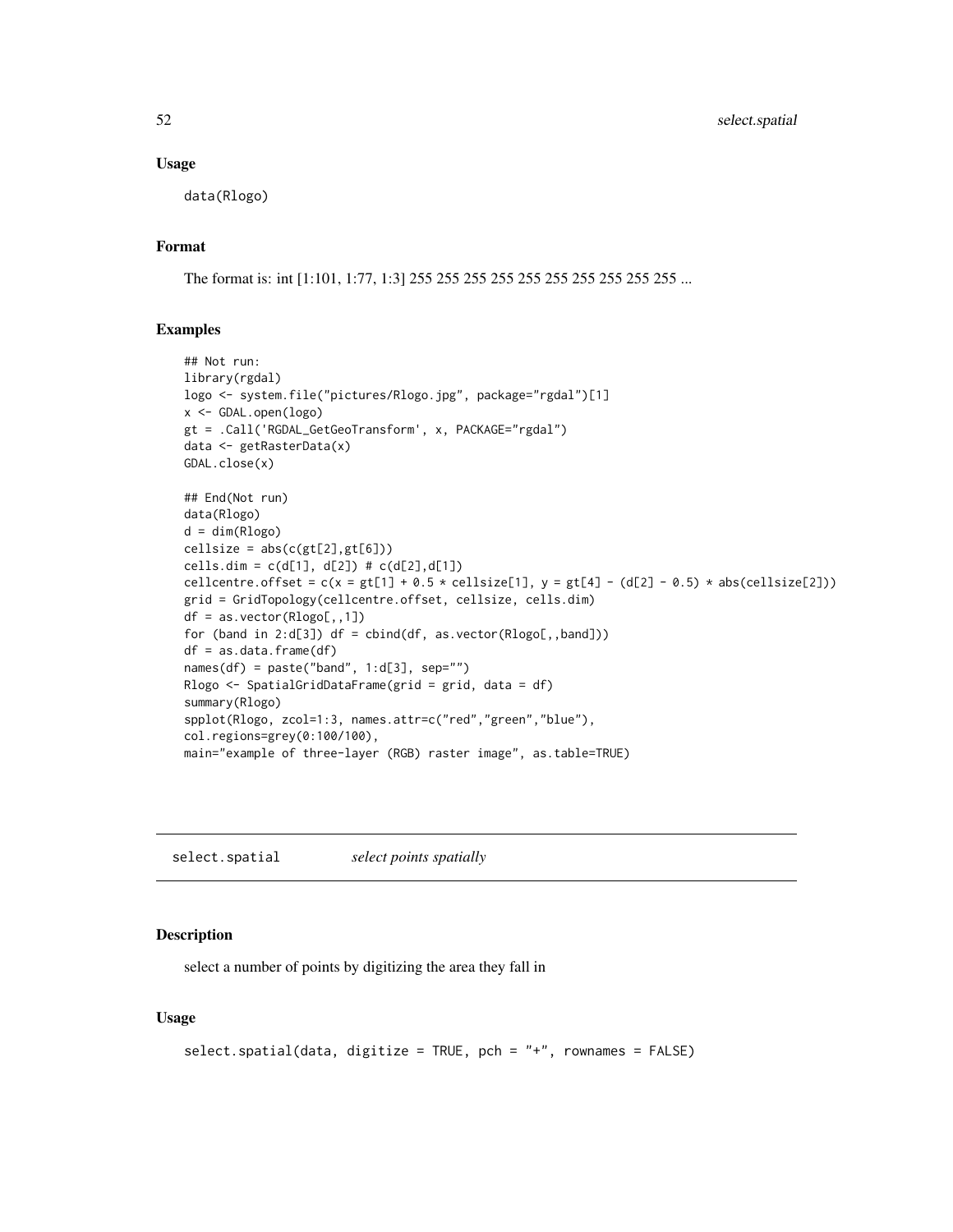# Arguments

| data     | data object of class, or extending SpatialPoints; this object knows about its x<br>and y coordinate                                                                        |
|----------|----------------------------------------------------------------------------------------------------------------------------------------------------------------------------|
| digitize | logical; if TRUE, points in a digitized polygon are selected; if FALSE, points<br>identified by mouse clicks are selected                                                  |
| pch      | plotting character used for points                                                                                                                                         |
| rownames | logical; if FALSE, row (coordinate) numbers are returned; if TRUE and data<br>contains a data frame part, row names for selected points in the data frame are<br>returned. |

#### Value

if rownames == FALSE, array with either indexes (row numbers) of points inside the digitized polygon; if rownames == TRUE, character array with corresponding row names in the data.frame part

# See Also

[point.in.polygon,](#page-44-0) [locator,](#page-0-0) [SpatialPoints-class,](#page-69-0) [SpatialPointsDataFrame-class](#page-71-0)

#### Examples

```
data(meuse)
## the following command requires user interaction: left mouse
## selects points, right mouse ends digitizing
data(meuse)
coordinates(meuse) = c("x", "y")# select.spatial(meuse)
```
sp *A package providing classes and methods for spatial data: points, lines, polygons and grids*

#### Description

This package provides S4 classes for importing, manipulating and exporting spatial data in R, and for methods including print/show, plot, subset, [, [[, \$, names, dim, summary, and a number of methods specific to spatial data handling.

## Introduction

Several spatial statistical packages have been around for a long while, but no organized set of classes for spatial data has yet been devised. Many of the spatial packages make their own assumptions, or use their own class definitions for spatial data, making it inconvenient to move from one package to another. This package tries to provide a solid set of classes for many different types of spatial data. The idea is that spatial statistical packages will either support these classes (i.e., directly read and write them) or will provide conversion to them, so that we have a base class set with which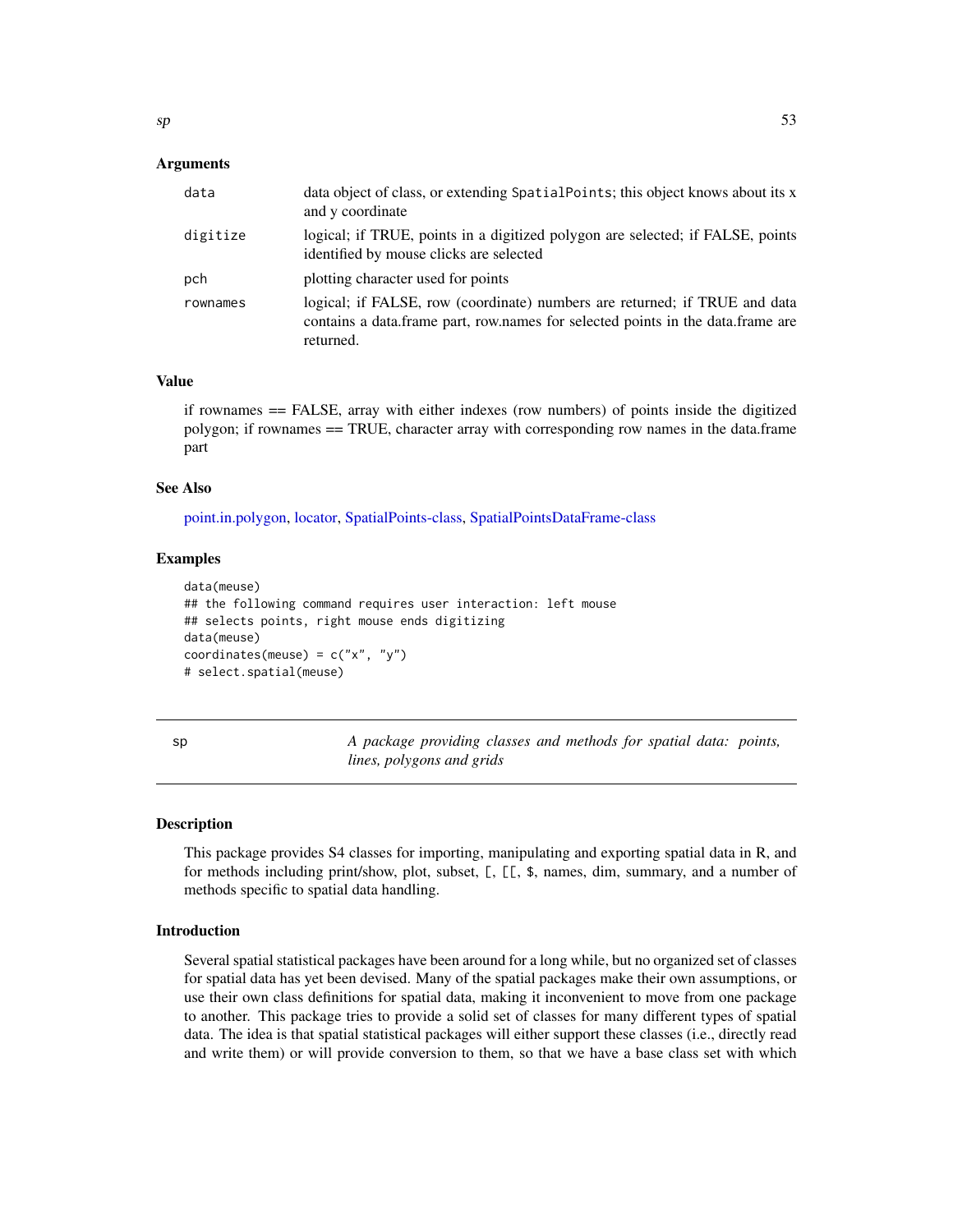any package can exchange. This way, many-to-many conversions can be replace with one-to-many conversions, provided either in this package or the spatial packages. Wherever possible conversion (coercion) functions are automatic, or provided by sp.

External packages that depend on sp will provide importing and exporting from and to external GIS formats, e.g. through GDAL, OGR or shapelib.

In addition, this package tries to provide convenient methods to print, summarize and plot such spatial data.

#### Dimensions

In principal, geographical data are two-dimensional, on a flat surface (a map) or on a sphere (the earth). This package provides space for dealing with higher dimensional data where possible; this is e.g. very simple for points and grids, but hard to do for polygons. Plotting functions are devised primarily for two-dimensional data, or two-dimensional projections of higher dimensional data.

# Coordinate reference systems

Central to spatial data is that they have a coordinate reference system, which is coded in object of CRS class. Central to operations on different spatial data sets is that their coordinate reference system is compatible (i.e., identical).

This CRS can be a character string describing a reference system in a way understood by the PROJ.4 projection library, or a (character) missing value. An interface to the PROJ.4 library is available only if the R package rgdal is present.

## Class structure

All spatial classes derive from a basic class Spatial, which only provides a bounding box and a CRS. This class has no useful instances, but useful derived classes.

SpatialPoints extends Spatial and has coordinates. The method [coordinates](#page-12-0) extracts the numeric matrix with coordinates from an object of class SpatialPoints, or from other (possibly derived) classes that have points.

Objects of class SpatialGrid points on a regular grid. Either a full grid is stored or a partial grid (i.e., only the non-missing valued cells); calling [coordinates](#page-12-0) on them will give the coordinates for the grid cells.

SpatialPoints, SpatialPixels and SpatialGrid can be of arbitray dimension, although most of the effort is in making them work for two dimensional data.

SpatialLines provides lines, and SpatialPolygons provides polygons, i.e., lines that end where they start and do not intersect with itself. SpatialLines and SpatialPolygons only have two-dimensional data.

SpatialPointsDataFrame extends SpatialPoints with a data slot, having a data.frame with attribute data. Similarly, SpatialPixelsDataFrame, SpatialLinesDataFrame, SpatialPolygonsDataFrame extend the primary spatial information with attribute data.

#### References

PROJ.4: <http://trac.osgeo.org/proj/> GDAL and OGR: <http://www.gdal.org/>.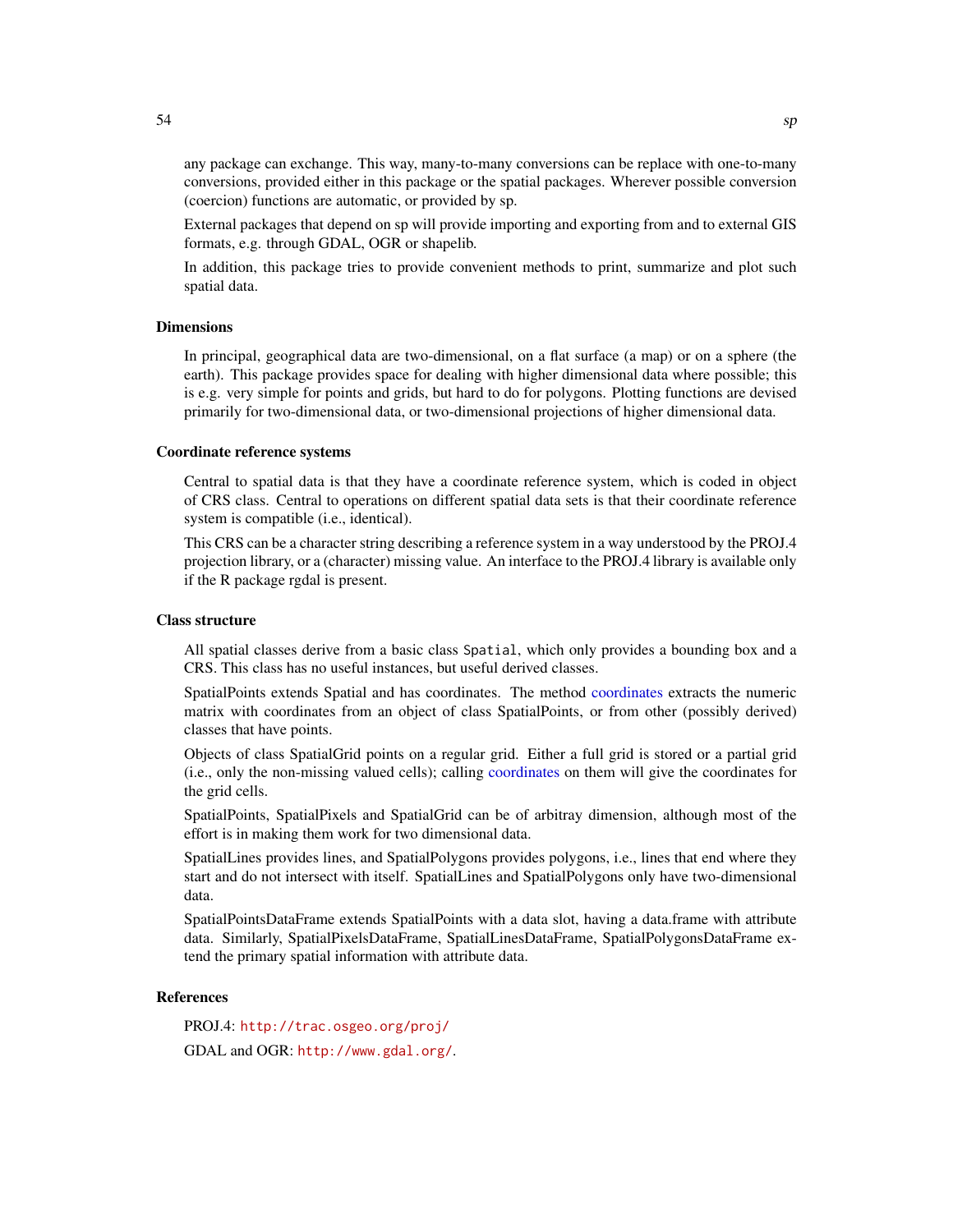# sp-deprecated 55

## Authors

sp is a collaborative effort of Edzer Pebesma, Roger Bivand, Barry Rowlingson and Virgilo G\'omez-Rubio.

sp-deprecated *Deprecated functions in sp*

# <span id="page-54-0"></span>Description

Deprecated functions is sp: overlay, getSpP\*, getPolygon\*, getLines\* getSL\*

## Usage

overlay $(x, y, \ldots)$ 

## Arguments

| $\mathsf{x}$ | first layer                           |
|--------------|---------------------------------------|
| <b>V</b>     | second layer, put on top of x         |
| .            | optional arguments; see example below |

# Value

a numerical array of indices of x on locations of y, or a data.frame with (possibly aggregate) properties of x in units of y. (Note that overlay is highly inconsistent, hence its deprecation)

## Note

For overlay the new implementation is found in the [over](#page-40-0) method, and works somewhat different (because consistent).

<span id="page-54-1"></span>Spatial-class *Class "Spatial"*

## Description

An abstract class from which useful spatial classes are derived

# Usage

```
Spatial(bbox, proj4string = CRS(as.character(NA)))
## S3 method for class 'Spatial'
subset(x, subset, select, drop = FALSE, ...)
```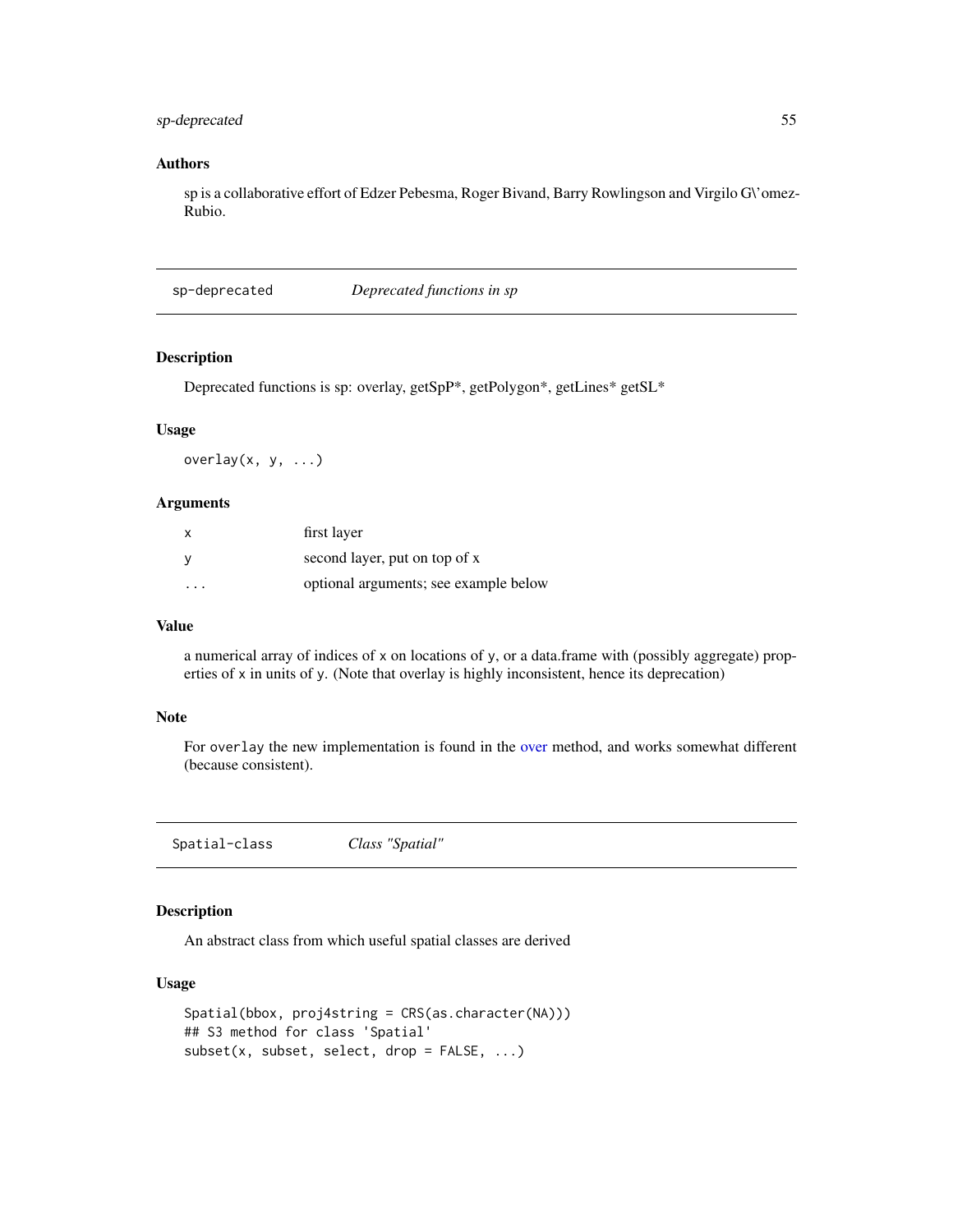### Arguments

| hhox        | a bounding box matrix   |
|-------------|-------------------------|
| proj4string | a CRS object            |
| x           | object of class Spatial |
| subset      | see subset.data.frame   |
| select      | see subset.data.frame   |
| drop        | see subset data frame   |
|             | ignored                 |

## Objects from the Class

are never to be generated; only derived classes can be meaningful

# Slots

- bbox: Object of class "matrix"; 2-column matrix holding the minimum in first and maximum in second column for the x-coordinate (first row), y-coordinate (second row) and optionally, for points and grids only, further coordinates. The constructed Spatial object will be invalid if any bbox values are NA or infinite. The column names must be c("min", "max")
- proj4string: Object of class "CRS"; holding a valid proj4 string, which can be used for unprojecting or reprojecting coordinates; it is initialised to NA. Other strings are checked for validity in the rgdal package, but attempts to assign a string containing "longlat" to data extending beyond longitude [-180, 360] or lattitude [-90, 90] will be stopped or warned, use [set\\_ll\\_warn](#page-29-0) to warn rather than stop, and [set\\_ll\\_TOL](#page-29-0) to change the default tolerance for the range exceedance tests.

#### Methods

**bbox** signature(obj = "Spatial"): retrieves the bbox element

dimensions signature(obj = "Spatial"): retrieves the number of spatial dimensions spanned

- gridded signature(obj = "Spatial"): logical, tells whether the data is on a regular spatial grid
- plot signature( $x =$  "Spatial",  $y =$  "missing"): plot method for spatial objects; does nothing but setting up a plotting region choosing a suitable aspect if not given(see below), colouring the plot background using either a bg= argument or par("bg"), and possibly drawing axes.

summary signature(object = "Spatial"): summarize object

### Warning

this class is not useful in itself, but all spatial classes in this package derive from it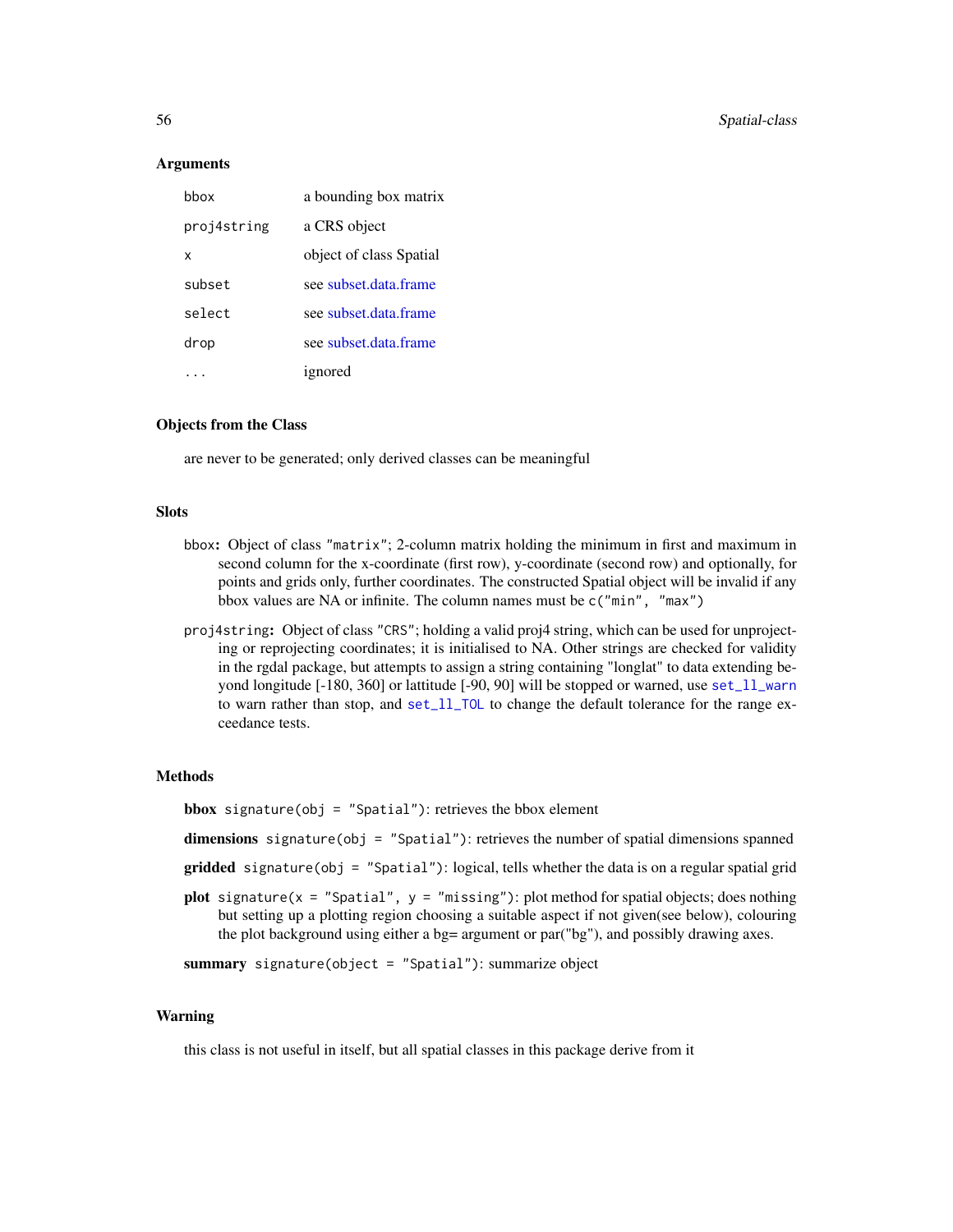## **Note**

The default aspect for map plots is 1; if however data are not projected (coordinates are longlat), the aspect is by default set to  $1/\cos(My * pi)/180$ ) with My the y coordinate of the middle of the map (the mean of ylim, which defaults to the y range of bounding box).

The argument setParUsrBB may be used to pass the logical value TRUE to functions within plot.Spatial. When set to TRUE, par("usr") will be overwritten with  $c(xlim, ylim)$ , which defaults to the bounding box of the spatial object. This is only needed in the particular context of graphic output to a specified device with given width and height, to be matched to the spatial object, when using par("xaxs") and par("yaxs") in addition to par(mar= $c(0,0,0,0)$ ).

## Author(s)

r-spatial team; Edzer Pebesma, <edzer.pebesma@uni-muenster.de> Roger Bivand, Barry Rowlingson, Virgilio G\'omez-Rubio

# See Also

[SpatialPoints-class](#page-69-0), [SpatialGrid-class](#page-56-0), [SpatialPointsDataFrame-class](#page-71-0), [SpatialGridDataFrame-class](#page-57-0)

<span id="page-56-0"></span>SpatialGrid-class *Class "SpatialGrid"*

## Description

class for defining a full, rectangular grid of arbitrary dimension

## Objects from the Class

Objects are created by using e.g. SpatialGrid(grid)

with grid of class [GridTopology-class](#page-25-0)

#### Slots

grid object of class [GridTopology-class,](#page-25-0) defining the grid topology (offset, cellsize, dim) bbox: Object of class "matrix"; bounding box proj4string: Object of class "CRS"; projection

# Extends

Class "SpatialPoints" directly; Class "Spatial", by class "SpatialPoints".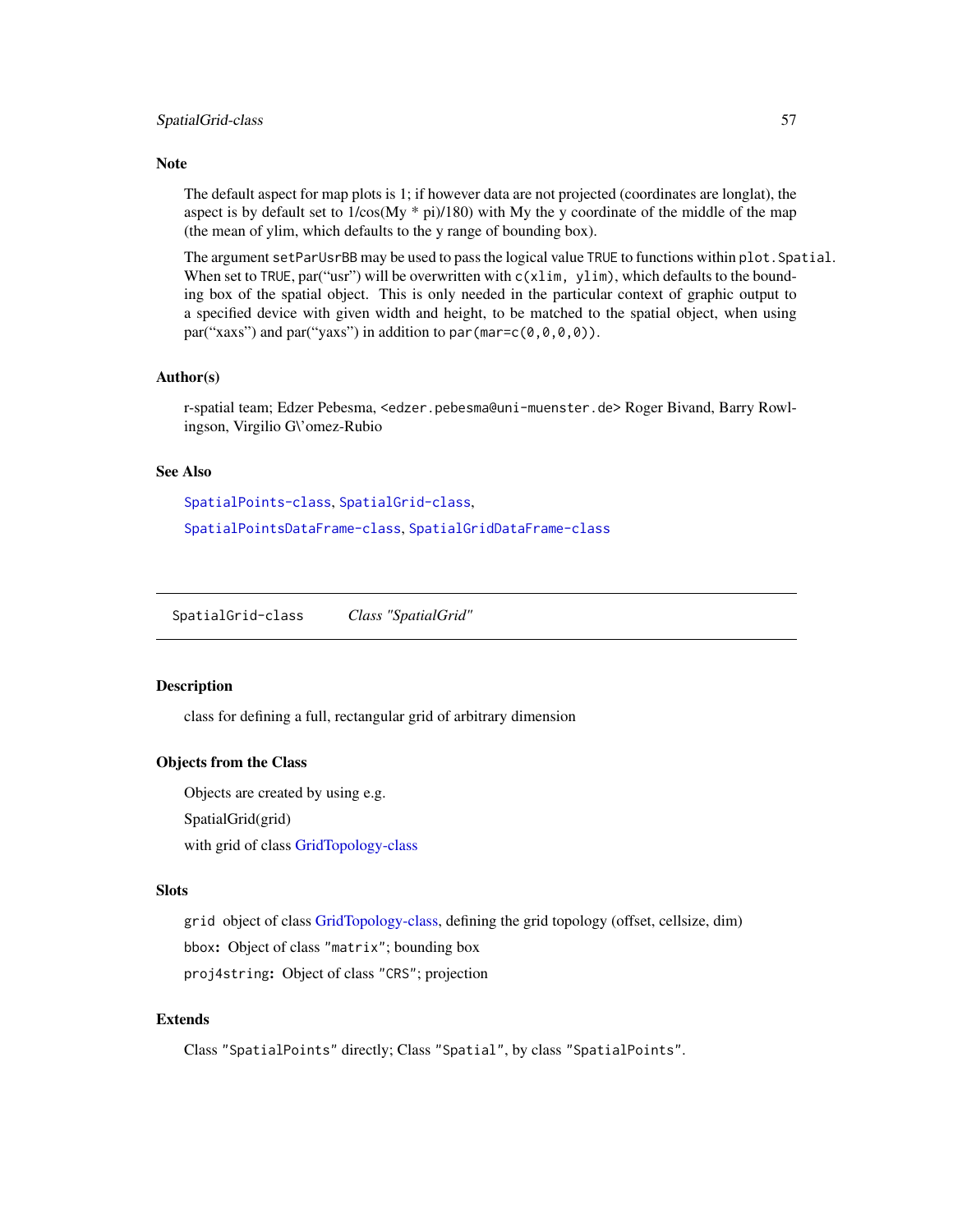### Methods

```
coordinates signature(x = "SpatialGrid"): calculates coordinates for each point on the grid;
     coordinates are not stored in objects of class SpatialGrid
```
summary signature(object = "SpatialGrid"): summarize object

```
plot signature(x = "SpatialGrid"): plots cell centers
```
"[" signature( $x =$  "SpatialGrid"): select rows and columns

# Author(s)

Edzer Pebesma, <edzer.pebesma@uni-muenster.de>

## See Also

[SpatialGridDataFrame-class](#page-57-0), [SpatialGrid](#page-62-0)

## Examples

```
x = \text{GridTopology}(c(0, 0), c(1, 1), c(5, 5))class(x)
x
summary(x)
coordinates(x)
y = SpatialGrid(grid = x)
class(y)
y
```

```
SpatialGridDataFrame-class
```
*Class "SpatialGridDataFrame"*

# **Description**

Class for spatial attributes that have spatial locations on a (full) regular grid.

# Objects from the Class

Objects can be created by calls of the form  $as(x, "SpatialGridDataFrame"),$  where x is of class [SpatialPixelsDataFrame-class,](#page-67-0) or by importing through rgdal. Ordered full grids are stored instead or unordered non-NA cells;

# **Slots**

grid: see [GridTopology-class;](#page-25-0) grid parameters bbox: Object of class "matrix"; bounding box proj4string: Object of class "CRS"; projection data: Object of class data.frame, containing attribute data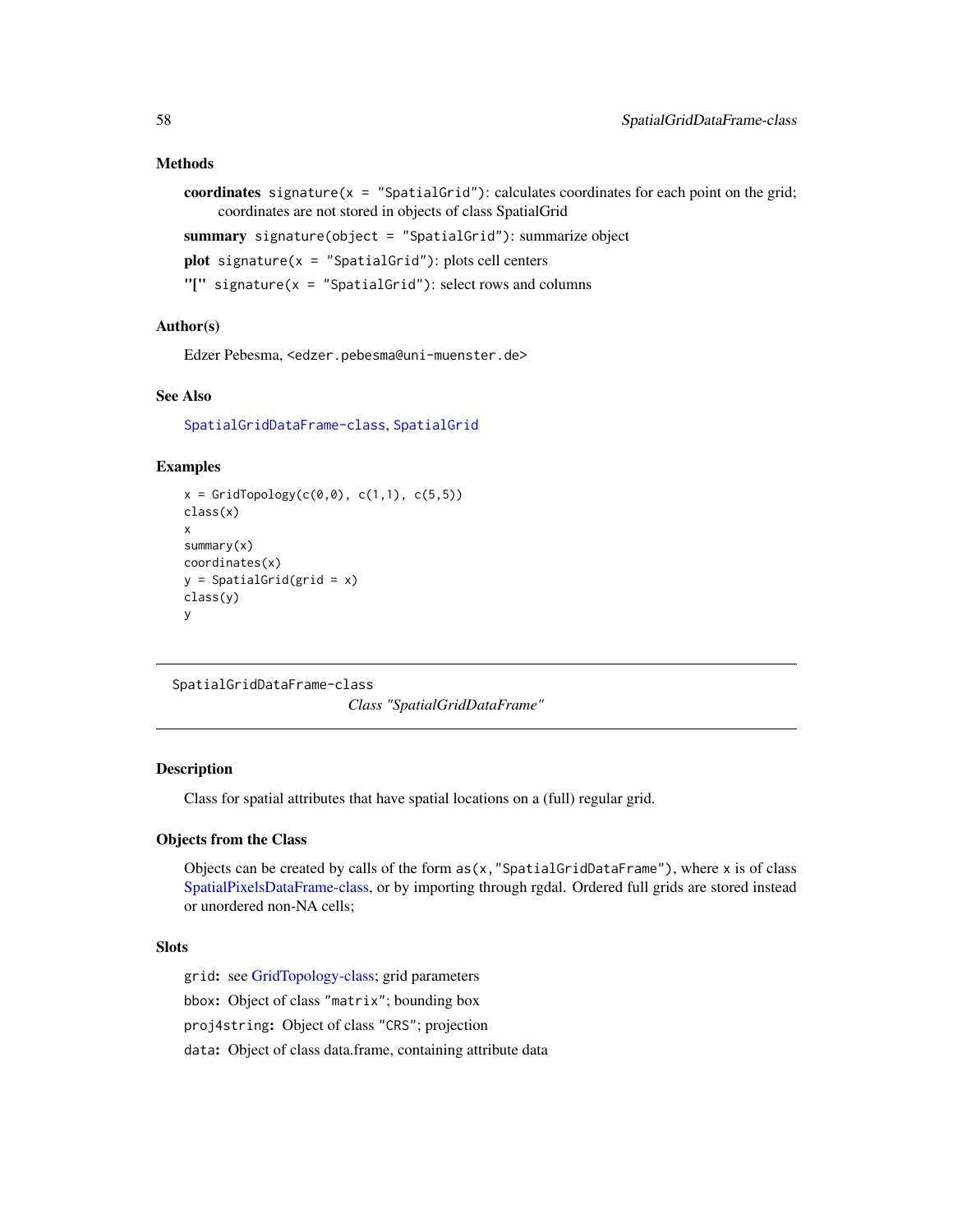### **Extends**

Class "SpatialGrid", directly. Class "Spatial", by class "SpatialGrid".

### **Methods**

coordinates signature( $x =$  "SpatialGridDataFrame"): retrieves (and calculates!) coordinates

- [ signature(x = "SpatialGridDataFrame"): selects rows, columns, and attributes; returns an object of class SpatialGridDataFrame
- **as.matrix** signature( $x =$  "SpatialGridDataFrame"): coerce to matrix; increasing col index corresponds to decreasing y coordinate, row index increases with coordinate index
- **as.array** signature( $x =$  "SpatialGridDataFrame"): coerce to array; increasing array index for the second dimension corresponds to decreasing coordinates, all other coordinate dimensions increase with array index

cbind signature( $\dots$ ): if arguments have identical topology, combine their attribute values

## Author(s)

Edzer Pebesma, <edzer.pebesma@uni-muenster.de>

## See Also

[SpatialGrid-class](#page-56-0), which does not contain the attribute data, and [SpatialPixelsDataFrame-class](#page-67-0) which holds possi grids

### Examples

```
data(meuse.grid) # only the non-missing valued cells
coordinates(meuse.grid) = c("x", "y") # promote to SpatialPointsDataFrame
gridded(meuse.grid) <- TRUE # promote to SpatialPixelsDataFrame
x = as(meuse.grid, "SpatialGridDataFrame") # creates the full grid
x[["idist"] = 1 - x[["dist"]] # assigns new attributeimage(x["idist"]) # note the single [ for attribute selection
```

```
# toy example:
df = data.frame(z = c(1:6, NA, 8, 9),
   xc = c(1,1,1,2,2,2,3,3,3),yc = c(rep(c(0, 1.5, 3),3)))coordinates(df) = xc+ycgridded(df) = TRUEdf = as(df, "SpatialGridDataFrame") # to full grid
image(df["z"])
# draw labels to verify:
cc = coordinates(df)z=df[["z"]]
zc=as.character(z)
zc[is.na(zc)]="NA"
text(cc[,1],cc[,2],zc)
```
# the following is weird, but illustrates the concept of row/col selection: fullgrid(meuse.grid) = TRUE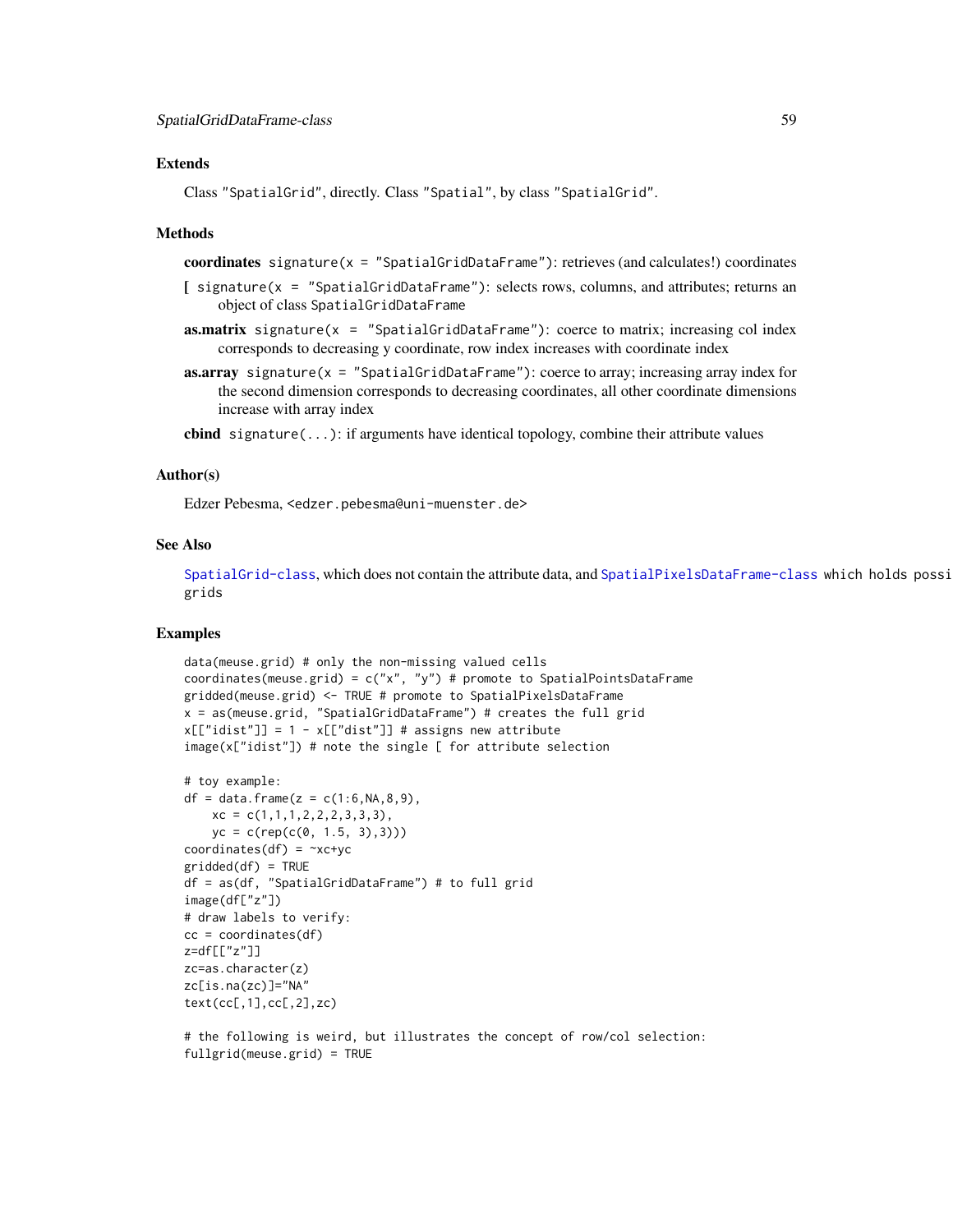```
image(meuse.grid)
image(meuse.grid[20:70, 10:70, "dist"], add = TRUE, col = bpy.colors())
# as.matrix, as.array
sgdim = c(3,4)SG = SpatialGrid(GridTopology(rep(0,2), rep(10,2), sgdim))
SGDF = SpatialGridDataFrame(SG, data.frame(val = 1:12))
as.array(SGDF)
as.matrix(SGDF)
as(SGDF, "array")
```
<span id="page-59-0"></span>SpatialLines *create objects of class SpatialLines or SpatialLinesDataFrame*

# <span id="page-59-1"></span>Description

create objects of class SpatialLines or SpatialLinesDataFrame from lists of Lines objects and data.frames; extract list od Lines from a SpatialLines object

# Usage

```
SpatialLines(LinesList, proj4string = CRS(as.character(NA)))
SpatialLinesDataFrame(sl, data, match.ID = TRUE)
as.SpatialLines.SLDF(SLDF)
getSpatialLinesMidPoints(SL)
LineLength(cc, longlat=FALSE, sum=TRUE)
LinesLength(Ls, longlat=FALSE)
SpatialLinesLengths(SL, longlat)
```
## Arguments

| list with objects of class Lines-class                                                                                                                                                                                        |
|-------------------------------------------------------------------------------------------------------------------------------------------------------------------------------------------------------------------------------|
| Object of class "CRS"; holding a valid proj4 string                                                                                                                                                                           |
| object of class SpatialLines-class                                                                                                                                                                                            |
| object of class data. frame; the number of rows in data should equal the num-<br>ber of Lines elements in sl                                                                                                                  |
| logical: (default TRUE): match SpatialLines member Lines ID slot values with<br>data. frame row names, and re-order the data frame rows if necessary; if charac-<br>ter: indicates the column in data with Lines IDs to match |
| SpatialLinesDataFrame object                                                                                                                                                                                                  |
| Object of class Lines                                                                                                                                                                                                         |
| Object of class Line, or two-column matrix with points                                                                                                                                                                        |
| if FALSE, Euclidean distance, if TRUE Great Circle distance in kilometers                                                                                                                                                     |
| default return scalar length of sum of segments in Line, if FALSE, return vector<br>of segment lengths                                                                                                                        |
|                                                                                                                                                                                                                               |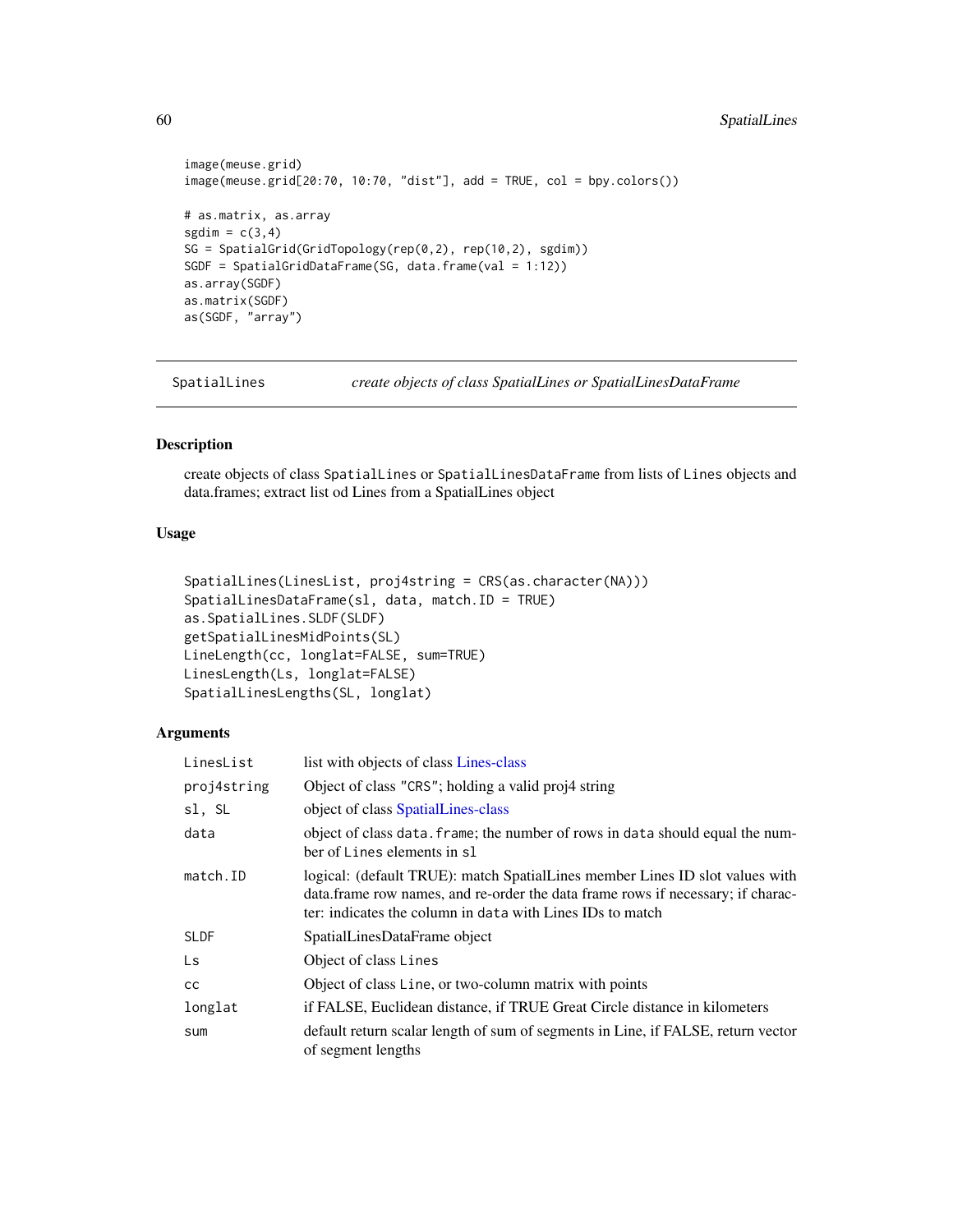### SpatialLines-class 61

# Value

SpatialLines returns object of class SpatialLines; SpatialLinesDataFrame returns object of class SpatialLinesDataFrame getSpatialLinesMidPoints returns an object of class SpatialPoints,each point containing the (weighted) mean of the lines elements; weighted in the sense that mean is called twice.

# See Also

[SpatialLines-class](#page-60-0)

<span id="page-60-0"></span>SpatialLines-class *a class for spatial lines*

# **Description**

a class that holds spatial lines

# Objects from the Class

hold a list of Lines objects; each Lines object holds a list of Line (line) objects.

## **Slots**

lines: Object of class "list"; list members are all of class [Lines-class](#page-31-0) bbox: Object of class "matrix"; see [Spatial-class](#page-54-1) proj4string: Object of class "CRS"; see [CRS-class](#page-14-0)

## Extends

Class "Spatial", directly.

#### Methods

[ signature(obj = "SpatialLines"): select subset of (sets of) lines; NAs are not permitted in the row index

coordinates value is a list of lists with matrices

plot signature( $x =$  "SpatialLines",  $y =$  "missing"): plot lines in SpatialLines object lines signature( $x =$  "SpatialLines"): add lines in SpatialLines object to a plot rbind signature(object = "SpatialLines"): rbind-like method, see notes

summary signature(object = "SpatialLines"): summarize object

# Note

rbind calls the function [SpatialLines](#page-59-0), where it is checked that all IDs are unique. If rbind-ing SpatialLines without unique IDs, it is possible to set the argument makeUniqueIDs = TRUE, although it is preferred to change these explicitly with [spChFIDs](#page-78-0).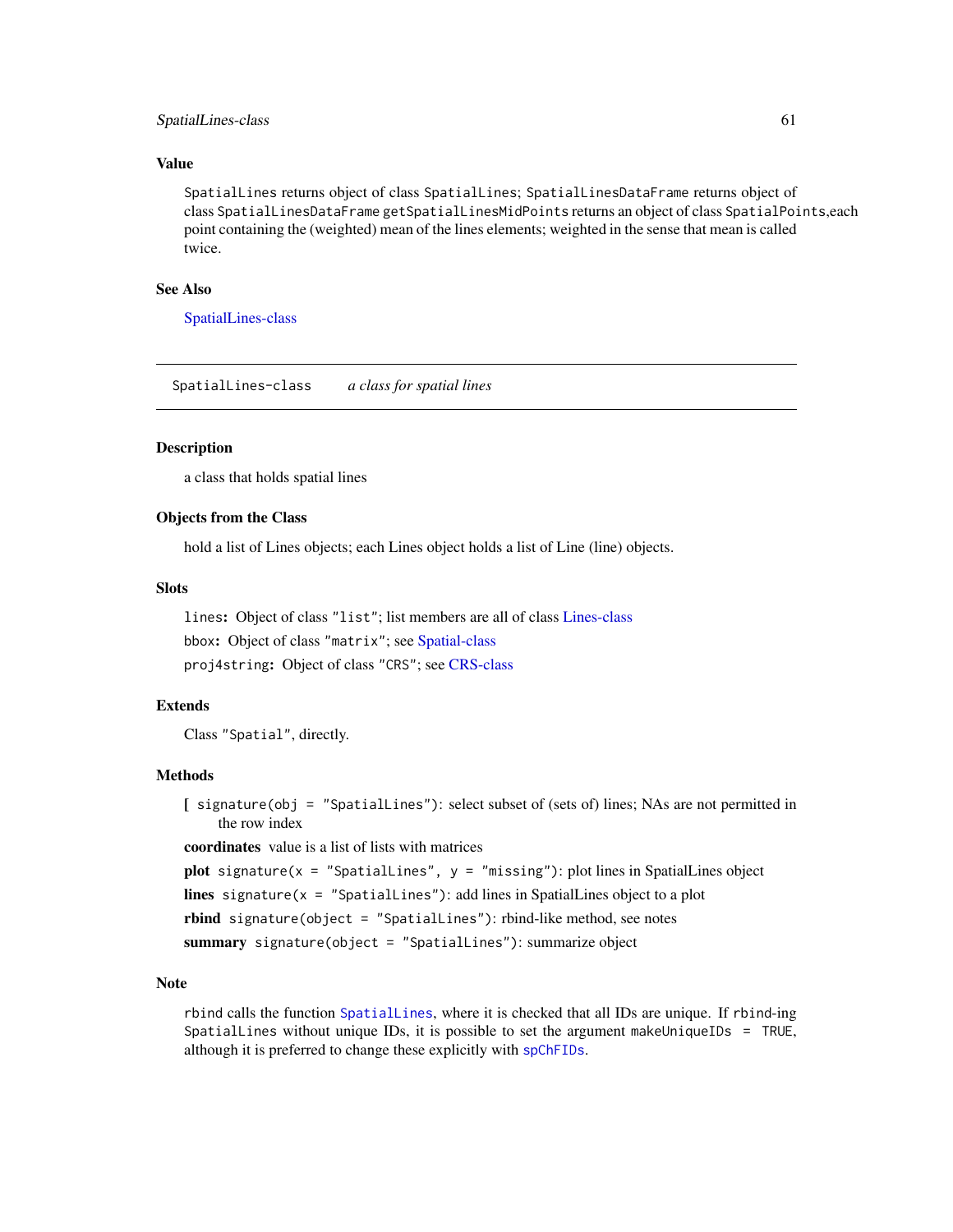### Author(s)

Roger Bivand, Edzer Pebesma

# See Also

[Line-class,](#page-31-1) [Lines-class](#page-31-0)

# Examples

```
# from the sp vignette:
11 = \text{cbind}(c(1, 2, 3), c(3, 2, 2))11a = \text{cbind}(11[, 1]+.05, 11[, 2]+.05)12 = \text{cbind}(c(1, 2, 3), c(1, 1.5, 1))S11 = Line(11)S11a = Line(11a)S12 = Line(12)S1 = Lines(list(Sl1, Sl1a), ID="a")
S2 = Lines(list(S12), ID="b")Sl = SpatialLines(list(S1,S2))
summary(Sl)
plot(S1, col = c("red", "blue"))
```

```
SpatialLinesDataFrame-class
```
*a class for spatial lines with attributes*

# Description

this class holds data consisting of (sets of lines), where each set of lines relates to an attribute row in a data.frame

# Objects from the Class

can be created by the function [SpatialLinesDataFrame](#page-59-1)

# Slots

data: Object of class [data.frame](#page-0-0) containing the attribute table

lines: Object of class "list"; see [SpatialLines-class](#page-60-0)

bbox: Object of class "matrix"; see [Spatial-class](#page-54-1)

proj4string: Object of class "CRS"; see [CRS-class](#page-14-0)

# Extends

Class "SpatialLines", directly. Class "Spatial", by class "SpatialLines".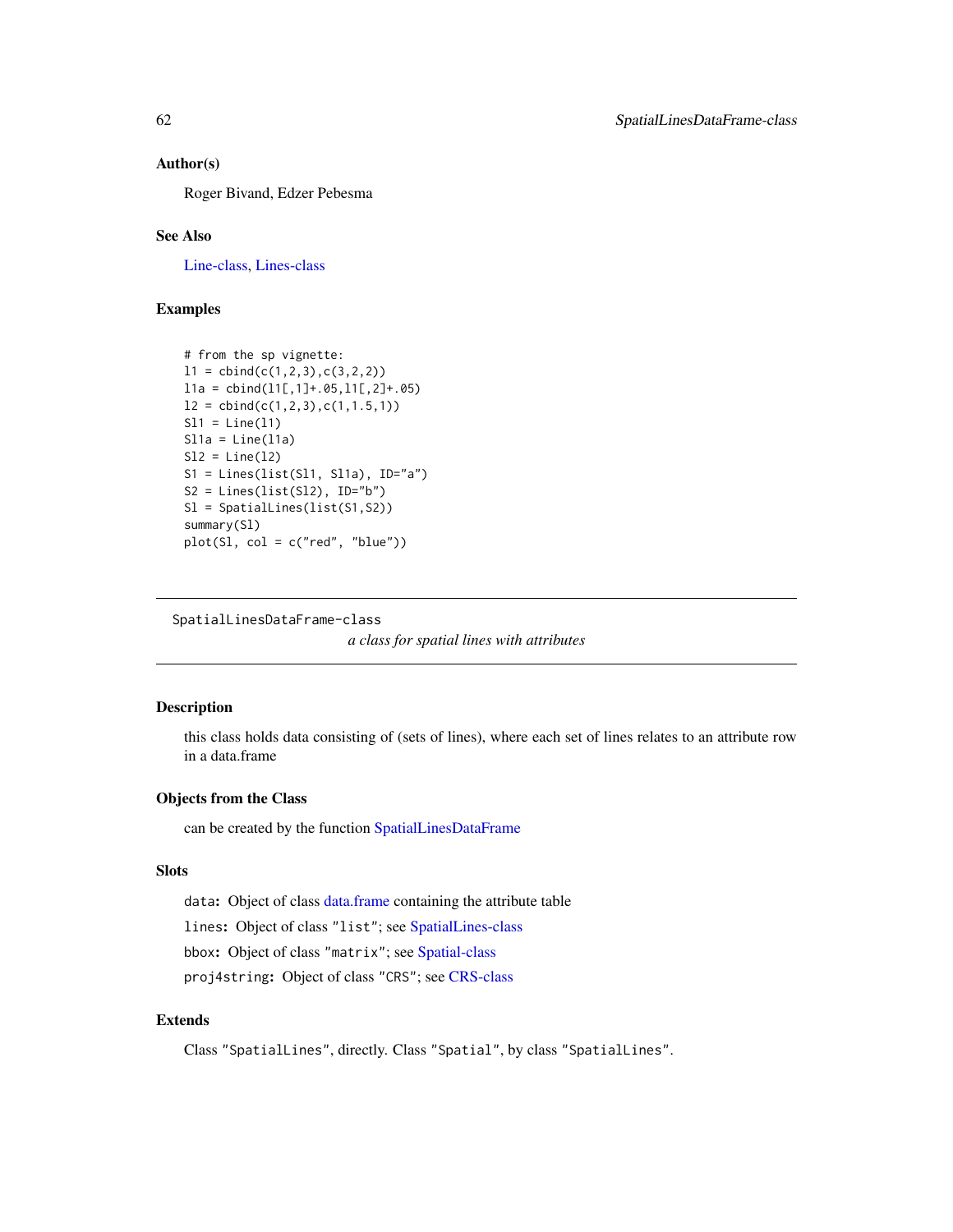# SpatialPixels 63

#### Methods

Methods defined with class "SpatialLinesDataFrame" in the signature:

- $\int$  signature(x = "SpatialLinesDataFrame"): subset rows or columns; in case of row subsetting, the line sets are also subsetted; NAs are not permitted in the row index
- coordinates signature(obj = "SpatialLinesDataFrame"): retrieves a list with lists of coordinate matrices

show signature(object = "SpatialLinesDataFrame"): print method

 $plot$  signature(x = "SpatialLinesDataFrame"): plot points

lines signature(object = "SpatialLinesDataFrame"): add lines to plot

rbind signature(object = "SpatialLinesDataFrame"): rbind-like method

# Note

rbind for SpatialLinesDataFrame is only possible for objects with unique IDs. If you want to rbind objects with duplicated IDs, see[spChFIDs](#page-78-0).

# Author(s)

Roger Bivand; Edzer Pebesma

# See Also

[SpatialLines-class](#page-60-0)

SpatialPixels *define spatial grid*

## <span id="page-62-0"></span>Description

defines spatial grid by offset, cell size and dimensions

# Usage

```
GridTopology(cellcentre.offset, cellsize, cells.dim)
SpatialPixels(points, tolerance = sqrt(.Machine$double.eps),
proj4string = CRS(as.character(NA)), round = NULL, grid = NULL)
SpatialGrid(grid, proj4string = CRS(as.character(NA)))
coordinatevalues(obj)
points2grid(points, tolerance = sqrt(.Machine$double.eps), round=NULL)
getGridIndex(cc, grid, all.inside = TRUE)
getGridTopology(obj)
areaSpatialGrid(obj)
```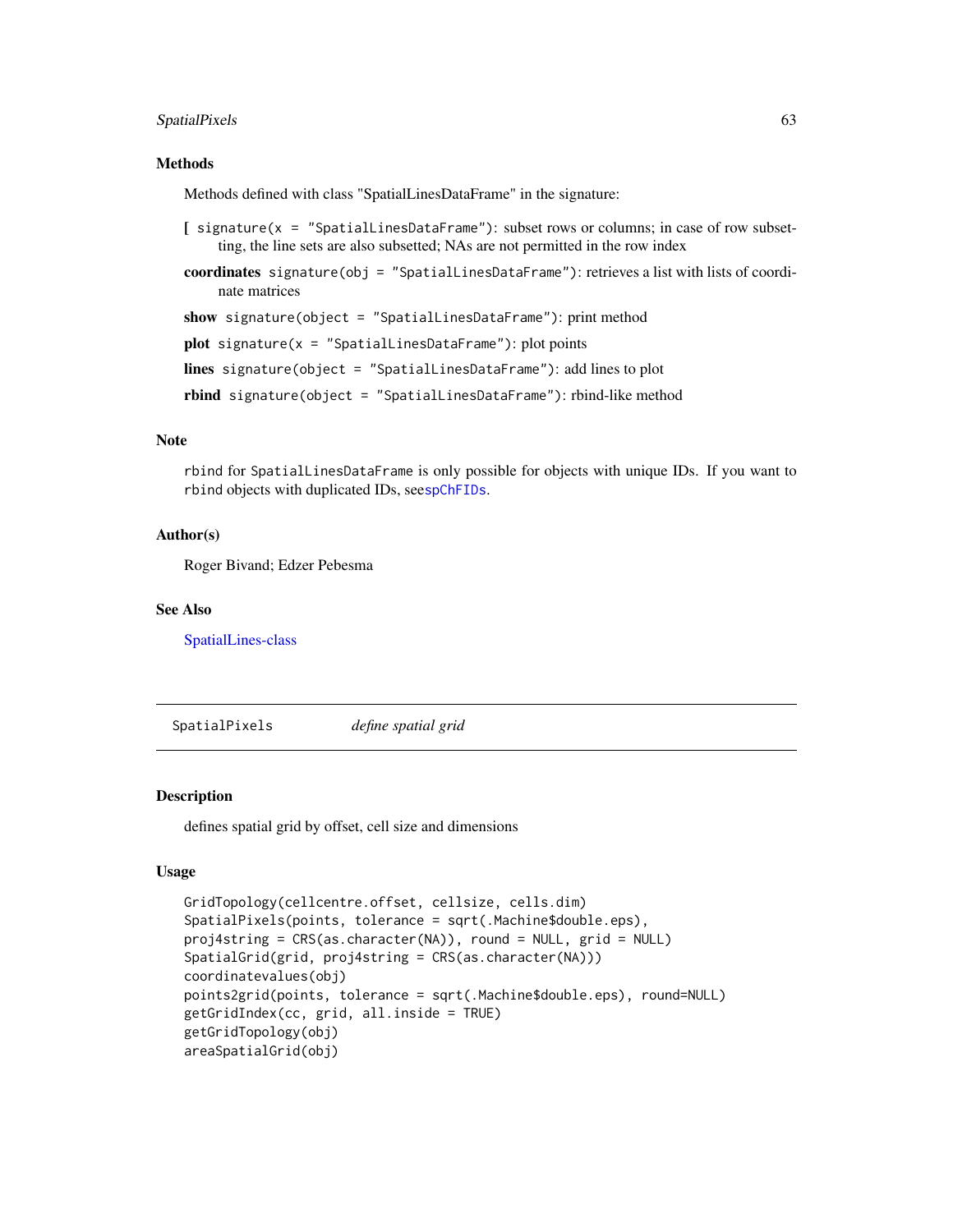## Arguments

cellcentre.offset numeric; vector with the smallest coordinates for each dimension cellsize numeric; vector with the cell size in each dimension cells.dim integer; vector with number of cells in each dimension points coordinates, object of class [SpatialPoints-class](#page-69-0) grid grid topology; object of class [GridTopology-class;](#page-25-0) for calls to SpatialPixels, a value of NULL implies that this will be derived from the point coordinates tolerance precision, used to which extent points are exactly on a grid round default NULL, otherwise a value passed to as the digits argument to round for setting cell size proj4string object of class [CRS-class](#page-14-0) obj object of class or deriving from [SpatialGrid-class](#page-56-0) cc numeric matrix with coordinates all.inside logical; if TRUE and cc points fall outside the grid area, an error message is generated; if FALSE, NA values are generated for such points

# Value

GridTopology returns a value of class [GridTopology-class;](#page-25-0) SpatialGrid returns an object of class [SpatialGrid-class](#page-56-0)

coordinatevalues returns a list with the unique x-coordinates, the unique y-coordinate, etc. instead of the [coordinates](#page-12-0) of all grid cells

SpatialGrid returns an object of class [SpatialGrid-class.](#page-56-0)

points2grid returns the [GridTopology-class](#page-25-0) from a set of points.

getGridIndex finds the index of a set of point coordinates in a given grid topology, and depending on all.inside setting, generates NA or an error message if points are outside the grid domain.

getGridTopology returns the slot of class [GridTopology-class](#page-25-0) from obj.

areaSpatialGrid returns the spatial area of (the non-missing valued cells of) the grid. For objects of class [SpatialGridDataFrame-class](#page-57-0) the area refers to cells where any (one or more) of the attribute columns are non-missing valued.

## **Note**

SpatialGrid stores grid topology and may or may not store the coordinates of the actual points, which may form a subset of the full grid. To find out or change this, see [fullgrid.](#page-21-0)

points2grid tries to figure out the grid topology from points. It succees only if points on a grid line have constant y column, and points on a grid column have constant x coordinate, etc. In other cases, use signif on the raw coordinate matrices to make sure this is the case.

#### Author(s)

Edzer Pebesma, <edzer.pebesma@uni-muenster.de>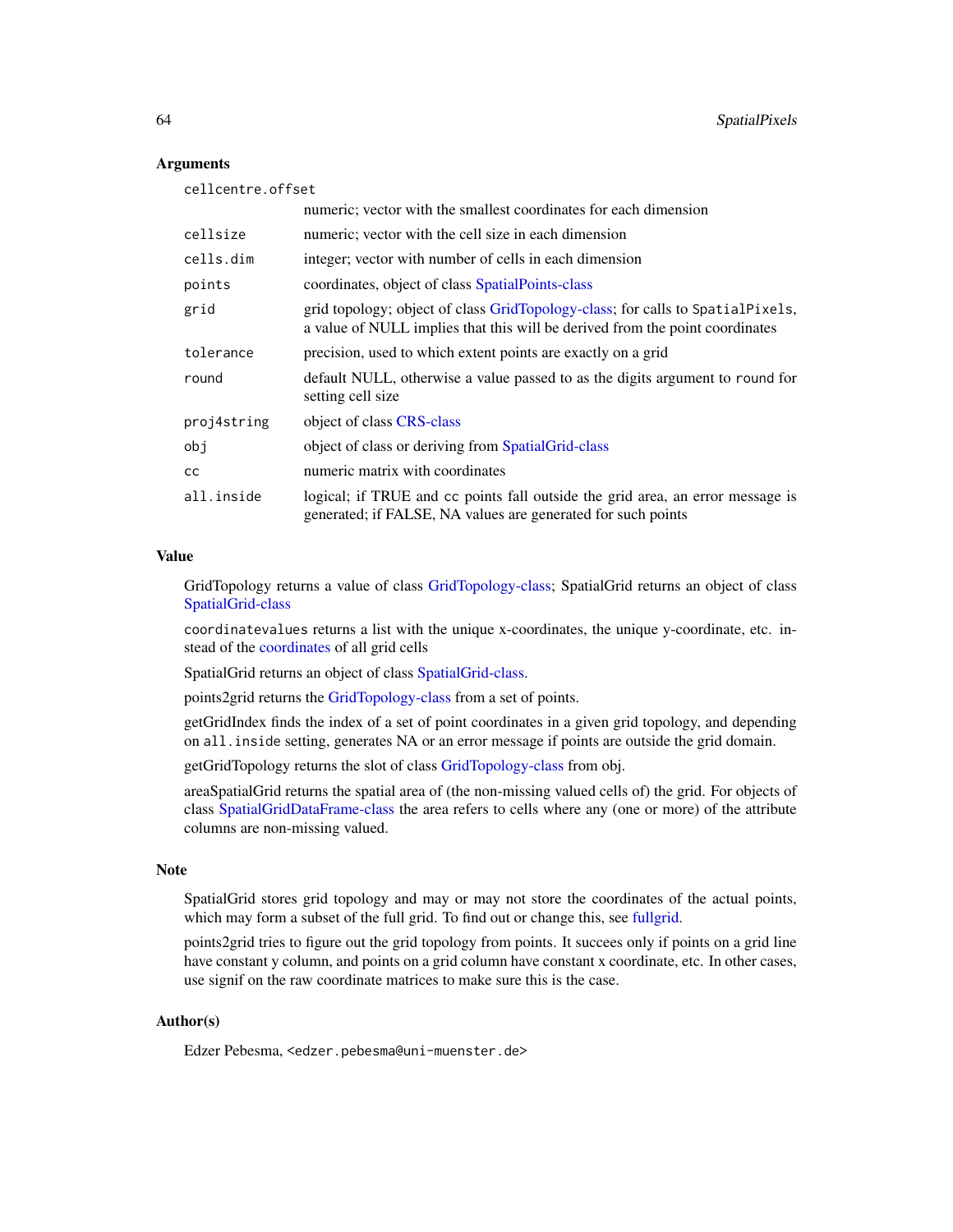# SpatialPixels-class 65

## See Also

[SpatialGrid-class,](#page-56-0) [SpatialGridDataFrame-class,](#page-57-0)

## Examples

```
x = \text{GridTopology}(c(0, 0), c(1, 1), c(5, 4))class(x)
x
summary(x)
coordinates(x)
coordinates(GridTopology(c(0,0), c(1,1), c(5,4)))
coordinatevalues(x)
data(meuse.grid)
coordinates(meuse.grid) <- c("x", "y")
points2grid(meuse.grid)
data(meuse.grid)
set.seed(1)
meuse.grid$x <- meuse.grid$x + rnorm(length(meuse.grid$x), 0, 0.002)
meuse.grid$y <- meuse.grid$y + rnorm(length(meuse.grid$y), 0, 0.002)
coordinates(meuse.grid) <- c("x", "y")
#EJP
# points2grid(meuse.grid, tolerance=0.76, round=1)
data(meuse.grid)
a \leq - which(meuse.grid$x == 180140)
b \le which(meuse.grid$x == 180180)
c \le which(meuse.grid$x == 179260)
d \leq which(meuse.grid$y == 332460)
e \leftarrow \text{which}(\text{meuse.grid$y == } 332420)f \leftarrow \text{which}(\text{mense.grid$y == } 330740)meuse.grid \leq meuse.grid[-c(a, b, c, d, e, f),]
coordinates(meuse.grid) <- c("x", "y")
points2grid(meuse.grid)
data(meuse.grid)
set.seed(1)
meuse.grid$x <- meuse.grid$x + rnorm(length(meuse.grid$x), 0, 0.002)
meuse.grid$y <- meuse.grid$y + rnorm(length(meuse.grid$y), 0, 0.002)
meuse.grid \leq meuse.grid[-c(a, b, c, d, e, f),]
coordinates(meuse.grid) <- c("x", "y")
# EJP
# points2grid(meuse.grid, tolerance=0.69, round=1)
```
<span id="page-64-0"></span>SpatialPixels-class *Class "SpatialPixels"*

### Description

class for defining a pixels, forming a possibly incomplete rectangular grid of arbitrary dimension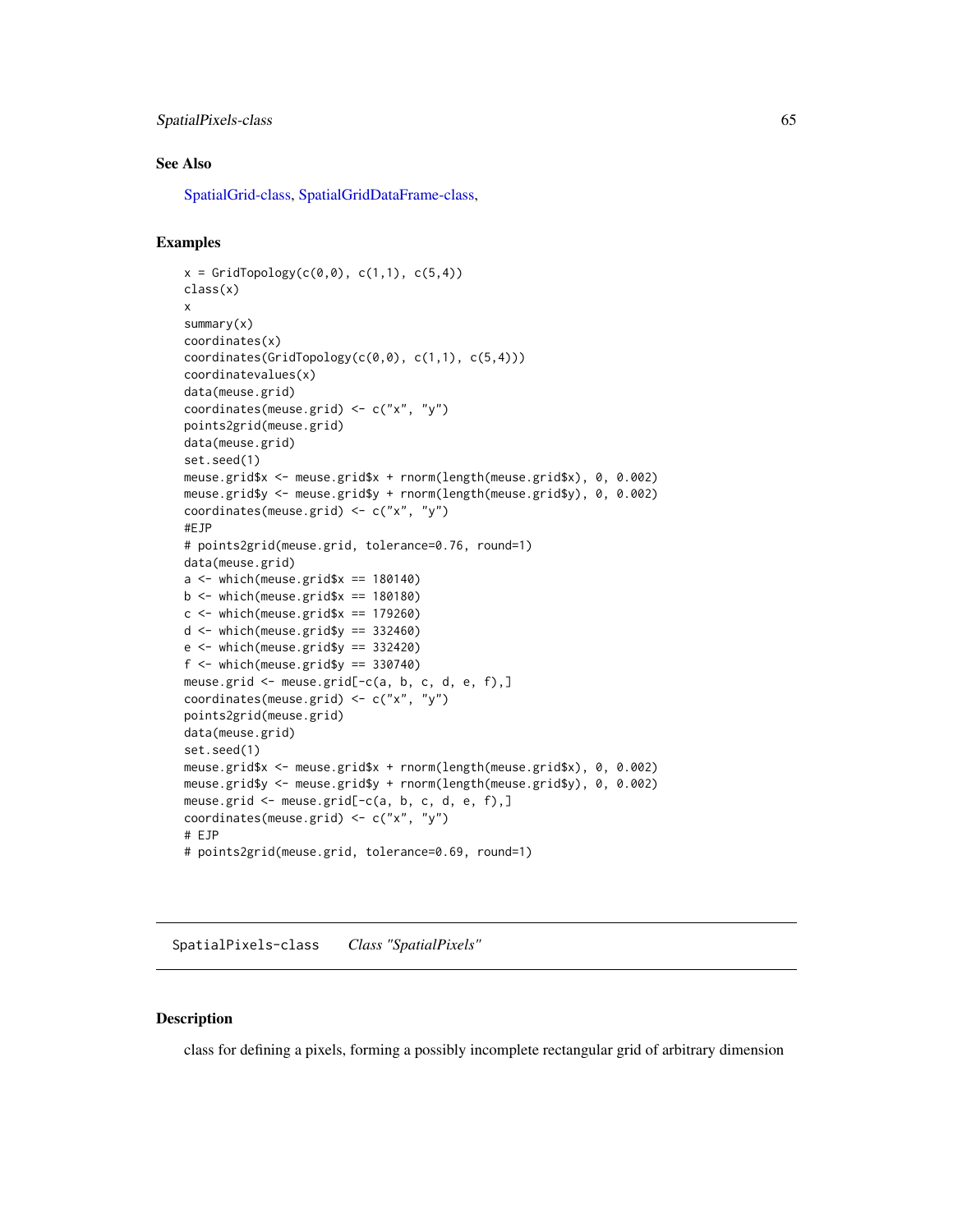# Objects from the Class

Objects are created by using e.g. SpatialPixels(points) with points of class [SpatialPoints-class](#page-69-0)

# **Slots**

grid object of class [GridTopology-class,](#page-25-0) defining the grid topology (offset, cellsize, dim)

grid.index integer; index of points in full grid

coords coordinates of points, or bbox of grid

bbox: Object of class "matrix"; bounding box

proj4string: Object of class "CRS"; projection

# Extends

Class "SpatialPoints" directly; Class "Spatial", by class "SpatialPoints".

### Methods

coordinates signature( $x =$  "SpatialPixels"): calculates coordinates for each point on the grid; coordinates are not stored in objects of class SpatialGrid

summary signature(object = "SpatialPixels"): summarize object

plot signature( $x =$  "SpatialPixels"): plots cell centers

"[" signature(x = "SpatialPixels"): select pixel cells; the argument drop=FALSE (default) does not recalculate grid topology for the selection, if drop=TRUE the grid topology is recomputed, and might change.

rbind signature( $x =$  "SpatialPixels"): rbind-like method

# Author(s)

Edzer Pebesma, <edzer.pebesma@uni-muenster.de>

#### See Also

[SpatialPixelsDataFrame-class](#page-67-0), [SpatialGrid-class](#page-56-0)

# Examples

```
data(meuse.grid)
pts = meuse.grid[c("x", "y")]
y = SpatialPixels(SpatialPoints(pts))
class(y)
y
summary(y)
plot(y)
```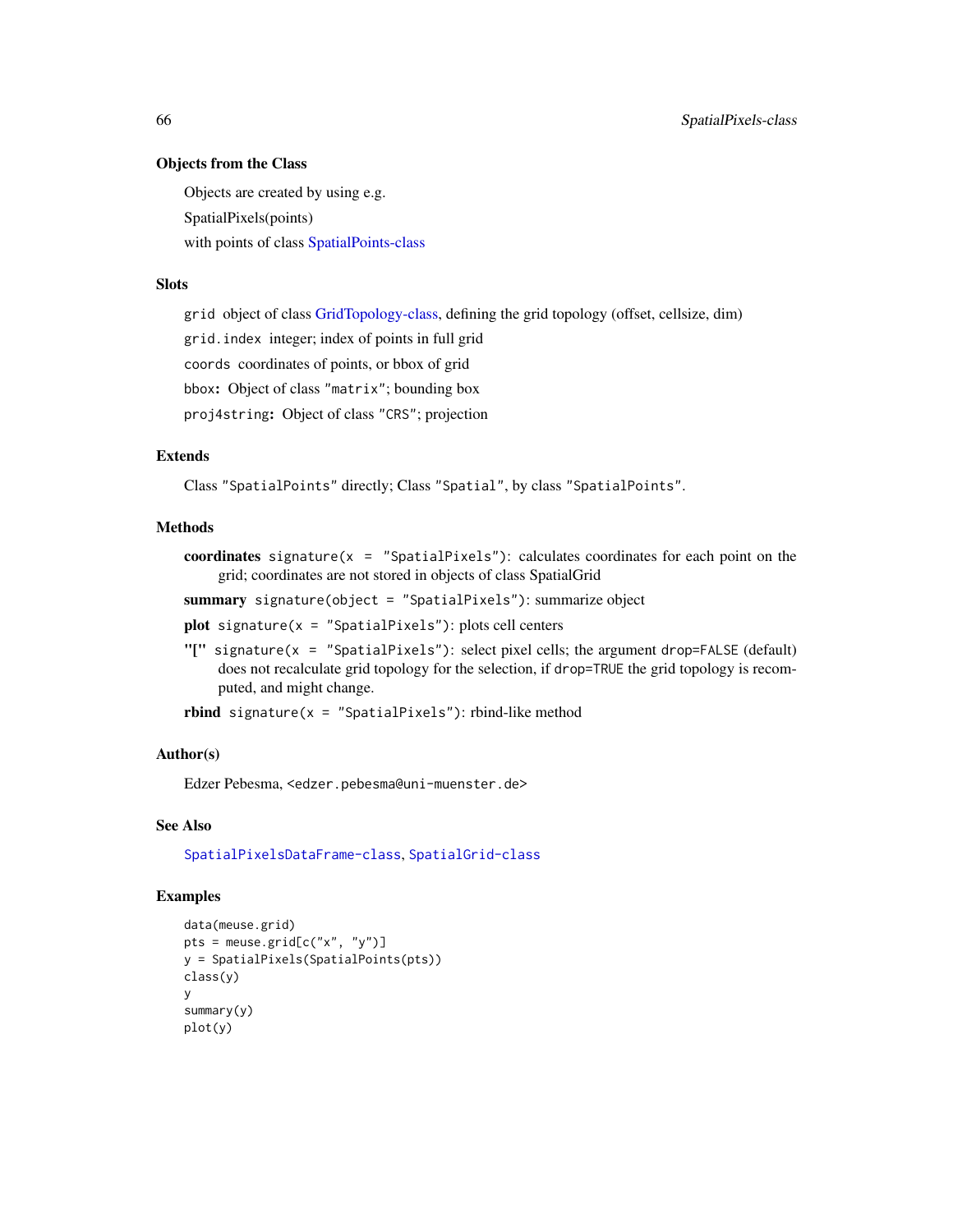SpatialPixelsDataFrame

*define spatial grid with attribute data*

# <span id="page-66-0"></span>Description

defines spatial grid by offset, cell size and dimensions

#### Usage

```
SpatialPixelsDataFrame(points, data, tolerance = sqrt(.Machine$double.eps),
proj4string = CRS(as.character(NA)), round = NULL, grid = NULL)
SpatialGridDataFrame(grid, data, proj4string = CRS(as.character(NA)))
```
# Arguments

| points      | coordinates, either as numeric matrix or as object of class SpatialPoints-class                                                                                        |  |
|-------------|------------------------------------------------------------------------------------------------------------------------------------------------------------------------|--|
| grid        | grid topology; object of class GridTopology-class; for calls to SpatialPixelsDataFrame<br>a value of NULL implies that this will be derived from the point coordinates |  |
| data        | data.frame; contains the attribute (actual grid) data                                                                                                                  |  |
| tolerance   | precision up to which extent points should be exactly on a grid                                                                                                        |  |
| round       | default NULL, otherwise a value passed to as the digits argument to round for<br>setting cell size                                                                     |  |
| proj4string | object of class CRS-class in the first form only used when points does not<br>inherit from Spatial-class                                                               |  |

# Value

SpatialPixelsDataFrame returns an object of class [SpatialPixelsDataFrame-class;](#page-67-0) SpatialGridDataFrame returns an object of class [SpatialGridDataFrame-class.](#page-57-0)

# Note

SpatialPixels stores grid topology and coordinates of the actual points, which may be in the form of a subset (set of pixels) of a full grid. To find out or change this, see [fullgrid](#page-21-0) and [SpatialGrid-class.](#page-56-0)

# Author(s)

Edzer Pebesma

# See Also

[gridded,](#page-21-0) [gridded<-,](#page-21-0) [SpatialGrid,](#page-62-0) [SpatialGrid-class](#page-56-0)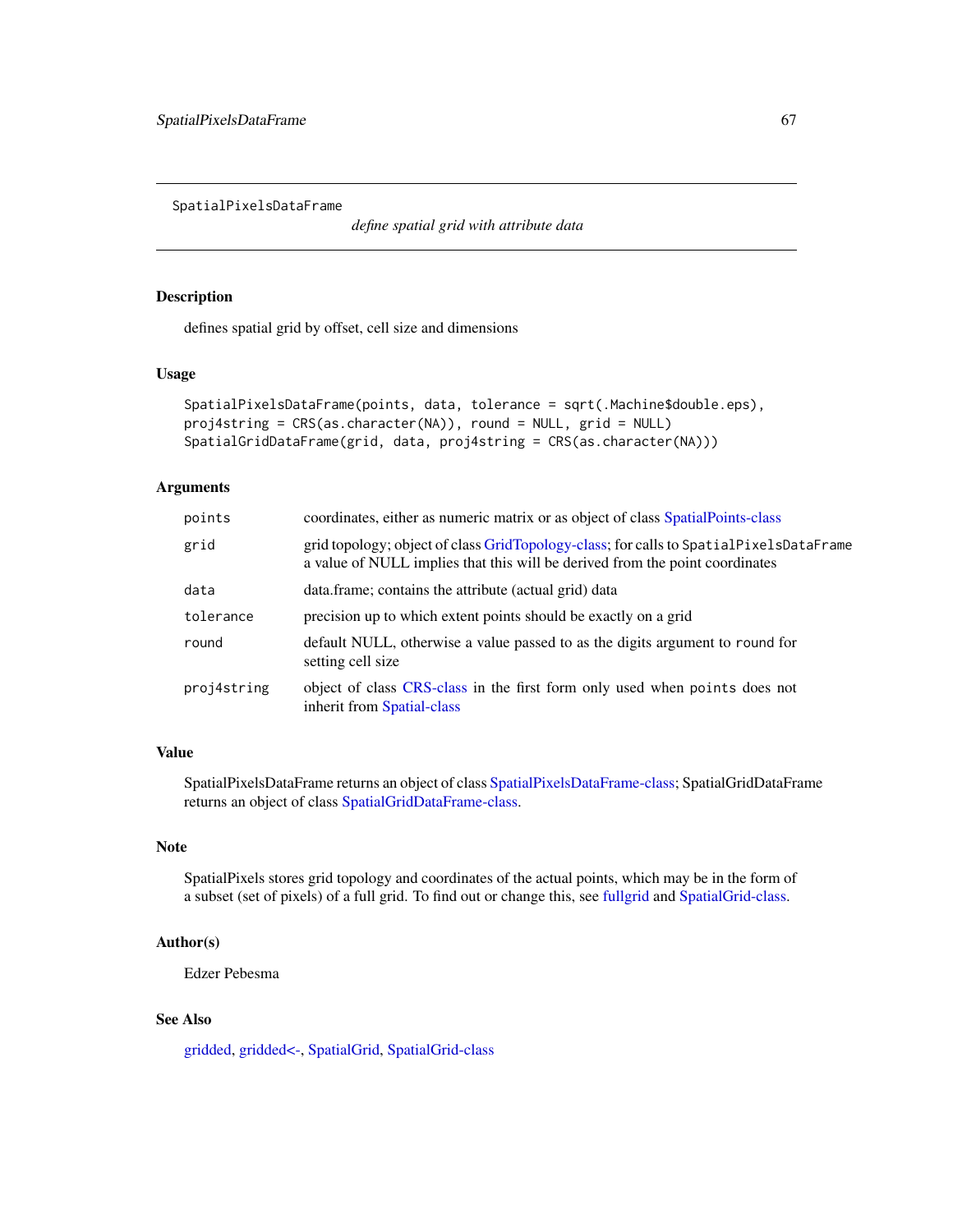## Examples

```
data(meuse.grid)
m = SpatialPixelsDataFrame(points = meuse.grid[c("x", "y")], data = meuse.grid)
class(m)
summary(m)
```
<span id="page-67-0"></span>SpatialPixelsDataFrame-class

*Class "SpatialPixelsDataFrame"*

#### **Description**

Class for spatial attributes that have spatial locations on a regular grid.

## Objects from the Class

Objects can be created by calls of the form  $as(x, "SpatialPixelsDataFrame"),$  where x is of class [SpatialPointsDataFrame-class,](#page-71-0) or by importing through rgdal. Ordered full grids are stored instead or unordered non-NA cells;

# **Slots**

bbox: Object of class "matrix"; bounding box

proj4string: Object of class "CRS"; projection

coords: see [SpatialPoints;](#page-68-0) points slot

coords.nrs see [SpatialPointsDataFrame](#page-68-1)

grid: see [GridTopology-class;](#page-25-0) grid parameters

grid.index: integer; index of points in the list to points in the full (ordered) grid. x cycles fastest; all coordinates increase from low to hight except y, which decreases from high to low

data: Object of class data.frame, containing the attribute data

## Extends

Class "SpatialPixels", directly. Class "Spatial", by class "SpatialPixels".

#### Methods

coordinates signature( $x =$  "SpatialPixelsDataFrame"): retrieves coordinates

[ signature(x = "SpatialPixelsDataFrame"): selects row(s) and/or attribute(s), and returns an object of class SpatialPixelsDataFrame; rows refer here to the pixel numbers, not grid lines. For selecting a square block in a grid, coerce to a [SpatialGridDataFrame-class](#page-57-0) first, and use [ on that object

**as.matrix** signature( $x =$  "SpatialPixelsDataFrame"): coerce to matrix

rbind signature( $x =$  "SpatialPixelsDataFrame"): rbind-like method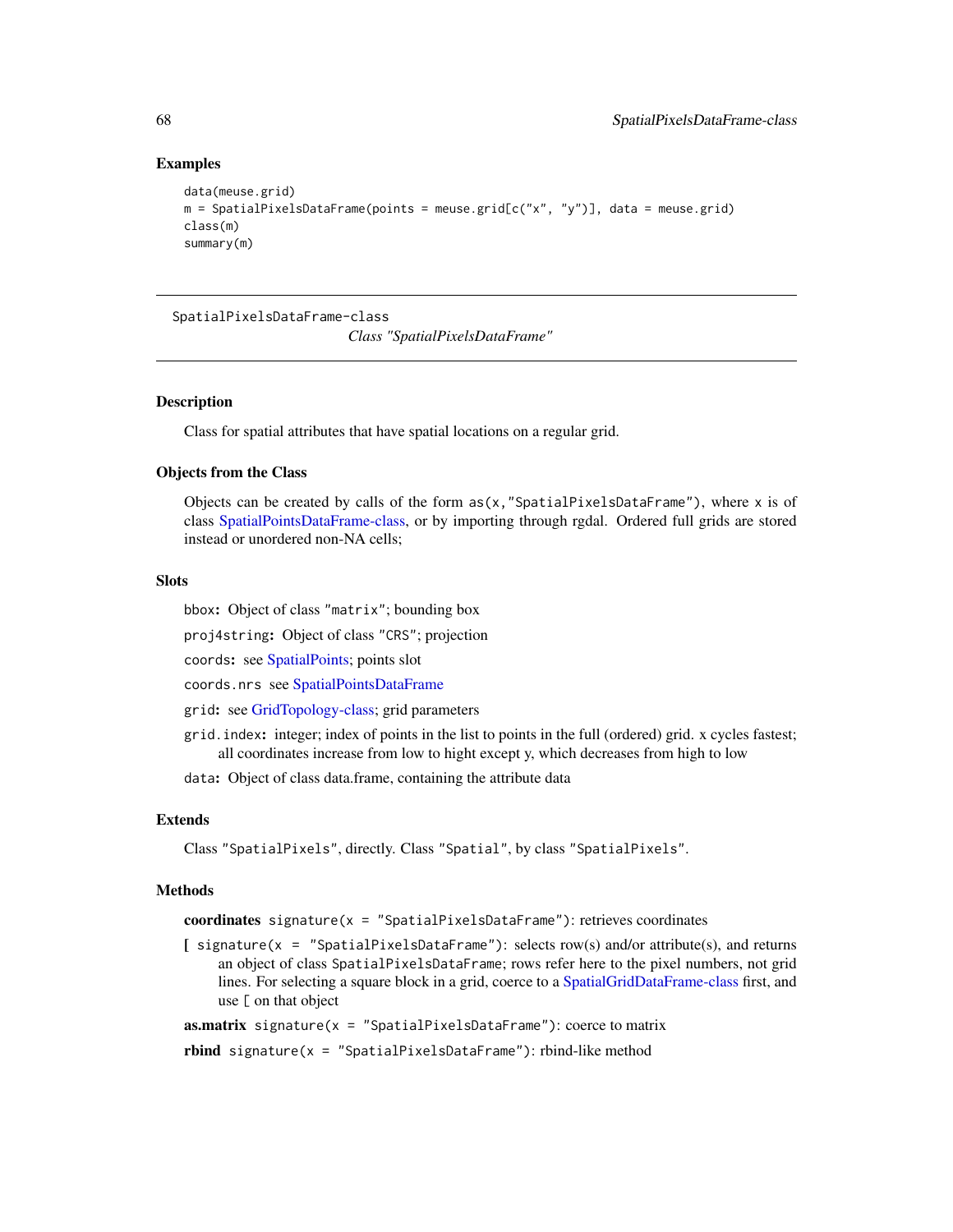# SpatialPoints 69

## Author(s)

Edzer Pebesma, <edzer.pebesma@uni-muenster.de>

# See Also

[SpatialPixels-class](#page-64-0), which does not contain the attribute data

# Examples

```
data(meuse.grid) # only the non-missing valued cells
coordinates(meuse.grid) = c("x", "y") # promote to SpatialPointsDataFrame
gridded(meuse.grid) <- TRUE # promote to SpatialPixelsDataFrame
meuse.grid[["idist"]] = 1 - meuse.grid[["dist"]] # assigns new attribute
image(meuse.grid["idist"]) # note the single [
```

```
# toy example:
df = data frame(z = c(1:6, NA, 8, 9),xc = c(1,1,1,2,2,2,3,3,3),yc = c(rep(c(0, 1.5, 3),3)))coordinates(df) = -xc+ycgridded(df) = TRUEimage(df["z"])
# draw labels to verify:
cc = coordinates(df)
z=df[["z"]]
zc=as.character(z)
zc[is.na(zc)]="NA"
text(cc[,1],cc[,2],zc)
```
<span id="page-68-0"></span>SpatialPoints *create objects of class SpatialPoints or SpatialPointsDataFrame*

## <span id="page-68-1"></span>Description

create objects of class [SpatialPoints-class](#page-69-0) or [SpatialPointsDataFrame-class](#page-71-0) from coordinates, and from coordinates and data.frames

## Usage

```
SpatialPoints(coords, proj4string=CRS(as.character(NA)), bbox = NULL)
SpatialPointsDataFrame(coords, data, coords.nrs = numeric(0),
     proj4string = CRS(as.character(NA)), match.ID = TRUE, bbox = NULL)
```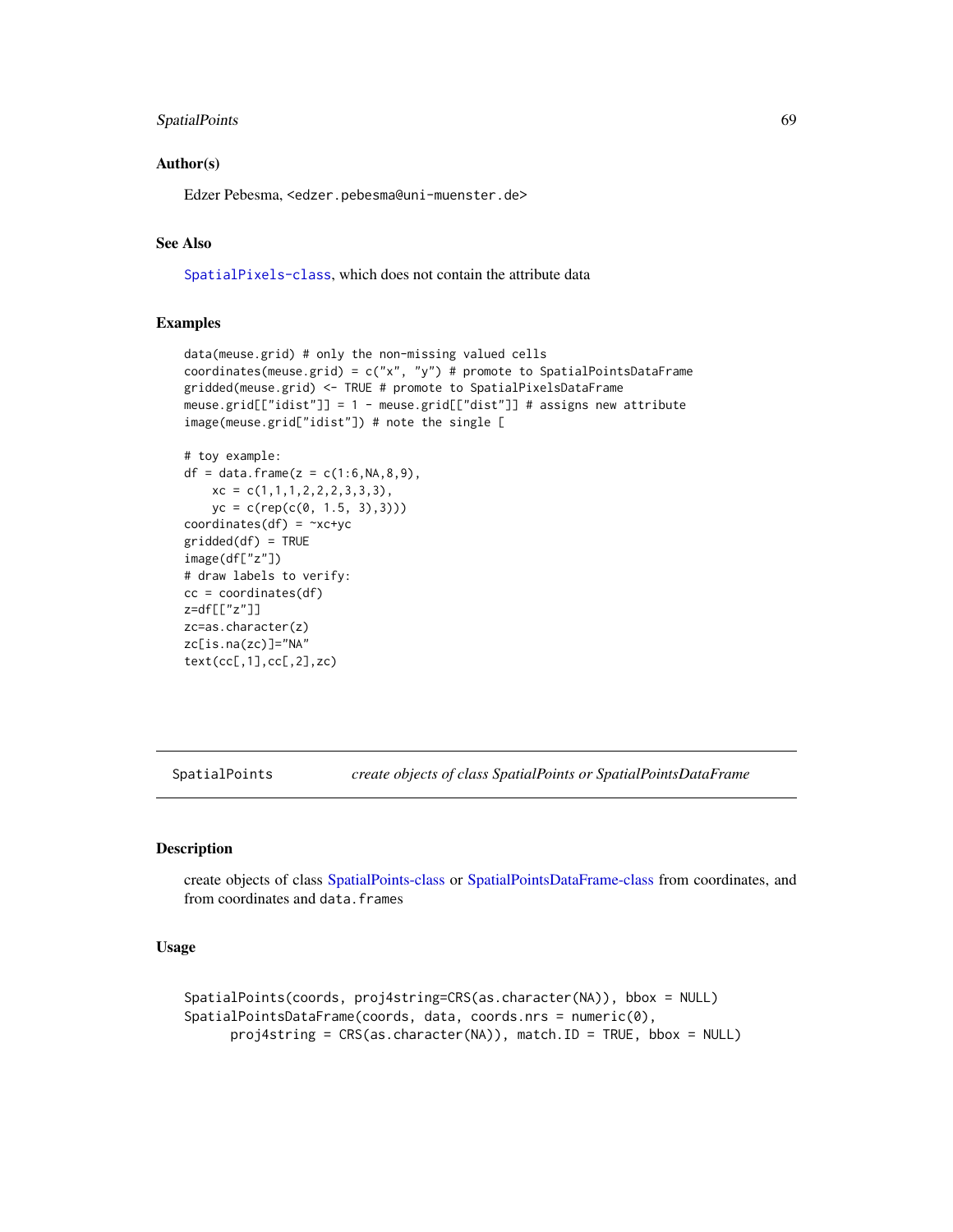# Arguments

| coords      | numeric matrix or data.frame with coordinates (each row is a point); in case of<br>SpatialPointsDataFrame an object of class SpatialPoints-class is also allowed                                                                                                                                                                                                                                                                                                                                                                                                 |  |
|-------------|------------------------------------------------------------------------------------------------------------------------------------------------------------------------------------------------------------------------------------------------------------------------------------------------------------------------------------------------------------------------------------------------------------------------------------------------------------------------------------------------------------------------------------------------------------------|--|
| proj4string | projection string of class CRS-class                                                                                                                                                                                                                                                                                                                                                                                                                                                                                                                             |  |
| bbox        | bounding box matrix, usually NULL and constructed from the data, but may be<br>passed through for coercion purposes if clearly needed                                                                                                                                                                                                                                                                                                                                                                                                                            |  |
| data        | object of class data. frame; the number of rows in data should equal the num-<br>ber of points in the coords object                                                                                                                                                                                                                                                                                                                                                                                                                                              |  |
| coords.nrs  | numeric; if present, records the column positions where in data the coordinates<br>were taken from (used by coordinates<-)                                                                                                                                                                                                                                                                                                                                                                                                                                       |  |
| match.ID    | logical; if TRUE AND coords has rownames (i.e., coerced to a matrix, dimnames (coords) [[2]]<br>is not NULL), AND data has row.names (i.e. is a data.frame), then the SpatialPointsDataFrame<br>object is formed by matching the row names of both components, leaving the or-<br>der of the coordinates in tact. Checks are done to see whether both row names<br>are sufficiently unique, and all data are matched. If FALSE, coordinates and<br>data are simply "glued" together. If character: indicates the column in data<br>with coordinates IDs to match |  |

# Value

SpatialPoints returns an object of class SpatialPoints; SpatialPointsDataFrame returns an object of class SpatialPointsDataFrame;

# See Also

[coordinates,](#page-12-0) [SpatialPoints-class,](#page-69-0) [SpatialPointsDataFrame-class](#page-71-0)

<span id="page-69-0"></span>SpatialPoints-class *Class "SpatialPoints"*

# Description

Class for (irregularly spaced) points

# Objects from the Class

Objects can be created by calls of the form SpatialPoints(x).

## Slots

coords: Object of class "matrix", containing the coordinates (each row is a point)

bbox: Object of class "matrix", with bounding box

proj4string: Object of class "CRS", projection string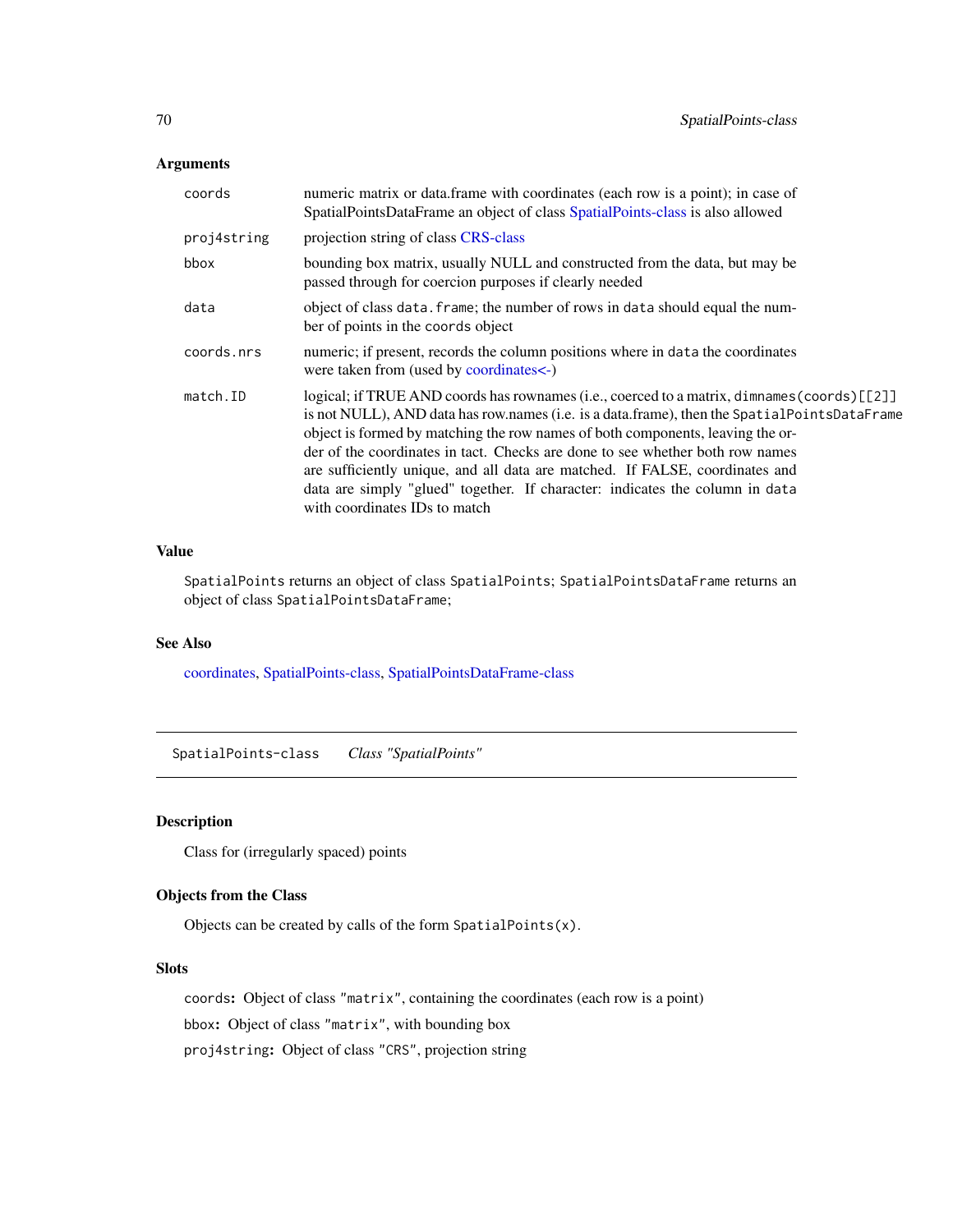# Extends

Class "Spatial", directly.

### Methods

```
\int signature(x = "SpatialPoints"): subsets the points; only rows can be subsetted
coerce signature(from = "SpatialPoints", to = "data.frame"): retrieves the data part
coerce signature(from = "SpatialPoints", to = "SpatialPixels"): equivalent to assign-
    ing gridded TRUE for a copy of the object
coerce signature(from = "SpatialPointsDataFrame", to = "SpatialPixelsDataFrame"):
    equivalent to assigning gridded TRUE for a copy of the object
coerce signature(from = "data.frame", to = "SpatialPoints"): sets coordinates, which
    may be in a data frame
coerce signature(from = "matrix", to = "SpatialPoints"): set coordinates, which may
    be in a matrix
coordinates signature(obj = "SpatialPoints"): retrieves the coordinates, as matrix
plot signature(x = "SpatialPoints", y = "missing"): plot points
summary signature(object = "SpatialPoints"): summarize object
points signature(x = "SpatialPoints"): add point symbols to plot
show signature(object = "SpatialPoints"): prints coordinates
rbind signature(object = "SpatialPoints"): rbind-like method
```
# Author(s)

Edzer Pebesma, <edzer.pebesma@uni-muenster.de>

# See Also

[SpatialPointsDataFrame-class](#page-71-0)

#### Examples

```
x = c(1, 2, 3, 4, 5)y = c(3, 2, 5, 1, 4)S <- SpatialPoints(cbind(x,y))
S <- SpatialPoints(list(x,y))
S <- SpatialPoints(data.frame(x,y))
S
plot(S)
```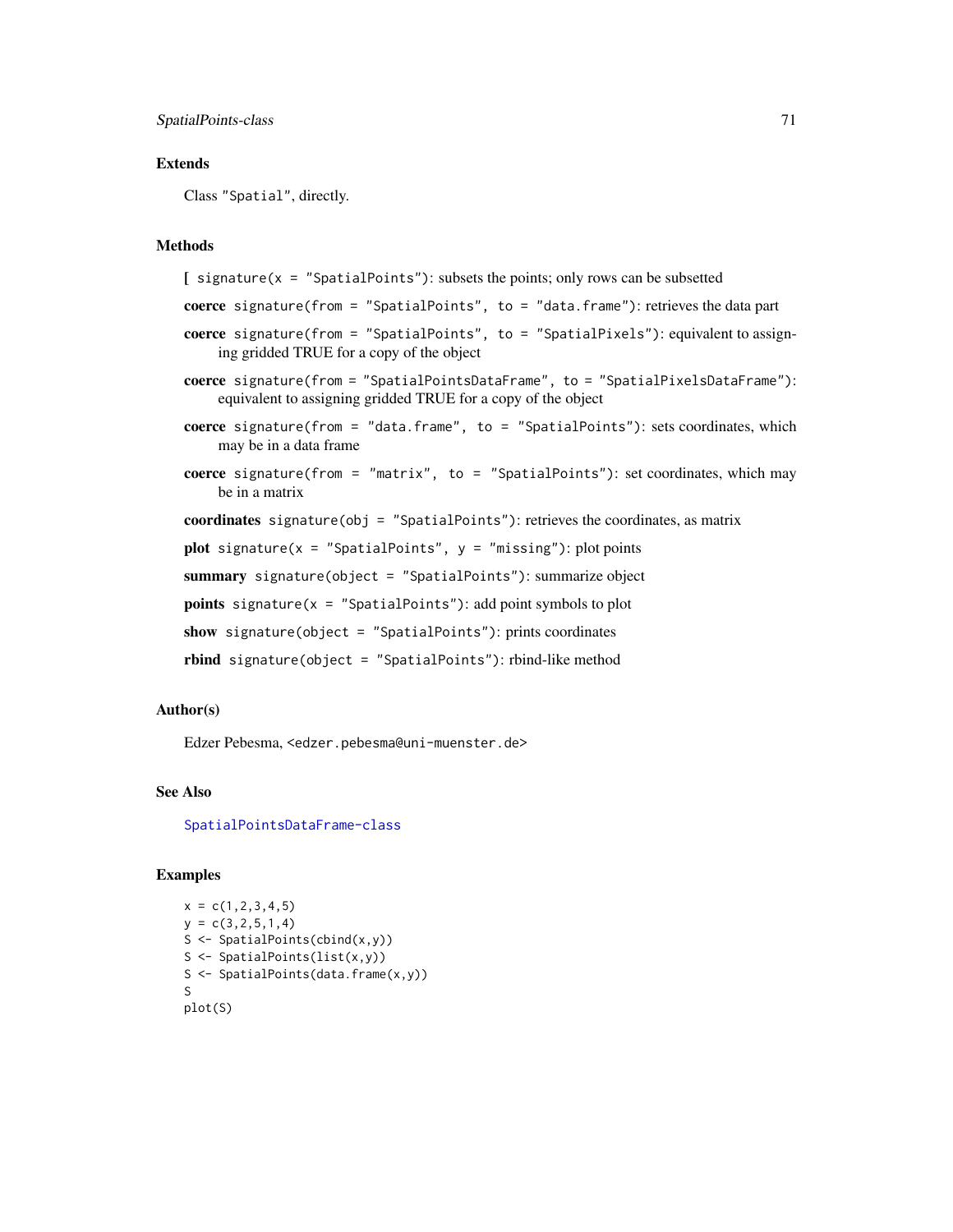<span id="page-71-0"></span>SpatialPointsDataFrame-class

*Class "SpatialPointsDataFrame"*

# Description

Class for spatial attributes that have spatial point locations

### Usage

```
## S4 method for signature 'SpatialPointsDataFrame'
x[i, j, \ldots, drop = TRUE]## S4 method for signature 'SpatialPointsDataFrame, SpatialPoints'
coerce(from, to, strict=TRUE)
  ## S4 method for signature 'SpatialPointsDataFrame, data.frame'
coerce(from, to, strict=TRUE)
  ## S4 method for signature 'SpatialPointsDataFrame'
coordinates(obj)
  ## S4 method for signature 'SpatialPointsDataFrame'
show(object)
  ## S4 method for signature 'SpatialPointsDataFrame'
points(x)
  ## S3 method for class 'SpatialPointsDataFrame'
rbind(...)
```
## Arguments

x,from,obj,object

|        | SpatialPointsDataFrame object |
|--------|-------------------------------|
| to     | class to which to coerce      |
| strict | see as                        |
| j.     | row indices                   |
| -i     | column indices                |
| drop   | see Extract                   |
|        | indices passed through        |

# Objects from the Class

Objects can be created by calls of the form coordinates(x) =  $c("x", "y")$  . or of the form coordinates $(x) = xy$ ; see [coordinates.](#page-12-0)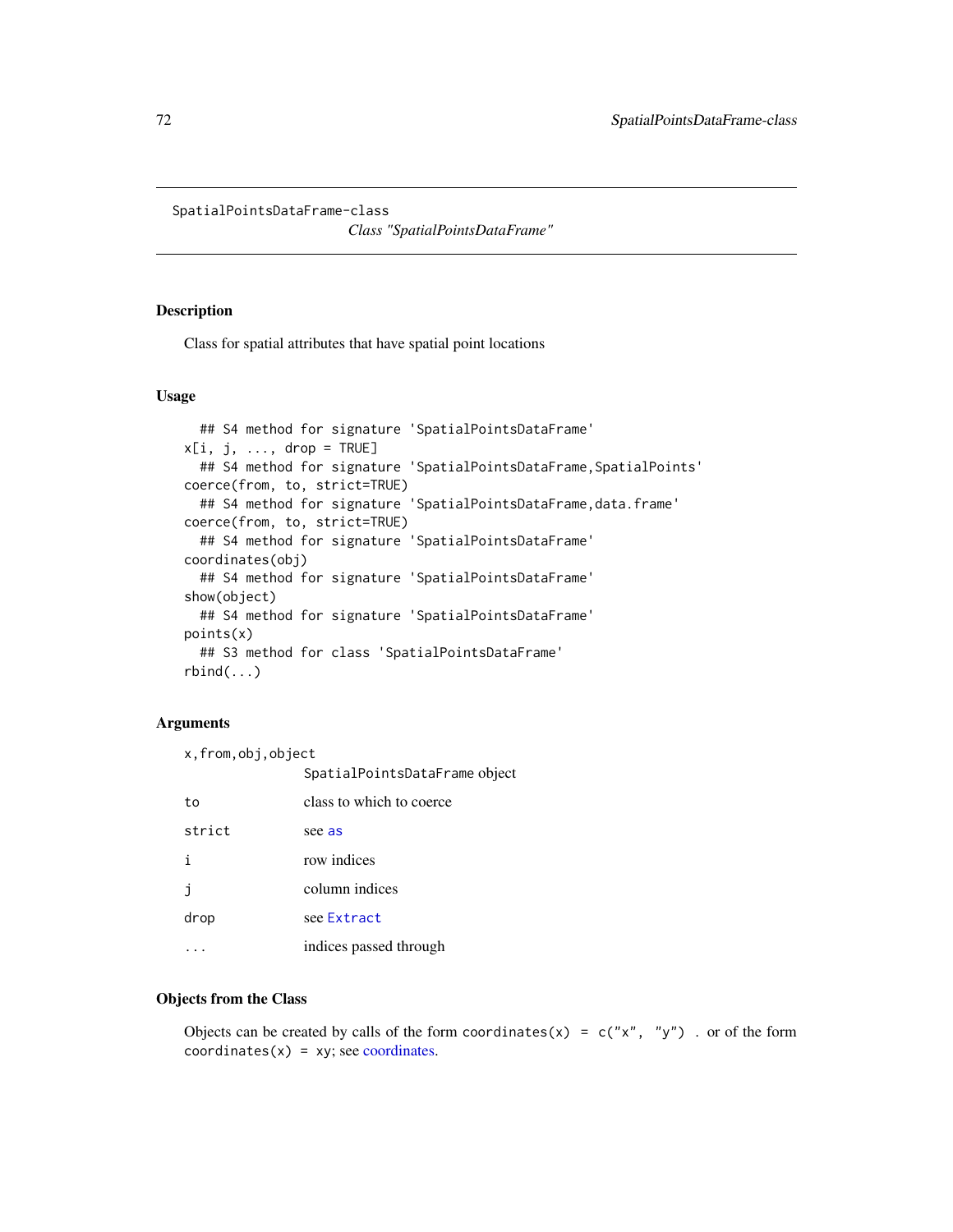### <span id="page-72-0"></span>**Slots**

- data: Object of class data.frame containing the attribute data (may or may not contain the coordinates in its columns)
- coords: Object of class "matrix"; the coordinates matrix (points are rows in the matrix)
- coords.nrs Object of class logical; if TRUE, when the object was created the coordinates were retrieved from the data.frame, and hence stripped from it; after coercion to data.frame, e.g. by  $a$ s.data.frame $(x)$ , coordinates will again be added (as first few columns) to the data.frame

bbox: Object of class "matrix"; bounding box

proj4string: Object of class "CRS"; projection string

# Extends

Class "SpatialPoints", directly. Class "Spatial", by class "SpatialPoints".

#### Author(s)

Edzer Pebesma, <edzer.pebesma@uni-muenster.de>

# See Also

[coordinates](#page-12-0), [SpatialPoints-class](#page-69-0)

#### Examples

```
data(meuse)
xy = \text{meuse}[c("x", "y")] # retrieve coordinates as data.frame
class(meuse)
data(meuse) # reload data.frame
coordinates(meuse) = c("x", "y") # specify column names
class(meuse)
data(meuse) # reload data.frame
coordinates(meuse) = c(1, 2) # specify column names
class(meuse)
data(meuse) # reload data.frame
coordinates(meuse) = -x+y # formula
class(meuse)
data(meuse) # reload data.frame
coordinates(mouse) = xy # as data frameclass(meuse)
data(meuse) # reload data.frame
coordinates(mouse) = as_matrix(xy) # as matrix
meuse$log.zn = log(meuse$zinc)
class(meuse)
dim(meuse)
```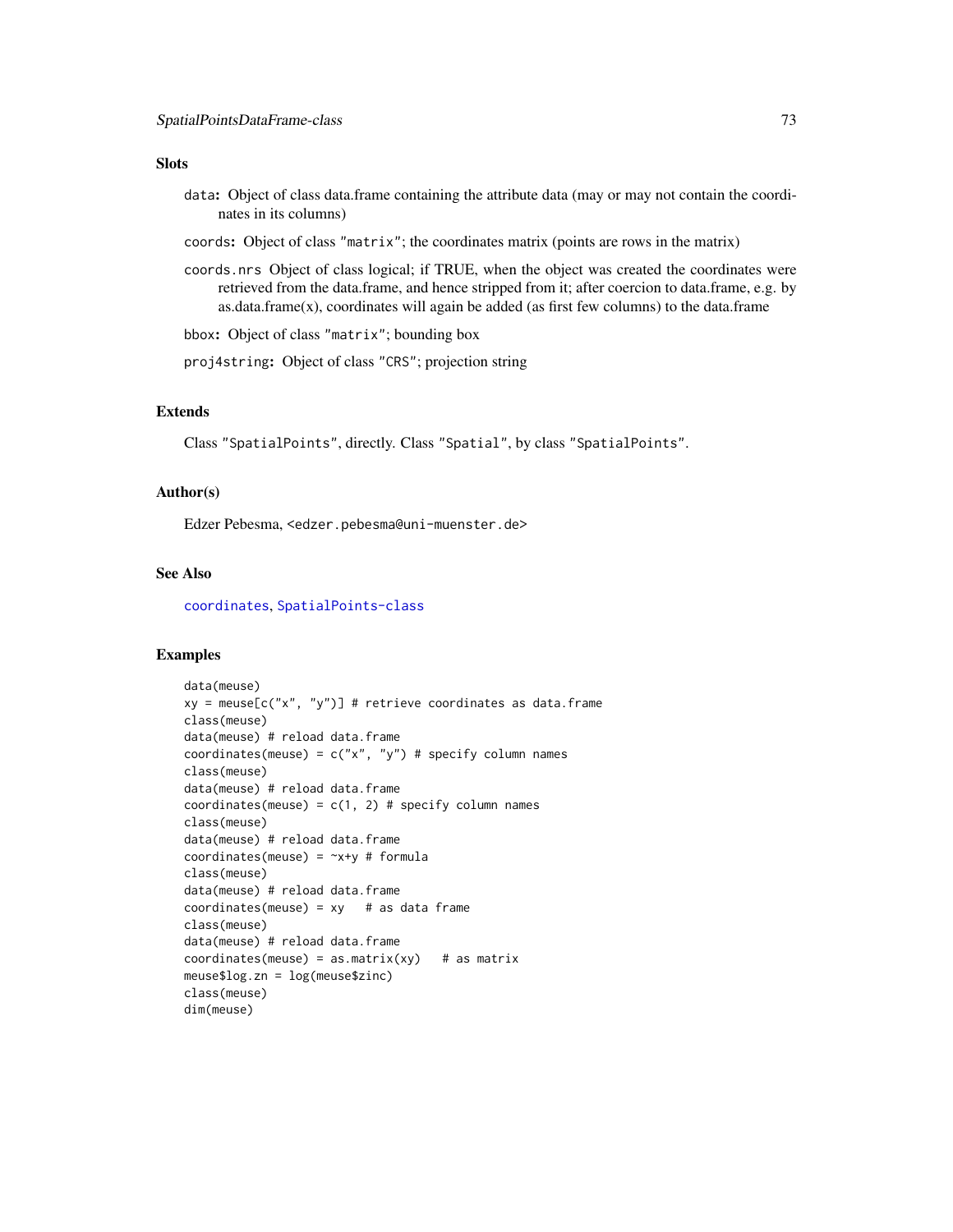<span id="page-73-2"></span><span id="page-73-0"></span>

# <span id="page-73-1"></span>Description

create objects of class SpatialPolygons or SpatialPolygonsDataFrame from lists of Polygons objects and data.frames

# Usage

```
Polygon(coords, hole=as.logical(NA))
Polygons(srl, ID)
SpatialPolygons(Srl, pO, proj4string=CRS(as.character(NA)))
SpatialPolygonsDataFrame(Sr, data, match.ID = TRUE)
getSpatialPolygonsLabelPoints(SP)
```
# Arguments

| coords      | 2-column numeric matrix with coordinates; first point (row) should equal last<br>coordinates (row); if the hole argument is not given, the status of the polygon as<br>a hole or an island will be taken from the ring direction, with clockwise meaning<br>island, and counter-clockwise meaning hole |
|-------------|--------------------------------------------------------------------------------------------------------------------------------------------------------------------------------------------------------------------------------------------------------------------------------------------------------|
| hole        | logical value for setting polygon as hole or not; if the hole argument is not<br>given, the status of the polygon as a hole or an island will be taken from the ring<br>direction, with clockwise meaning island, and counter-clockwise meaning hole                                                   |
| proj4string | projection string of class CRS-class                                                                                                                                                                                                                                                                   |
| srl         | list with Polygon-class objects                                                                                                                                                                                                                                                                        |
| ΙD          | character vector of length one with identifier                                                                                                                                                                                                                                                         |
| Srl         | list with objects of class Polygons-class                                                                                                                                                                                                                                                              |
| p0          | integer vector; plotting order; if missing in reverse order of Polygons area                                                                                                                                                                                                                           |
| Sr          | object of class SpatialPolygons-class                                                                                                                                                                                                                                                                  |
| data        | object of class data. frame; the number of rows in data should equal the num-<br>ber of Polygons-class objects in Sr                                                                                                                                                                                   |
| match.ID    | logical: (default TRUE): match SpatialPolygons member Polygons ID slot val-<br>ues with data frame row names, and re-order the data frame rows if necessary.<br>If character: indicates the column in data with Polygons IDs to match                                                                  |
| <b>SP</b>   | object of class SpatialPolygons-class                                                                                                                                                                                                                                                                  |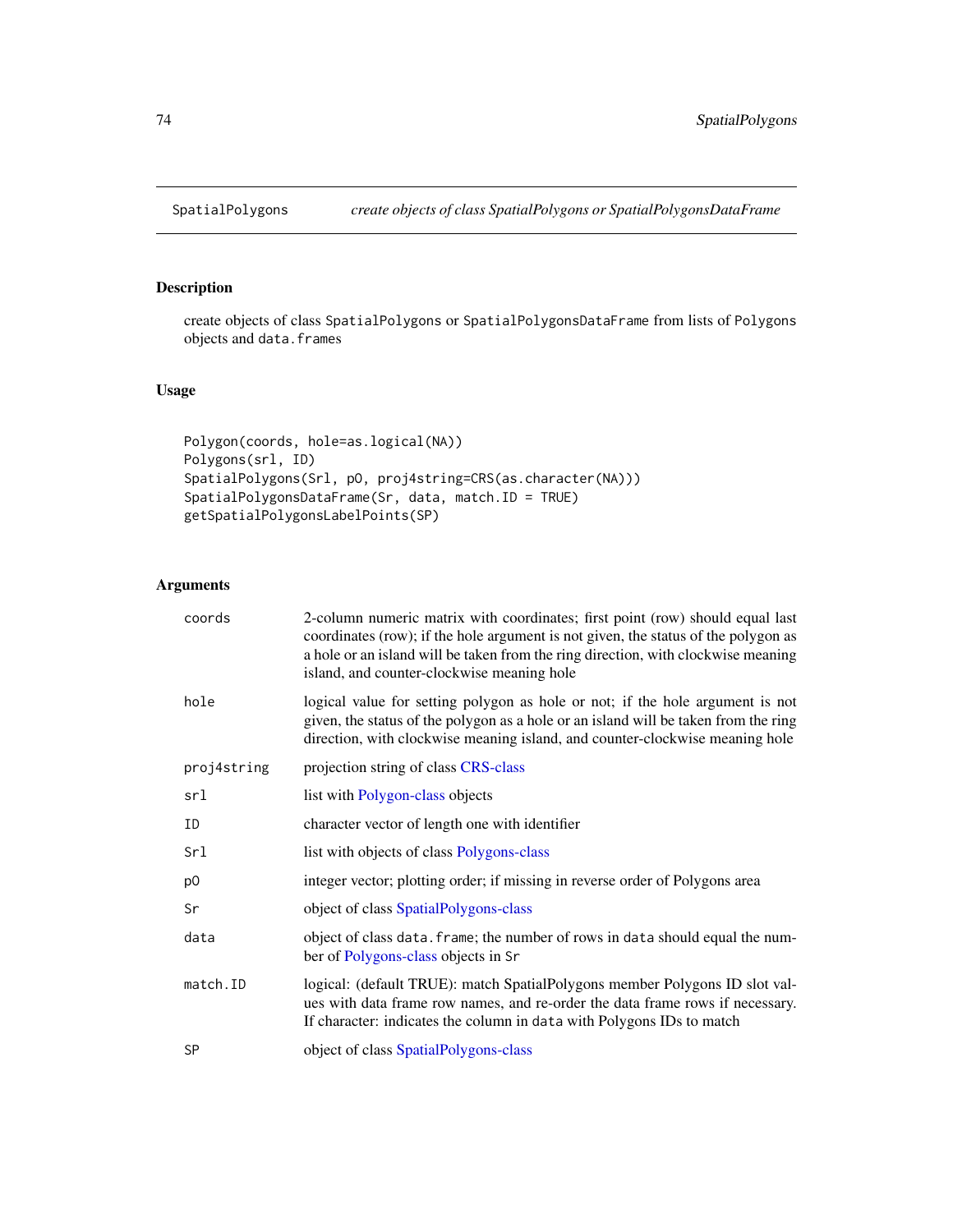#### <span id="page-74-1"></span>Details

In Polygon, if the hole argument is not given, the status of the polygon as a hole or an island will be taken from the ring direction, with clockwise meaning island, and counter-clockwise meaning hole. In Polygons, if all of the member Polygon objects are holes, the largest by area will be converted to island status. Until 2010-04-17, version 0.9-61, the area of this converted object was erroneously left at its hole value of zero. Thanks to Patrick Giraudoux for spotting the bug.

The class definitions used for polygons in sp do not accord with those of the simple features specification of the Open Geospatial Consortium. The **rgeos** package, an interface to Geometry Engine – Open Source (GEOS), uses this specification, in which each hole (interior ring) must be associated with its containing exterior ring. In order to avoid introducing incompatible changes into the class definition of Polygons objects, a comment has been added as a single character string to each such object. Here we can trust the data source to assign the hole status correctly, and use the simple function [createSPComment](#page-0-0) to add such comments to each Polygons member of the polygons slot of this SpatialPolygons object. Exterior rings are coded zero, while interior rings are coded with the 1-based index of the exterior ring to which they belong. SpatialPolygons objects created by reading using [readOGR](#page-0-0) from **rgdal** have the comments set on input, as OGR also uses SFS.

#### Value

Polygon returns an object of class Polygon; Polygons returns an object of class Polygons; SpatialPolygons returns object of class SpatialPolygons; SpatialPolygonsDataFrame returns object of class SpatialPolygonsDataFrame getSpatialPolygonsLabelPoints returns an object of class SpatialPoints with label points.

#### See Also

[SpatialPolygons-class,](#page-74-0) [SpatialPolygonsDataFrame-class](#page-77-0)

<span id="page-74-0"></span>SpatialPolygons-class *Class "SpatialPolygons"*

#### Description

class to hold polygon topology (without attributes)

### Details

The plot method for spatial polygons takes the following arguments:

x a SpatialPolygons object col a vector of colour values border default par("fg"); the colour to draw the border add default FALSE; if TRUE, add to existing plot xlim, ylim default NULL; ranges for the plotted 'x' and 'y' values xpd default NULL; controls clipping, see [par](#page-0-0)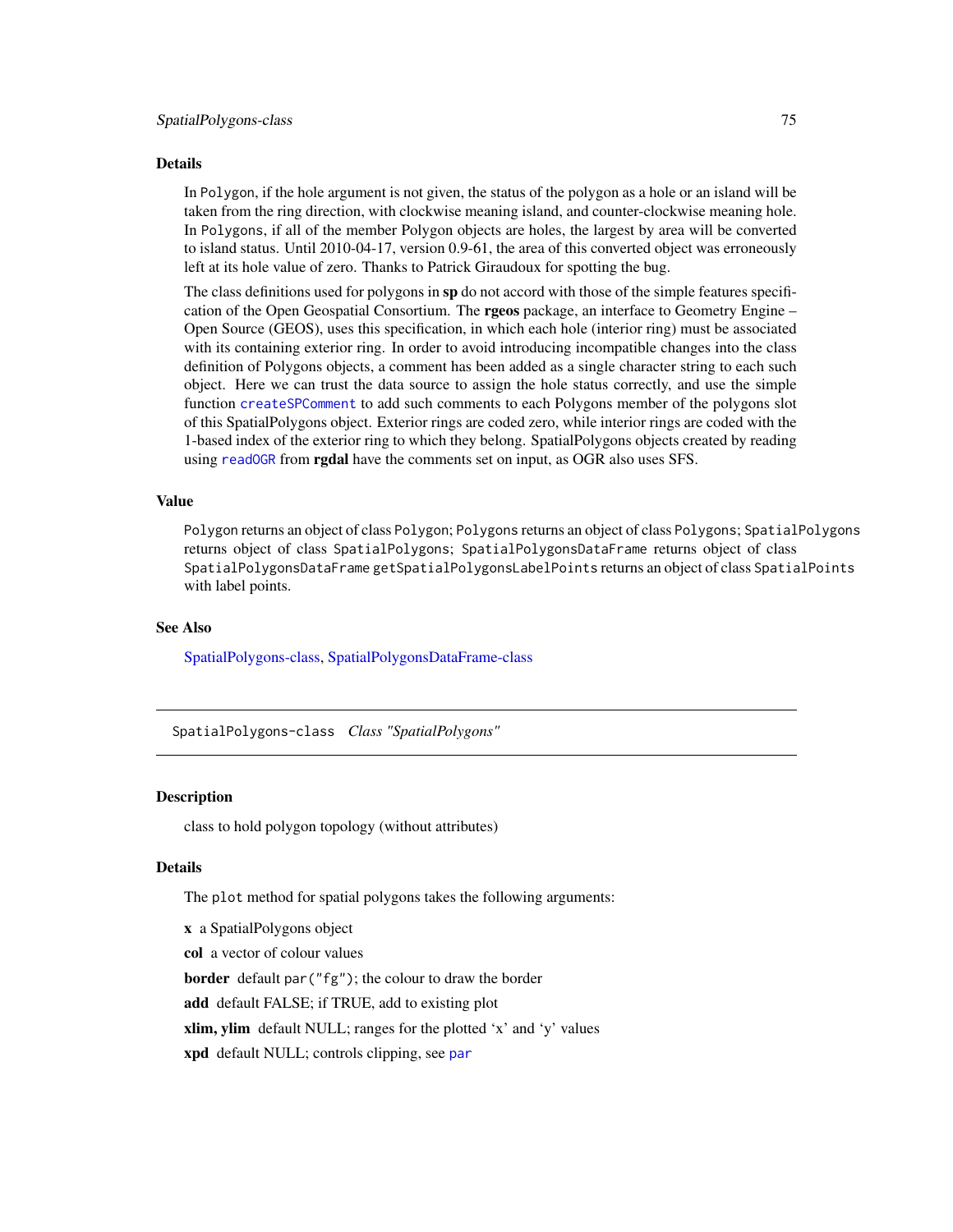<span id="page-75-0"></span>density default NULL; the density of shading lines, in lines per inch, see [polygon](#page-0-0)

- angle default 45; the slope of shading lines, given as an angle in degrees (counter-clockwise), see [polygon](#page-0-0)
- pbg default NULL, set to par("bg") by default "transparent"; the colour to paint holes
- axes default FALSE; draw axes
- lty default par("lty"); border line type
- ... other arguments passed through
- setParUsrBB default FALSE; see [Spatial-class](#page-54-0) for further details
- usePolypath default NULL to set from option value; use [polypath](#page-0-0) for hole-handling in plot
- rule default NULL to set from option value; character value specifying the path fill mode, see [polypath](#page-0-0)

The options for usePolypath and rule may be retrieved with get\_Polypath (default TRUE on package load) and get\_PolypathRule (default "winding" on package load), and set with set\_Polypath and set\_PolypathRule

The class definitions used for polygons in sp do not accord with those of the simple features specification of the Open Geospatial Consortium. The **rgeos** package, an interface to Geometry Engine – Open Source (GEOS), uses this specification, in which each hole (interior ring) must be associated with its containing exterior ring. In order to avoid introducing incompatible changes into the class definition of Polygons objects, a comment has been added as a single character string to each such object. Here we can trust the data source to assign the hole status correctly, and use the simple function [createSPComment](#page-0-0) to add such comments to each Polygons member of the polygons slot of this SpatialPolygons object. Exterior rings are coded zero, while interior rings are coded with the 1-based index of the exterior ring to which they belong. SpatialPolygons objects created by reading using [readOGR](#page-0-0) from **rgdal** have the comments set on input, as OGR also uses SFS.

#### Objects from the Class

Objects can be created by calls to the function [SpatialPolygons](#page-73-0)

# **Slots**

polygons: Object of class "list"; list elements are all of class [Polygons-class](#page-47-0)

plotOrder: Object of class "integer"; integer array giving the order in which objects should be plotted

bbox: Object of class "matrix"; see [Spatial-class](#page-54-0)

proj4string: Object of class "CRS"; see [CRS-class](#page-14-0)

#### Extends

Class "Spatial", directly.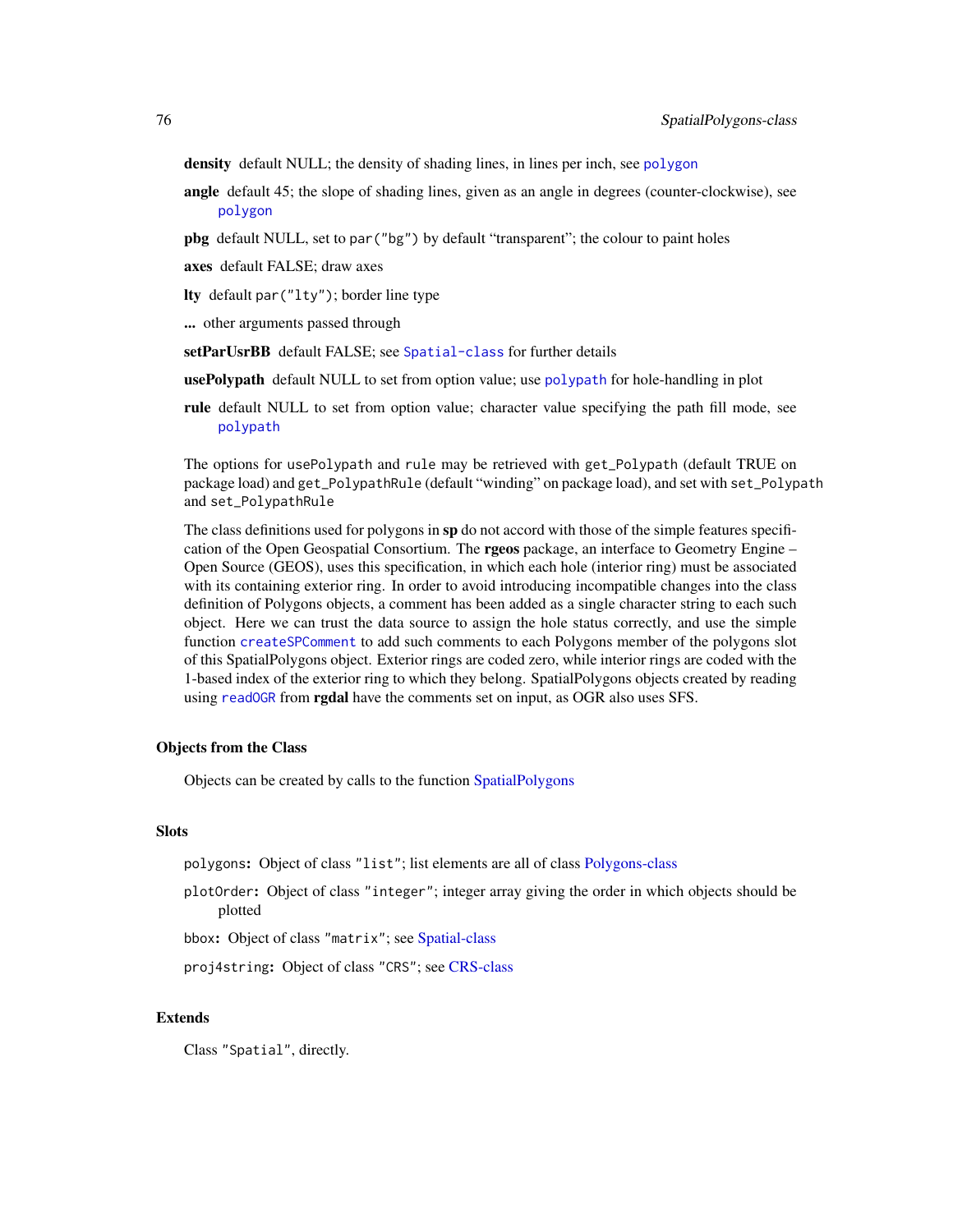# <span id="page-76-0"></span>**Methods**

Methods defined with class "SpatialPolygons" in the signature:

- [ signature(obj = "SpatialPolygons"): select subset of (sets of) polygons; NAs are not permitted in the row index
- plot signature( $x =$  "SpatialPolygons",  $y =$  "missing"): plot polygons in SpatialPolygons object

summary signature(object = "SpatialPolygons"): summarize object

rbind signature(object = "SpatialPolygons"): rbind-like method

# Note

rbind calls the function [SpatialPolygons](#page-73-0), where it is checked that all IDs are unique. If rbind-ing SpatialPolygons without unique IDs, it is possible to set the argument makeUniqueIDs = TRUE, although it is preferred to change these explicitly with [spChFIDs](#page-78-0).

# Author(s)

Roger Bivand

# See Also

[SpatialPolygons](#page-73-0)

#### Examples

```
# simple example, from vignette("sp"):
Sr1 = Polygon(cbind(c(2, 4, 4, 1, 2), c(2, 3, 5, 4, 2)))Sr2 = Polygon(cbind(c(5,4,2,5),c(2,3,2,2)))Sr3 = Polygon(cbind(c(4, 4, 5, 10, 4), c(5, 3, 2, 5, 5)))Sr4 = Polygon(cbind(c(5, 6, 6, 5, 5), c(4, 4, 3, 3, 4)), hole = TRUE)
Srs1 = Polygons(list(Sr1), "s1")
Srs2 = Polygons(list(Sr2), "s2")
Srs3 = Polygons(list(Sr3, Sr4), "s3/4")
SpP = SpatialPolygons(list(Srs1, Srs2, Srs3), 1:3)
plot(SpP, col = 1:3, pbg="white")\text{grd} \leq \text{GridTopology}(c(1,1), c(1,1), c(10,10))polys <- as(grd, "SpatialPolygons")
plot(polys)
```

```
text(coordinates(polys), labels=row.names(polys))
```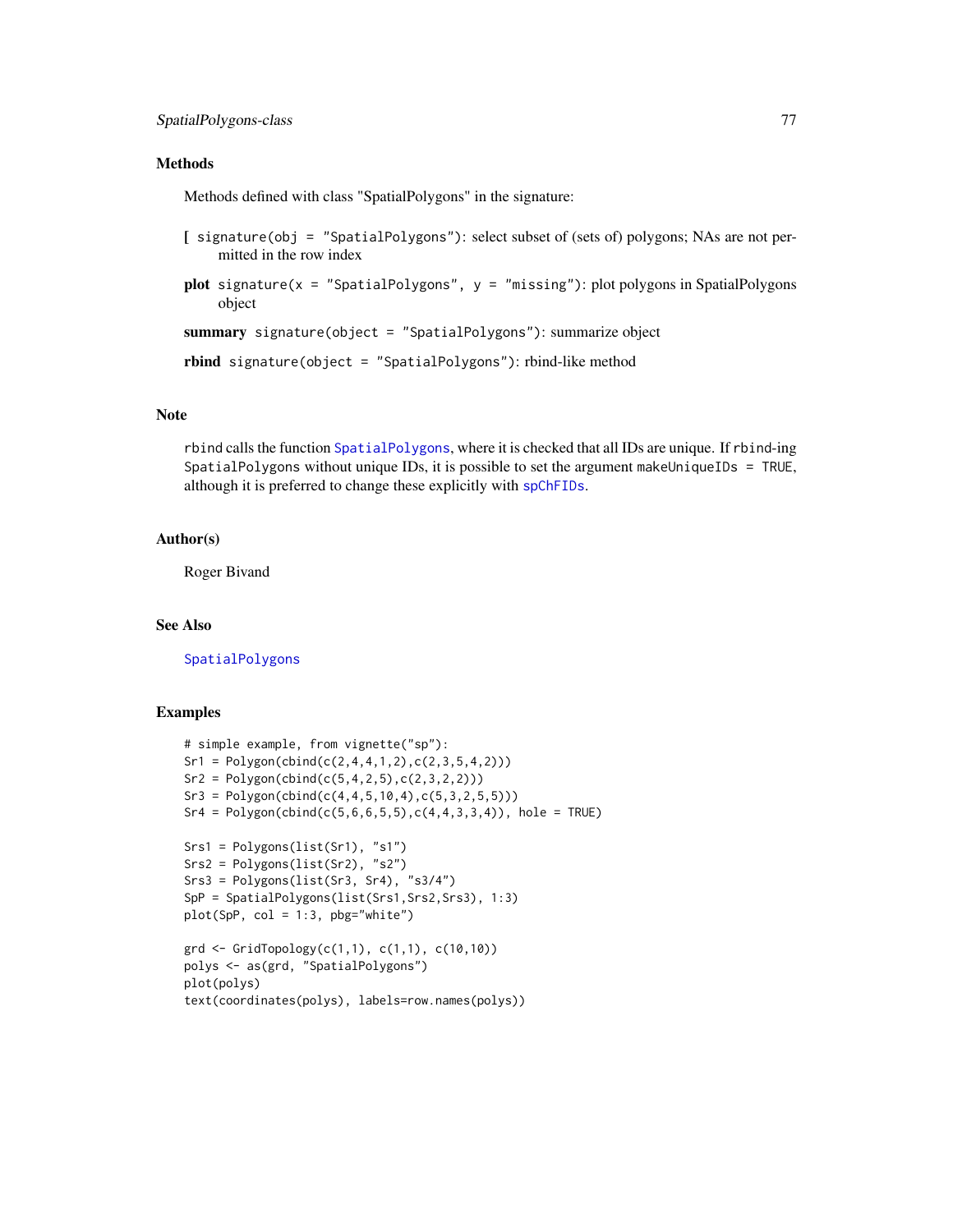<span id="page-77-1"></span><span id="page-77-0"></span>SpatialPolygonsDataFrame-class

*Class "SpatialPolygonsDataFrame"*

# Description

class to hold polygons with attributes

#### Objects from the Class

Objects can be created by calls to the function [SpatialPolygonsDataFrame](#page-73-1)

#### **Slots**

data: Object of class "data.frame"; attribute table polygons: Object of class "list"; see [SpatialPolygons-class](#page-74-0) plotOrder: Object of class "integer"; see [SpatialPolygons-class](#page-74-0) bbox: Object of class "matrix"; see [Spatial-class](#page-54-0) proj4string: Object of class "CRS"; see [CRS-class](#page-14-0)

# Extends

Class "SpatialPolygons", directly. Class "Spatial", by class "SpatialPolygons".

# Methods

Methods defined with class "SpatialPolygonsDataFrame" in the signature:

- $[$  signature(x = "SpatialPolygonsDataFrame"): select subset of (sets of) polygons; NAs are not permitted in the row index
- rbind signature(object = "SpatialPolygonsDataFrame"): rbind-like method, see notes below

# Note

SpatialPolygonsDataFrame with default ID matching checks the data frame row names against the Polygons ID slots. They must then agree with each other, and be unique (no Polygons objects can share IDs); the data frame rows will be re-ordered if needed to match the Polygons IDs..

If you want to rbind objects with duplicated IDs, see[spChFIDs](#page-78-0).

#### Author(s)

Roger Bivand

# See Also

[SpatialPolygons-class](#page-74-0)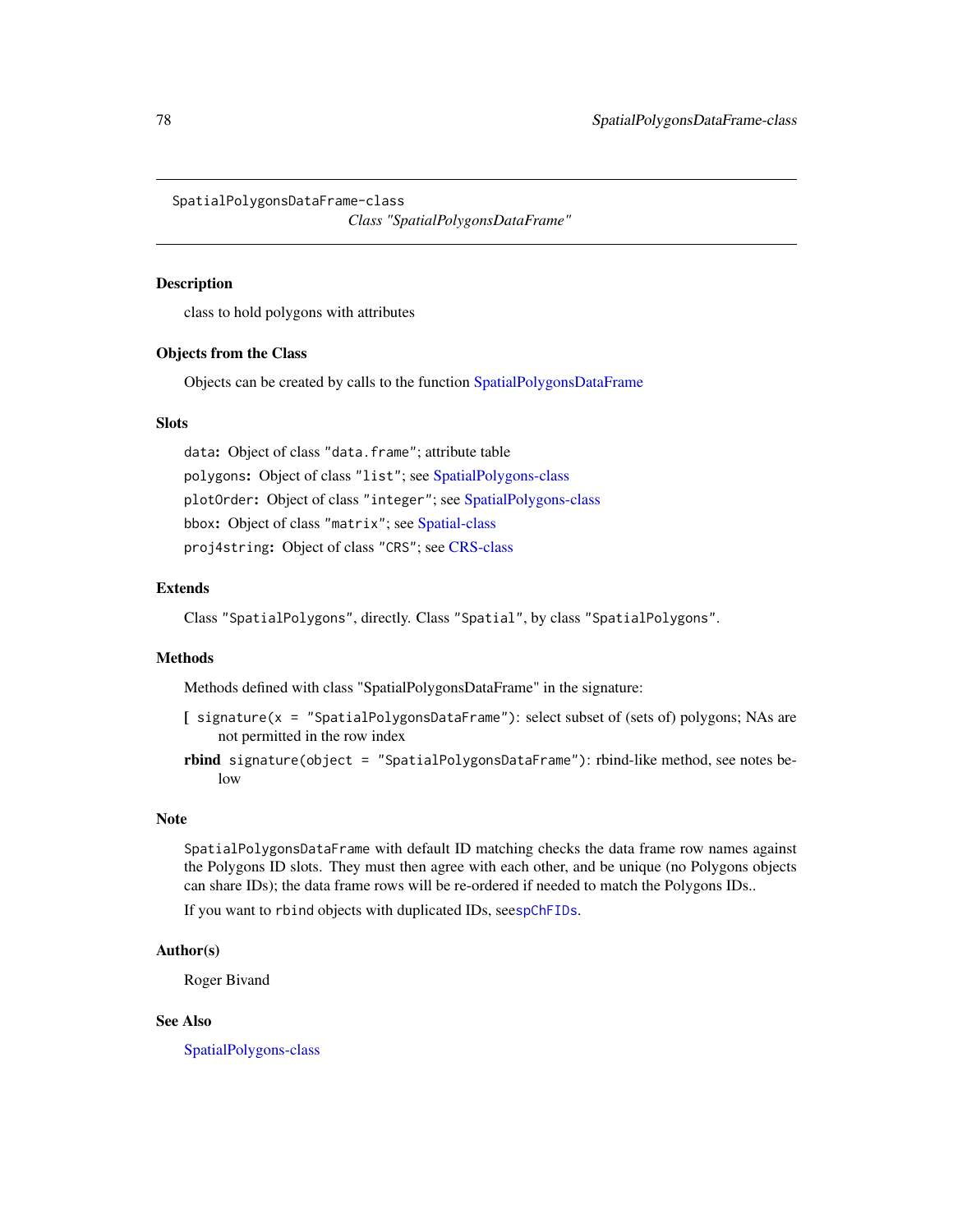# <span id="page-78-1"></span>spChFIDs-methods 79

#### Examples

```
# simple example, from scratch:
Sr1 = Polygon(cbind(c(2, 4, 4, 1, 2), c(2, 3, 5, 4, 2)))Sr2 = Polygon(cbind(c(5, 4, 2, 5), c(2, 3, 2, 2)))Sr3 = Polygon(cbind(c(4, 4, 5, 10, 4), c(5, 3, 2, 5, 5)))Sr4 = Polygon(cbind(c(5,6,6,5,5),c(4,4,3,3,4)), hole = TRUE)
Srs1 = Polygons(list(Sr1), "s1")
Srs2 = Polygons(list(Sr2), "s2")
Srs3 = Polygons(list(Sr3, Sr4), "s3/4")
SpP = SpatialPolygons(list(Srs1,Srs2,Srs3), 1:3)
plot(SpP, col = 1:3, pbg="white")
```

```
\text{grd} \leq \text{GridTopology}(c(1,1), c(1,1), c(10,10))polys <- as(grd, "SpatialPolygons")
centroids <- coordinates(polys)
x \leq centroids[,1]
y \le - centroids[,2]
z \le -1.4 + 0.1*x + 0.2*y + 0.002*x*xex_1.7 <- SpatialPolygonsDataFrame(polys,
data=data.frame(x=x, y=y, z=z, row.names=row.names(polys)))
brks \leq quantile(z, seq(0,1,1/7))
cols <- grey((length(brks):2)/length(brks))
dens <- (2:length(brks))*3
plot(ex_1.7, col=cols[findInterval(z, brks, all.inside=TRUE)])
plot(ex_1.7, density=dens[findInterval(z, brks, all.inside=TRUE)])
```
spChFIDs-methods *change feature IDs in spatial objects*

### <span id="page-78-0"></span>Description

When the feature IDs need to be changed in SpatialLines\* or SpatialPolygons\* objects, these methods may be used. The new IDs should be a character vector of unique IDs of the correct length.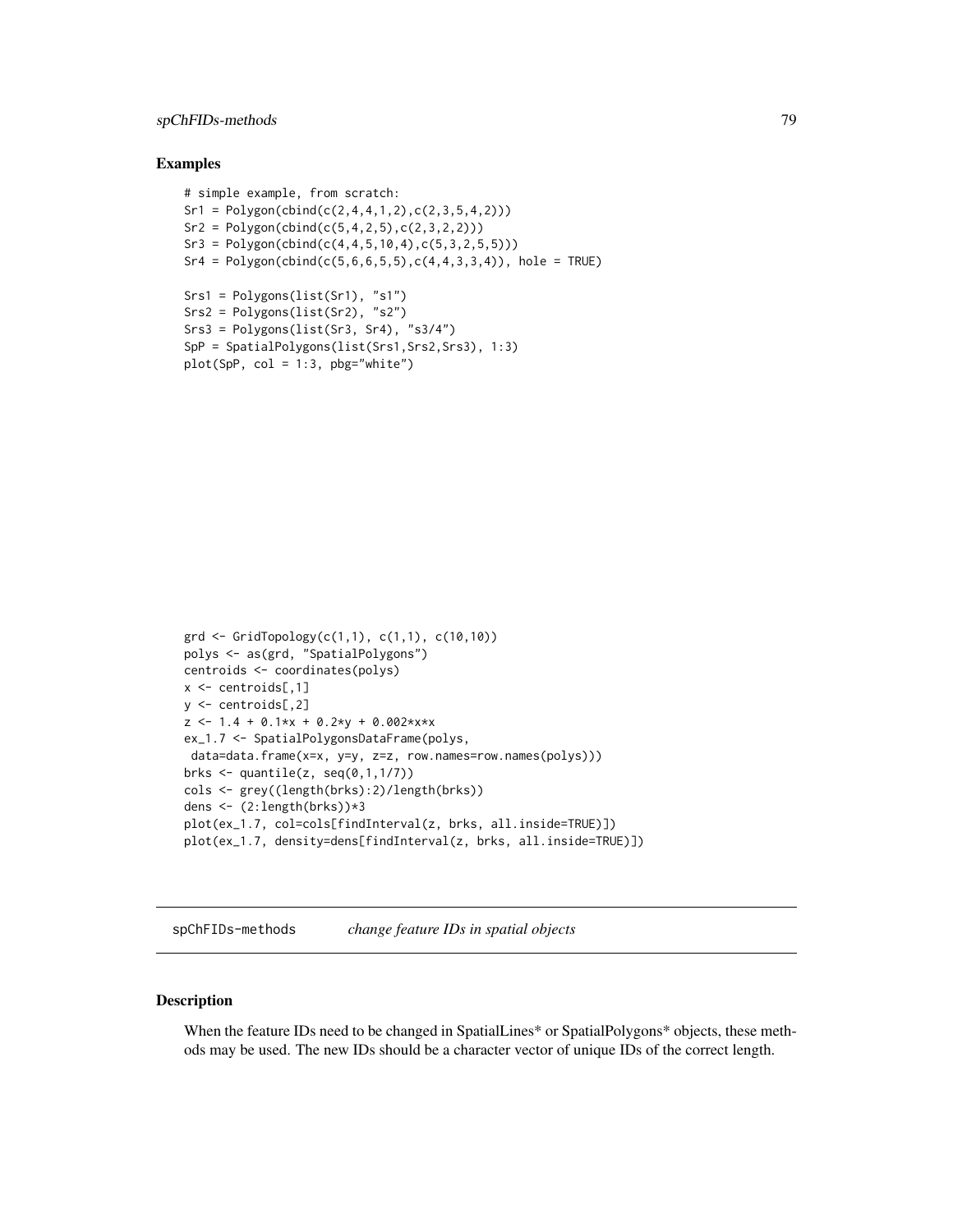# <span id="page-79-0"></span>Methods

- $obj = "SpatialLines", x = "character" replace IDs in a SpatialLines object$
- $obj = "SpatialLinesDataFrame", x = "character" replace IDs in a Spatial LinesDataFrame ob$ ject
- $obj = "SpatialPolygons", x = "character"$  replace IDs in a SpatialPolygons object
- obj = "SpatialPolygonsDataFrame", x = "character" replace IDs in a SpatialPolygonsDataFrame object

#### **Note**

It is usually sensible to keep a copy of the original feature IDs in the object, but this should be done by the user.

#### Author(s)

Roger Bivand

#### See Also

[spCbind-methods](#page-0-0), [spRbind-methods](#page-0-0)

#### Examples

```
## Not run:
require(maptools)
xx <- readShapePoly(system.file("shapes/sids.shp", package="maptools")[1],
 IDvar="FIPSNO", proj4string=CRS("+proj=longlat +ellps=clrk66"))
row.names(as(xx, "data.frame"))
xx1 <- spChFIDs(xx, as.character(xx$CNTY_ID))
row.names(as(xx1, "data.frame"))
```
## End(Not run)

spDistsN1 *Euclidean or Great Circle distance between points*

#### **Description**

The function returns a vector of distances between a matrix of 2D points, first column longitude, second column latitude, and a single 2D point, using Euclidean or Great Circle distance (WGS84 ellipsoid) methods.

#### Usage

spDistsN1(pts, pt, longlat = FALSE)  $splists(x, y = x, longlat = FALSE)$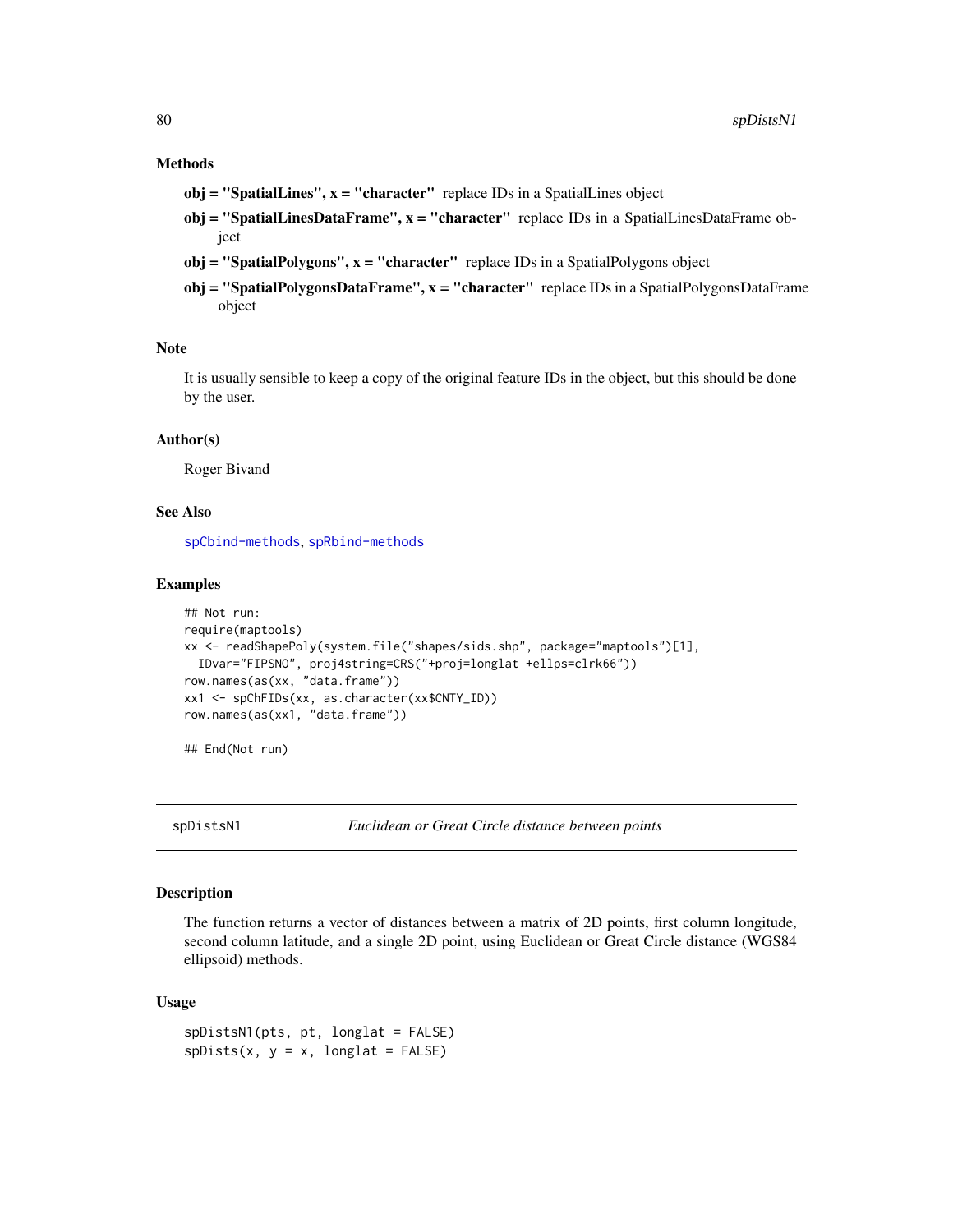#### <span id="page-80-0"></span>spDistsN1 81

#### Arguments

| pts          | A matrix of 2D points, first column x/longitude, second column y/latitude, or a<br>SpatialPoints or SpatialPointsDataFrame object                           |
|--------------|-------------------------------------------------------------------------------------------------------------------------------------------------------------|
| pt           | A single 2D point, first value x/longitude, second value y/latitude, or a Spatial-<br>Points or SpatialPointsDataFrame object with one point only           |
| $\mathsf{x}$ | A matrix of n-D points with row denoting points, first column x/longitude, sec-<br>ond column y/latitude, or a Spatial object that has a coordinates method |
| у            | A matrix of n-D points with row denoting points, first column x/longitude, sec-<br>ond column y/latitude, or a Spatial object that has a coordinates method |
| longlat      | if FALSE, Euclidean distance, if TRUE Great Circle distance                                                                                                 |

### Value

spDistsN1 returns a numeric vector of distances in the metric of the points if longlat=FALSE, or in kilometers if longlat=TRUE.

spDists returns a full matrix of distances in the metric of the points if longlat=FALSE, or in kilometers if longlat=TRUE; it uses spDistsN1 in case points are two-dimensional. In case of  $splists(x, x)$ , it will compute all n x n distances, not the sufficient n x (n-1).

# Note

The function can also be used to find a local kilometer equivalent to a plot scaled in decimal degrees in order to draw a scale bar.

#### Author(s)

Roger Bivand, Edzer Pebesma

#### References

[http://home.att.net/~srschmitt/script\\_greatcircle.html](http://home.att.net/~srschmitt/script_greatcircle.html)

#### See Also

[is.projected](#page-29-0)

# Examples

```
11 \leftarrow \text{matrix}(c(5, 6, 60, 60), \text{ncol=2})km <- spDistsN1(ll, ll[1,], longlat=TRUE)
zapsmall(km)
utm32 <- matrix(c(276.9799, 332.7052, 6658.1572, 6655.2055), ncol=2)
spDistsN1(utm32, utm32[1,])
dg <- spDistsN1(ll, ll[1,])
dg
dg[2]/km[2]
data(meuse)
coordinates(meuse) <- c("x", "y")
res <- spDistsN1(meuse, meuse[1,])
```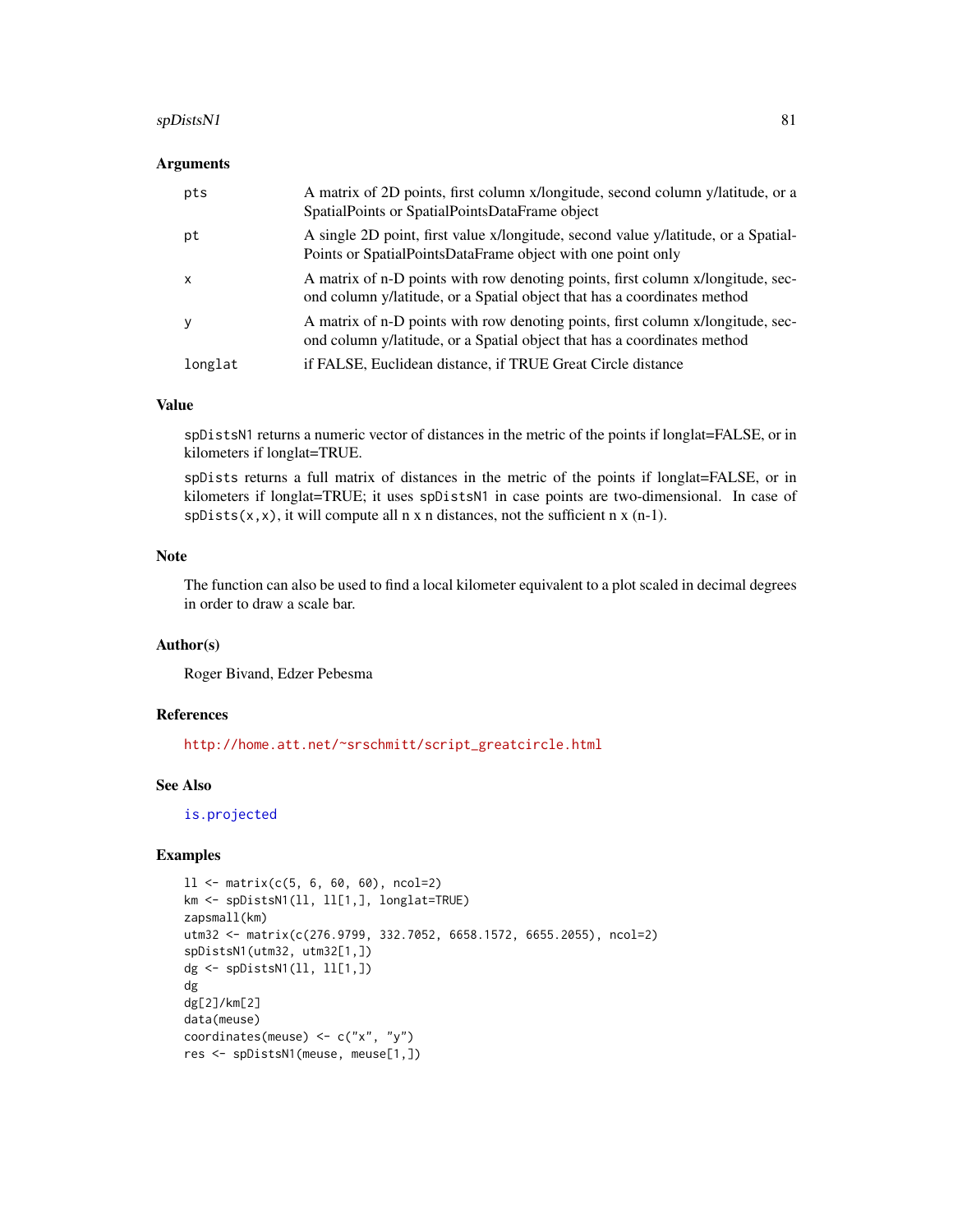<span id="page-81-2"></span>summary(res)

<span id="page-81-0"></span>

#### <span id="page-81-1"></span>Description

Lattice (trellis) plot methods for spatial data with attributes

#### Usage

```
spplot(obj, ...)
spplot.grid(obj, zcol = names(obj), ..., names.attr, scales = list(draw = FALSE),
xlab = NULL, ylab = NULL, aspect = mapasp(obj,xlim,ylim),
panel = panel.gridplot, sp.layout = NULL, formula, xlim = bbox(obj)[1, ],
ylim = bbox(obj)[2, ], checkEmptyRC = TRUE)
spplot.polygons(obj, zcol = names(obj), ..., names.attr, scales = list(draw = FALSE),
xlab = NULL, ylab = NULL, aspect = mapasp(obj,xlim, ylim),
panel = panel.polygonsplot, sp.layout = NULL, formula, xlim = bbox(obj)[1, ],
ylim = bbox(obj)[2, ])spplot.points(obj, zcol = names(obj), ..., names.attr, scales = list(draw = FALSE),
xlab = NULL, ylab = NULL, aspect = mapasp(obj,xlim,ylim),
panel = panel.pointsplot, sp.layout = NULL, identify = FALSE, formula,
xlim = bbegin(bbox(obj)[1,], 0.04), ylim = bbexpand(bbox(obj)[2,], 0.04),edge.col = "transparent", colorkey = FALSE)
mapLegendGrob(obj, widths = unit(1, "cm"), heights = unit(1, "cm"),
fill = "black", just = "right")
sp. theme(set = FALSE, regions = list(col = bpy.colors(100)), ...)
layout.north.arrow(type = 1)
layout.scale.bar(height = <math>0.05</math>)spplot.locator(n = 512, type = "n", ...)
```
# Arguments

| obi        | object of class extending Spatial-class                                                                                                                                                                         |
|------------|-----------------------------------------------------------------------------------------------------------------------------------------------------------------------------------------------------------------|
| zcol       | character; attribute name(s) or column number(s) in attribute table                                                                                                                                             |
| names.attr | names to use in panel, if different from zcol names                                                                                                                                                             |
| scales     | scales argument to be passed to Lattice plots; use $list(draw = TRUE)$ to draw<br>axes scales; see xyplot for full options                                                                                      |
| $\cdots$   | other arguments passed to levelplot (grids, polygons) or xyplot (points)                                                                                                                                        |
| xlab       | label for x-axis                                                                                                                                                                                                |
| ylab       | label for y-axis                                                                                                                                                                                                |
| aspect     | aspect ratio for spatial axes; defaults to "iso" (one unit on the x-axis equals one<br>unit on the y-axis) but may be set to more suitable values if the data are e.g. if<br>coordinates are latitude/longitude |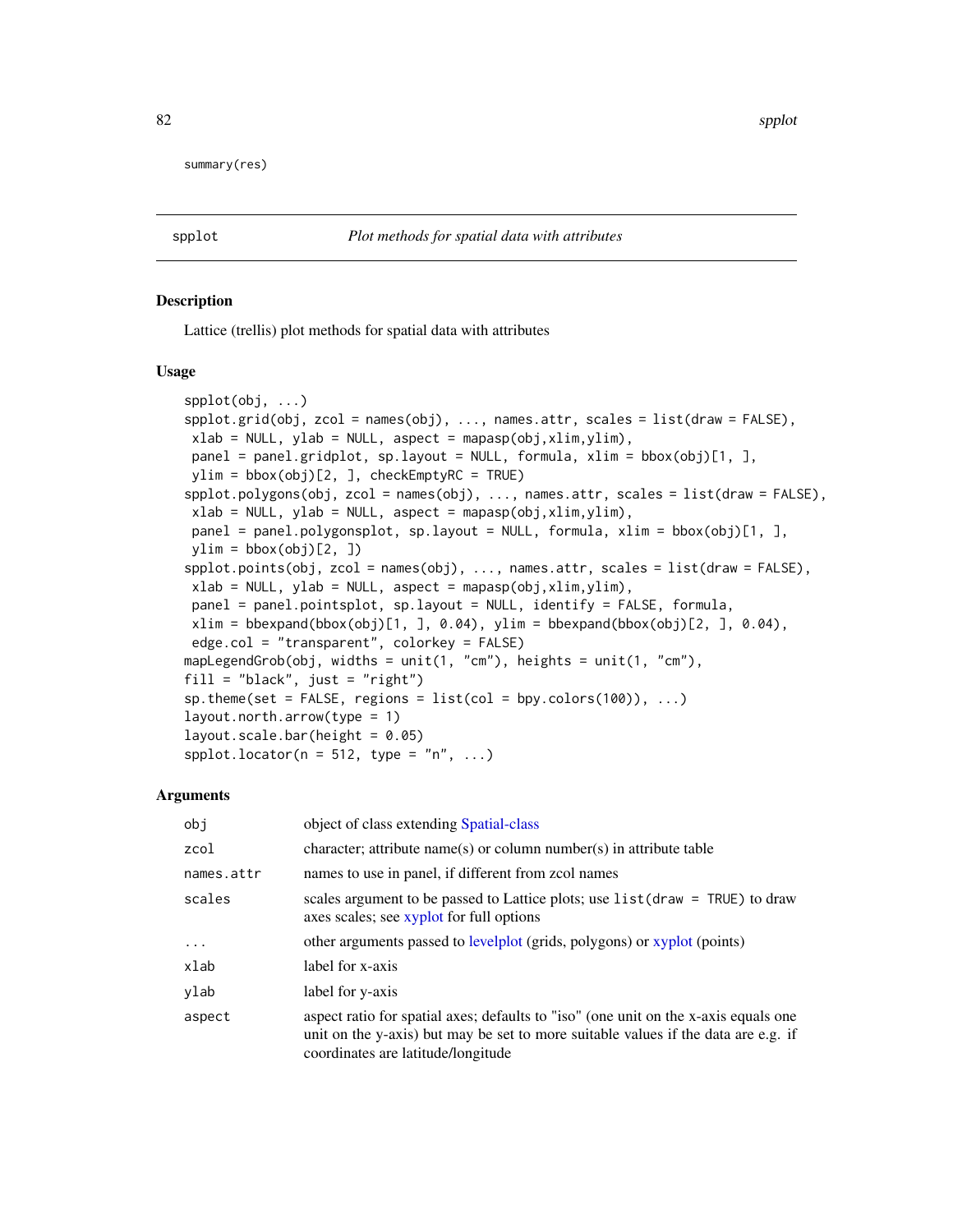#### <span id="page-82-0"></span>spplot and the special state of the state of the state of the state of the state of the state of the state of the state of the state of the state of the state of the state of the state of the state of the state of the stat

| panel        | depending on the class of obj, panel.polygonsplot (for polygons or lines), panel.gridplot<br>(grids) or panel.pointsplot (points) is used; for further control custom panel<br>functions can be supplied that call one of these panel functions, but do read<br>below how the argument sp. layout may help |
|--------------|------------------------------------------------------------------------------------------------------------------------------------------------------------------------------------------------------------------------------------------------------------------------------------------------------------|
| sp.layout    | NULL or list; see notes below                                                                                                                                                                                                                                                                              |
| identify     | if not FALSE, identify plotted objects (currently only working for points plots).<br>Labels for identification are the row.names of the attribute table row.names(as.data.frame(obj)).<br>If TRUE, identify on panel $(1,1)$ ; for identifying on panel $i$ , $j$ , pass the value<br>c(i,j)               |
| formula      | optional; may be useful to plot a transformed value. Defaults to $z^x + y$ for single<br>and $z^x + y$ name for multiple attributes; use e.g. $exp(x)^x + y$ name to plot the<br>exponent of the z-variable                                                                                                |
| xlim         | numeric; x-axis limits                                                                                                                                                                                                                                                                                     |
| ylim         | numeric; y-axis limits                                                                                                                                                                                                                                                                                     |
| edge.col     | color of symbol edge                                                                                                                                                                                                                                                                                       |
| colorkey     | logical; if TRUE, use continuous, levelplot-like colorkey instead of symbol key                                                                                                                                                                                                                            |
| widths       | width of grob                                                                                                                                                                                                                                                                                              |
| heights      | heights of grob                                                                                                                                                                                                                                                                                            |
| fill         | fill color of grob                                                                                                                                                                                                                                                                                         |
| just         | grob placement justification                                                                                                                                                                                                                                                                               |
| set          | logical; if TRUE, trellis.par.set is called, else a list is returned that can be passed<br>to trellis.par.set()                                                                                                                                                                                            |
| regions      | color ramp for the theme                                                                                                                                                                                                                                                                                   |
| height       | height of scale bar; width is 1.0                                                                                                                                                                                                                                                                          |
| n            | see locator                                                                                                                                                                                                                                                                                                |
| type         | see locator                                                                                                                                                                                                                                                                                                |
| checkEmptyRC | logical; if TRUE, a check is done to see if empty rows or columns are present,<br>and need to be taken care of. Setting to FALSE may improve speed.                                                                                                                                                        |

# Value

spplot returns a lattice plot of class "trellis", if you fail to "see" it, explicitly call print(spplot(...)). If identify is TRUE, the plot is plotted and the return value is a vector with row names of the selected points.

spplot.locator returns a matrix with identified point locations; use trellis.focus first to focus on a given panel.

# Methods

obj = "SpatialPixelsDataFrame" see [spplot](#page-81-0)

obj = "SpatialGridDataFrame" see [spplot](#page-81-0)

obj = "SpatialPolygonsDataFrame" see [spplot](#page-81-0)

obj = "SpatialLinesDataFrame" see [spplot](#page-81-0)

obj = "SpatialPointsDataFrame" see [spplot](#page-81-0)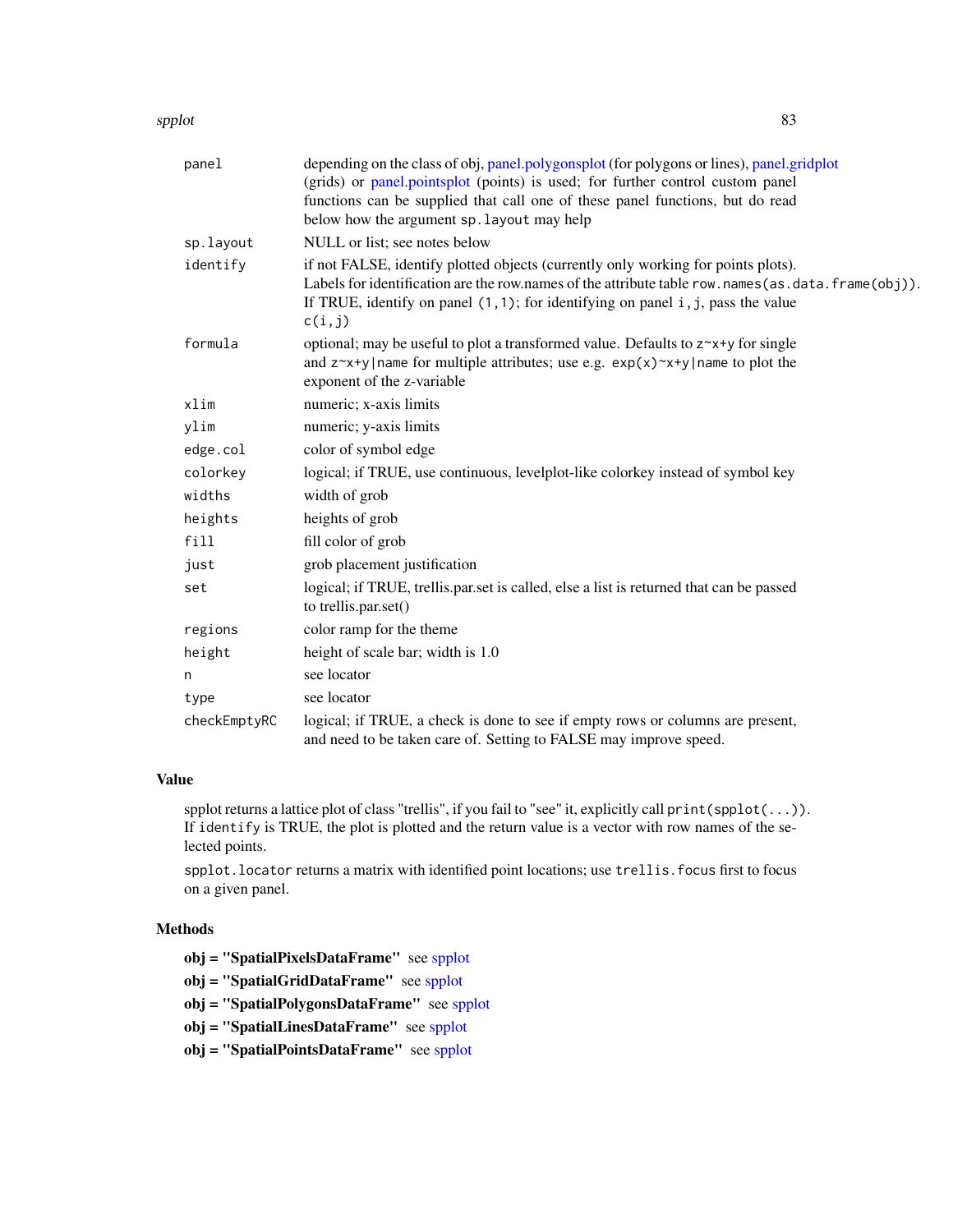Missing values in the attributes are (currently) not allowed.

spplot.grid, spplot.polygons and spplot.points are S4 methods for spplot; see [spplot](#page-81-1)[methods.](#page-81-1)

Useful arguments that can be passed as ... are:

layout for the layout of panels

- col.regions to specify fill colours; in case the variable to be plotted is a factor, this vector should have length equal to the number of factor levels; when plotting points it may also have length one, using symbol type to distinguish classes
- pretty for colour breaks at pretty numbers
- at to specify at which values colours change
- as.table to start drawing panels upper-left instead of lower-left
- page to add marks to each plotted page

for useful values see the appropriate documentation of [xyplot](#page-0-0) and [levelplot.](#page-0-0)

If obj is of SpatialPointsDataFrame, the following options are useful to pass:

key.space character: "bottom", "right", "left" or "right" to denote key location, or list: see argument key in the help for [xyplot](#page-0-0) what the options are

legendEntries character; array with key legend (text) entries; suitable defaults obtained from data

- cuts number of cuts, or, for objects of class [SpatialPointsDataFrame](#page-68-0) only, the actual cuts to use
- do.log logical; if TRUE use log-linear scale to divide range in equal cuts, else use a linear scale if cuts is only number of cuts
- pch integer; plotting character to use; defaults to 16 if fill is TRUE, else 1
- cex numeric; character expansion, proportional to default value of 1
- fill logical; use filled circles?

layout.north.arrow and layout.scale.bar can be used to set a north arrow or scale bar.

The sp.layout argument is either a single layout item, or a list with one or more layout items. A layout item is a list with its first argument the name of the layout function to be called: sp.points for SpatialPoints, sp.polygons for SpatialPolygons object, sp.lines for a SpatialLines object, and sp.text for text to place. The second argument contains the object (or text) to be plotted; remaining arguments are passed to the corresponding panel. \* functions.

The order of items in sp.layout matters; objects are drawn in the order they appear. Plot order and prevalence of sp.layout items: for points and lines, sp.layout items are drawn before the points (to allow for grids and polygons); for grids and polygons sp.layout is drawn afterwards (so the item will not be overdrawn by the grid and/or polygon). Transparency may further help when combining things.

Items of the sp.layout list, or its elements, can be:

which integer; controls to which panel a layout item should be added. If which is present in the main, top-level list it applies to all layout items; in sub-lists with layout items it denotes the (set of) panels in which the layout item should be drawn. Without a which item, layout items are drawn in each panel.

<span id="page-83-0"></span>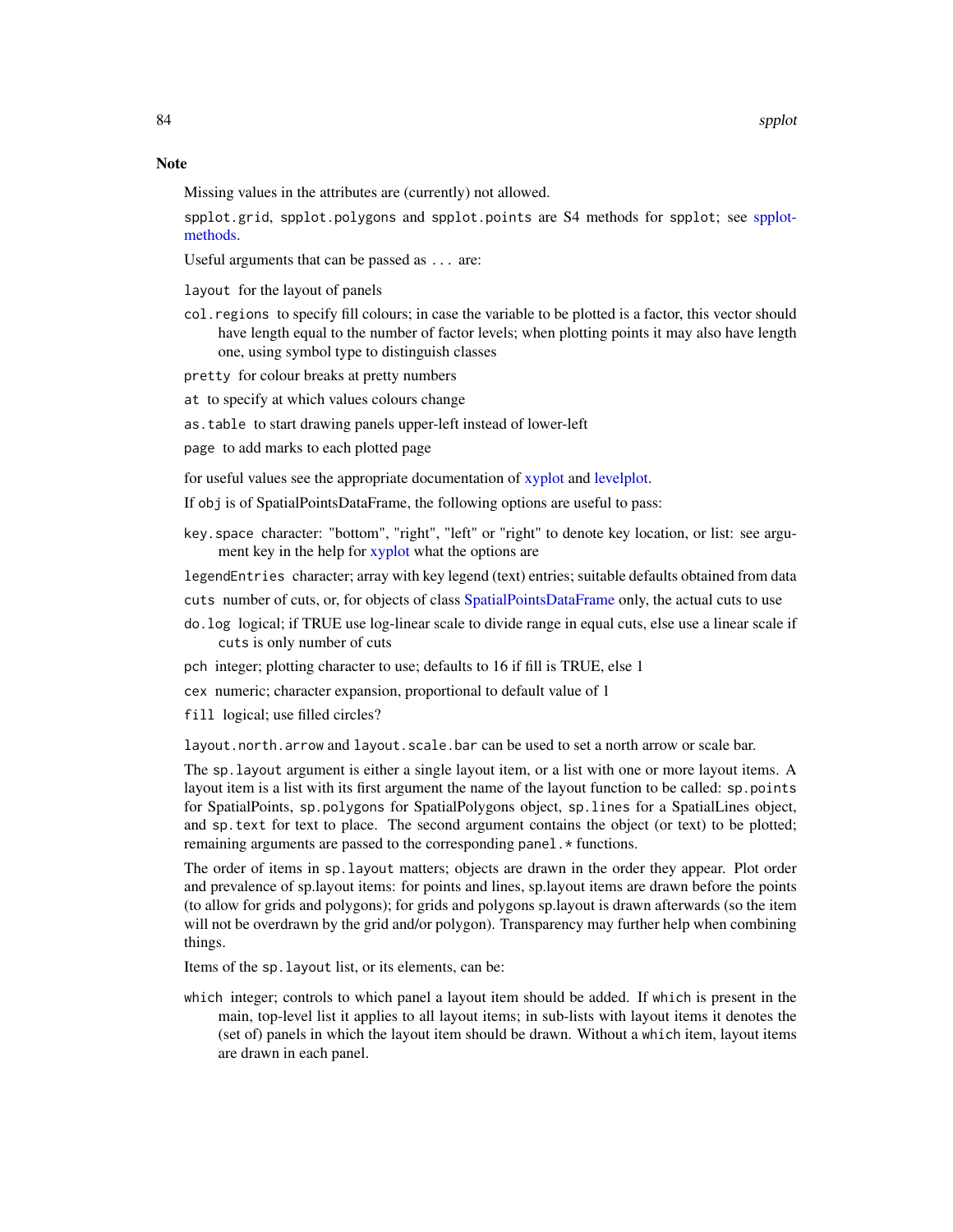#### <span id="page-84-0"></span>spplot and the special state of the state of the state of the state of the state of the state of the state of the state of the state of the state of the state of the state of the state of the state of the state of the stat

first logical; should the layout item be drawn before the main spplot object (TRUE), or after (FALSE)? This overrides the default order.

sp.theme returns a lattice theme; use, after loading package lattice, the command trellis.par.set(sp.theme()) after a device is opened or changed to make this work. Currently, this only sets the colors to [bpy.colors.](#page-7-0)

If the attributes to be plotted are of type factor, spplot tries to create a legend that reflects this. In this case, the color ramp passed needs to be of the same length as the number of factor levels. The factor levels are derived from the first map; subsequent factors with different factor levels result in an error.

#### Author(s)

Edzer Pebesma, <edzer.pebesma@uni-muenster.de>

#### References

<http://r-spatial.sourceforge.net/>

#### See Also

[xyplot,](#page-0-0) [levelplot,](#page-0-0) [panel.identify](#page-0-0) to identify objects

#### Examples

```
library(lattice)
trellis.par.set(sp.theme()) # sets bpy.colors() ramp
data(meuse)
coordinates(meuse) <- ~x+y
l2 = list("SpatialPolygonsRescale", layout.north.arrow(), offset = c(181300,329800),
scale = 400)
l3 = list("SpatialPolygonsRescale", layout.scale.bar(), offset = c(180500,329800),
scale = 500, fill=c("transparent","black"))
l4 = list("sp.text", c(180500,329900), "0")
l5 = list("sp.text", c(181000,329900), "500 m")
spplot(meuse, c("ffreq"), sp.layout=list(l2,l3,l4,l5), col.regions= "black",
pch=c(1,2,3), key.space=list(x=0.1,y=.95,corner=c(0,1)))
spplot(meuse, c("zinc", "lead"), sp.layout=list(12,13,14,15, which = 2),key.space=list(x=0.1,y=.95,corner=c(0,1)))
# plotting factors:
meuse$f = factor(sample(letters[6:10], 155, replace=TRUE),levels=letters[1:10])
```

```
meuse$g = factor(sample(letters[1:5], 155, replace=TRUE),levels=letters[1:10])
spplot(meuse, c("f","g"), col.regions=bpy.colors(10))
```

```
if (require(RColorBrewer)) {
spplot(meuse, c("ffreq"), sp.layout=list(l2,l3,l4,l5),
col.regions=brewer.pal(3, "Set1"))
}
```
data(meuse.grid) gridded(meuse.grid)=~x+y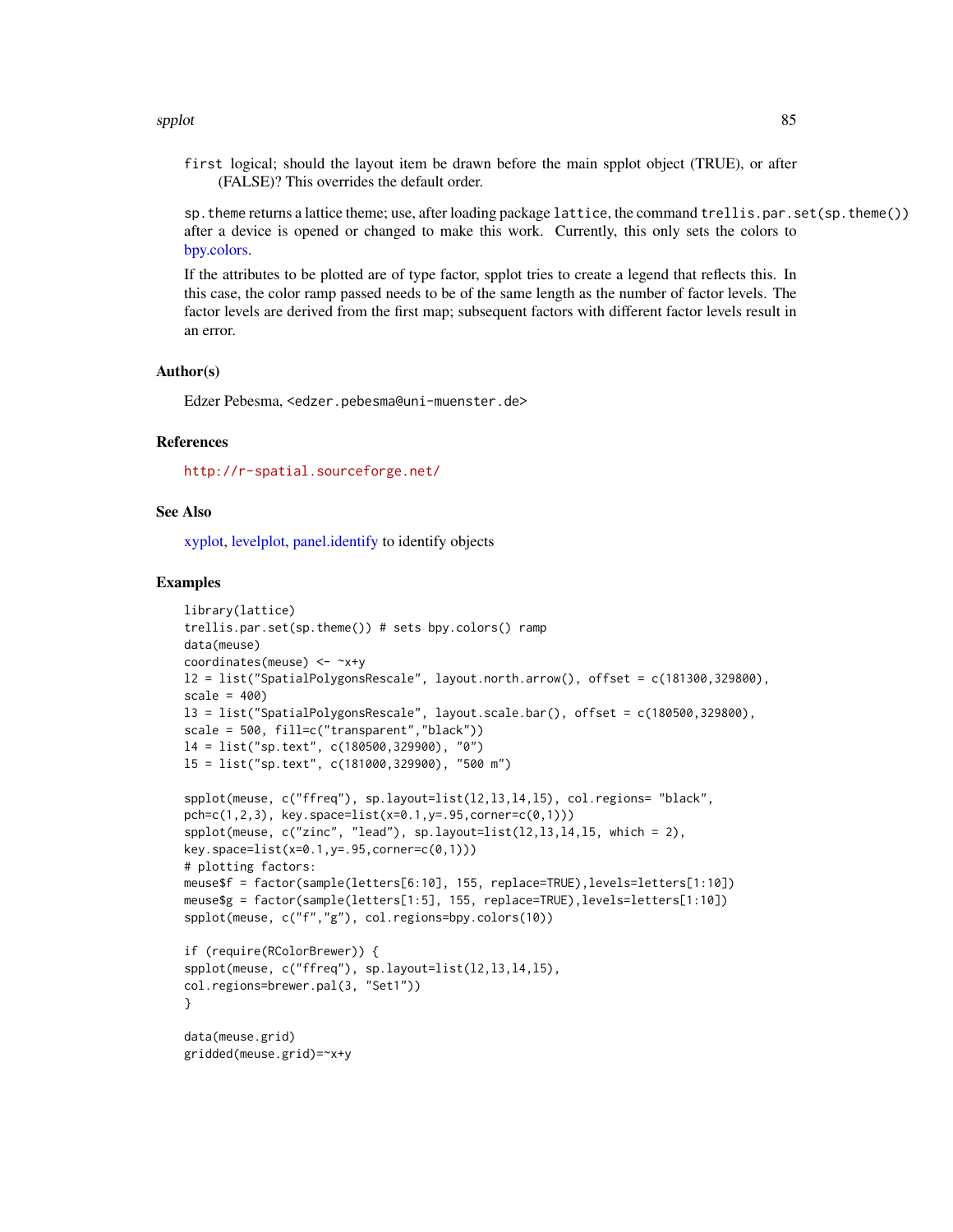```
meuse.grid$g = factor(sample(letters[1:5], 3103, replace=TRUE),levels=letters[1:10])
meuse.grid$f = factor(sample(letters[6:10], 3103, replace=TRUE),levels=letters[1:10])
spplot(meuse.grid, c("f","g"))
spplot(meuse.grid, c("f","g"), col.regions=bpy.colors(10))
```
spsample *sample point locations in (or on) a spatial object*

# <span id="page-85-0"></span>Description

sample point locations within a square area, a grid, a polygon, or on a spatial line, using regular or random sampling methods; the methods used assume that the geometry used is not spherical, so objects should be in planar coordinates

# Usage

```
spsample(x, n, type, ...)
makegrid(x, n = 10000, nsig = 2, cellsize, offset = rep(0.5, nrow(bb)))
```
# Arguments

| $\boldsymbol{\mathsf{x}}$ | Spatial object; spsample( $x$ , ) is a generic method for the existing sample. Xxx<br>fumctions                                                                                                                                                                                                                                                                                                                                                                                                                   |
|---------------------------|-------------------------------------------------------------------------------------------------------------------------------------------------------------------------------------------------------------------------------------------------------------------------------------------------------------------------------------------------------------------------------------------------------------------------------------------------------------------------------------------------------------------|
| .                         | optional arguments, passed to the appropriate sample. Xxx functions; see NOTES<br>for nclusters and iter                                                                                                                                                                                                                                                                                                                                                                                                          |
| n                         | (approximate) sample size                                                                                                                                                                                                                                                                                                                                                                                                                                                                                         |
| type                      | character; "random" for completely spatial random; "regular" for regular (sys-<br>tematically aligned) sampling; "stratified" for stratified random (one single<br>random location in each "cell"); "nonaligned" for nonaligned systematic sam-<br>pling (nx random y coordinates, ny random x coordinates); "hexagonal" for<br>sampling on a hexagonal lattice; "clustered" for clustered sampling; "Fibonacci"<br>for Fibonacci sampling on the sphere (see references).                                        |
| bb                        | bounding box of the sampled domain; setting this to a smaller value leads to<br>sub-region sampling                                                                                                                                                                                                                                                                                                                                                                                                               |
| offset                    | for regular sampling only: the offset (position) of the regular grid; the default<br>for spsample methods is a random location in the unit cell $[0,1]$ x $[0,1]$ , leading<br>to a different grid after each call; if this is set to $c(0.5, 0.5)$ , the returned grid<br>is not random (but, in Ripley's wording, "centric systematic"). For line objects,<br>a single offset value is taken, where the value varies within the $[0, 1]$ interval,<br>and 0 is the beginning of each Line object, and 1 its end |
| cellsize                  | if missing, a cell size is derived from the sample size n; otherwise, this cell size<br>is used for all sampling methods except "random"                                                                                                                                                                                                                                                                                                                                                                          |
| nsig                      | for "pretty" cell size; spsample does not result in pretty grids                                                                                                                                                                                                                                                                                                                                                                                                                                                  |

<span id="page-85-1"></span>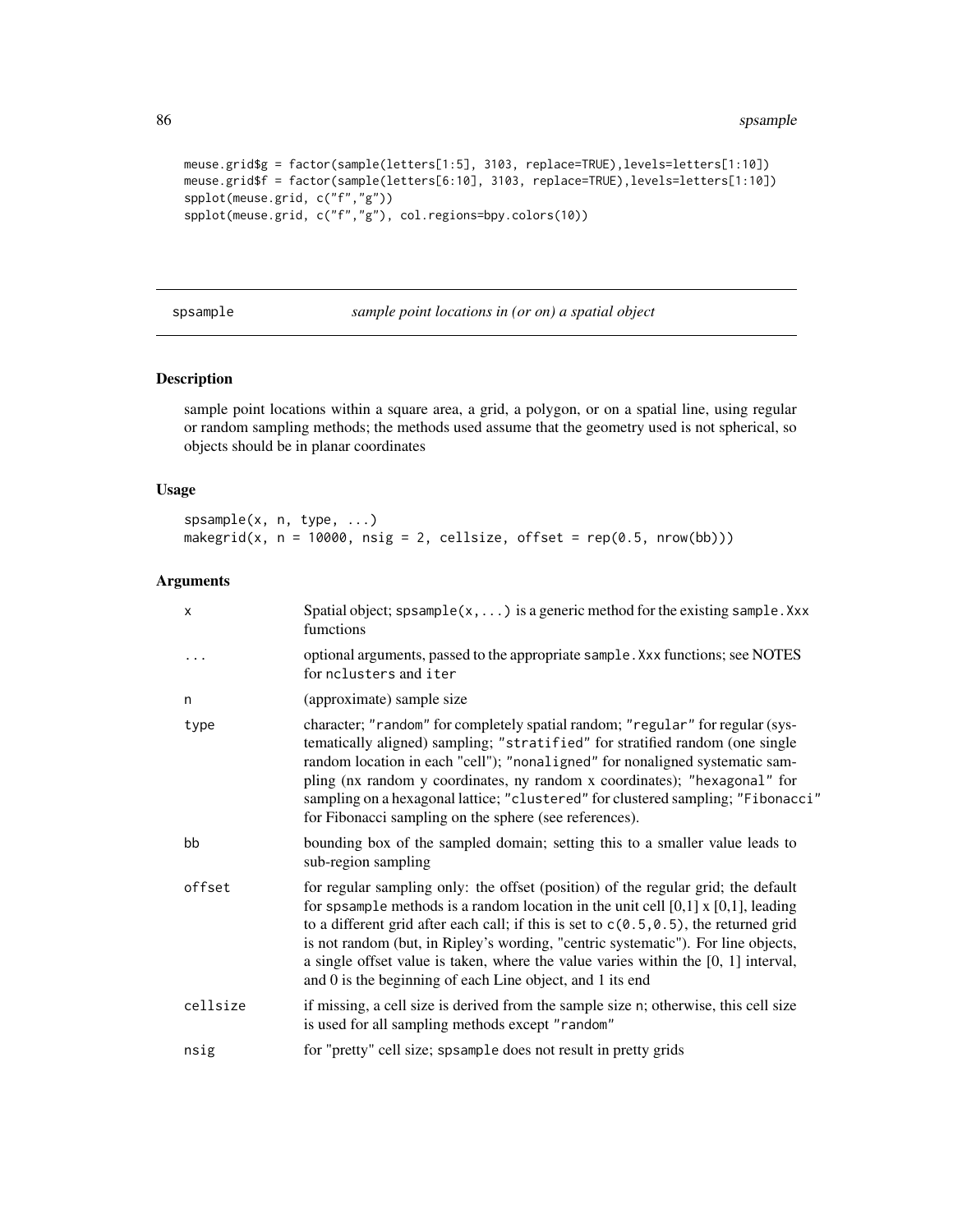#### <span id="page-86-0"></span>spsample 87

#### Value

an object of class [SpatialPoints-class.](#page-69-0) The number of points is only guaranteed to equal n when sampling is done in a square box, i.e. (sample. Spatial). Otherwise, the obtained number of points will have expected value n.

When x is of a class deriving from [Spatial-class](#page-54-0) for which no [spsample-methods](#page-85-0) exists, sampling is done in the bounding box of the object, using spsample.Spatial. An [overlay](#page-54-1) may be necessary to select afterwards.

Sampling type "nonaligned" is not implemented for line objects.

Some methods may return NULL if no points could be successfully placed.

makegrid makes a regular grid that covers x; when cellsize is not given it derives one from the number of grid points requested (approximating the number of cells). It tries to choose pretty cell size and grid coordinates.

#### Methods

- $x =$  "Spatial" sample in the bbox of x
- $x = "Line"$  sample on a line
- $x = "Polygon"$  sample in a Polygon
- x = "Polygons" sample in a Polygons object, consisting of possibly multiple Polygon objects (holes must be correctly defined, use checkPolygonsHoles if need be)
- **x** = "SpatialPolygons" sample in an SpatialPolygons object; sampling takes place over all Polygons objects present, use subsetting to vary sampling intensity (density); holes must be correctly defined, use checkPolygonsHoles if need be
- $x =$  "SpatialGrid" sample in an SpatialGrid object
- x = "SpatialPixels" sample in an SpatialPixels object

#### **Note**

If an [Polygon-class](#page-45-0) object has zero area (i.e. is a line), samples on this line element are returned. If the area is very close to zero, the algorithm taken here (generating points in a square area, selecting those inside the polygon) may be very resource intensive. When numbers of points per polygon are small and type="random", the number searched for is inflated to ensure hits, and the points returned sampled among these.

The following two arguments can be further specified:

nclusters Number of clusters (strata) to sample from.

iter(default = 4) number of times to try to place sample points in a polygon before giving up and returning NULL - this may occur when trying to hit a small and awkwardly shaped polygon in a large bounding box with a small number of points

### Author(s)

Edzer Pebesma, <edzer.pebesma@uni-muenster.de>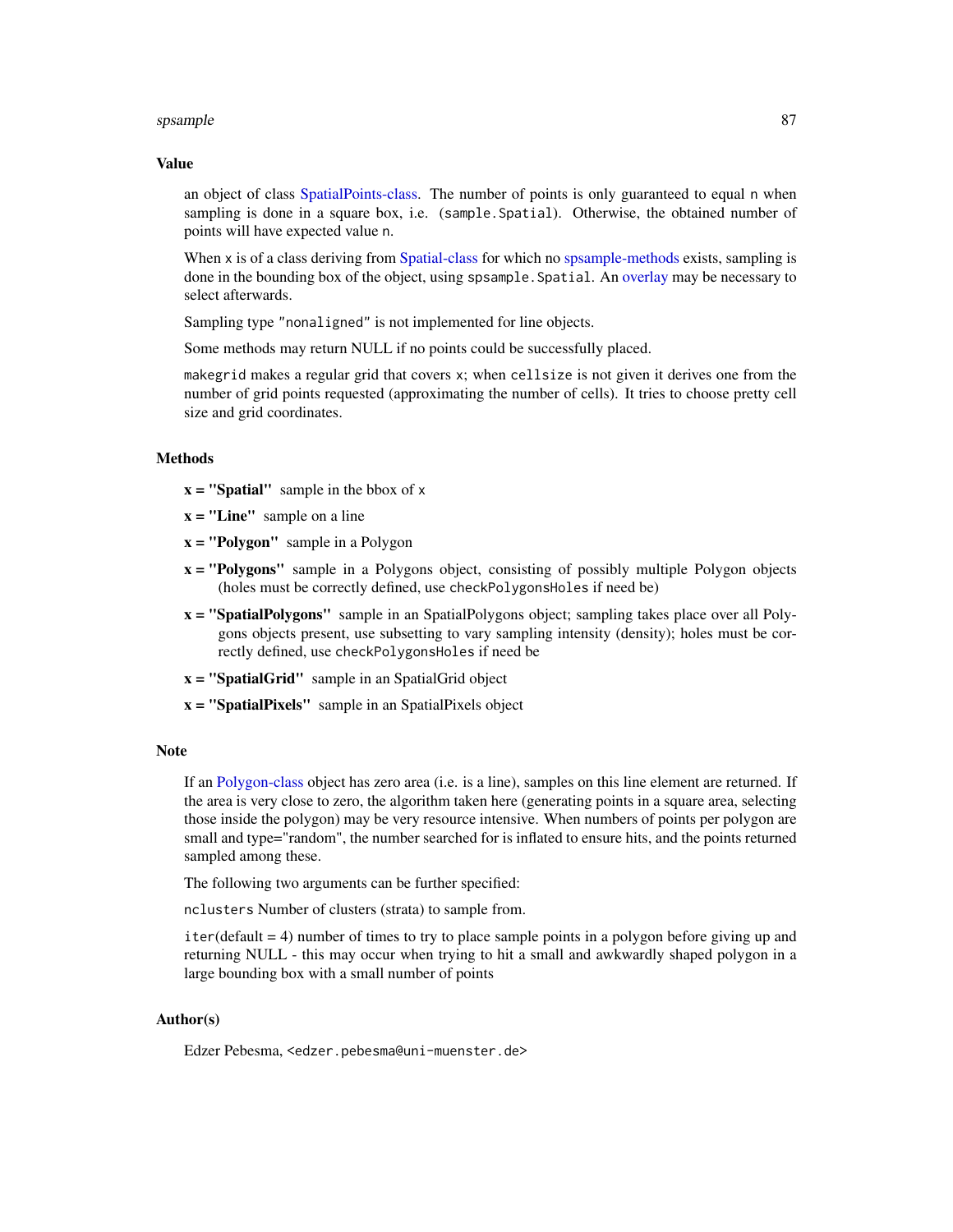#### <span id="page-87-0"></span>References

Chapter 3 in B.D. Ripley, 1981. Spatial Statistics, Wiley

Fibonacci sampling: Alvaro Gonzalez, 2010. Measurement of Areas on a Sphere Using Fibonacci and Latitude-Longitude Lattices. Mathematical Geosciences 42(1), p. 49-64

# See Also

[overlay-methods,](#page-54-1) [point.in.polygon,](#page-44-0) [sample](#page-0-0)

#### Examples

```
data(meuse.riv)
meuse.sr = SpatialPolygons(list(Polygons(list(Polygon(meuse.riv)), "x")))
plot(meuse.sr)
points(spsample(meuse.sr, n = 1000, "regular"), pch = 3)
plot(meuse.sr)
points(spsample(meuse.sr, n = 1000, "random"), pch = 3)
plot(meuse.sr)
points(spsample(meuse.sr, n = 1000, "stratified"), pch = 3)
plot(meuse.sr)
points(spsample(meuse.sr, n = 1000, "nonaligned"), pch = 3)
plot(meuse.sr)
points(spsample(meuse.sr@polygons[[1]], n = 100, "stratified"), pch = 3, cex=.5)
data(meuse.grid)
gridded(meuse.grid) = \gamma x + yimage(meuse.grid)
points(spsample(meuse.grid,n=1000,type="random"), pch=3, cex=.5)
image(meuse.grid)
points(spsample(meuse.grid,n=1000,type="stratified"), pch=3, cex=.5)
image(meuse.grid)
points(spsample(meuse.grid,n=1000,type="regular"), pch=3, cex=.5)
image(meuse.grid)
points(spsample(meuse.grid,n=1000,type="nonaligned"), pch=3, cex=.5)
fullgrid(meuse.grid) = TRUE
image(meuse.grid)
points(spsample(meuse.grid,n=1000,type="stratified"), pch=3,cex=.5)
```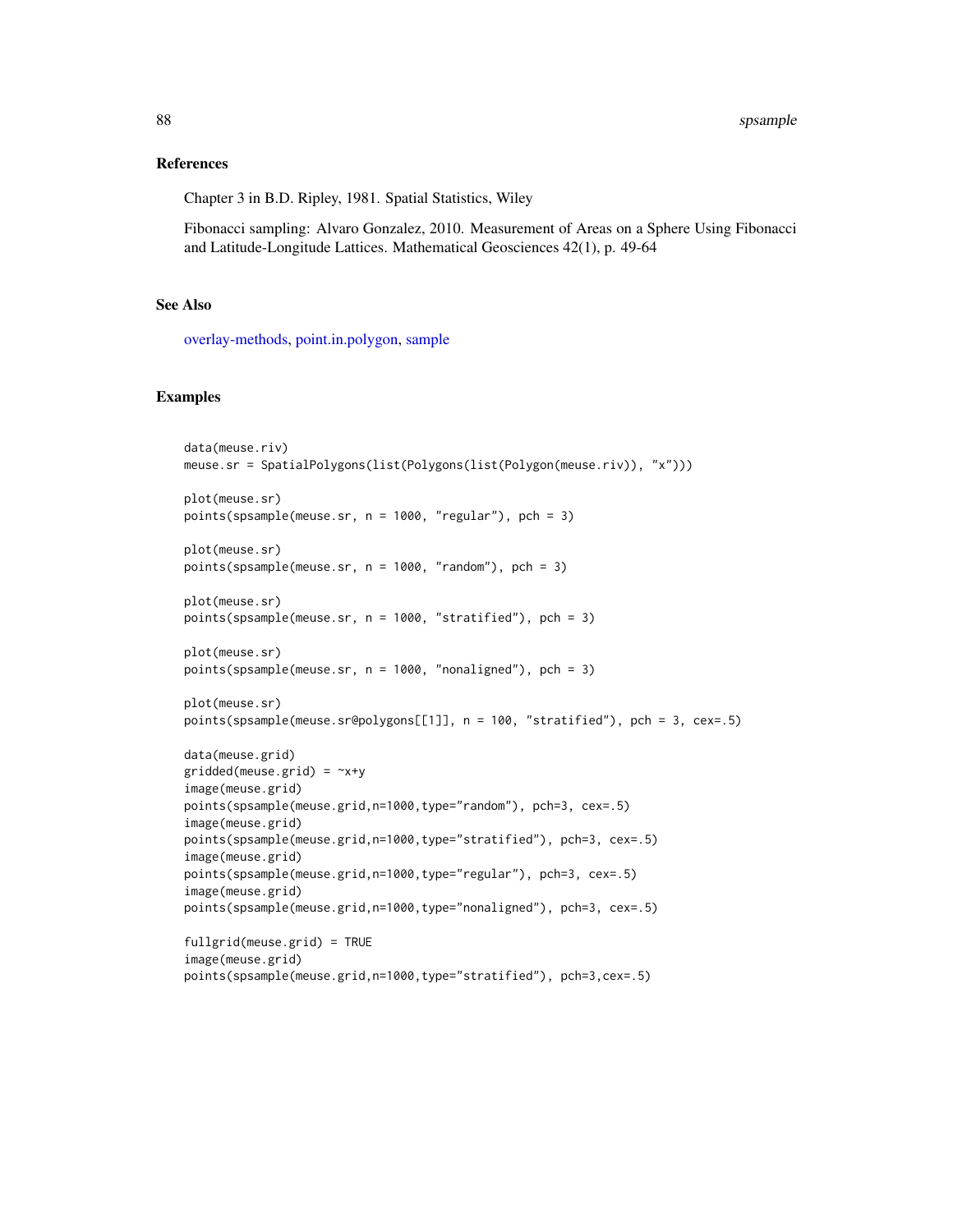<span id="page-88-2"></span><span id="page-88-0"></span>

#### Description

spTransform for map projection and datum transformation

### Usage

```
spTransform(x, CRSobj, ...)
```
# Arguments

| x      | object to be transformed |
|--------|--------------------------|
| CRSobi | object of class CRS      |
| .      | further arguments        |

#### Value

object with coordinates transformed to the new coordinate reference system.

# Note

Package sp only provides the definition of the generic, methods doing actual transformation are found in package rgdal, see [spTransform](#page-88-0)

<span id="page-88-1"></span>

| stack | rearrange data in SpatialPointsDataFrame or SpatialGridDataFrame |
|-------|------------------------------------------------------------------|
|       | for plotting with spplot (levelplot/xyplot wrapper)              |

# Description

rearrange SpatialPointsDataFrame for plotting with spplot or levelplot

# Usage

```
spmap.to.lev(data, zcol = 1:n, n = 2, names.attr)
## S3 method for class 'SpatialPointsDataFrame'
stack(x, select, ...)
## S3 method for class 'SpatialGridDataFrame'
stack(x, select, ...)
```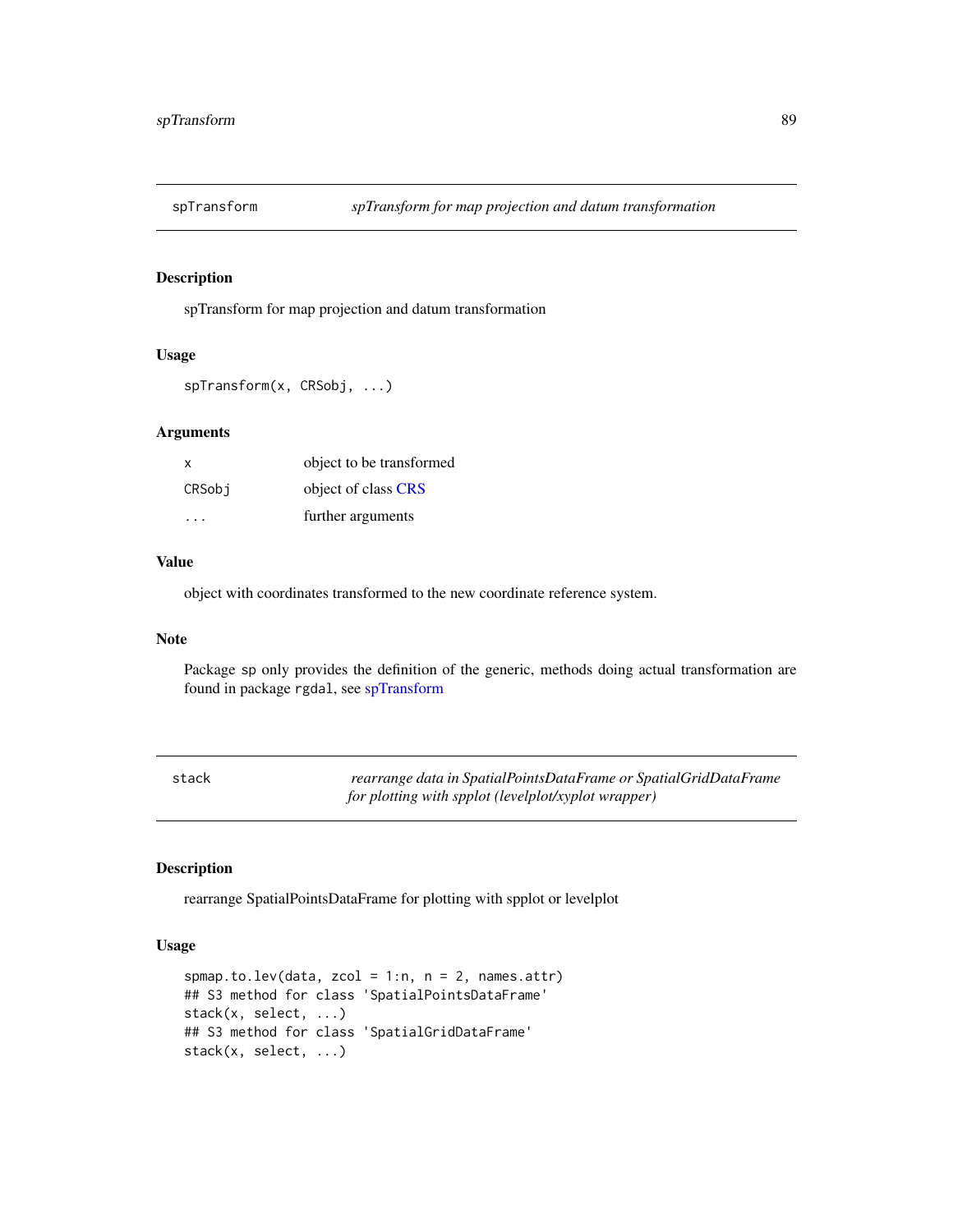#### <span id="page-89-0"></span>**Arguments**

| data         | object of class (or extending) SpatialPointsDataFrame or SpatialGridDataFrame                                                                                    |
|--------------|------------------------------------------------------------------------------------------------------------------------------------------------------------------|
| zcol         | $z$ -coordinate column name(s), or a column number (range) (after removing the<br>spatial coordinate columns: 1 refers to the first non-coordinate column, etc.) |
| names.attr   | names of the set of z-columns (these names will appear in the plot); if omitted,<br>column names of zcol                                                         |
| n            | number of columns to be stacked                                                                                                                                  |
| $\mathsf{x}$ | same as data                                                                                                                                                     |
| select       | same as zcol                                                                                                                                                     |
|              | ignored                                                                                                                                                          |

# Value

spmap.to.lev returns a data frame with the following elements:

|      | x-coordinate for each row                                               |
|------|-------------------------------------------------------------------------|
|      | y-coordinate for each row                                               |
|      | column vector with each of the elements in columns zcol of data stacked |
| name | factor; name of each of the stacked z columns                           |

stack is an S3 method: it return a data.frame with a column values that has the stacked coordinates and attributes, and a column ind that indicates the variable stacked; it also replicates the coordinates.

#### See Also

[spplot,](#page-81-0) [levelplot](#page-0-0) in package lattice, and [stack](#page-88-1)

# Examples

```
library(lattice)
data(meuse.grid) # data frame
coordinates(meuse.grid) = c("x", "y") # promotes to SpatialPointsDataFrame
meuse.grid[["idist"]] = 1 - meuse.grid[["dist"]] # add variable
# the following is made much easier by spplot:
levelplot(z~x+y|name, spmap.to.lev(meuse.grid, z=c("dist","idist"), names.attr =
c("distance", "inverse of distance")), aspect = "iso")
levelplot(values~x+y|ind, as.data.frame(stack(meuse.grid)),aspect = "iso")
gridded(meuse.grid) = TRUE
levelplot(z~x+y|name, spmap.to.lev(meuse.grid, z=c("dist","idist"), names.attr =
c("distance", "inverse of distance")), aspect = "iso")
levelplot(values~x+y|ind, as.data.frame(stack(meuse.grid)), asp = "iso")
```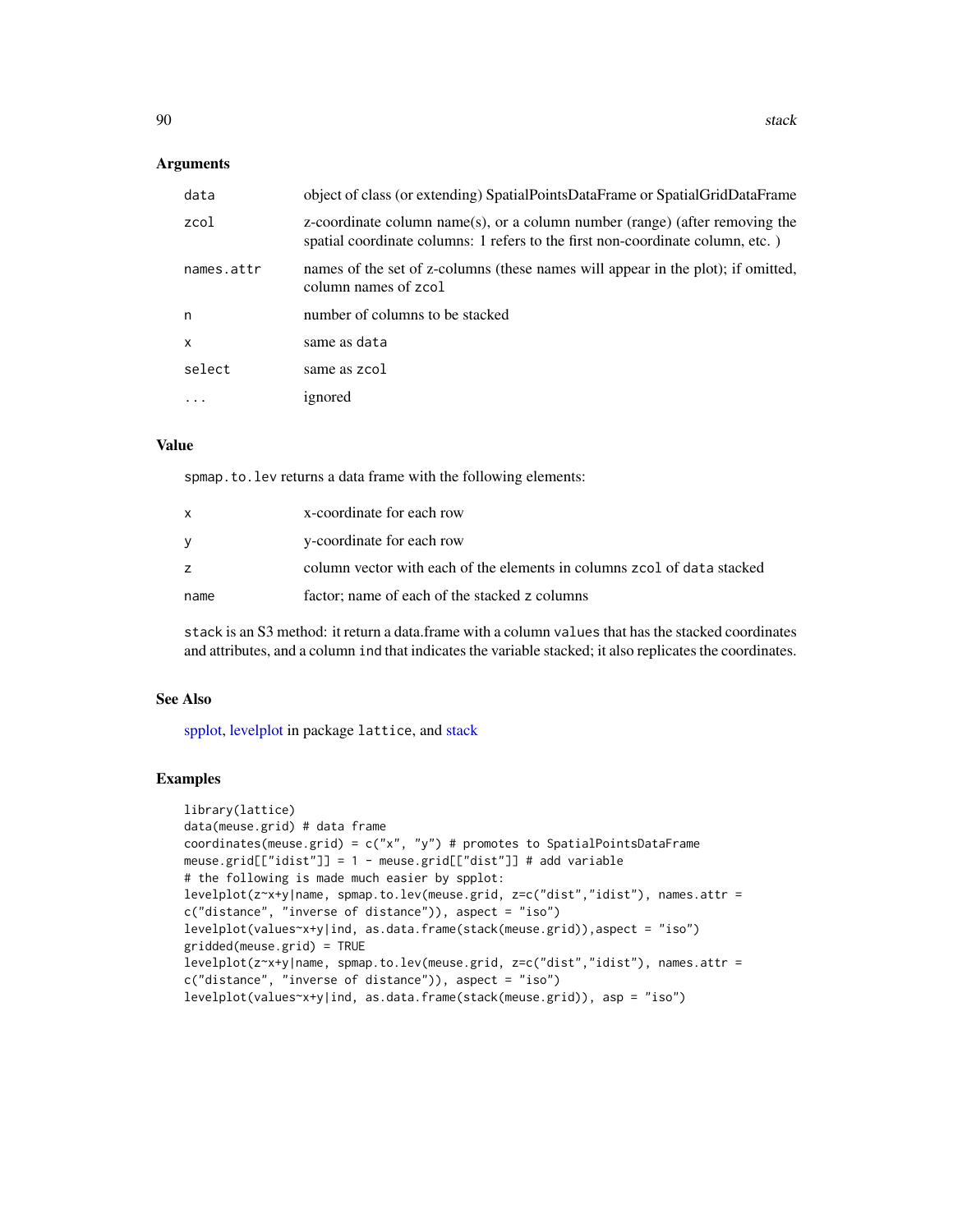<span id="page-90-0"></span>

# Description

It is often said that if Wales was flattened out it would have an area bigger than England. This function computes the surface area of a grid of heights taking into account the sloping nature of the surface.

#### Usage

```
surfaceArea(m, ...)
surfaceArea.matrix(m, cellx = 1, celly = 1, byCell = FALSE)
```
#### Arguments

| m         | a matrix of height values, or an object of class SpatialPixelsDataFrame or Spa-<br>tialGridDataFrame. |
|-----------|-------------------------------------------------------------------------------------------------------|
| cellx     | the size of the grid cells in the x-direction, in the same units as the height values.                |
| celly     | the size of the grid cells in the y-direction, in the same units as the height values.                |
| byCell    | return single value or matrix of values                                                               |
| $\ddotsc$ | ignored                                                                                               |

#### Value

Either a single value of the total area if byCell=FALSE, or a matrix the same shape as m of individual cell surface areas if byCell=TRUE. In this case, the sum of the returned matrix should be the same value as that which is returned if byCell=FALSE.

Missing values (NA) in the input matrix are allowed. They will produce an NA in the output matrix for byCell=TRUE, and contribute zero to the total area. They also have an effect on adjacent cells see code comments for details.

# Methods

- obj = "matrix" takes a matrix as input, requires cellx and celly to be set
- obj = "SpatialGridDataFrame" takes an object of class [SpatialGridDataFrame](#page-66-1) as input, and retrieves cellx and celly from this
- obj = "[SpatialPixelsDataFrame](#page-66-0)" takes an object of class SpatialPixelsDataFrame as input, and retrieves cellx and celly from this

# Author(s)

Barry Rowlingson <br/>the rowlingson@lancaster.ac.uk>, integration in sp Edzer Pebesma.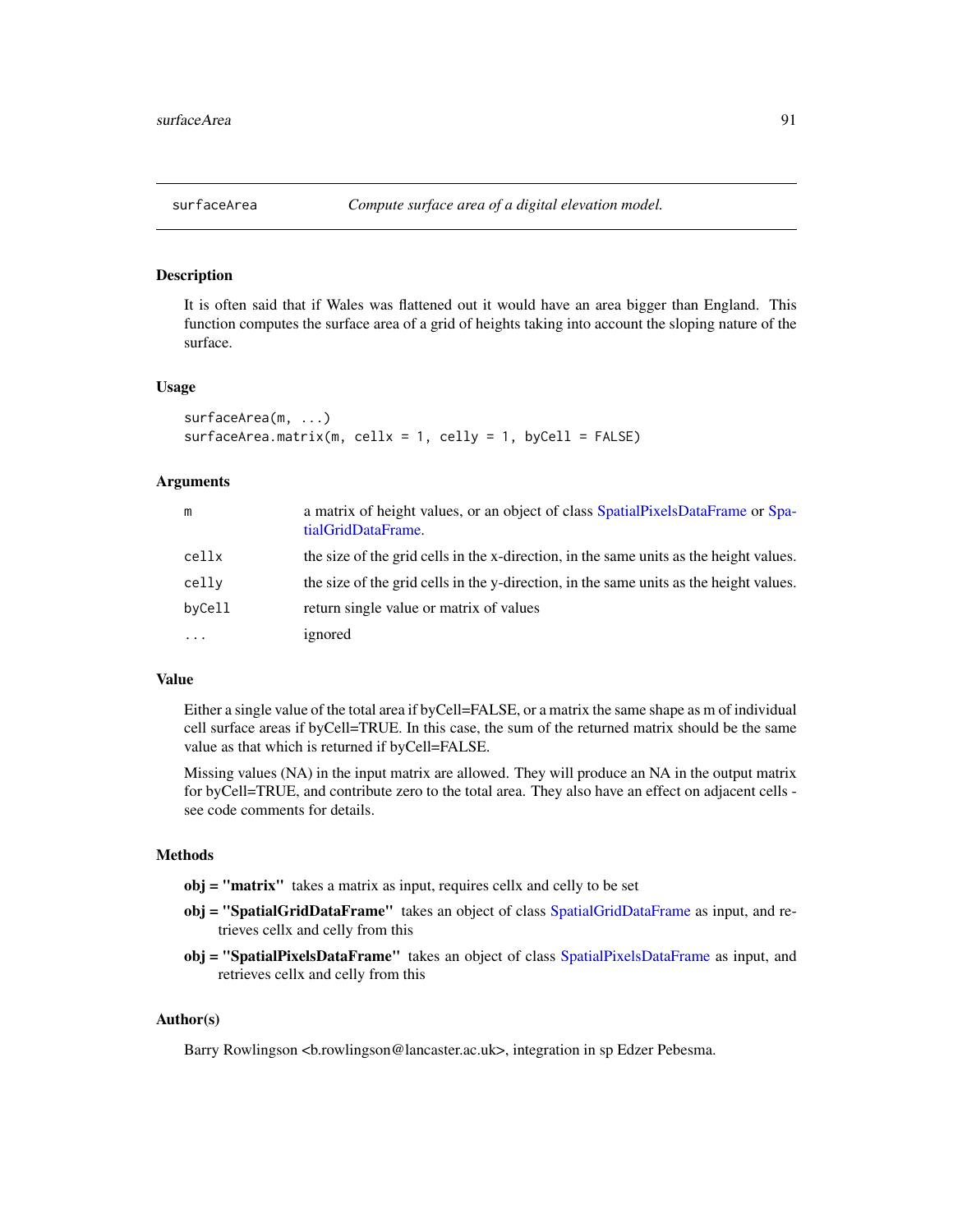#### References

Calculating Landscape Surface Area from Digital Elevation Models, Jeff S. Jenness Wildlife Society Bulletin, Vol. 32, No. 3 (Autumn, 2004), pp. 829-839

#### Examples

```
surfaceArea(volcano)
image(surfaceArea(volcano,byCell=TRUE))
```

```
data(meuse.grid)
gridded(mouse.grid) = \gamma x+yimage(surfaceArea(meuse.grid["dist"], byCell=TRUE))
surfaceArea(meuse.grid["dist"])
```
zerodist *find point pairs with equal spatial coordinates*

#### Description

find point pairs with equal spatial coordinates

#### Usage

```
zerodist(obj, zero = 0.0, unique.ID = FALSE)zerodist2(obj1, obj2, zero = 0.0)
remove.duplicates(obj, zero = 0.0, remove.second = TRUE)
```
# Arguments

| obj           | object of, or extending, class SpatialPoints                                                                                                                                                                                                                |
|---------------|-------------------------------------------------------------------------------------------------------------------------------------------------------------------------------------------------------------------------------------------------------------|
| obj1          | object of, or extending, class SpatialPoints                                                                                                                                                                                                                |
| obj2          | object of, or extending, class SpatialPoints                                                                                                                                                                                                                |
| zero          | distance values less than or equal to this threshold value are considered to have<br>zero distance (default 0.0); units are those of the coordinates for projected data<br>or unknown projection, or km if coordinates are defined to be longitute/latitude |
| unique.ID     | logical; if TRUE, return an ID (integer) for each point that is different only when<br>two points do not share the same location                                                                                                                            |
| remove.second | logical; if TRUE, the second of each pair of duplicate points is removed, if<br>FALSE remove the first                                                                                                                                                      |

#### Value

zerodist and zerodist2 return a two-column matrix with in each row pairs of row numbers with identical coordinates; a matrix with zero rows is returned if no such pairs are found. For zerodist, row number pairs refer to row pairs in obj. For zerodist2, row number pairs refer to rows in obj and obj2, respectively. remove.duplicates removes duplicate observations if present, and else returns obj.

<span id="page-91-0"></span>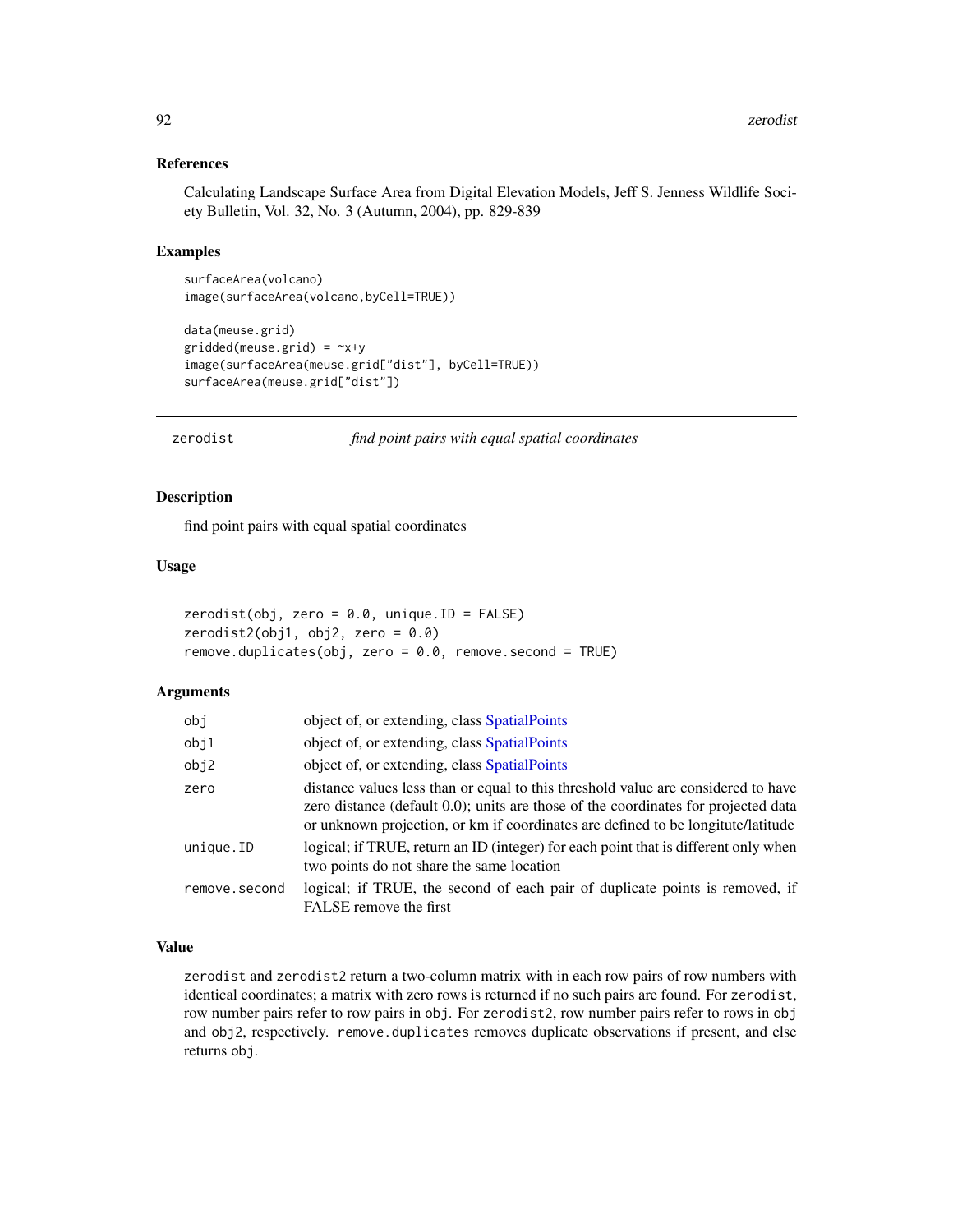#### zerodist 1933 besteckt at 1932 besteckt and the set of the set of the set of the set of the set of the set of the set of the set of the set of the set of the set of the set of the set of the set of the set of the set of th

# Note

When using kriging, duplicate observations sharing identical spatial locations result in singular covariance matrices. This function may help identify and remove spatial duplices. The full matrix with all pair-wise distances is not stored; the double loop is done at the C level.

When unique. ID=TRUE is used, sp 1.0-14 returned the highest index, sp 1.0-15 and later return the lowest index.

# Examples

```
data(meuse)
summary(meuse)
# pick 10 rows
n < -10ran10 <- sample(nrow(meuse), size = n, replace = TRUE)
meusedup <- rbind(meuse, meuse[ran10, ])
coordinates(meusedup) <- c("x", "y")
zd <- zerodist(meusedup)
sum(abs(zd[1:n,1] - sort(ran10))) # 0!
# remove the duplicate rows:
meusedup2 <- meusedup[-zd[,2], ]
summary(meusedup2)
meusedup3 <- subset(meusedup, !(1:nrow(meusedup) %in% zd[,2]))
summary(meusedup3)
coordinates(meuse) <- c("x", "y")
zerodist2(meuse, meuse[c(10:33,1,10),])
```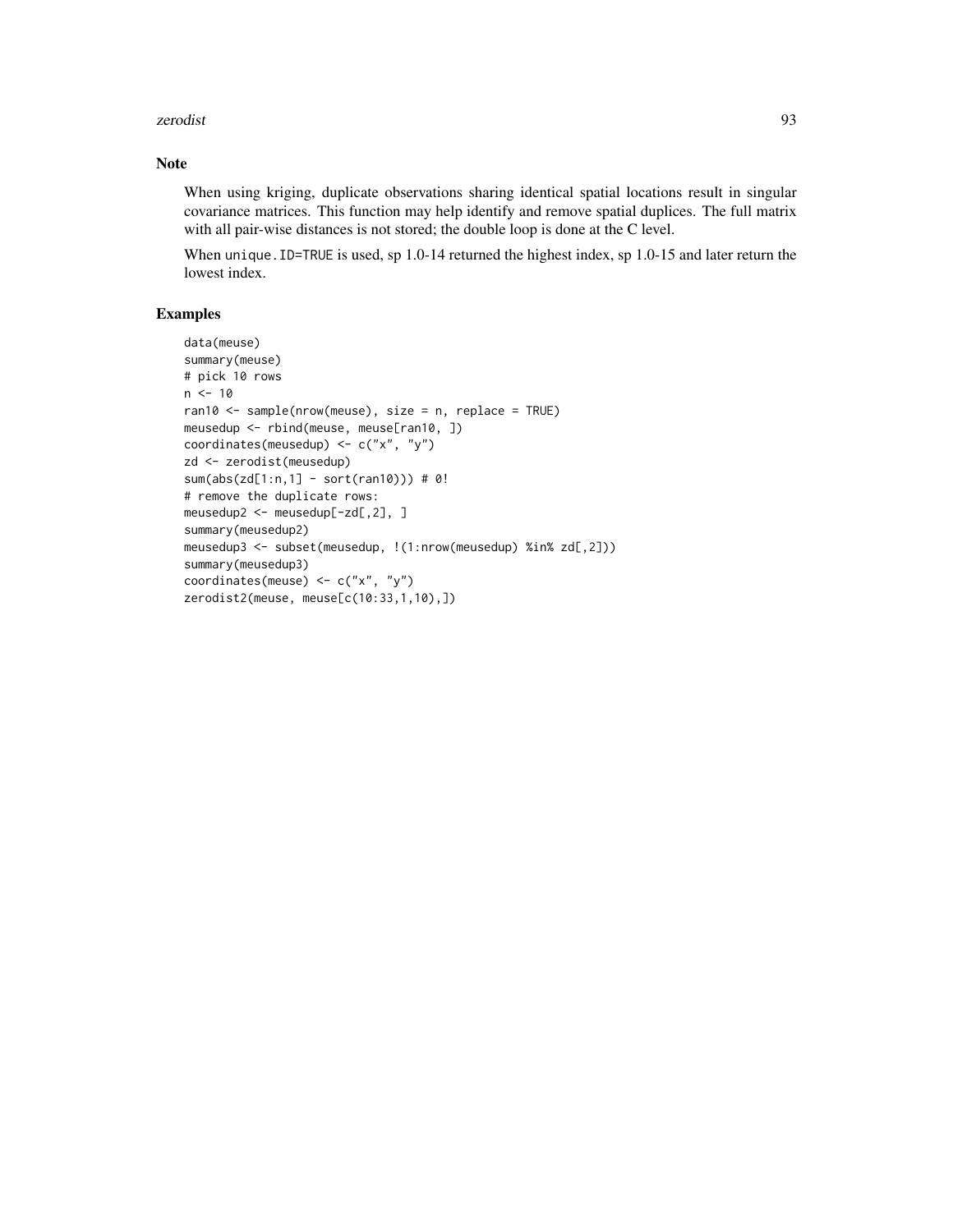# **Index**

∗Topic classes CRS-class, [15](#page-14-2) DMS-class, [20](#page-19-0) GridTopology-class, [26](#page-25-0) Line, [31](#page-30-0) Line-class, [32](#page-31-0) Lines-class, [32](#page-31-0) Polygon-class, [46](#page-45-1) Polygons-class, [48](#page-47-1) Spatial-class, [55](#page-54-2) SpatialGrid-class, [57](#page-56-0) SpatialGridDataFrame-class, [58](#page-57-0) SpatialLines-class, [61](#page-60-0) SpatialLinesDataFrame-class, [62](#page-61-0) SpatialPixels-class, [65](#page-64-0) SpatialPixelsDataFrame-class, [68](#page-67-0) SpatialPoints-class, [70](#page-69-1) SpatialPointsDataFrame-class, [72](#page-71-0) SpatialPolygons-class, [75](#page-74-1) SpatialPolygonsDataFrame-class, [78](#page-77-1) ∗Topic color bpy.colors, [8](#page-7-1) ∗Topic datasets meuse, [36](#page-35-0) meuse.grid, [37](#page-36-0) meuse.grid\_ll, [38](#page-37-0) meuse.riv, [39](#page-38-0) Rlogo, [51](#page-50-0) ∗Topic dplot bubble, [9](#page-8-0) degAxis, [17](#page-16-0) flip, [21](#page-20-0) loadMeuse, [33](#page-32-0) mapasp, [34](#page-33-0) panel.spplot, [44](#page-43-1) spplot, [82](#page-81-2) stack, [89](#page-88-2) zerodist, [92](#page-91-0) ∗Topic manip

coordinates, [13](#page-12-1) gridIndex2nb, [23](#page-22-0) point.in.polygon, [45](#page-44-1) polygons, [47](#page-46-0) sp-deprecated, [55](#page-54-2) SpatialLines, [60](#page-59-0) SpatialPoints, [69](#page-68-2) SpatialPolygons, [74](#page-73-2) spsample, [86](#page-85-1) ∗Topic methods addAttrToGeom-methods, [3](#page-2-0) bbox-methods, [7](#page-6-0) coordinates-methods, [14](#page-13-0) coordnames-methods, [15](#page-14-2) dimensions-methods, [18](#page-17-0) disaggregate-methods, [19](#page-18-0) geometry-methods, [21](#page-20-0) gridded-methods, [22](#page-21-0) merge, [35](#page-34-0) over-methods, [41](#page-40-0) polygons-methods, [49](#page-48-0) recenter-methods, [50](#page-49-0) spChFIDs-methods, [79](#page-78-1) spsample, [86](#page-85-1) spTransform, [89](#page-88-2) ∗Topic misc compassRose, [12](#page-11-0) ∗Topic models select.spatial, [52](#page-51-0) ∗Topic programming read.asciigrid, [49](#page-48-0) ∗Topic spatial as.SpatialPolygons.GridTopology, [4](#page-3-0) as.SpatialPolygons.PolygonsList, [6](#page-5-0) bbox-methods, [7](#page-6-0) char2dms, [11](#page-10-0) CRS-class, [15](#page-14-2) DMS-class, [20](#page-19-0) gridded-methods, [22](#page-21-0)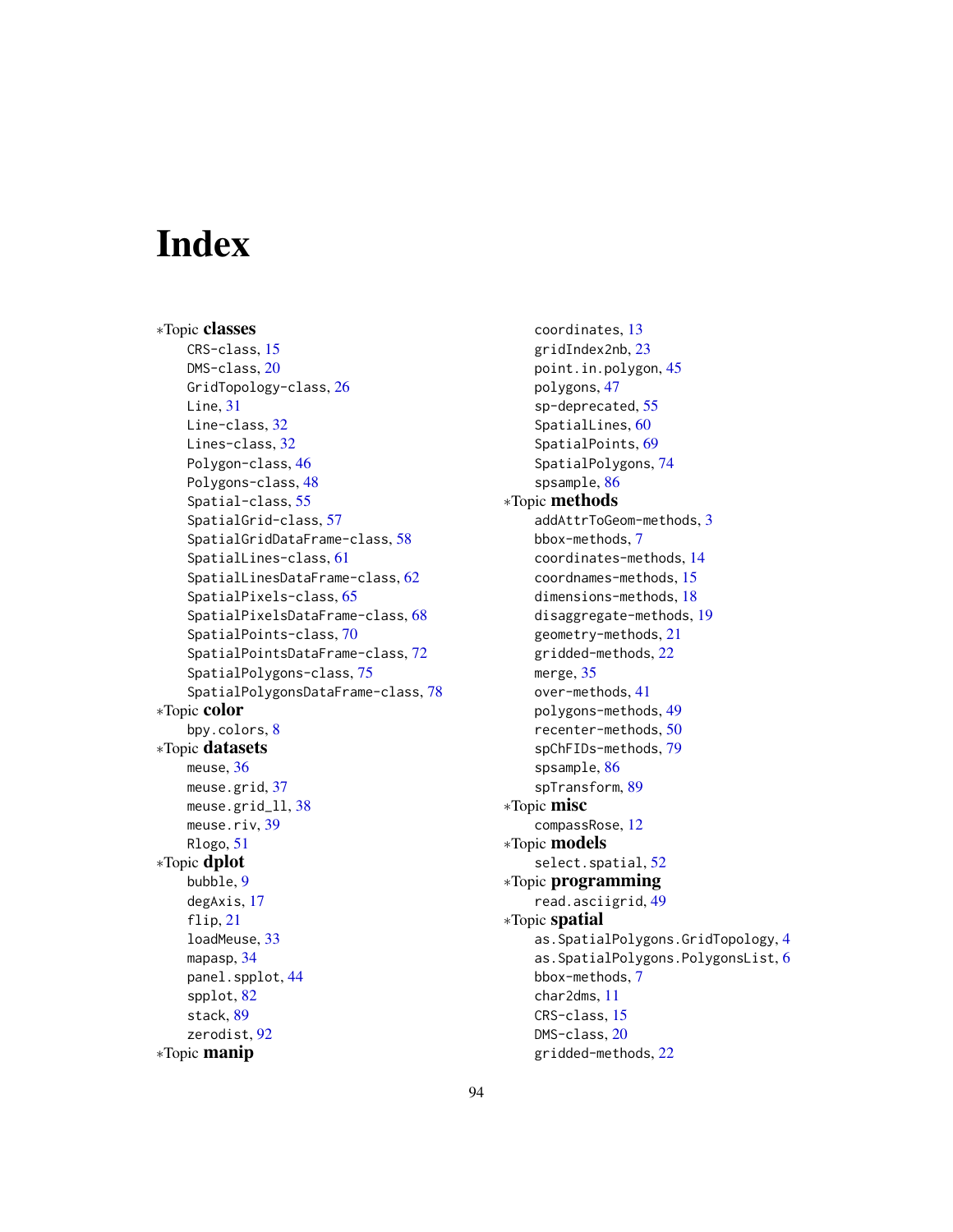#### INDEX 95

gridlines, [24](#page-23-0) image.SpatialGridDataFrame, [27](#page-26-0) is.projected, [30](#page-29-1) merge, [35](#page-34-0) nowrapSpatialLines, [40](#page-39-0) polygons-methods, [49](#page-48-0) sp, [53](#page-52-0) SpatialPixels, [63](#page-62-0) SpatialPixelsDataFrame, [67](#page-66-2) spChFIDs-methods, [79](#page-78-1) spDistsN1, [80](#page-79-0) spTransform, [89](#page-88-2) surfaceArea, [91](#page-90-0) [,SpatialGrid-method *(*SpatialGrid-class*)*, [57](#page-56-0) [,SpatialGridDataFrame-method *(*SpatialGridDataFrame-class*)*, [58](#page-57-0) [,SpatialLines-method *(*SpatialLines-class*)*, [61](#page-60-0) [,SpatialLinesDataFrame-method *(*SpatialLinesDataFrame-class*)*, [62](#page-61-0) [,SpatialPixels-method *(*SpatialPixels-class*)*, [65](#page-64-0) [,SpatialPixelsDataFrame-method *(*SpatialPixelsDataFrame-class*)*, [68](#page-67-0) [,SpatialPoints-method *(*SpatialPoints-class*)*, [70](#page-69-1) [,SpatialPointsDataFrame-method *(*SpatialPointsDataFrame-class*)*, [72](#page-71-0) [,SpatialPolygons-method *(*SpatialPolygons-class*)*, [75](#page-74-1) [,SpatialPolygonsDataFrame-method *(*SpatialPolygonsDataFrame-class*)*, [78](#page-77-1) [<-,Spatial-method *(*Spatial-class*)*, [55](#page-54-2) [[,Spatial,ANY,missing-method *(*Spatial-class*)*, [55](#page-54-2) [[<-,Spatial,ANY,missing-method *(*Spatial-class*)*, [55](#page-54-2) \$,Spatial-method *(*Spatial-class*)*, [55](#page-54-2) \$,SpatialPoints-method *(*SpatialPoints-class*)*, [70](#page-69-1) \$<-,Spatial-method *(*Spatial-class*)*, [55](#page-54-2) \$<-,SpatialPoints,character-method

*(*SpatialPoints-class*)*, [70](#page-69-1) %over% *(*over-methods*)*, [41](#page-40-0) addAttrToGeom *(*addAttrToGeom-methods*)*, [3](#page-2-0) addAttrToGeom,SpatialGrid,data.frame-method *(*addAttrToGeom-methods*)*, [3](#page-2-0) addAttrToGeom,SpatialLines,data.frame-method *(*addAttrToGeom-methods*)*, [3](#page-2-0) addAttrToGeom,SpatialPixels,data.frame-method *(*addAttrToGeom-methods*)*, [3](#page-2-0) addAttrToGeom,SpatialPoints,data.frame-method *(*addAttrToGeom-methods*)*, [3](#page-2-0) addAttrToGeom,SpatialPolygons,data.frame-method *(*addAttrToGeom-methods*)*, [3](#page-2-0) addAttrToGeom-methods, [3](#page-2-0) aggregate.Spatial *(*over-methods*)*, [41](#page-40-0) areaSpatialGrid *(*SpatialPixels*)*, [63](#page-62-0) as, *[72](#page-71-0)* as.array.SpatialGridDataFrame *(*SpatialGridDataFrame-class*)*, [58](#page-57-0) as.character.DMS *(*char2dms*)*, [11](#page-10-0) as.data.frame.SpatialGrid *(*SpatialGrid-class*)*, [57](#page-56-0) as.data.frame.SpatialGridDataFrame *(*SpatialGridDataFrame-class*)*, [58](#page-57-0) as.data.frame.SpatialPixels *(*SpatialPixels-class*)*, [65](#page-64-0) as.data.frame.SpatialPixelsDataFrame *(*SpatialPixelsDataFrame-class*)*, [68](#page-67-0) as.data.frame.SpatialPoints *(*SpatialPoints-class*)*, [70](#page-69-1) as.data.frame.SpatialPointsDataFrame *(*SpatialPointsDataFrame-class*)*, [72](#page-71-0) as.data.frame.SpatialPolygons *(*SpatialPolygons-class*)*, [75](#page-74-1) as.data.frame.SpatialPolygonsDataFrame *(*SpatialPolygonsDataFrame-class*)*, [78](#page-77-1) as.double.DMS *(*DMS-class*)*, [20](#page-19-0) as.image.SpatialGridDataFrame, *[50](#page-49-0)* as.image.SpatialGridDataFrame *(*image.SpatialGridDataFrame*)*,  $27$ as.numeric.DMS *(*DMS-class*)*, [20](#page-19-0) as.SpatialLines.SLDF *(*SpatialLines*)*, [60](#page-59-0)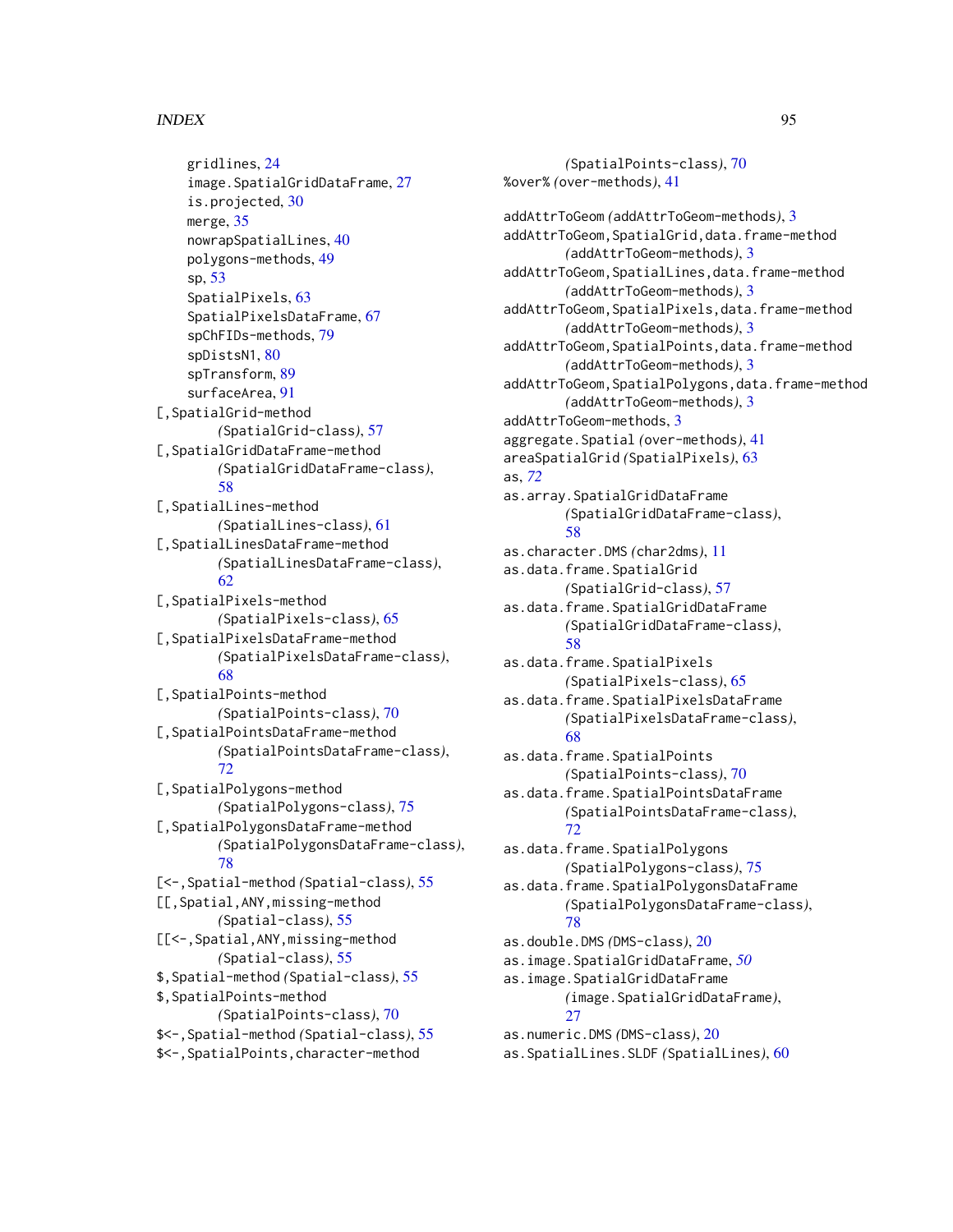as.SpatialPoints.SpatialPointsDataFrame *(*SpatialPointsDataFrame-class*)*, [72](#page-71-0) as.SpatialPolygons.GridTopology, [4](#page-3-0) as.SpatialPolygons.PolygonsList, [6](#page-5-0) as.SpatialPolygons.SpatialPixels *(*as.SpatialPolygons.GridTopology*)*, [4](#page-3-0) as.SpatialPolygonsDataFrame.SpatialPolygons *(*SpatialPolygons-class*)*, [75](#page-74-1) axis, *[17](#page-16-0)* axTicks, *[17](#page-16-0)*, *[34](#page-33-0)* bbexpand *(*panel.spplot*)*, [44](#page-43-1) bbox *(*bbox-methods*)*, [7](#page-6-0) bbox,ANY-method *(*bbox-methods*)*, [7](#page-6-0) bbox,Line-method *(*bbox-methods*)*, [7](#page-6-0) bbox,Lines-method *(*bbox-methods*)*, [7](#page-6-0) bbox,Polygon-method *(*bbox-methods*)*, [7](#page-6-0) bbox,Polygons-method *(*bbox-methods*)*, [7](#page-6-0) bbox,Spatial-method *(*bbox-methods*)*, [7](#page-6-0) bbox-methods, [7](#page-6-0) bpy.colors, [8,](#page-7-1) *[85](#page-84-0)* bubble, [9](#page-8-0) cbind.SpatialGridDataFrame *(*SpatialGridDataFrame-class*)*, [58](#page-57-0) char2dms, [11,](#page-10-0) *[20](#page-19-0)* cm.colors, *[9](#page-8-0)* coerce,DMS,character-method *(*char2dms*)*, [11](#page-10-0) coerce,DMS,numeric-method *(*char2dms*)*, [11](#page-10-0) coerce,DMS-method *(*DMS-class*)*, [20](#page-19-0) coerce,GridTopology,data.frame-method *(*GridTopology-class*)*, [26](#page-25-0) coerce,GridTopology,SpatialPolygons-method *(*as.SpatialPolygons.GridTopology*)*, [4](#page-3-0) coerce,im,SpatialGridDataFrame-method *(*SpatialGridDataFrame-class*)*, [58](#page-57-0) coerce,Lines,SpatialPoints-method *(*SpatialLines-class*)*, [61](#page-60-0) coerce,Polygons,Lines-method *(*SpatialPolygons-class*)*, [75](#page-74-1) coerce,ppp,SpatialGridDataFrame-method *(*SpatialGridDataFrame-class*)*, [58](#page-57-0)

coerce,ppp,SpatialPoints-method *(*SpatialPoints-class*)*, [70](#page-69-1) coerce,ppp,SpatialPointsDataFrame-method *(*SpatialPointsDataFrame-class*)*, [72](#page-71-0) coerce,SpatialGrid,data.frame-method *(*SpatialGrid-class*)*, [57](#page-56-0) coerce,SpatialGrid,GridTopology-method *(*GridTopology-class*)*, [26](#page-25-0) coerce,SpatialGrid,SpatialPixels-method *(*SpatialGrid-class*)*, [57](#page-56-0) coerce,SpatialGrid,SpatialPoints-method *(*SpatialGrid-class*)*, [57](#page-56-0) coerce,SpatialGrid,SpatialPolygons-method *(*SpatialGrid-class*)*, [57](#page-56-0) coerce,SpatialGridDataFrame,array-method *(*SpatialGridDataFrame-class*)*, [58](#page-57-0) coerce,SpatialGridDataFrame,data.frame-method *(*SpatialGridDataFrame-class*)*, [58](#page-57-0) coerce,SpatialGridDataFrame,matrix-method *(*SpatialGridDataFrame-class*)*, [58](#page-57-0) coerce,SpatialGridDataFrame,SpatialPixelsDataFrame-method *(*SpatialGridDataFrame-class*)*, [58](#page-57-0) coerce,SpatialGridDataFrame,SpatialPointsDataFrame-method *(*SpatialGridDataFrame-class*)*, [58](#page-57-0) coerce, SpatialGridDataFrame, SpatialPolygonsDataFrame-metho *(*SpatialGridDataFrame-class*)*, [58](#page-57-0) coerce,SpatialLines,SpatialPoints-method *(*SpatialLines-class*)*, [61](#page-60-0) coerce,SpatialLines,SpatialPointsDataFrame-method *(*SpatialLines-class*)*, [61](#page-60-0) coerce,SpatialLinesDataFrame,data.frame-method *(*SpatialLinesDataFrame-class*)*, [62](#page-61-0) coerce,SpatialLinesDataFrame,SpatialPointsDataFrame-method *(*SpatialLinesDataFrame-class*)*, [62](#page-61-0) coerce,SpatialPixels,data.frame-method *(*SpatialPixels-class*)*, [65](#page-64-0) coerce,SpatialPixels,GridTopology-method *(*GridTopology-class*)*, [26](#page-25-0) coerce,SpatialPixels,SpatialGrid-method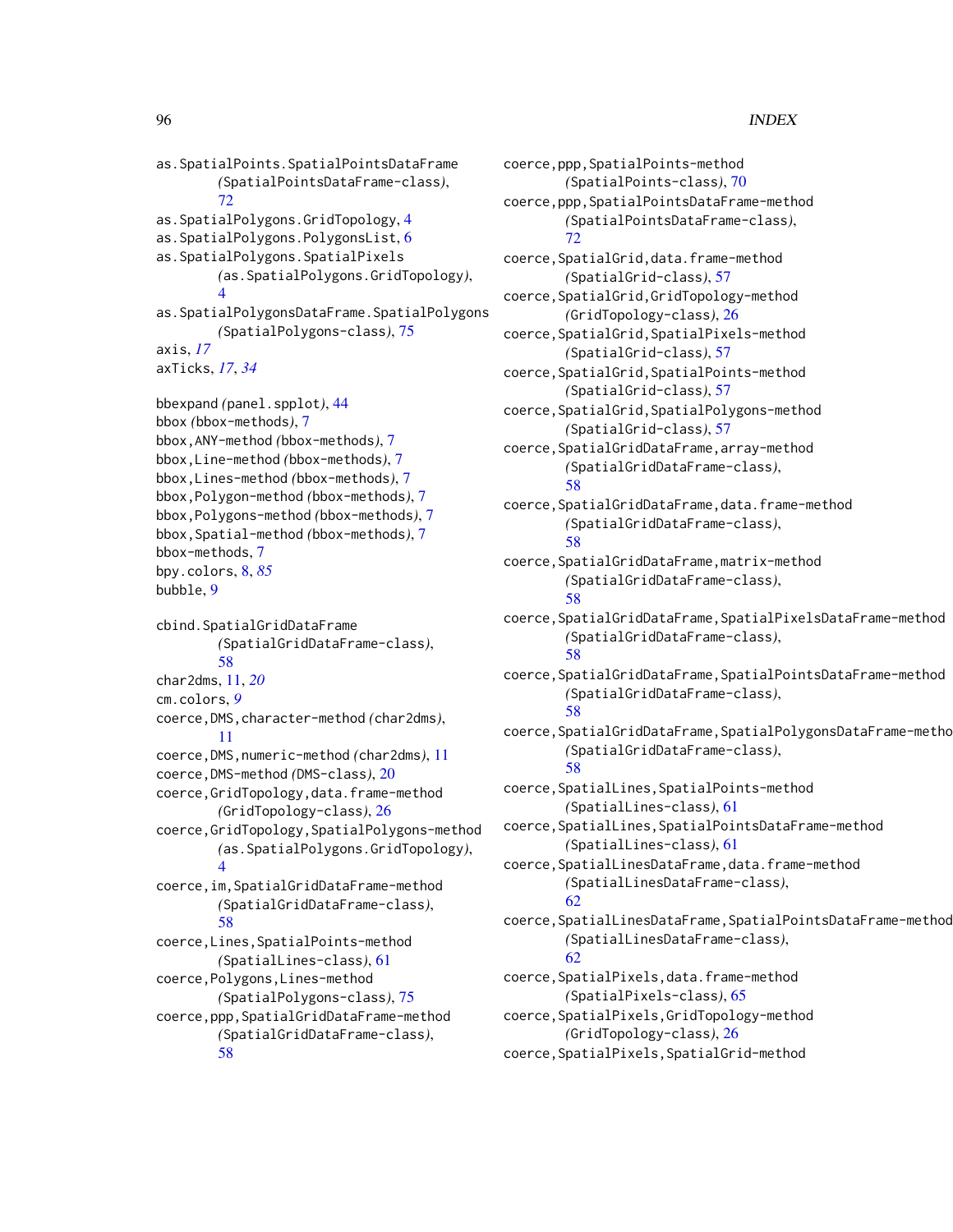*(*SpatialPixels-class*)*, [65](#page-64-0) coerce, SpatialPixels, SpatialPolygons-method compassRose, [12](#page-11-0) *(*as.SpatialPolygons.GridTopology*)*, [4](#page-3-0) coerce,SpatialPixelsDataFrame,data.frame-method *(*SpatialPixelsDataFrame-class*)*, [68](#page-67-0) coerce,SpatialPixelsDataFrame,matrix-method *(*SpatialPixelsDataFrame-class*)*, [68](#page-67-0) coerce,SpatialPixelsDataFrame,SpatialGridDataFrame-method *(*coordinates-methods*)*, [14](#page-13-0) *(*SpatialPixelsDataFrame-class*)*, [68](#page-67-0) coerce,SpatialPixelsDataFrame,SpatialPointsDa**ta&rdinaates**hodhe-method *(*SpatialPixelsDataFrame-class*)*, [68](#page-67-0) coerce,SpatialPixelsDataFrame,SpatialPolygonsDataFrame-method *(*coordinates-methods*)*, [14](#page-13-0) *(*SpatialPixelsDataFrame-class*)*, [68](#page-67-0) coerce,SpatialPoints,data.frame-method *(*SpatialPoints-class*)*, [70](#page-69-1) coerce,SpatialPoints,Line-method *(*SpatialPoints-class*)*, [70](#page-69-1) coerce,SpatialPoints,Lines-method *(*SpatialPoints-class*)*, [70](#page-69-1) coerce,SpatialPoints,matrix-method *(*SpatialPoints-class*)*, [70](#page-69-1) coerce,SpatialPoints,SpatialLines-method *(*SpatialPoints-class*)*, [70](#page-69-1) coerce,SpatialPoints,SpatialPixels-method *(*SpatialPoints-class*)*, [70](#page-69-1) coerce, SpatialPointsDataFrame, data.frame-methodordinates, SpatialPoints-method *(*SpatialPointsDataFrame-class*)*, [72](#page-71-0) coerce,SpatialPointsDataFrame,SpatialPixelsDataFrame-method *(*SpatialPointsDataFrame-class*)*, *(*SpatialPoints-class*)*, [70](#page-69-1) coerce, SpatialPointsDataFrame, SpatialPoints-methodinates, SpatialPolygons-method *(*SpatialPointsDataFrame-class*)*, [72](#page-71-0) coerce,SpatialPolygons,SpatialLines-method *(*SpatialPolygons-class*)*, [75](#page-74-1) coerce, SpatialPolygons, SpatialPolygonsDataFrameomethates<-, [70](#page-69-1) *(*SpatialPolygons-class*)*, [75](#page-74-1) coerce, SpatialPolygonsDataFrame, data.frame-methoddinates<-, data.frame-method *(*SpatialPolygonsDataFrame-class*)*, [78](#page-77-1) coerce,SpatialPolygonsDataFrame,SpatialLinesDataFrame<del>(Spedhical</del>-class),[55](#page-54-2) *(*SpatialPolygonsDataFrame-class*)*, [78](#page-77-1) contour.SpatialGridDataFrame *(*image.SpatialGridDataFrame*)*,  $27$ contour.SpatialPixelsDataFrame *(*image.SpatialGridDataFrame*)*, [27](#page-26-0) coordinates, *[10](#page-9-0)*, [13,](#page-12-1) *[14](#page-13-0)*, *[54](#page-53-0)*, *[64](#page-63-0)*, *[70](#page-69-1)*, *[72,](#page-71-0) [73](#page-72-0)* coordinates,data.frame-method coordinates,GridTopology-method *(*coordinates-methods*)*, [14](#page-13-0) *(*coordinates-methods*)*, [14](#page-13-0) coordinates,Lines-method coordinates,list-method *(*coordinates-methods*)*, [14](#page-13-0) coordinates,matrix-method *(*coordinates-methods*)*, [14](#page-13-0) coordinates,SpatialGrid-method *(*coordinates-methods*)*, [14](#page-13-0) coordinates,SpatialGridDataFrame-method *(*coordinates-methods*)*, [14](#page-13-0) coordinates,SpatialLines-method *(*coordinates-methods*)*, [14](#page-13-0) coordinates,SpatialPixels-method *(*coordinates-methods*)*, [14](#page-13-0) coordinates,SpatialPixelsDataFrame-method *(*coordinates-methods*)*, [14](#page-13-0) *(*coordinates-methods*)*, [14](#page-13-0) coordinates,SpatialPointsDataFrame-method [72](#page-71-0) *(*coordinates-methods*)*, [14](#page-13-0) coordinates, SpatialPolygonsDataFrame-method *(*coordinates-methods*)*, [14](#page-13-0) coordinates-methods, [14,](#page-13-0) *[44](#page-43-1)* coordinates<- *(*coordinates*)*, [13](#page-12-1) *(*coordinates-methods*)*, [14](#page-13-0) coordinates<-,Spatial-method coordinatevalues *(*SpatialPixels*)*, [63](#page-62-0)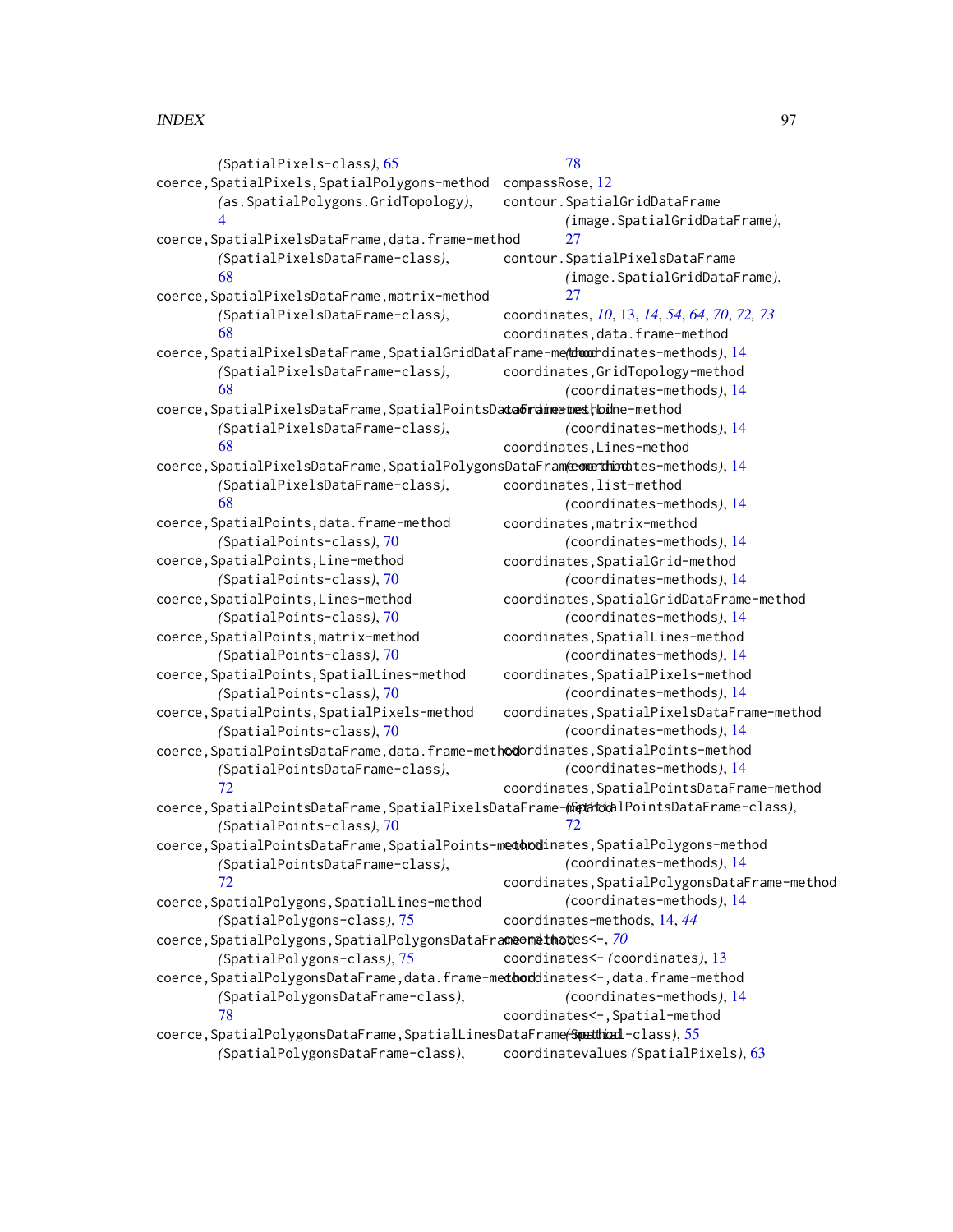coordnames *(*coordnames-methods*)*, [15](#page-14-2) coordnames,Line-method *(*coordnames-methods*)*, [15](#page-14-2) coordnames,Lines-method *(*coordnames-methods*)*, [15](#page-14-2) coordnames,Polygon-method *(*coordnames-methods*)*, [15](#page-14-2) coordnames,Polygons-method *(*coordnames-methods*)*, [15](#page-14-2) coordnames, SpatialGrid-method *(*SpatialGrid-class*)*, [57](#page-56-0) coordnames,SpatialLines-method *(*coordnames-methods*)*, [15](#page-14-2) coordnames,SpatialPoints-method *(*coordnames-methods*)*, [15](#page-14-2) coordnames, SpatialPolygons-method *(*coordnames-methods*)*, [15](#page-14-2) coordnames-methods, [15](#page-14-2) coordnames<- *(*coordnames-methods*)*, [15](#page-14-2) coordnames<-,GridTopology,character-method *(*coordnames-methods*)*, [15](#page-14-2) coordnames<-,Line,character-method *(*coordnames-methods*)*, [15](#page-14-2) coordnames<-,Lines,character-method *(*coordnames-methods*)*, [15](#page-14-2) coordnames<-,Polygon,character-method *(*coordnames-methods*)*, [15](#page-14-2) coordnames<-,Polygons,character-method *(*coordnames-methods*)*, [15](#page-14-2) coordnames<-,SpatialGrid,character-method *(*coordnames-methods*)*, [15](#page-14-2) coordnames<-,SpatialLines,character-method *(*coordnames-methods*)*, [15](#page-14-2) coordnames<-,SpatialPixels,character-method *(*coordnames-methods*)*, [15](#page-14-2) coordnames<-,SpatialPoints,character-method *(*coordnames-methods*)*, [15](#page-14-2) <code>coordnames $\le$ –</code>,<code>SpatialPolygons</code>,<code>character-method</code> f $\mathrm{lip}, 21$  $\mathrm{lip}, 21$ *(*coordnames-methods*)*, [15](#page-14-2) createSPComment, *[75,](#page-74-1) [76](#page-75-0)* CRS, *[16](#page-15-0)*, *[31](#page-30-0)*, *[89](#page-88-2)* CRS *(*CRS-class*)*, [15](#page-14-2) CRS-class, *[5](#page-4-0)*, [15,](#page-14-2) *[61,](#page-60-0) [62](#page-61-0)*, *[64](#page-63-0)*, *[67](#page-66-2)*, *[70](#page-69-1)*, *[74](#page-73-2)*, *[76](#page-75-0)*, *[78](#page-77-1)* CRSargs *(*CRS-class*)*, [15](#page-14-2) data.frame, *[62](#page-61-0)* dd2dms, *[20](#page-19-0)*

dd2dms *(*char2dms*)*, [11](#page-10-0) degAxis, [17](#page-16-0)

degreeLabelsEW *(*mapasp*)*, [34](#page-33-0) degreeLabelsNS *(*mapasp*)*, [34](#page-33-0) dim.SpatialGridDataFrame *(*SpatialGridDataFrame-class*)*, [58](#page-57-0) dim.SpatialLinesDataFrame *(*SpatialLinesDataFrame-class*)*, [62](#page-61-0) dim.SpatialPixelsDataFrame *(*SpatialPixelsDataFrame-class*)*, [68](#page-67-0) dim.SpatialPointsDataFrame *(*SpatialPointsDataFrame-class*)*, [72](#page-71-0) dim.SpatialPolygonsDataFrame *(*SpatialPolygonsDataFrame-class*)*, [78](#page-77-1) dimensions *(*dimensions-methods*)*, [18](#page-17-0) dimensions,Spatial-method *(*dimensions-methods*)*, [18](#page-17-0) dimensions-methods, [18](#page-17-0) disaggregate *(*disaggregate-methods*)*, [19](#page-18-0) disaggregate,SpatialLines-method *(*disaggregate-methods*)*, [19](#page-18-0) disaggregate,SpatialLinesDataFrame-method *(*disaggregate-methods*)*, [19](#page-18-0) disaggregate,SpatialPolygons-method *(*disaggregate-methods*)*, [19](#page-18-0) disaggregate, SpatialPolygonsDataFrame-method *(*disaggregate-methods*)*, [19](#page-18-0) disaggregate-methods, [19](#page-18-0) dist, *[24](#page-23-0)* DMS-class, [20](#page-19-0) Extract, *[72](#page-71-0)* filled.contour, *[28](#page-27-0)* flipHorizontal *(*flip*)*, [21](#page-20-0)

flipVertical *(*flip*)*, [21](#page-20-0) fullgrid, *[64](#page-63-0)*, *[67](#page-66-2)* fullgrid *(*gridded-methods*)*, [22](#page-21-0) fullgrid,Spatial-method *(*gridded-methods*)*, [22](#page-21-0) fullgrid<- *(*gridded-methods*)*, [22](#page-21-0) fullgrid<-,Spatial,ANY-method *(*gridded-methods*)*, [22](#page-21-0) fullgrid<-,SpatialGrid,logical-method

*(*gridded-methods*)*, [22](#page-21-0)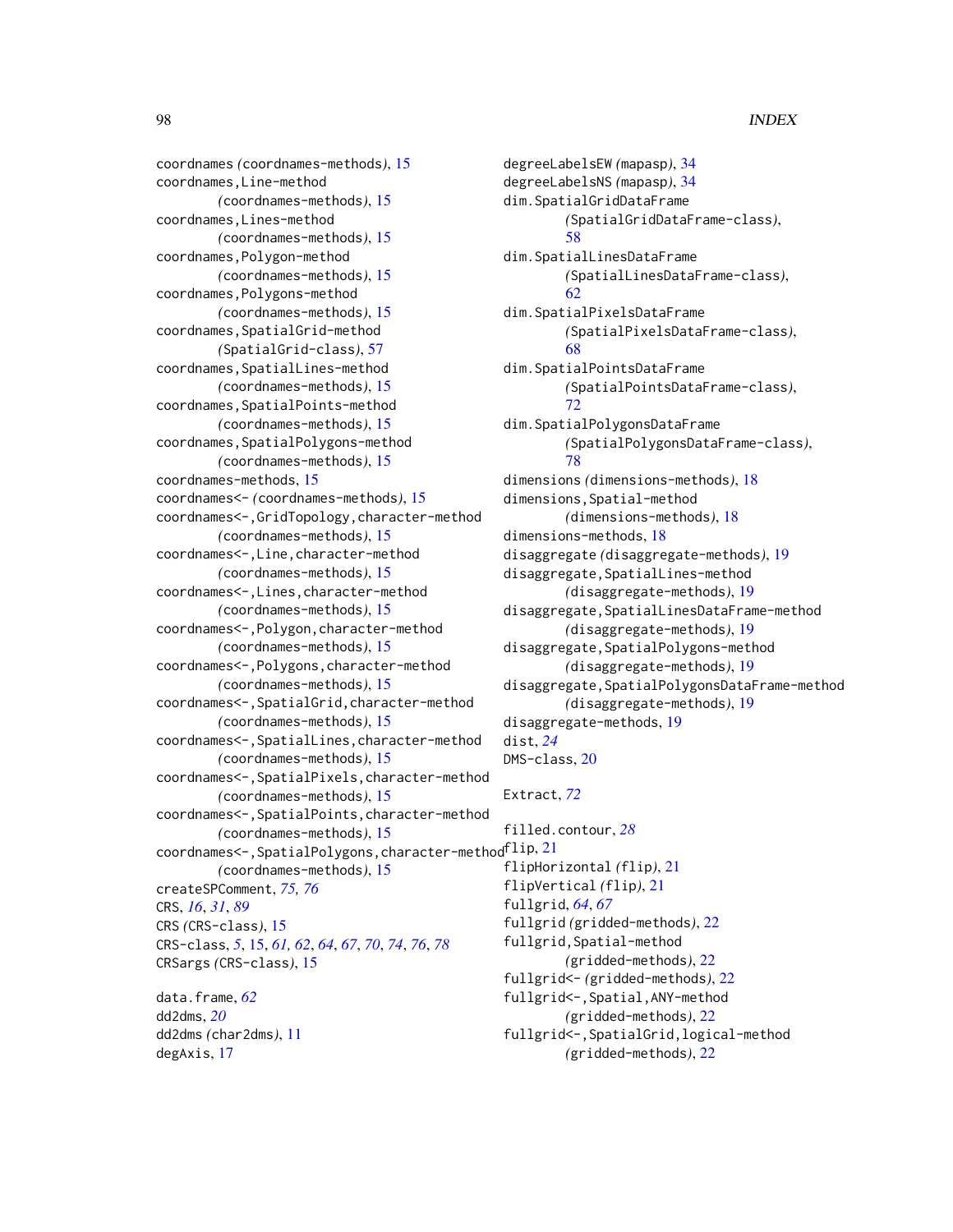*(*gridded-methods*)*, [22](#page-21-0) fullgrid<-,SpatialPixels,logical-method *(*gridded-methods*)*, [22](#page-21-0) fullgrid<-,SpatialPixelsDataFrame,logical-met**hodS**pPPolygonsLabptSlots *(*gridded-methods*)*, [22](#page-21-0) geometry *(*geometry-methods*)*, [21](#page-20-0) geometry,Spatial-method *(*geometry-methods*)*, [21](#page-20-0) geometry,SpatialGridDataFrame-method *(*geometry-methods*)*, [21](#page-20-0) geometry,SpatialLinesDataFrame-method *(*geometry-methods*)*, [21](#page-20-0) geometry,SpatialPixelsDataFrame-method *(*geometry-methods*)*, [21](#page-20-0) geometry,SpatialPointsDataFrame-method *(*geometry-methods*)*, [21](#page-20-0) geometry,SpatialPolygonsDataFrame-method *(*geometry-methods*)*, [21](#page-20-0) geometry-methods, [21](#page-20-0) get\_ll\_TOL *(*is.projected*)*, [30](#page-29-1) get\_ll\_warn *(*is.projected*)*, [30](#page-29-1) get\_Polypath *(*SpatialPolygons-class*)*, [75](#page-74-1) get\_PolypathRule *(*SpatialPolygons-class*)*, [75](#page-74-1) get\_ReplCRS\_warn *(*is.projected*)*, [30](#page-29-1) getGridIndex *(*SpatialPixels*)*, [63](#page-62-0) getGridTopology *(*SpatialPixels*)*, [63](#page-62-0) getLinesIDSlot *(*sp-deprecated*)*, [55](#page-54-2) getLinesLinesSlot *(*sp-deprecated*)*, [55](#page-54-2) getParUsrBB *(*Spatial-class*)*, [55](#page-54-2) getPolygonAreaSlot *(*sp-deprecated*)*, [55](#page-54-2) getPolygonCoordsSlot *(*sp-deprecated*)*, [55](#page-54-2) getPolygonHoleSlot *(*sp-deprecated*)*, [55](#page-54-2) getPolygonLabptSlot *(*sp-deprecated*)*, [55](#page-54-2) getPolygonsIDSlot *(*sp-deprecated*)*, [55](#page-54-2) getPolygonsLabptSlot *(*sp-deprecated*)*, [55](#page-54-2) getPolygonsplotOrderSlot *(*sp-deprecated*)*, [55](#page-54-2) getPolygonsPolygonsSlot *(*sp-deprecated*)*, [55](#page-54-2) getSLLinesIDSlots *(*sp-deprecated*)*, [55](#page-54-2) getSLlinesSlot *(*sp-deprecated*)*, [55](#page-54-2) getSpatialLinesMidPoints *(*SpatialLines*)*, [60](#page-59-0) getSpatialPolygonsLabelPoints *(*SpatialPolygons*)*, [74](#page-73-2) getSpPnHoles *(*sp-deprecated*)*, [55](#page-54-2)

getSpPplotOrderSlot *(*sp-deprecated*)*, [55](#page-54-2) getSpPPolygonsIDSlots *(*sp-deprecated*)*, [55](#page-54-2) *(*sp-deprecated*)*, [55](#page-54-2) getSpPpolygonsSlot *(*sp-deprecated*)*, [55](#page-54-2) gridat *(*gridlines*)*, [24](#page-23-0) gridded, *[67](#page-66-2)* gridded *(*gridded-methods*)*, [22](#page-21-0) gridded,Spatial-method *(*gridded-methods*)*, [22](#page-21-0) gridded-methods, [22](#page-21-0) gridded<-, *[67](#page-66-2)* gridded<- *(*gridded-methods*)*, [22](#page-21-0) gridded<-,data.frame,character-method *(*gridded-methods*)*, [22](#page-21-0) gridded<-,data.frame,formula-method *(*gridded-methods*)*, [22](#page-21-0) gridded<-,data.frame,GridTopology-method *(*gridded-methods*)*, [22](#page-21-0) gridded<-,SpatialGrid,logical-method *(*gridded-methods*)*, [22](#page-21-0) gridded<-,SpatialGridDataFrame,logical-method *(*gridded-methods*)*, [22](#page-21-0) gridded<-,SpatialPixels,logical-method *(*gridded-methods*)*, [22](#page-21-0) gridded<-,SpatialPixelsDataFrame,logical-method *(*gridded-methods*)*, [22](#page-21-0) gridded<-,SpatialPoints,list-method *(*gridded-methods*)*, [22](#page-21-0) gridded<-,SpatialPoints,logical-method *(*gridded-methods*)*, [22](#page-21-0) gridded<-,SpatialPointsDataFrame,list-method *(*gridded-methods*)*, [22](#page-21-0) gridded<-,SpatialPointsDataFrame,logical-method *(*gridded-methods*)*, [22](#page-21-0) gridIndex2nb, [23](#page-22-0) gridlines, [24](#page-23-0) gridparameters *(*gridded-methods*)*, [22](#page-21-0) GridTopology, *[5](#page-4-0)* GridTopology *(*SpatialPixels*)*, [63](#page-62-0) GridTopology-class, [26,](#page-25-0) *[57,](#page-56-0) [58](#page-57-0)*, *[64](#page-63-0)*, *[66](#page-65-0)[–68](#page-67-0)* gt *(*Rlogo*)*, [51](#page-50-0)

HexPoints2SpatialPolygons

*(*as.SpatialPolygons.GridTopology*)*,

```
4
```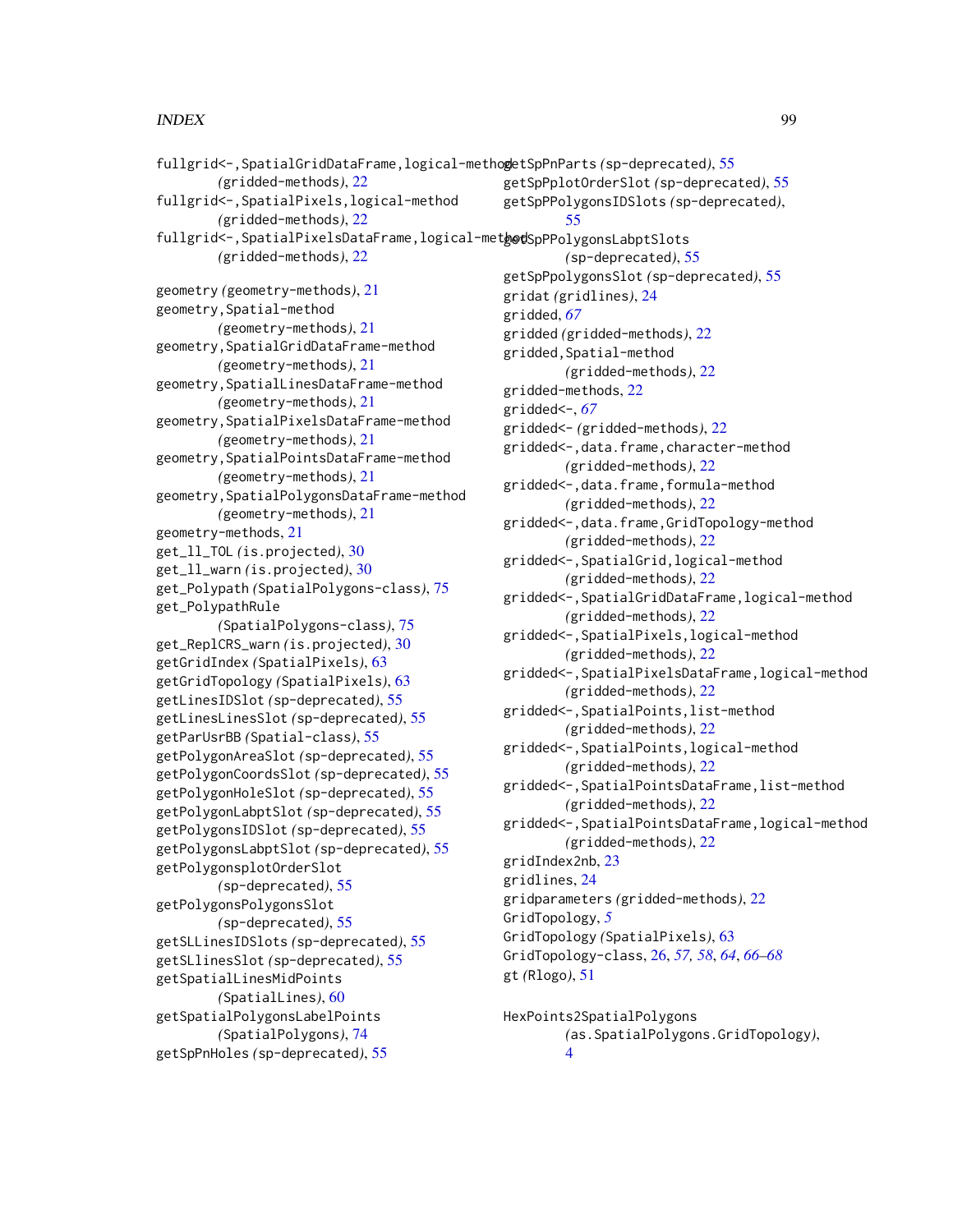identicalCRS *(*CRS-class*)*, [15](#page-14-2) identify, *[10](#page-9-0)* IDvaluesGridTopology *(*as.SpatialPolygons.GridTopology*)*, [4](#page-3-0) IDvaluesSpatialPixels *(*as.SpatialPolygons.GridTopology*)*, [4](#page-3-0) im-class *(*Spatial-class*)*, [55](#page-54-2) image, *[28](#page-27-0)*, *[50](#page-49-0)* image.default, *[29](#page-28-0)* image.plot, *[29](#page-28-0)* image.SpatialGridDataFrame, [27](#page-26-0) image.SpatialPixels *(*image.SpatialGridDataFrame*)*, [27](#page-26-0) image.SpatialPixelsDataFrame *(*image.SpatialGridDataFrame*)*, [27](#page-26-0) image2Grid *(*image.SpatialGridDataFrame*)*, [27](#page-26-0) imageScale *(*image.SpatialGridDataFrame*)*,  $27$ is.projected, [30,](#page-29-1) *[81](#page-80-0)* is.projected,Spatial-method *(*is.projected*)*, [30](#page-29-1) layout.north.arrow *(*spplot*)*, [82](#page-81-2) layout.scale.bar *(*spplot*)*, [82](#page-81-2) levelplot, *[29](#page-28-0)*, *[34](#page-33-0)*, *[82](#page-81-2)*, *[84,](#page-83-0) [85](#page-84-0)*, *[90](#page-89-0)* Line, *[19](#page-18-0)*, [31,](#page-30-0) *[32](#page-31-0)* Line-class, *[31](#page-30-0)*, [32,](#page-31-0) *[33](#page-32-0)*, *[44](#page-43-1)*, *[62](#page-61-0)* LineLength *(*SpatialLines*)*, [60](#page-59-0) Lines, *[19](#page-18-0)* Lines *(*Line*)*, [31](#page-30-0) Lines-class, *[31,](#page-30-0) [32](#page-31-0)*, [32,](#page-31-0) *[33](#page-32-0)*, *[44](#page-43-1)*, *[60–](#page-59-0)[62](#page-61-0)* LinesLength *(*SpatialLines*)*, [60](#page-59-0) loadMeuse, [33](#page-32-0) locator, *[53](#page-52-0)* longlat.scales *(*panel.spplot*)*, [44](#page-43-1) makegrid *(*spsample*)*, [86](#page-85-1)

```
mapasp, 10, 34
mapLegendGrob (spplot), 82
match, 35
merge, 35, 35
```
merge,Spatial,data.frame-method *(*merge*)*, [35](#page-34-0) meuse, *[33](#page-32-0)*, [36,](#page-35-0) *[37](#page-36-0)[–39](#page-38-0)* meuse.grid, *[33](#page-32-0)*, *[36](#page-35-0)*, [37](#page-36-0) meuse.grid\_ll, [38](#page-37-0) meuse.riv, [39](#page-38-0) nowrapSpatialLines, [40](#page-39-0) over, *[55](#page-54-2)* over *(*over-methods*)*, [41](#page-40-0) over,SpatialGrid,SpatialGrid-method *(*over-methods*)*, [41](#page-40-0) over,SpatialGrid,SpatialGridDataFrame-method *(*over-methods*)*, [41](#page-40-0) over,SpatialGrid,SpatialPixels-method *(*over-methods*)*, [41](#page-40-0) over,SpatialGrid,SpatialPixelsDataFrame-method *(*over-methods*)*, [41](#page-40-0) over,SpatialGrid,SpatialPoints-method *(*over-methods*)*, [41](#page-40-0) over,SpatialGrid,SpatialPointsDataFrame-method *(*over-methods*)*, [41](#page-40-0) over,SpatialGrid,SpatialPolygons-method *(*over-methods*)*, [41](#page-40-0) over,SpatialGrid,SpatialPolygonsDataFrame-method *(*over-methods*)*, [41](#page-40-0) over,SpatialGridDataFrame,SpatialPoints-method *(*over-methods*)*, [41](#page-40-0) over,SpatialGridDataFrame,SpatialPolygonsDataFrame-method *(*over-methods*)*, [41](#page-40-0) over,SpatialPixels,SpatialPoints-method *(*over-methods*)*, [41](#page-40-0) over,SpatialPixelsDataFrame,SpatialPoints-method *(*over-methods*)*, [41](#page-40-0) over,SpatialPoints,SpatialGrid-method *(*over-methods*)*, [41](#page-40-0) over,SpatialPoints,SpatialGridDataFrame-method *(*over-methods*)*, [41](#page-40-0) over,SpatialPoints,SpatialPixels-method *(*over-methods*)*, [41](#page-40-0) over,SpatialPoints,SpatialPixelsDataFrame-method *(*over-methods*)*, [41](#page-40-0) over,SpatialPoints,SpatialPoints-method *(*over-methods*)*, [41](#page-40-0) over,SpatialPoints,SpatialPointsDataFrame-method *(*over-methods*)*, [41](#page-40-0) over,SpatialPoints,SpatialPolygons-method *(*over-methods*)*, [41](#page-40-0)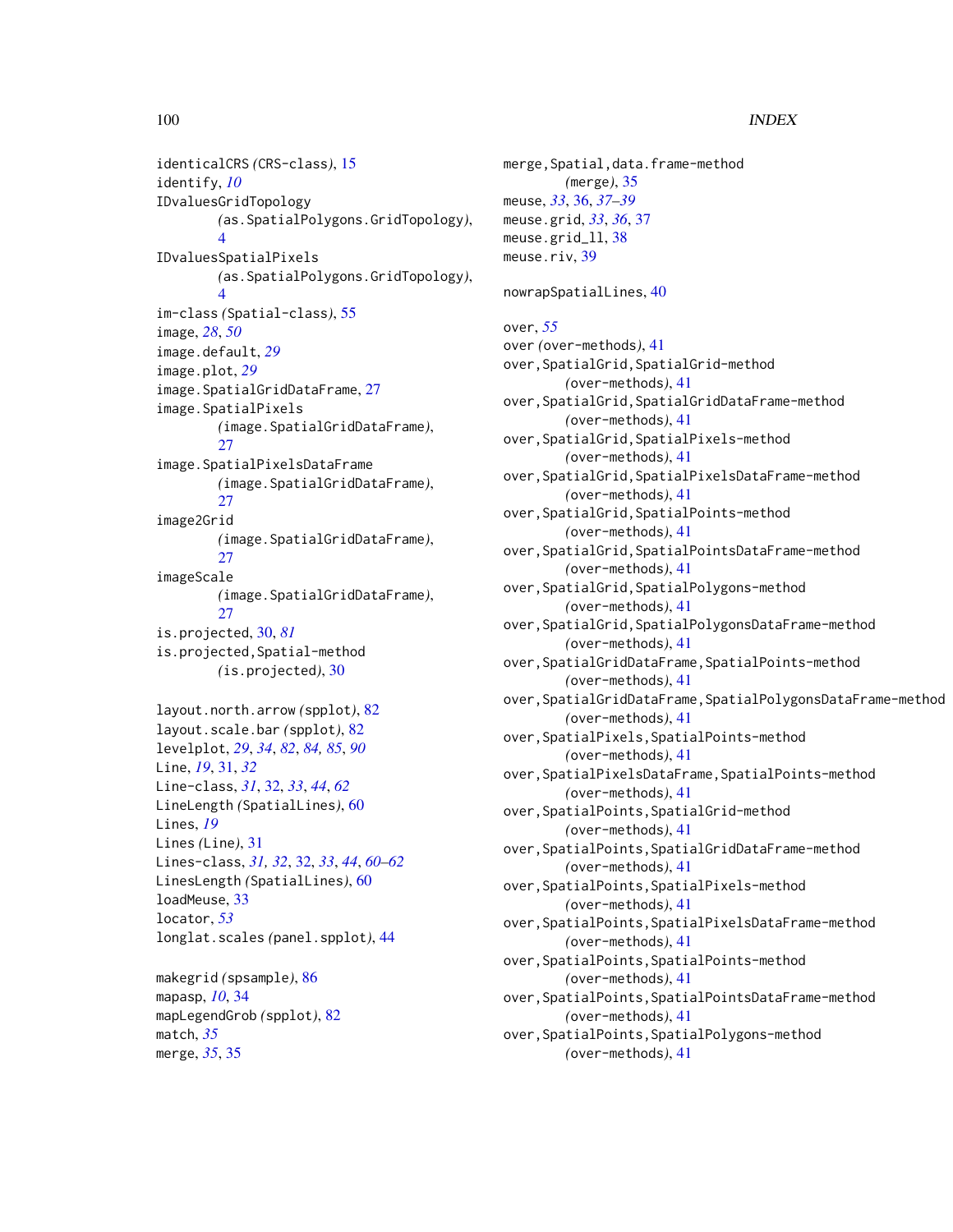#### $I$ NDEX  $101$

```
44
        (over-methods), 41
over,SpatialPolygons,SpatialGrid-method
        (over-methods), 41
over,SpatialPolygons,SpatialGridDataFrame-metþDøt,SpatialGrid,missing-method
        (over-methods), 41
over,SpatialPolygons,SpatialPoints-method
        (over-methods), 41
over,SpatialPolygons,SpatialPointsDataFrame-met<code>be</code>dSpatialPoints,missing-method
        (over-methods), 41
over-methods, 41
overDF_for_rgeos (over-methods), 41
overlay, 4, 42, 87
overlay (sp-deprecated), 55
overlay,SpatialGrid,SpatialPoints-method
        (sp-deprecated), 55
overlay,SpatialGrid,SpatialPolygons-method
        (sp-deprecated), 55
overlay,SpatialGrid,SpatialPolygonsDataFrame-method
        (sp-deprecated), 55
overlay, SpatialGridDataFrame, SpatialPoints-methodts, SpatialPointsDataFrame-method
        (sp-deprecated), 55
overlay,SpatialGridDataFrame,SpatialPolygons-method
        (sp-deprecated), 55
overlay,SpatialPixels,SpatialPoints-method
        (sp-deprecated), 55
overlay,SpatialPixelsDataFrame,SpatialPoints-method
polygon, 76
        (sp-deprecated), 55
overlay,SpatialPoints,SpatialPolygons-method
        (sp-deprecated), 55
overlay,SpatialPoints,SpatialPolygonsDataFrame-method
        (sp-deprecated), 55
overlay,SpatialPointsDataFrame,SpatialPolygons-method
polygons,Spatial-method
        (sp-deprecated), 55
overlay,SpatialPolygons,SpatialGrid-method
        (sp-deprecated), 55
overlay,SpatialPolygons,SpatialPoints-method
        (sp-deprecated), 55
overlay-methods, 88
overlay-methods (sp-deprecated), 55
owin-class (Spatial-class), 55
panel.gridplot, 83
panel.gridplot (panel.spplot), 44
panel.identify, 85
panel.pointsplot, 83
panel.pointsplot (panel.spplot), 44
panel.polygonsplot, 83
panel.polygonsplot (panel.spplot), 44
                                               par, 75
                                               plot,Spatial,missing-method
                                                       (Spatial-class), 55
                                                       (SpatialGrid-class), 57
                                               plot,SpatialLines,missing-method
                                                       (SpatialLines-class), 61
                                                       (SpatialPoints-class), 70
                                               plot,SpatialPolygons,missing-method
                                                       (SpatialPolygons-class), 75
                                               plot.SpatialGrid (SpatialPixels), 63
                                               plot.SpatialGridDataFrame
                                                       (SpatialGridDataFrame-class),
                                                       58
                                               plot.SpatialPixelsDataFrame
                                                       (SpatialPixelsDataFrame-class),
                                                       68
                                               point.in.polygon, 4, 42, 45, 53, 88
                                                       (SpatialPointsDataFrame-class),
                                                       72points2grid (SpatialPixels), 63
                                               Polygon, 19
                                               Polygon (SpatialPolygons), 74
                                               Polygon-class, 46, 48, 74, 87
                                               Polygons, 19
                                               Polygons (SpatialPolygons), 74
                                               polygons, 47
                                                       (polygons-methods), 49
                                               polygons,SpatialPolygons-method
                                                       (polygons-methods), 49
                                               Polygons-class, 47, 48, 74, 76
                                               polygons-methods, 49
                                               polygons<- (polygons), 47
                                               polygons<-,data.frame,SpatialPolygons-method
                                                       (polygons-methods), 49
                                               polypath, 76
                                               ppp-class (Spatial-class), 55
                                               print.CRS (CRS-class), 15
                                               print.DMS (DMS-class), 20
                                               print.SpatialPoints
                                                       (SpatialPoints-class), 70
                                               print.SpatialPointsDataFrame
                                                       (SpatialPointsDataFrame-class),
```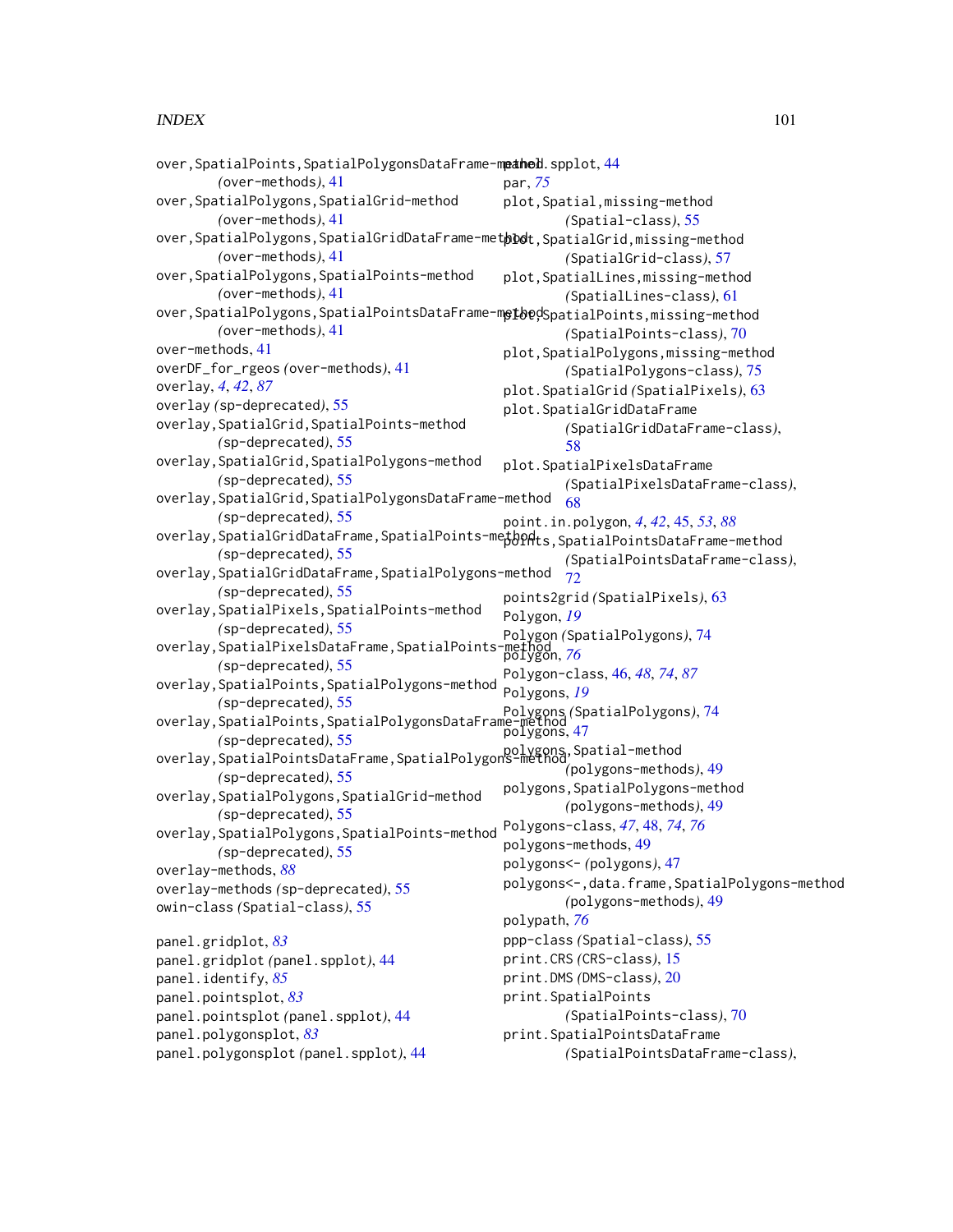#### [72](#page-71-0)

print.summary.GridTopology *(*GridTopology-class*)*, [26](#page-25-0) print.summary.Spatial *(*Spatial-class*)*, [55](#page-54-2) print.summary.SpatialGrid *(*SpatialGrid-class*)*, [57](#page-56-0) print.summary.SpatialGridDataFrame *(*SpatialGridDataFrame-class*)*, [58](#page-57-0) print.summary.SpatialPixels *(*SpatialPixels-class*)*, [65](#page-64-0) print.summary.SpatialPixelsDataFrame *(*SpatialPixelsDataFrame-class*)*, [68](#page-67-0) proj4string, *[16](#page-15-0)* proj4string *(*is.projected*)*, [30](#page-29-1) proj4string,Spatial-method *(*is.projected*)*, [30](#page-29-1) proj4string<- *(*is.projected*)*, [30](#page-29-1) proj4string<-,Spatial,character-method *(*is.projected*)*, [30](#page-29-1) proj4string<-,Spatial,CRS-method *(*is.projected*)*, [30](#page-29-1) psp-class *(*Spatial-class*)*, [55](#page-54-2) rainbow, *[9](#page-8-0)* rasterImage, *[28](#page-27-0)* rbind.SpatialLines *(*SpatialLines-class*)*, [61](#page-60-0) rbind.SpatialLinesDataFrame *(*SpatialLinesDataFrame-class*)*, [62](#page-61-0) rbind.SpatialPixels *(*SpatialPixels-class*)*, [65](#page-64-0) rbind.SpatialPixelsDataFrame *(*SpatialPixelsDataFrame-class*)*, [68](#page-67-0)

rbind.SpatialPoints *(*SpatialPoints-class*)*, [70](#page-69-1) rbind.SpatialPointsDataFrame *(*SpatialPointsDataFrame-class*)*, [72](#page-71-0) rbind.SpatialPolygons *(*SpatialPolygons-class*)*, [75](#page-74-1) rbind.SpatialPolygonsDataFrame *(*SpatialPolygonsDataFrame-class*)*, [78](#page-77-1) read.asciigrid, [49](#page-48-0)

readOGR, *[75,](#page-74-1) [76](#page-75-0)* recenter *(*recenter-methods*)*, [50](#page-49-0) recenter,Line-method *(*recenter-methods*)*, [50](#page-49-0) recenter,Lines-method *(*recenter-methods*)*, [50](#page-49-0) recenter,Polygon-method *(*recenter-methods*)*, [50](#page-49-0) recenter,Polygons-method *(*recenter-methods*)*, [50](#page-49-0) recenter,SpatialLines-method *(*recenter-methods*)*, [50](#page-49-0) recenter,SpatialPolygons-method *(*recenter-methods*)*, [50](#page-49-0) recenter-methods, [50](#page-49-0) remove.duplicates *(*zerodist*)*, [92](#page-91-0) Rlogo, [51](#page-50-0) row.names.SpatialLines *(*SpatialLines-class*)*, [61](#page-60-0) row.names.SpatialLinesDataFrame *(*SpatialLinesDataFrame-class*)*, [62](#page-61-0) row.names.SpatialPoints *(*SpatialPoints-class*)*, [70](#page-69-1) row.names.SpatialPointsDataFrame *(*SpatialPointsDataFrame-class*)*, [72](#page-71-0) row.names.SpatialPolygons *(*SpatialPolygons-class*)*, [75](#page-74-1) row.names.SpatialPolygonsDataFrame *(*SpatialPolygonsDataFrame-class*)*, [78](#page-77-1)

sample, *[88](#page-87-0)* select.spatial, [52](#page-51-0) set\_ll\_TOL, *[56](#page-55-0)* set\_ll\_TOL *(*is.projected*)*, [30](#page-29-1) set\_ll\_warn, *[56](#page-55-0)* set\_ll\_warn *(*is.projected*)*, [30](#page-29-1) set\_Polypath *(*SpatialPolygons-class*)*, [75](#page-74-1) set\_PolypathRule *(*SpatialPolygons-class*)*, [75](#page-74-1) set\_ReplCRS\_warn *(*is.projected*)*, [30](#page-29-1) setParUsrBB *(*Spatial-class*)*, [55](#page-54-2) show,CRS-method *(*CRS-class*)*, [15](#page-14-2) show,DMS-method *(*DMS-class*)*, [20](#page-19-0) show,GridTopology-method *(*GridTopology-class*)*, [26](#page-25-0)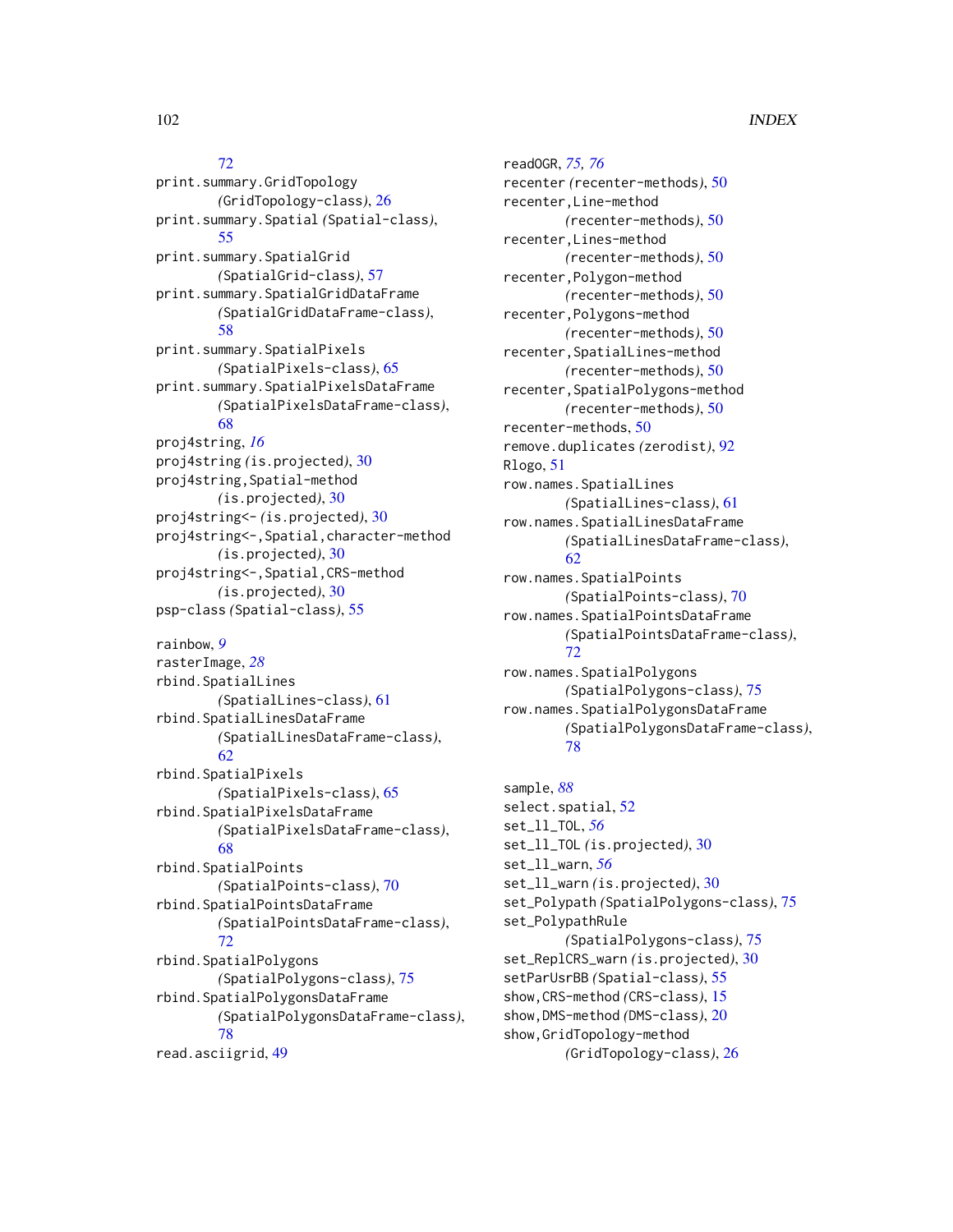# INDEX  $103$

show,SpatialGrid-method *(*SpatialGrid-class*)*, [57](#page-56-0) show,SpatialGridDataFrame-method *(*SpatialGridDataFrame-class*)*, [58](#page-57-0) show,SpatialPixels-method *(*SpatialPixels-class*)*, [65](#page-64-0) show,SpatialPixelsDataFrame-method *(*SpatialPixelsDataFrame-class*)*, [68](#page-67-0) show,SpatialPoints-method *(*SpatialPoints-class*)*, [70](#page-69-1) show,SpatialPointsDataFrame-method *(*SpatialPointsDataFrame-class*)*, [72](#page-71-0) show,summary.GridTopology-method *(*GridTopology-class*)*, [26](#page-25-0) ShowSpatialPointsDataFrame *(*SpatialPointsDataFrame-class*)*, [72](#page-71-0) sp, [53](#page-52-0) sp-deprecated, [55](#page-54-2) sp.grid *(*panel.spplot*)*, [44](#page-43-1) sp.lines *(*panel.spplot*)*, [44](#page-43-1) sp.panel.layout *(*panel.spplot*)*, [44](#page-43-1) sp.points *(*panel.spplot*)*, [44](#page-43-1) sp.polygons *(*panel.spplot*)*, [44](#page-43-1) sp.text *(*panel.spplot*)*, [44](#page-43-1) sp.theme *(*spplot*)*, [82](#page-81-2) Spatial, *[16](#page-15-0)*, *[35](#page-34-0)* Spatial *(*Spatial-class*)*, [55](#page-54-2) Spatial-class, *[25](#page-24-0)*, *[30](#page-29-1)*, [55,](#page-54-2) *[61,](#page-60-0) [62](#page-61-0)*, *[67](#page-66-2)*, *[76](#page-75-0)*, *[78](#page-77-1)*, *[82](#page-81-2)*, *[87](#page-86-0)* SpatialGrid, *[24](#page-23-0)*, *[26](#page-25-0)*, *[58](#page-57-0)*, *[67](#page-66-2)* SpatialGrid *(*SpatialPixels*)*, [63](#page-62-0) SpatialGrid-class, *[23](#page-22-0)*, [57,](#page-56-0) *[64,](#page-63-0) [65](#page-64-0)*, *[67](#page-66-2)* SpatialGridDataFrame, *[27](#page-26-0)*, *[50](#page-49-0)*, *[91](#page-90-0)* SpatialGridDataFrame *(*SpatialPixelsDataFrame*)*, [67](#page-66-2) SpatialGridDataFrame-class, *[22,](#page-21-0) [23](#page-22-0)*, *[29](#page-28-0)*, *[50](#page-49-0)*, [58,](#page-57-0) *[64,](#page-63-0) [65](#page-64-0)*, *[67,](#page-66-2) [68](#page-67-0)* SpatialLines, *[19](#page-18-0)*, [60,](#page-59-0) *[61](#page-60-0)* SpatialLines-class, *[25](#page-24-0)*, *[31–](#page-30-0)[33](#page-32-0)*, *[44](#page-43-1)*, *[60,](#page-59-0) [61](#page-60-0)*, [61,](#page-60-0) *[62,](#page-61-0) [63](#page-62-0)* SpatialLinesDataFrame, *[62](#page-61-0)* SpatialLinesDataFrame *(*SpatialLines*)*, [60](#page-59-0) SpatialLinesDataFrame-class, [62](#page-61-0) SpatialLinesLengths *(*SpatialLines*)*, [60](#page-59-0)

SpatialPixels, *[5](#page-4-0)*, *[24](#page-23-0)*, [63](#page-62-0) SpatialPixels-class, [65](#page-64-0) SpatialPixelsDataFrame, [67,](#page-66-2) *[91](#page-90-0)* SpatialPixelsDataFrame-class, *[58](#page-57-0)*, *[67](#page-66-2)*, [68](#page-67-0) SpatialPoints, *[68](#page-67-0)*, [69,](#page-68-2) *[92](#page-91-0)* SpatialPoints-class, *[53](#page-52-0)*, *[64](#page-63-0)*, *[66,](#page-65-0) [67](#page-66-2)*, *[69,](#page-68-2) [70](#page-69-1)*, [70,](#page-69-1) *[87](#page-86-0)* SpatialPointsDataFrame, *[10](#page-9-0)*, *[68](#page-67-0)*, *[84](#page-83-0)* SpatialPointsDataFrame *(*SpatialPoints*)*, [69](#page-68-2) SpatialPointsDataFrame-class, *[14](#page-13-0)*, *[53](#page-52-0)*, *[68](#page-67-0)[–70](#page-69-1)*, [72](#page-71-0) SpatialPolygons, *[5](#page-4-0)*, *[19](#page-18-0)*, [74,](#page-73-2) *[76,](#page-75-0) [77](#page-76-0)* SpatialPolygons-class, *[44,](#page-43-1) [45](#page-44-1)*, *[47](#page-46-0)*, *[74,](#page-73-2) [75](#page-74-1)*, [75,](#page-74-1) *[78](#page-77-1)* SpatialPolygonsDataFrame, *[78](#page-77-1)* SpatialPolygonsDataFrame *(*SpatialPolygons*)*, [74](#page-73-2) SpatialPolygonsDataFrame-class, *[49](#page-48-0)*, *[75](#page-74-1)*, [78](#page-77-1) SpatialPolygonsRescale *(*panel.spplot*)*, [44](#page-43-1) spChFIDs, *[61](#page-60-0)*, *[63](#page-62-0)*, *[77,](#page-76-0) [78](#page-77-1)* spChFIDs *(*spChFIDs-methods*)*, [79](#page-78-1) spChFIDs,SpatialLines,character-method *(*spChFIDs-methods*)*, [79](#page-78-1) spChFIDs,SpatialLinesDataFrame,character-method *(*spChFIDs-methods*)*, [79](#page-78-1) spChFIDs,SpatialPolygons,character-method *(*spChFIDs-methods*)*, [79](#page-78-1) spChFIDs,SpatialPolygonsDataFrame,character-method *(*spChFIDs-methods*)*, [79](#page-78-1) spChFIDs-methods, [79](#page-78-1) spChFIDs<- *(*spChFIDs-methods*)*, [79](#page-78-1) spChFIDs<-,Spatial-method *(*spChFIDs-methods*)*, [79](#page-78-1) spDists *(*spDistsN1*)*, [80](#page-79-0) spDistsN1, [80](#page-79-0) spmap.to.lev *(*stack*)*, [89](#page-88-2) spplot, *[10](#page-9-0)*, *[44,](#page-43-1) [45](#page-44-1)*, [82,](#page-81-2) *[83](#page-82-0)*, *[90](#page-89-0)* spplot,SpatialGridDataFrame-method *(*spplot*)*, [82](#page-81-2) spplot,SpatialLinesDataFrame-method *(*spplot*)*, [82](#page-81-2) spplot,SpatialPixelsDataFrame-method *(*spplot*)*, [82](#page-81-2) spplot,SpatialPointsDataFrame-method *(*spplot*)*, [82](#page-81-2)